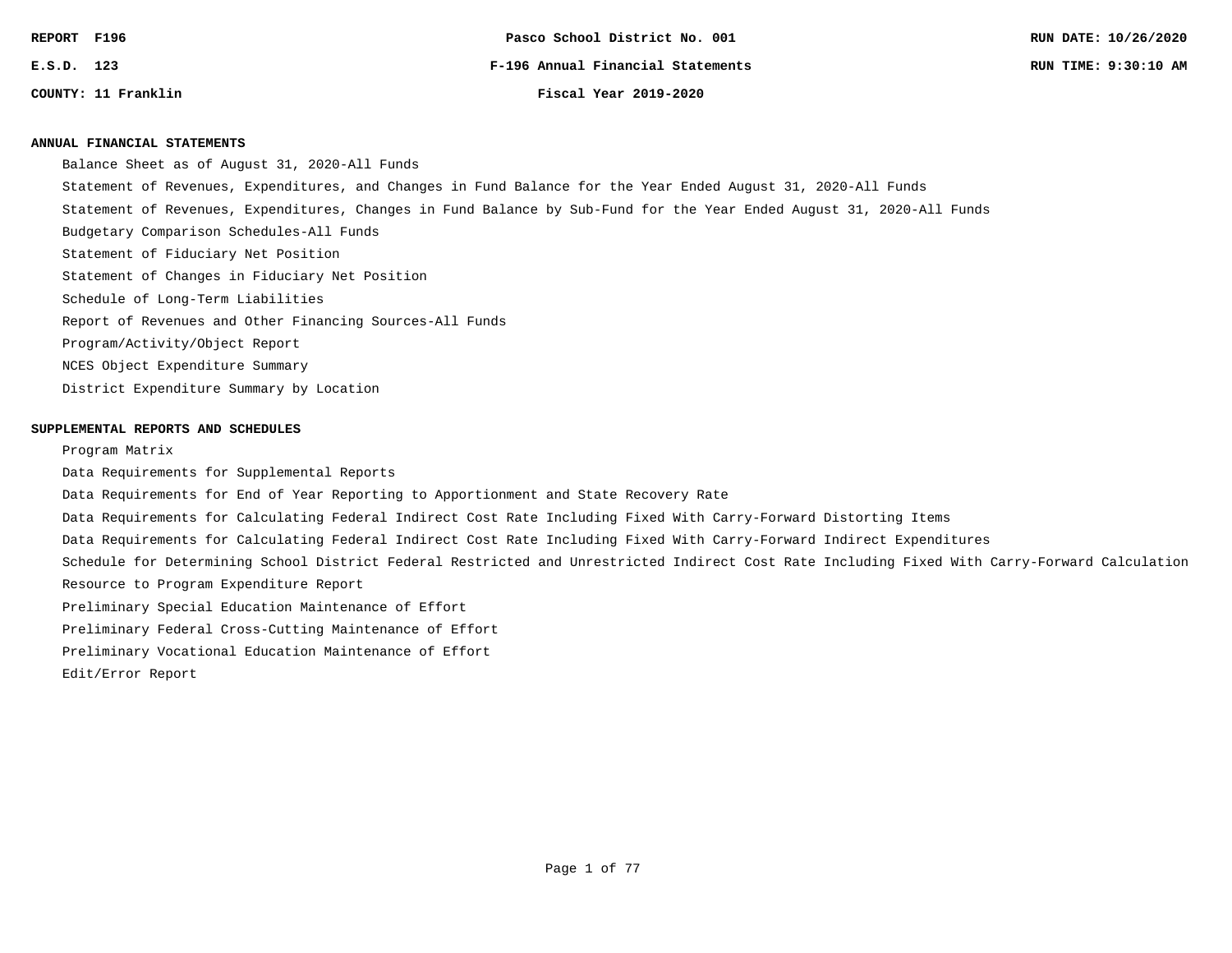**COUNTY: 11 Franklin August 31, 2020**

**REPORT F196 Pasco School District No. 001 RUN DATE: 10/26/2020**

**E.S.D. 123 Balance Sheet - Governmental Funds RUN TIME: 9:30:10 AM**

|                                                    | General<br>Fund  | ASB<br>Fund   | Debt<br>Service<br>Fund | Capital<br>Projects<br>Fund | Transportation<br>Vehicle<br>Fund | Permanent<br>Fund | Total           |
|----------------------------------------------------|------------------|---------------|-------------------------|-----------------------------|-----------------------------------|-------------------|-----------------|
| Assets                                             |                  |               |                         |                             |                                   |                   |                 |
| Cash and Cash Equivalents                          | 7,900,713.73     | 103, 112. 25  | 82,599.19               | 187,978.14                  | 933, 208.77                       | 0.00              | 9,207,612.08    |
| Minus Warrants Outstanding                         | $-7,446,892.30$  | $-16, 268.58$ | 0.00                    | $-187,974.46$               | 0.00                              | 0.00              | $-7,651,135.34$ |
| Taxes Receivable                                   | 5,199,353.76     |               | 7,784,201.46            | 0.00                        | 0.00                              |                   | 12,983,555.22   |
| Due From Other Funds                               | 0.00             | 0.00          | 0.00                    | 0.00                        | 0.00                              | 0.00              | 0.00            |
| Due From Other<br>Governmental Units               | 1,425,210.86     | 0.00          | 0.00                    | 0.00                        | 0.00                              | 0.00              | 1,425,210.86    |
| Accounts Receivable                                | 654,657.81       | 0.00          | 0.00                    | 451,200.00                  | 0.00                              | 0.00              | 1,105,857.81    |
| Interfund Loans Receivable                         | 0.00             |               |                         | 0.00                        |                                   |                   | 0.00            |
| Accrued Interest<br>Receivable                     | 0.00             | 0.00          | 0.00                    | 0.00                        | 0.00                              | 0.00              | 0.00            |
| Inventory                                          | 360,028.55       | 0.00          |                         | 0.00                        |                                   |                   | 360,028.55      |
| Prepaid Items                                      | 0.00             | 0.00          |                         |                             | 0.00                              | 0.00              | 0.00            |
| Investments                                        | 30,862,070.53    | 1,299,029.52  | 6,013,741.03            | 29,685,373.06               | 849, 487. 11                      | 0.00              | 68,709,701.25   |
| Investments/Cash With<br>Trustee                   | 0.00             |               | 0.00                    | 0.00                        | 0.00                              | 0.00              | 0.00            |
| Investments-Deferred<br>Compensation               | 0.00             |               |                         | 0.00                        |                                   |                   | 0.00            |
| Self-Insurance Security<br>Deposit                 | 0.00             |               |                         |                             |                                   |                   | 0.00            |
| TOTAL ASSETS                                       | 38, 955, 142. 94 | 1,385,873.19  | 13,880,541.68           | 30, 136, 576. 74            | 1,782,695.88                      | 0.00              | 86,140,830.43   |
| DEFERRED OUTFLOWS OF<br><b>RESOURCES:</b>          |                  |               |                         |                             |                                   |                   |                 |
| Deferred Outflows of<br>Resources - Other          | 0.00             | 0.00          | 0.00                    | 0.00                        | 0.00                              | 0.00              | 0.00            |
| TOTAL DEFERRED OUTFLOWS OF<br><b>RESOURCES</b>     | 0.00             | 0.00          | 0.00                    | 0.00                        | 0.00                              | 0.00              | 0.00            |
| TOTAL ASSETS AND DEFERRED<br>OUTFLOWS OF RESOURCES | 38,955,142.94    | 1,385,873.19  | 13,880,541.68           | 30, 136, 576. 74            | 1,782,695.88                      | 0.00              | 86,140,830.43   |
| LIABILITIES                                        |                  |               |                         |                             |                                   |                   |                 |
| Accounts Payable                                   | 2,189,455.75     | 14,630.79     | 0.00                    | 3,562,550.79                | 303,004.84                        | 0.00              | 6,069,642.17    |
| Contracts Payable Current                          | 0.00             | 0.00          |                         | 0.00                        | 0.00                              | 0.00              | 0.00            |
| Accrued Interest Payable                           |                  |               | 0.00                    |                             |                                   |                   | 0.00            |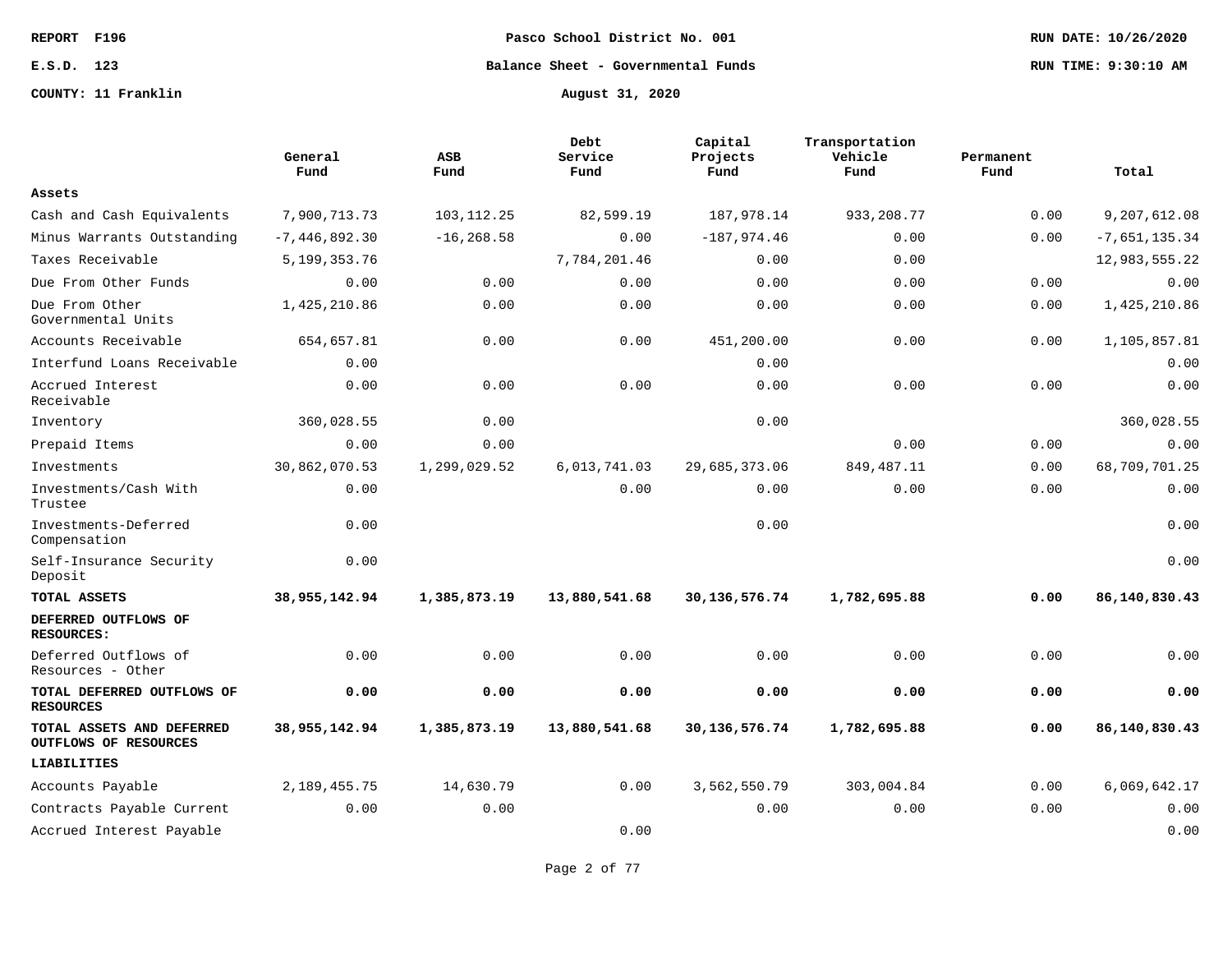# **E.S.D. 123 Balance Sheet - Governmental Funds RUN TIME: 9:30:10 AM**

### **COUNTY: 11 Franklin August 31, 2020**

|                                               | General<br>Fund | <b>ASB</b><br>Fund | Debt<br>Service<br>Fund | Capital<br>Projects<br>Fund | Transportation<br>Vehicle<br>Fund | Permanent<br>Fund | Total           |
|-----------------------------------------------|-----------------|--------------------|-------------------------|-----------------------------|-----------------------------------|-------------------|-----------------|
| Accrued Salaries                              | 392, 233. 23    | 0.00               |                         | 0.00                        |                                   |                   | 392, 233. 23    |
| Anticipation Notes Payable                    | 0.00            |                    | 0.00                    | 0.00                        | 0.00                              |                   | 0.00            |
| LIABILITIES:                                  |                 |                    |                         |                             |                                   |                   |                 |
| Payroll Deductions and<br>Taxes Payable       | 81,623.10       | 0.00               |                         | 0.00                        |                                   |                   | 81,623.10       |
| Due To Other Governmental<br>Units            | 586,955.90      | 0.00               |                         | 0.00                        | 0.00                              | 0.00              | 586,955.90      |
| Deferred Compensation<br>Payable              | 0.00            |                    |                         | 0.00                        |                                   |                   | 0.00            |
| Estimated Employee<br>Benefits Payable        | 0.00            |                    |                         |                             |                                   |                   | 0.00            |
| Due To Other Funds                            | 0.00            | 0.00               | 0.00                    | 0.00                        | 0.00                              | 0.00              | 0.00            |
| Interfund Loans Payable                       | 0.00            |                    | 0.00                    | 0.00                        | 0.00                              |                   | 0.00            |
| Deposits                                      | 0.00            | 0.00               |                         | 0.00                        |                                   |                   | 0.00            |
| Unearned Revenue                              | 0.00            | 0.00               | 0.00                    | 0.00                        | 0.00                              |                   | 0.00            |
| Matured Bonds Payable                         |                 |                    | 0.00                    |                             |                                   |                   | 0.00            |
| Matured Bond Interest<br>Payable              |                 |                    | 8,245.00                |                             |                                   |                   | 8,245.00        |
| Arbitrage Rebate Payable                      | 0.00            |                    | 0.00                    | 0.00                        | 0.00                              |                   | 0.00            |
| TOTAL LIABILITIES                             | 3,250,267.98    | 14,630.79          | 8,245.00                | 3,562,550.79                | 303,004.84                        | 0.00              | 7,138,699.40    |
| DEFERRED INFLOWS OF<br><b>RESOURCES</b>       |                 |                    |                         |                             |                                   |                   |                 |
| Unavailable Revenue                           | 64,610.10       | 0.00               | 0.00                    | 451,200.00                  | 0.00                              | 0.00              | 515,810.10      |
| Unavailable Revenue -<br>Taxes Receivable     | 5, 199, 353. 76 |                    | 7,784,201.46            | 0.00                        | 0.00                              |                   | 12,983,555.22   |
| TOTAL DEFERRED INFLOWS OF<br><b>RESOURCES</b> | 5,263,963.86    | 0.00               | 7,784,201.46            | 451,200.00                  | 0.00                              | 0.00              | 13,499,365.32   |
| FUND BALANCE:                                 |                 |                    |                         |                             |                                   |                   |                 |
| Nonspendable Fund Balance                     | 360,029.00      | 0.00               | 0.00                    | 0.00                        | 0.00                              | 0.00              | 360,029.00      |
| Restricted Fund Balance                       | 4,110,083.00    | 1,371,242.40       | 6,088,095.22            | 25, 370, 938.94             | 1,479,691.04                      | 0.00              | 38,420,050.60   |
| Committed Fund Balance                        | 0.00            | 0.00               | 0.00                    | 0.00                        | 0.00                              | 0.00              | 0.00            |
| Assigned Fund Balance                         | 9,999,879.00    | 0.00               | 0.00                    | 751,887.01                  | 0.00                              | 0.00              | 10, 751, 766.01 |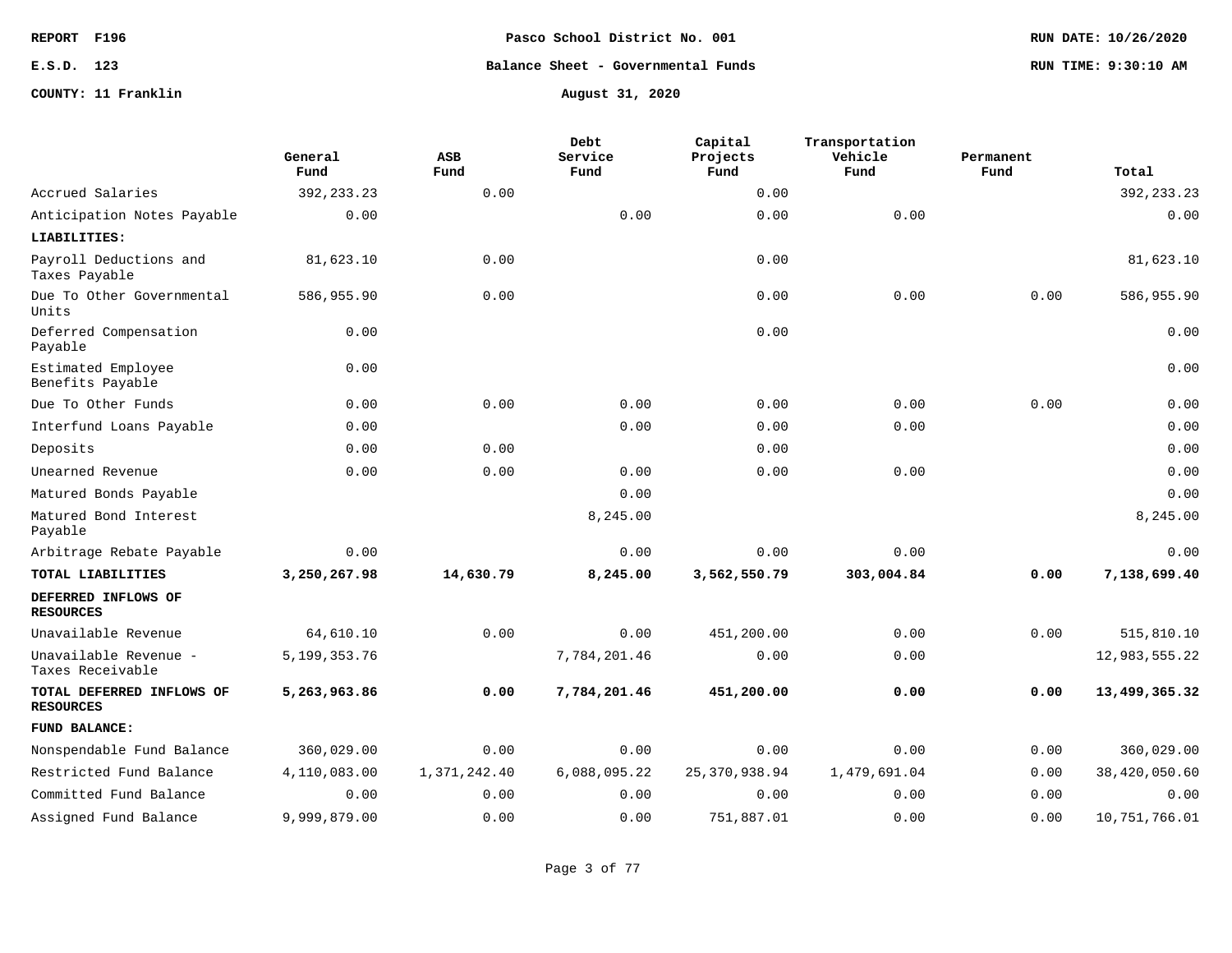**E.S.D. 123 Balance Sheet - Governmental Funds RUN TIME: 9:30:10 AM**

**COUNTY: 11 Franklin August 31, 2020**

|  | 이 사람들은 그 사람들은 아이들이 아이들이 아이들이 아니라 아이들이 아니라 아이들이 아니라 아이들이 아니라 아이들이 아니라 아이들이 아니라 아이들이 아니라 아이들이 아니라 아이들이 아니라 아이들이 아니라 |  |  |
|--|-------------------------------------------------------------------------------------------------------------------|--|--|

|                                                                 | General<br>Fund | ASB<br>Fund  | Debt<br>Service<br>Fund | Capital<br>Projects<br>Fund | Transportation<br>Vehicle<br>Fund | Permanent<br>Fund | Total         |
|-----------------------------------------------------------------|-----------------|--------------|-------------------------|-----------------------------|-----------------------------------|-------------------|---------------|
| Unassigned Fund Balance                                         | 15,970,920.10   | 0.00         | 0.00                    | 0.00                        | 0.00                              | 0.00              | 15,970,920.10 |
| TOTAL FUND BALANCE                                              | 30,440,911.10   | 1,371,242.40 | 6,088,095.22            | 26,122,825.95               | 1,479,691.04                      | 0.00              | 65,502,765.71 |
| TOTAL LIABILITIES,<br>DEFERRED INFLOW OF<br>RESOURCES, AND FUND | 38,955,142.94   | 1,385,873.19 | 13,880,541.68           | 30,136,576.74               | 1,782,695.88                      | 0.00              | 86,140,830.43 |

**BALANCE**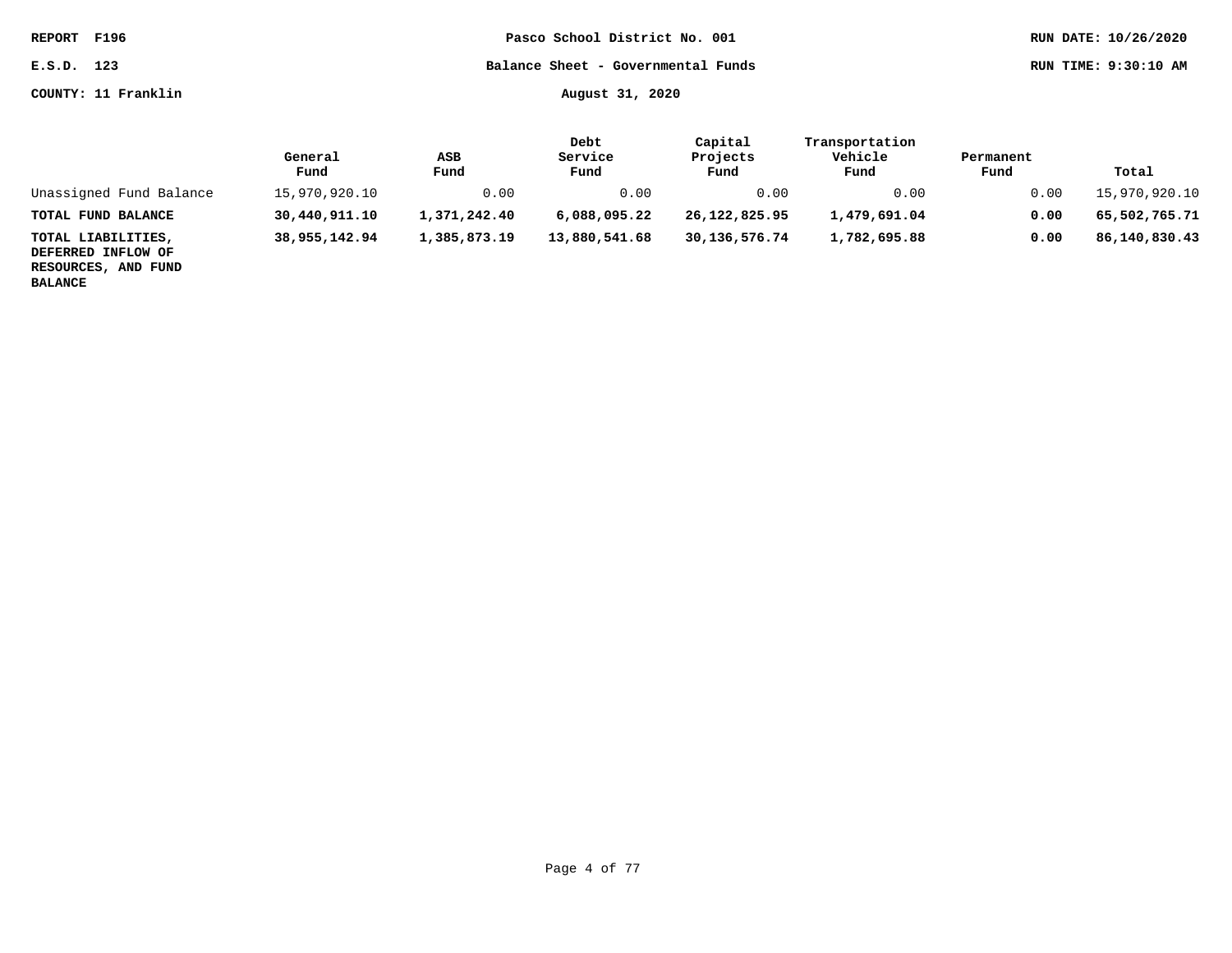**E.S.D. 123 Statement of Revenues, Expenditures, and Changes in Fund Balance - Governmental Funds RUN TIME: 9:30:10 AM**

|                              | General<br>Fund  | <b>ASB</b><br>Fund | Debt<br>Service<br>Fund | Capital<br>Projects<br>Fund | Transportation<br>Vehicle<br>Fund | Permanent<br>Fund | Total            |
|------------------------------|------------------|--------------------|-------------------------|-----------------------------|-----------------------------------|-------------------|------------------|
| <b>REVENUES:</b>             |                  |                    |                         |                             |                                   |                   | 0.00             |
| Local                        | 13,741,016.72    | 1,280,035.26       | 17,399,170.14           | 4,617,851.04                | 549,701.59                        |                   | 37, 587, 774.75  |
| State                        | 224,740,284.53   |                    | 0.00                    | 24, 376, 853.93             | 933, 203. 78                      |                   | 250,050,342.24   |
| Federal                      | 18,239,009.02    |                    | 0.00                    | 0.00                        | 0.00                              |                   | 18,239,009.02    |
| Other                        | 1,532,807.04     |                    |                         | 0.00                        | 0.00                              | 0.00              | 1,532,807.04     |
| TOTAL REVENUES               | 258, 253, 117.31 | 1,280,035.26       | 17,399,170.14           | 28,994,704.97               | 1,482,905.37                      | 0.00              | 307,409,933.05   |
| <b>EXPENDITURES:</b>         |                  |                    |                         |                             |                                   |                   | 0.00             |
| <b>CURRENT:</b>              |                  |                    |                         |                             |                                   |                   | 0.00             |
| Regular Instruction          | 144, 527, 358.68 |                    |                         |                             |                                   |                   | 144, 527, 358.68 |
| Special Education            | 30,684,074.99    |                    |                         |                             |                                   |                   | 30,684,074.99    |
| Vocational Education         | 7,406,343.11     |                    |                         |                             |                                   |                   | 7,406,343.11     |
| Skill Center                 | 0.00             |                    |                         |                             |                                   |                   | 0.00             |
| Compensatory Programs        | 26,886,680.96    |                    |                         |                             |                                   |                   | 26,886,680.96    |
| Other Instructional Programs | 905,402.02       |                    |                         |                             |                                   |                   | 905,402.02       |
| Community Services           | 942,877.41       |                    |                         |                             |                                   |                   | 942,877.41       |
| Support Services             | 43,606,770.10    |                    |                         |                             |                                   |                   | 43,606,770.10    |
| Student Activities/Other     |                  | 1,120,198.16       |                         |                             |                                   | 0.00              | 1,120,198.16     |
| CAPITAL OUTLAY:              |                  |                    |                         |                             |                                   |                   | 0.00             |
| Sites                        |                  |                    |                         | 6,707,881.62                |                                   |                   | 6,707,881.62     |
| Building                     |                  |                    |                         | 78, 518, 243.35             |                                   |                   | 78, 518, 243.35  |
| Equipment                    |                  |                    |                         | 1,740,478.06                |                                   |                   | 1,740,478.06     |
| Instructional Technology     |                  |                    |                         | 339, 354. 75                |                                   |                   | 339, 354.75      |
| Energy                       |                  |                    |                         | 0.00                        |                                   |                   | 0.00             |
| Transportation Equipment     |                  |                    |                         |                             | 1,546,216.30                      |                   | 1,546,216.30     |
| Sales and Lease              |                  |                    |                         | 2,651.46                    |                                   |                   | 2,651.46         |
| Other                        | 291,398.95       |                    |                         |                             |                                   |                   | 291,398.95       |
| DEBT SERVICE:                |                  |                    |                         |                             |                                   |                   | 0.00             |
| Principal                    | 0.00             |                    | 7,540,000.00            | 0.00                        | 0.00                              |                   | 7,540,000.00     |
| Interest and Other Charges   | 0.00             |                    | 9,991,907.17            | 0.00                        | 0.00                              |                   | 9,991,907.17     |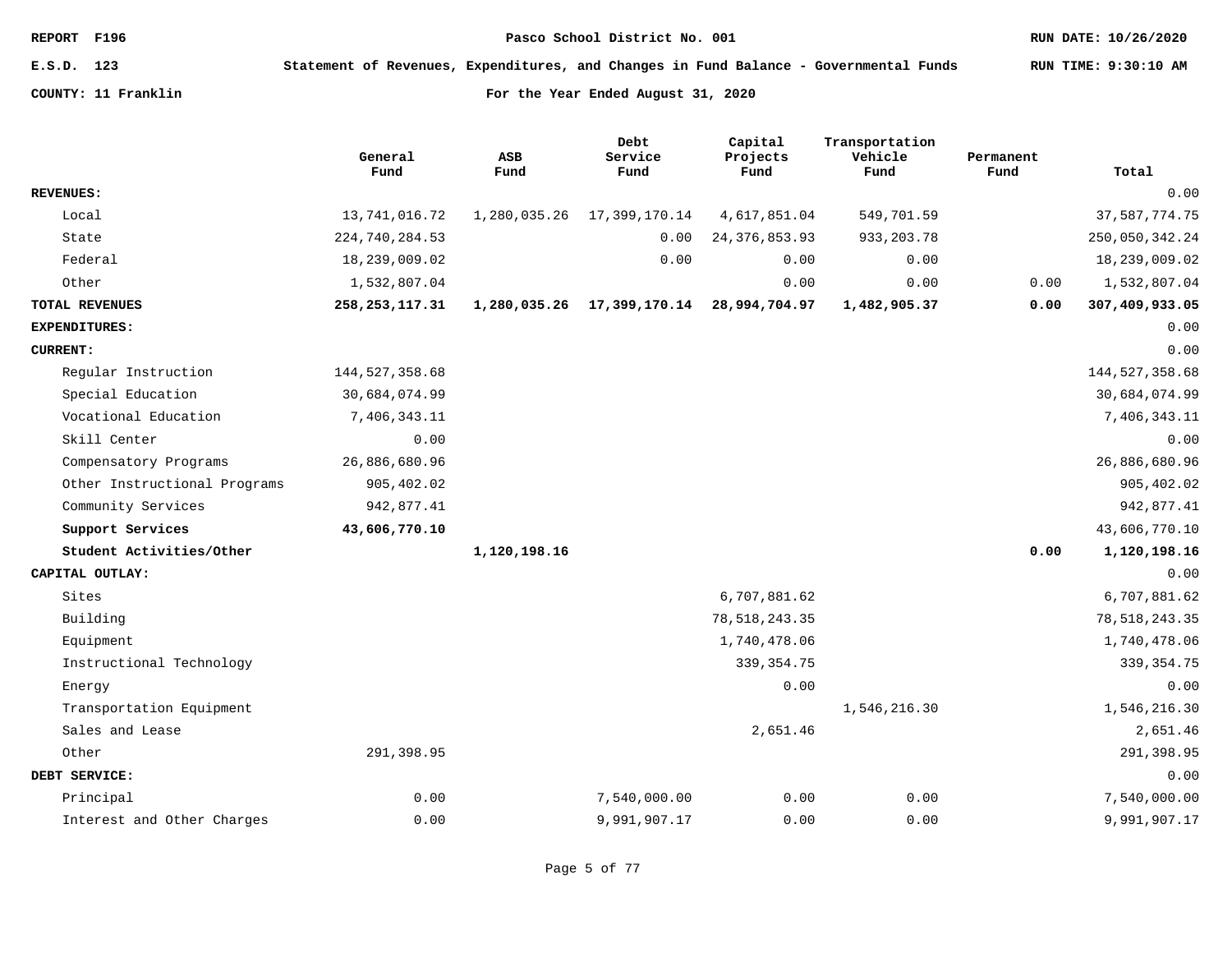**E.S.D. 123 Statement of Revenues, Expenditures, and Changes in Fund Balance - Governmental Funds RUN TIME: 9:30:10 AM**

|                                                                                                     | General<br>Fund | ASB<br>Fund  | Debt<br>Service<br>Fund | Capital<br>Projects<br>Fund    | Transportation<br>Vehicle<br>Fund | Permanent<br>Fund | Total              |
|-----------------------------------------------------------------------------------------------------|-----------------|--------------|-------------------------|--------------------------------|-----------------------------------|-------------------|--------------------|
| Bond/Levy Issuance                                                                                  |                 |              |                         | 0.00                           | 0.00                              |                   | 0.00               |
| TOTAL EXPENDITURES                                                                                  | 255,250,906.22  | 1,120,198.16 | 17,531,907.17           | 87,308,609.24                  | 1,546,216.30                      | 0.00              | 362,757,837.09     |
| DEBT SERVICE:                                                                                       |                 |              |                         |                                |                                   |                   | 0.00               |
| REVENUES OVER (UNDER) EXPENDITURES                                                                  | 3,002,211.09    | 159,837.10   |                         | $-132,737.03$ $-58,313,904.27$ | $-63, 310.93$                     | 0.00              | $-55, 347, 904.04$ |
| OTHER FINANCING SOURCES (USES):                                                                     |                 |              |                         |                                |                                   |                   | 0.00               |
| Bond Sales & Refunding Bond<br>Sales                                                                | 0.00            |              | 0.00                    | 0.00                           | 0.00                              |                   | 0.00               |
| Long-Term Financing                                                                                 | 0.00            |              |                         | 0.00                           | 0.00                              |                   | 0.00               |
| Transfers In                                                                                        | 0.00            |              | 327,795.00              | 0.00                           | 0.00                              |                   | 327,795.00         |
| Transfers Out (GL 536)                                                                              | 0.00            |              | 0.00                    | 0.00                           | $-327,795.00$                     | 0.00              | $-327,795.00$      |
| Other Financing Uses (GL 535)                                                                       | 0.00            |              | 0.00                    | 0.00                           | 0.00                              |                   | 0.00               |
| Other                                                                                               | 0.00            |              | 0.00                    | 0.00                           | 0.00                              |                   | 0.00               |
| TOTAL OTHER FINANCING SOURCES (USES)                                                                | 0.00            |              | 327,795.00              | 0.00                           | $-327,795.00$                     | 0.00              | 0.00               |
| EXCESS OF REVENUES/OTHER FINANCING<br>SOURCES OVER (UNDER) EXPENDITURES<br>AND OTHER FINANCING USES | 3,002,211.09    | 159,837.10   |                         | 195,057.97 -58,313,904.27      | $-391, 105.93$                    | 0.00              | $-55,347,904.04$   |
| BEGINNING TOTAL FUND BALANCE                                                                        | 27,438,700.01   | 1,211,405.30 | 5,893,037.25            | 84,436,730.22                  | 1,870,796.97                      | 0.00              | 120,850,669.75     |
| Prior Year(s) Corrections or<br>Restatements                                                        | 0.00            | 0.00         | 0.00                    | 0.00                           | 0.00                              | 0.00              | 0.00               |
| ENDING TOTAL FUND BALANCE                                                                           | 30,440,911.10   | 1,371,242.40 | 6,088,095.22            | 26,122,825.95                  | 1,479,691.04                      | 0.00              | 65,502,765.71      |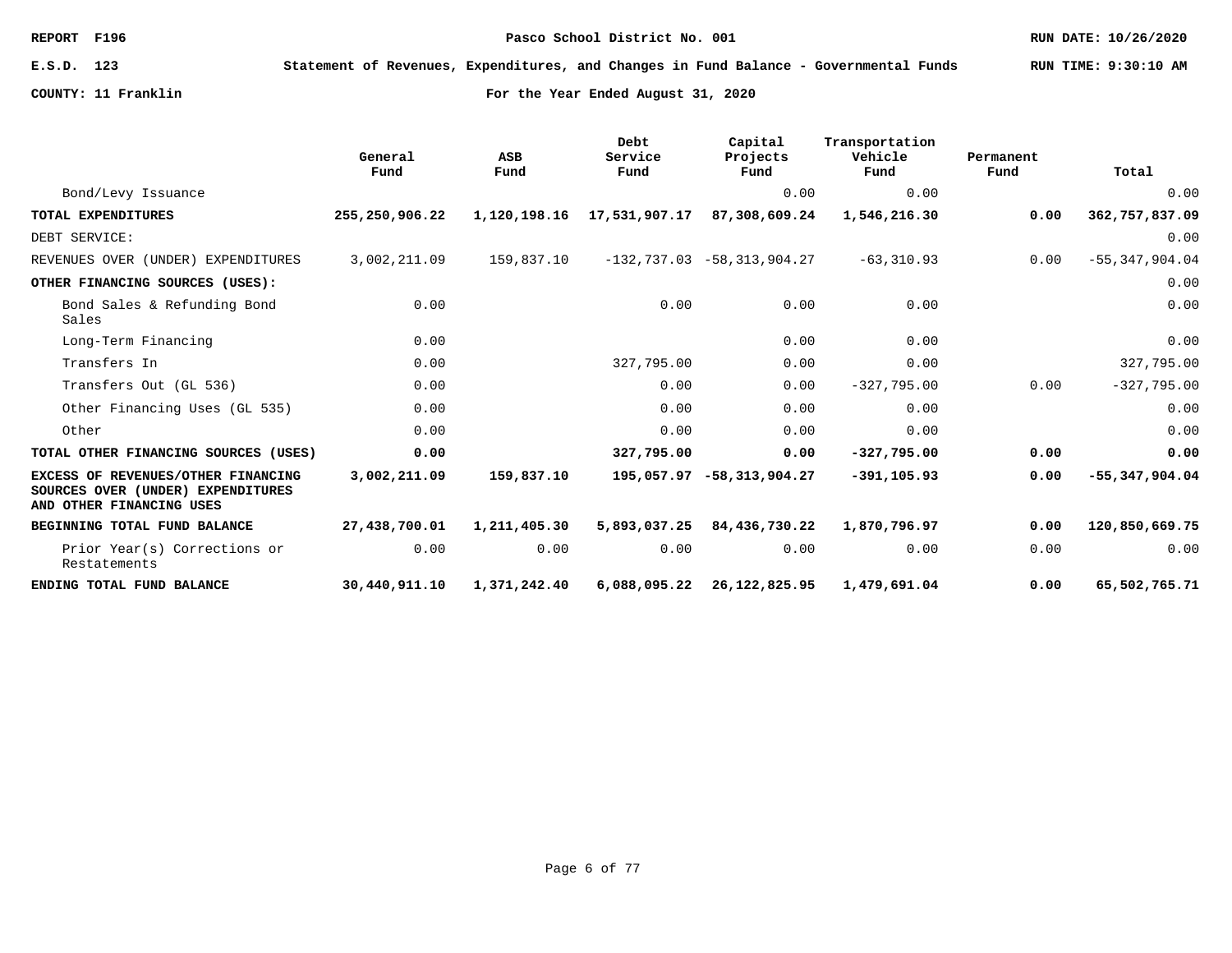| REPORT F196                           |                                                                                              |  | Pasco School District No. 001      |                  |                  | RUN DATE: 10/26/2020 |
|---------------------------------------|----------------------------------------------------------------------------------------------|--|------------------------------------|------------------|------------------|----------------------|
| E.S.D. 123                            | Statement of Revenues, Expenditures, and Changes in Fund Balance - General Fund, By Sub-Fund |  |                                    |                  |                  | RUN TIME: 9:30:10 AM |
| COUNTY: 11 Franklin                   |                                                                                              |  | For the Year Ended August 31, 2020 |                  |                  |                      |
|                                       |                                                                                              |  | Sub-Fund 10                        |                  | Sub-Fund 11      | General Fund         |
| <b>REVENUES:</b>                      |                                                                                              |  |                                    |                  |                  |                      |
| Local                                 |                                                                                              |  |                                    | 831,812.33       | 12,909,204.39    | 13,741,016.72        |
| State                                 |                                                                                              |  |                                    | 207,501,531.66   | 17,238,752.87    | 224,740,284.53       |
| Federal                               |                                                                                              |  |                                    | 16,085,511.80    | 2, 153, 497. 22  | 18,239,009.02        |
| Other                                 |                                                                                              |  |                                    | 1,523,307.04     | 9,500.00         | 1,532,807.04         |
| TOTAL REVENUES                        |                                                                                              |  |                                    | 225, 942, 162.83 | 32, 310, 954.48  | 258, 253, 117.31     |
| <b>EXPENDITURES:</b>                  |                                                                                              |  |                                    |                  |                  |                      |
| CURRENT: (excluding Object 9)         |                                                                                              |  |                                    |                  |                  |                      |
| Regular Instruction                   |                                                                                              |  |                                    | 118,307,012.76   | 26, 220, 345.92  | 144, 527, 358.68     |
| Special Education                     |                                                                                              |  |                                    | 30,684,074.99    | 0.00             | 30,684,074.99        |
| Vocational Education                  |                                                                                              |  |                                    | 7,406,343.11     | 0.00             | 7,406,343.11         |
| Skills Center                         |                                                                                              |  |                                    | 0.00             | 0.00             | 0.00                 |
| Compensatory Programs                 |                                                                                              |  |                                    | 26,886,680.96    | 0.00             | 26,886,680.96        |
| Other Instructional Programs          |                                                                                              |  |                                    | 725,792.33       | 179,609.69       | 905,402.02           |
| Community Services                    |                                                                                              |  |                                    | 539,639.36       | 403,238.05       | 942,877.41           |
| Support Services                      |                                                                                              |  |                                    | 40, 252, 506.50  | 3, 354, 263.60   | 43,606,770.10        |
| CAPITAL OUTLAY:                       |                                                                                              |  |                                    |                  |                  |                      |
| Other                                 |                                                                                              |  |                                    | 291,398.95       | 0.00             | 291,398.95           |
| DEBT SERVICE:                         |                                                                                              |  |                                    |                  |                  |                      |
| Principal                             |                                                                                              |  |                                    | 0.00             | 0.00             | 0.00                 |
| Interest and Other Charges            |                                                                                              |  |                                    | 0.00             | 0.00             | 0.00                 |
| TOTAL EXPENDITURES                    |                                                                                              |  |                                    | 225,093,448.96   | 30, 157, 457. 26 | 255, 250, 906. 22    |
| REVENUES OVER (UNDER) EXPENDITURES:   |                                                                                              |  |                                    | 848,713.87       | 2, 153, 497. 22  | 3,002,211.09         |
| OTHER FINANCING SOURCES (USES):       |                                                                                              |  |                                    |                  |                  |                      |
| Bond Sales & Refunding Bond Sales     |                                                                                              |  |                                    |                  | 0.00             | 0.00                 |
| Long-Term Financing                   |                                                                                              |  |                                    |                  | 0.00             | 0.00                 |
| Transfers In                          |                                                                                              |  |                                    | 0.00             | 0.00             | 0.00                 |
| Transfers Out (GL 536)                |                                                                                              |  |                                    | 0.00             | 0.00             | 0.00                 |
| Other Financing Uses (GL 535)         |                                                                                              |  |                                    | 0.00             | 0.00             | 0.00                 |
| Other                                 |                                                                                              |  |                                    |                  | 0.00             | 0.00                 |
| TOTAL OTHER FINANCING SOURCES (USES): |                                                                                              |  |                                    | 0.00             | 0.00             | 0.00                 |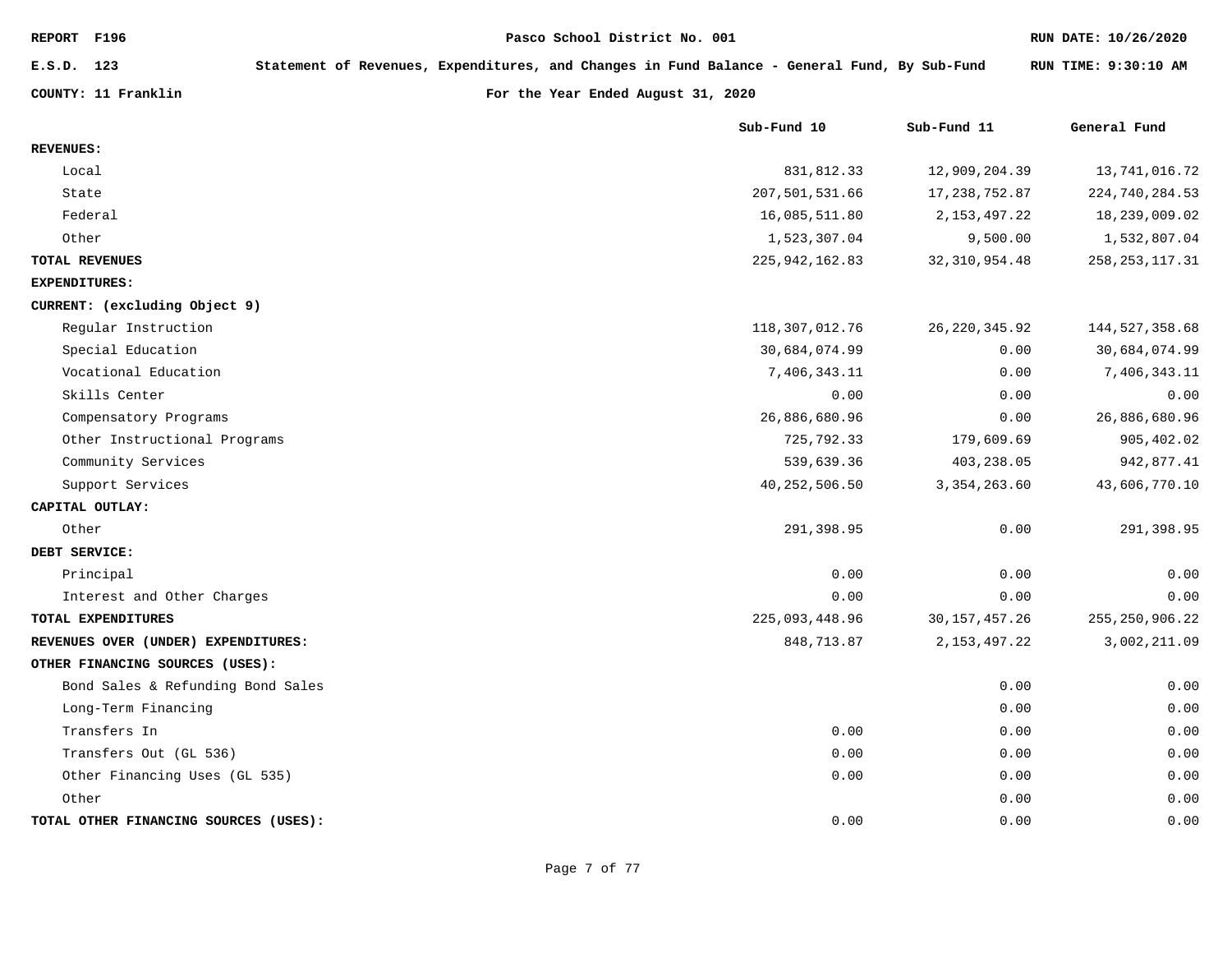| REPORT F196    |                                           |                                                                                              |                                    | RUN DATE: 10/26/2020 |              |                      |
|----------------|-------------------------------------------|----------------------------------------------------------------------------------------------|------------------------------------|----------------------|--------------|----------------------|
| E.S.D. 123     |                                           | Statement of Revenues, Expenditures, and Changes in Fund Balance - General Fund, By Sub-Fund |                                    |                      |              | RUN TIME: 9:30:10 AM |
|                | COUNTY: 11 Franklin                       |                                                                                              | For the Year Ended August 31, 2020 |                      |              |                      |
|                |                                           |                                                                                              |                                    | Sub-Fund 10          | Sub-Fund 11  | General Fund         |
| FINANCING USES |                                           | EXCESS OF REVENUES AND OTHER FINANCING SOURCES OVER (UNDER) EXPENDITURES AND OTHER           |                                    | 848, 713.87          | 2,153,497.22 | 3,002,211.09         |
|                | BEGINNING TOTAL FUND BALANCE              |                                                                                              |                                    | 27,438,700.01        | 0.00         | 27,438,700.01        |
|                | Prior Year(s) Corrections or Restatements |                                                                                              |                                    | 0.00                 | 0.00         | 0.00                 |
|                | ENDING TOTAL FUND BALANCE                 |                                                                                              |                                    | 28, 287, 413.88      | 2,153,497.22 | 30,440,911.10        |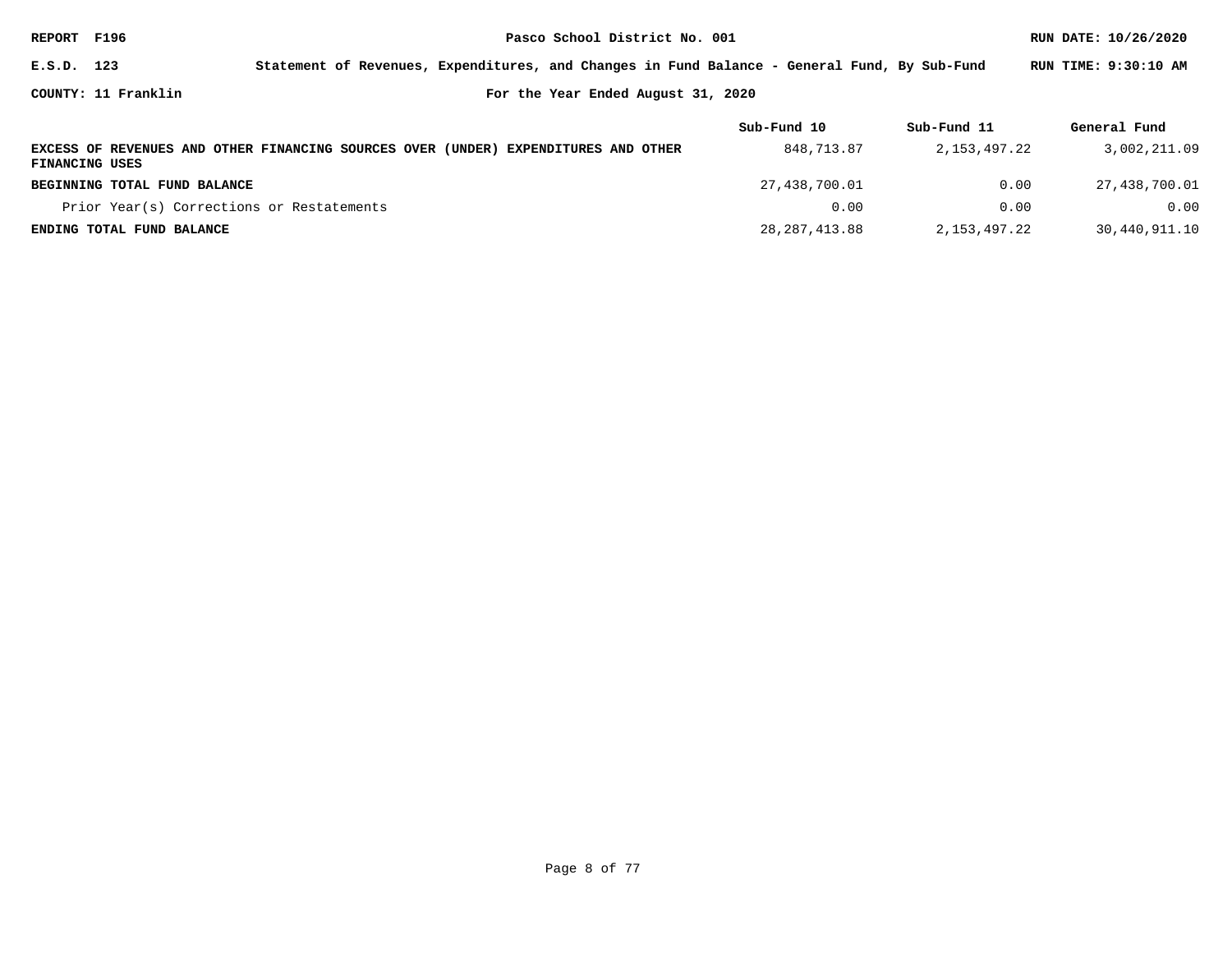|                                    | FINAL BUDGET     | <b>ACTUAL</b>    | Variance with<br>Final Budget<br><b>POSITIVE</b><br>(NEGATIVE) |
|------------------------------------|------------------|------------------|----------------------------------------------------------------|
| <b>REVENUES:</b>                   |                  |                  |                                                                |
| Local                              | 14, 116, 347.00  | 13,741,016.72    | $-375, 330.28$                                                 |
| State                              | 225,646,920.00   | 224,740,284.53   | $-906, 635.47$                                                 |
| Federal                            | 20,764,959.00    | 18,239,009.02    | $-2,525,949.98$                                                |
| Other                              | 1,564,648.00     | 1,532,807.04     | $-31,840.96$                                                   |
| <b>TOTAL REVENUES</b>              | 262,092,874.00   | 258,253,117.31   | $-3,839,756.69$                                                |
| <b>EXPENDITURES</b>                |                  |                  |                                                                |
| <b>CURRENT:</b>                    |                  |                  |                                                                |
| Regular Instruction                | 147, 319, 491.00 | 144, 527, 358.68 | 2,792,132.32                                                   |
| Special Education                  | 31,924,181.00    | 30,684,074.99    | 1,240,106.01                                                   |
| Vocational Education               | 7,010,042.00     | 7,406,343.11     | $-396, 301.11$                                                 |
| Skill Center                       | 0.00             | 0.00             | 0.00                                                           |
| Compensatory Programs              | 31,811,889.00    | 26,886,680.96    | 4,925,208.04                                                   |
| Other Instructional Programs       | 1, 111, 442.00   | 905,402.02       | 206,039.98                                                     |
| Community Services                 | 289,547.00       | 942,877.41       | $-653, 330.41$                                                 |
| Support Services                   | 44,627,908.00    | 43,606,770.10    | 1,021,137.90                                                   |
| Student Activities/Other           |                  |                  |                                                                |
| CAPITAL OUTLAY:                    |                  |                  |                                                                |
| Sites                              |                  |                  |                                                                |
| Building                           |                  |                  |                                                                |
| Equipment                          |                  |                  |                                                                |
| Energy                             |                  |                  |                                                                |
| Transportation Equipment           |                  |                  |                                                                |
| Other                              | 954,896.00       | 291,398.95       | 663,497.05                                                     |
| DEBT SERVICE:                      |                  |                  |                                                                |
| Principal                          | 100,719.00       | 0.00             | 100,719.00                                                     |
| Interest and Other Charges         | 0.00             | 0.00             | 0.00                                                           |
| TOTAL EXPENDITURES                 | 265,150,115.00   | 255,250,906.22   | 9,899,208.78                                                   |
| REVENUES OVER (UNDER) EXPENDITURES | $-3,057,241.00$  | 3,002,211.09     | 6,059,452.09                                                   |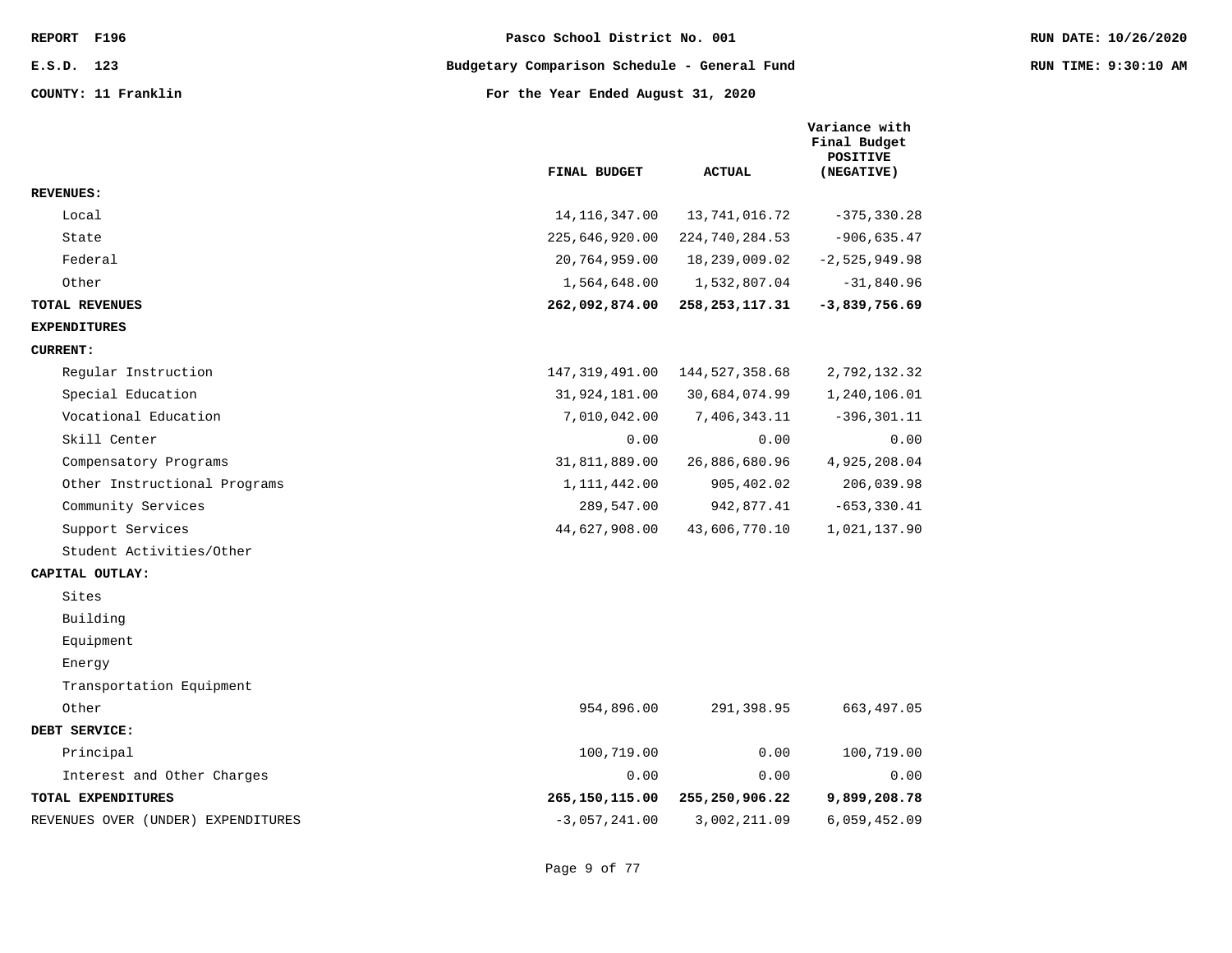|                                                                                                  |                     |               | Variance with<br>Final Budget<br>POSITIVE |
|--------------------------------------------------------------------------------------------------|---------------------|---------------|-------------------------------------------|
|                                                                                                  | <b>FINAL BUDGET</b> | <b>ACTUAL</b> | (NEGATIVE)                                |
| OTHER FINANCING SOURCES (USES):                                                                  |                     |               |                                           |
| Bond Sales and Refunding Bond Sales                                                              | 0.00                | 0.00          | 0.00                                      |
| Long-Term Financing                                                                              | 0.00                | 0.00          | 0.00                                      |
| Transfers In                                                                                     | 0.00                | 0.00          | 0.00                                      |
| Transfers Out (GL 536)                                                                           | 0.00                | 0.00          | 0.00                                      |
| Other Financing Uses (GL 535)                                                                    | 0.00                | 0.00          | 0.00                                      |
| Other                                                                                            | 0.00                | 0.00          | 0.00                                      |
| TOTAL OTHER FINANCING SOURCES (USES)                                                             | 0.00                | 0.00          | 0.00                                      |
| EXCESS OF REVENUES/OTHER FINANCING SOURCES OVER (UNDER)<br>EXPENDITURES AND OTHER FINANCING USES | $-3,057,241.00$     | 3,002,211.09  | 6,059,452.09                              |
| BEGINNING TOTAL FUND BALANCE                                                                     | 24,517,632.00       | 27,438,700.01 | 2,921,068.01                              |
| Prior Year(s) Corrections or Restatements                                                        |                     | 0.00          | 0.00                                      |
| ENDING TOTAL FUND BALANCE                                                                        | 21,460,391.00       | 30,440,911.10 | 8,980,520.10                              |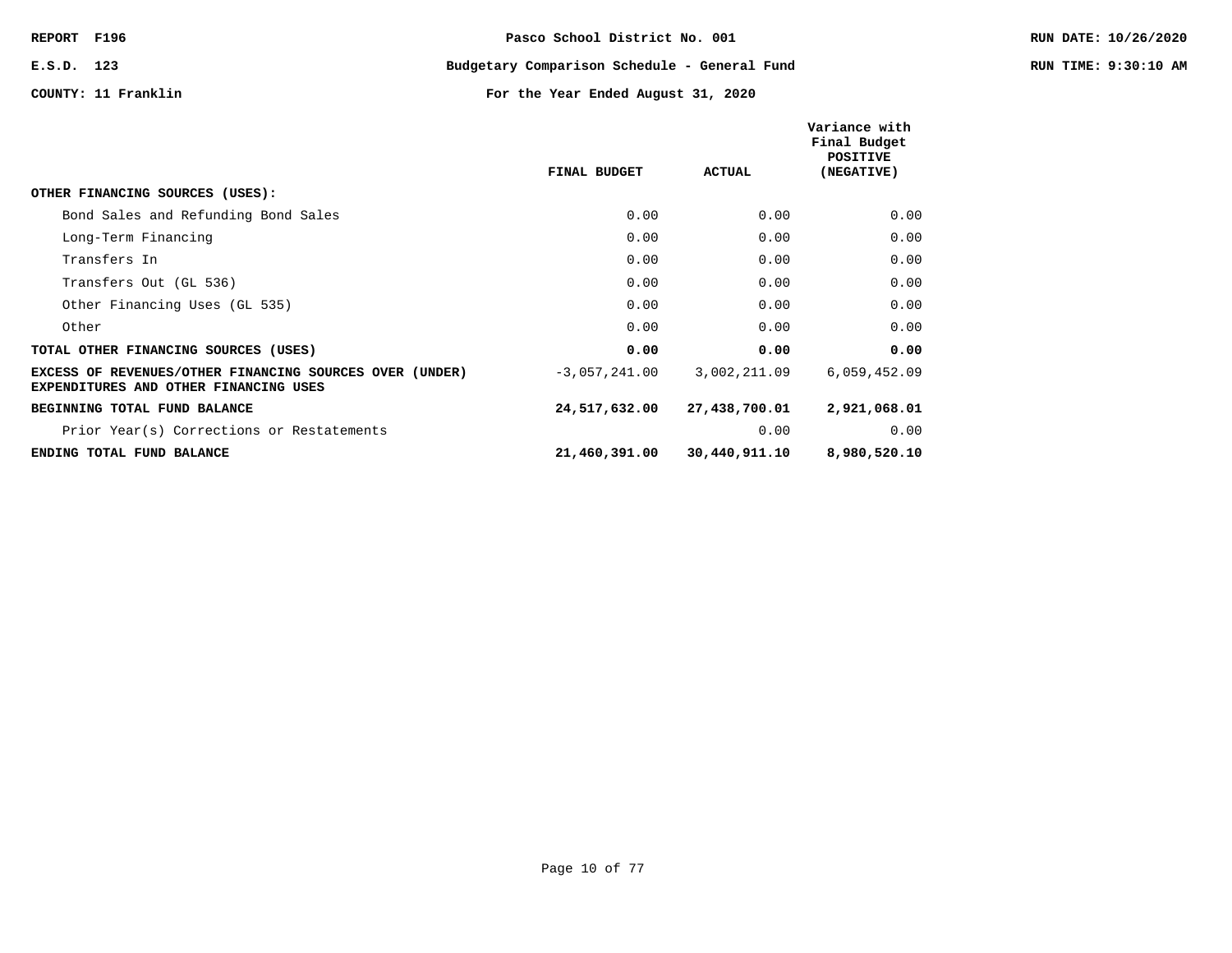| REPORT F196                                      | Pasco School District No. 001                                | RUN DATE: 10/26/2020       |                            |                                                                |  |
|--------------------------------------------------|--------------------------------------------------------------|----------------------------|----------------------------|----------------------------------------------------------------|--|
| E.S.D. 123                                       | Budgetary Comparison Schedule - Associated Student Body Fund | RUN TIME: 9:30:10 AM       |                            |                                                                |  |
| COUNTY: 11 Franklin                              | For the Year Ended August 31, 2020                           |                            |                            |                                                                |  |
|                                                  |                                                              | FINAL BUDGET               | <b>ACTUAL</b>              | Variance with<br>Final Budget<br><b>POSITIVE</b><br>(NEGATIVE) |  |
| <b>REVENUES:</b>                                 |                                                              |                            |                            |                                                                |  |
| Local                                            |                                                              | 5,490,243.00               | 1,280,035.26               | $-4, 210, 207.74$                                              |  |
| State<br>Federal                                 |                                                              |                            |                            |                                                                |  |
| Other                                            |                                                              |                            |                            |                                                                |  |
| TOTAL REVENUES                                   |                                                              | 5,490,243.00               | 1,280,035.26               | $-4,210,207.74$                                                |  |
| <b>EXPENDITURES</b>                              |                                                              |                            |                            |                                                                |  |
| <b>CURRENT:</b>                                  |                                                              |                            |                            |                                                                |  |
| Regular Instruction                              |                                                              |                            |                            |                                                                |  |
| Special Education                                |                                                              |                            |                            |                                                                |  |
| Vocational Education                             |                                                              |                            |                            |                                                                |  |
| Skill Center                                     |                                                              |                            |                            |                                                                |  |
| Compensatory Programs                            |                                                              |                            |                            |                                                                |  |
| Other Instructional Programs                     |                                                              |                            |                            |                                                                |  |
| Community Services                               |                                                              |                            |                            |                                                                |  |
| Support Services                                 |                                                              |                            |                            |                                                                |  |
| Student Activities/Other                         |                                                              | 5,320,994.00               | 1,120,198.16               | 4,200,795.84                                                   |  |
| CAPITAL OUTLAY:                                  |                                                              |                            |                            |                                                                |  |
| Sites                                            |                                                              |                            |                            |                                                                |  |
| Building                                         |                                                              |                            |                            |                                                                |  |
| Equipment                                        |                                                              |                            |                            |                                                                |  |
| Energy                                           |                                                              |                            |                            |                                                                |  |
| Transportation Equipment                         |                                                              |                            |                            |                                                                |  |
| Other                                            |                                                              |                            |                            |                                                                |  |
| DEBT SERVICE:                                    |                                                              |                            |                            |                                                                |  |
| Principal                                        |                                                              |                            |                            |                                                                |  |
| Interest and Other Charges<br>TOTAL EXPENDITURES |                                                              |                            |                            |                                                                |  |
|                                                  |                                                              | 5,320,994.00<br>169,249.00 | 1,120,198.16<br>159,837.10 | 4,200,795.84<br>$-9,411.90$                                    |  |
| REVENUES OVER (UNDER) EXPENDITURES               |                                                              |                            |                            |                                                                |  |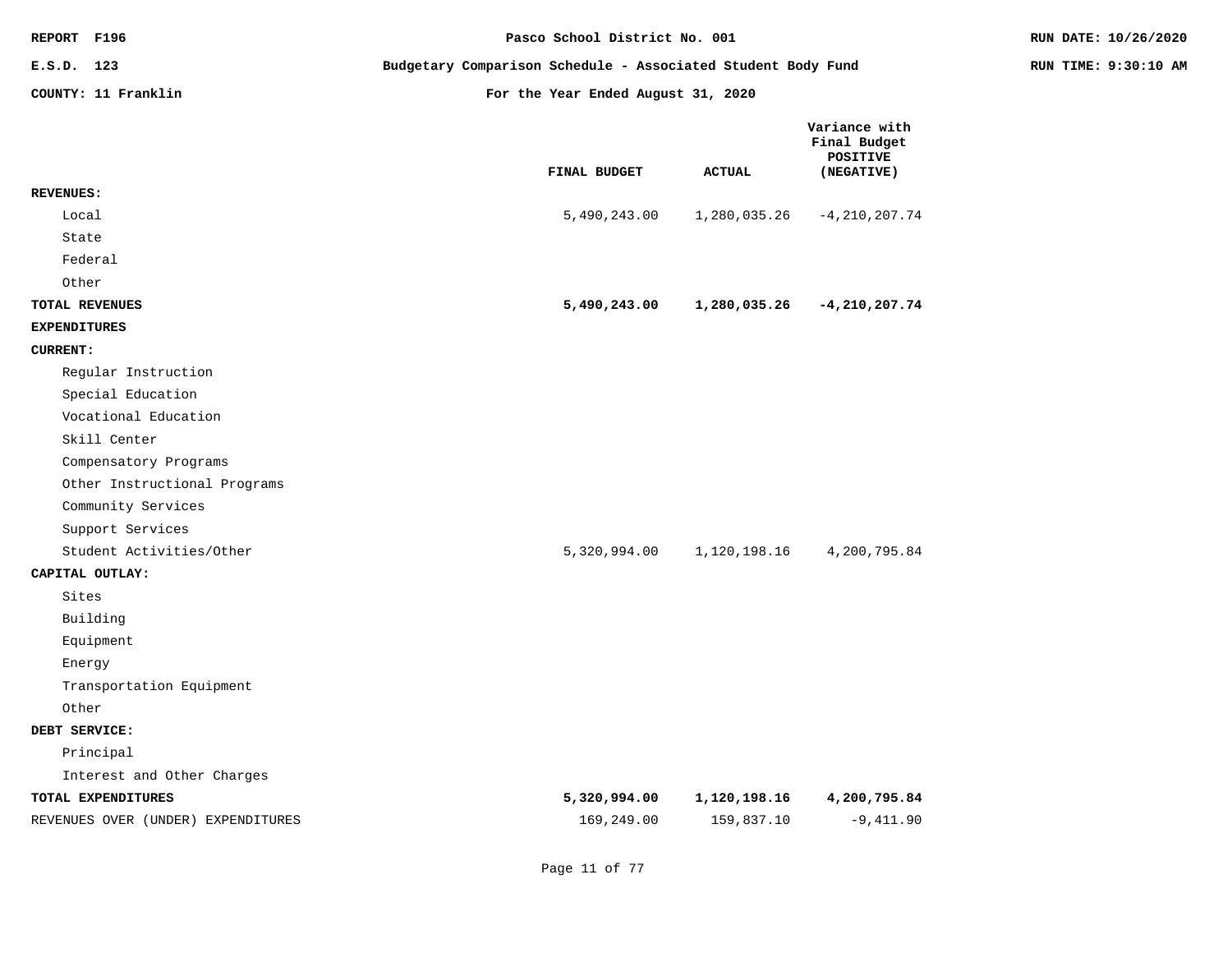| REPORT F196                                                                                      |                                                              | Pasco School District No. 001      |               |                                                         | RUN DATE: 10/26/2020 |
|--------------------------------------------------------------------------------------------------|--------------------------------------------------------------|------------------------------------|---------------|---------------------------------------------------------|----------------------|
| E.S.D. 123                                                                                       | Budgetary Comparison Schedule - Associated Student Body Fund |                                    |               |                                                         | RUN TIME: 9:30:10 AM |
| COUNTY: 11 Franklin                                                                              |                                                              | For the Year Ended August 31, 2020 |               |                                                         |                      |
|                                                                                                  |                                                              | FINAL BUDGET                       | <b>ACTUAL</b> | Variance with<br>Final Budget<br>POSITIVE<br>(NEGATIVE) |                      |
| OTHER FINANCING SOURCES (USES):                                                                  |                                                              |                                    |               |                                                         |                      |
| Bond Sales and Refunding Bond Sales                                                              |                                                              |                                    |               |                                                         |                      |
| Long-Term Financing                                                                              |                                                              |                                    |               |                                                         |                      |
| Transfers In                                                                                     |                                                              |                                    |               |                                                         |                      |
| Transfers Out (GL 536)                                                                           |                                                              |                                    |               |                                                         |                      |
| Other Financing Uses (GL 535)                                                                    |                                                              |                                    |               |                                                         |                      |
| Other                                                                                            |                                                              |                                    |               |                                                         |                      |
| TOTAL OTHER FINANCING SOURCES (USES)                                                             |                                                              |                                    |               |                                                         |                      |
| EXCESS OF REVENUES/OTHER FINANCING SOURCES OVER (UNDER)<br>EXPENDITURES AND OTHER FINANCING USES |                                                              | 169,249.00                         | 159,837.10    | $-9,411.90$                                             |                      |
| BEGINNING TOTAL FUND BALANCE                                                                     |                                                              | 1,145,122.00                       | 1,211,405.30  | 66,283.30                                               |                      |
| Prior Year(s) Corrections or Restatements                                                        |                                                              |                                    | 0.00          | 0.00                                                    |                      |
| ENDING TOTAL FUND BALANCE                                                                        |                                                              | 1,314,371.00                       | 1,371,242.40  | 56,871.40                                               |                      |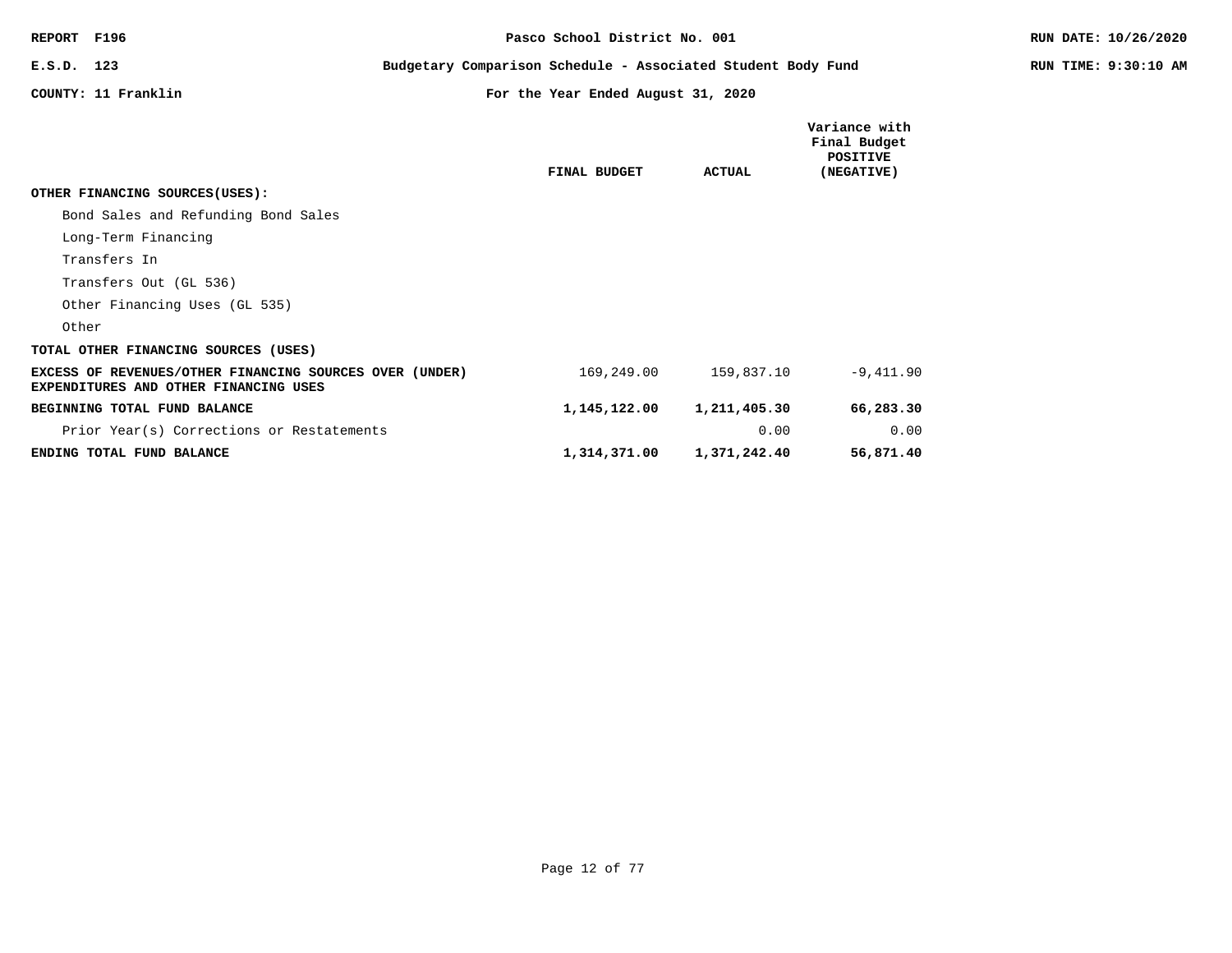| REPORT F196          | Pasco School District No. 001                     |               |                                                         | RUN DATE: 10/26/2020 |
|----------------------|---------------------------------------------------|---------------|---------------------------------------------------------|----------------------|
| E.S.D. 123           | Budgetary Comparison Schedule - Debt Service Fund |               |                                                         | RUN TIME: 9:30:10 AM |
| COUNTY: 11 Franklin  | For the Year Ended August 31, 2020                |               |                                                         |                      |
|                      | FINAL BUDGET                                      | <b>ACTUAL</b> | Variance with<br>Final Budget<br>POSITIVE<br>(NEGATIVE) |                      |
| <b>REVENUES:</b>     |                                                   |               |                                                         |                      |
| Local                | 17,364,882.00                                     | 17,399,170.14 | 34,288.14                                               |                      |
| State                | 0.00                                              | 0.00          | 0.00                                                    |                      |
| Federal              | 0.00                                              | 0.00          | 0.00                                                    |                      |
| Other                |                                                   |               |                                                         |                      |
| TOTAL REVENUES       | 17,364,882.00                                     | 17,399,170.14 | 34,288.14                                               |                      |
| <b>EXPENDITURES</b>  |                                                   |               |                                                         |                      |
| <b>CURRENT:</b>      |                                                   |               |                                                         |                      |
| Regular Instruction  |                                                   |               |                                                         |                      |
| Special Education    |                                                   |               |                                                         |                      |
| Vocational Education |                                                   |               |                                                         |                      |
| Skill Center         |                                                   |               |                                                         |                      |

Compensatory Programs

Other Instructional Programs

Community Services

Support Services

Student Activities/Other

# **CAPITAL OUTLAY:**

Sites

Building

Equipment

Energy

Transportation Equipment

Other

### **DEBT SERVICE:**

| Principal                          | 7,900,578.00  | 7,540,000.00  | 360,578.00    |
|------------------------------------|---------------|---------------|---------------|
| Interest and Other Charges         | 9,731,330.00  | 9,991,907.17  | $-260.577.17$ |
| TOTAL EXPENDITURES                 | 17,631,908.00 | 17,531,907.17 | 100,000.83    |
| REVENUES OVER (UNDER) EXPENDITURES | $-267.026.00$ | -132,737.03   | 134,288.97    |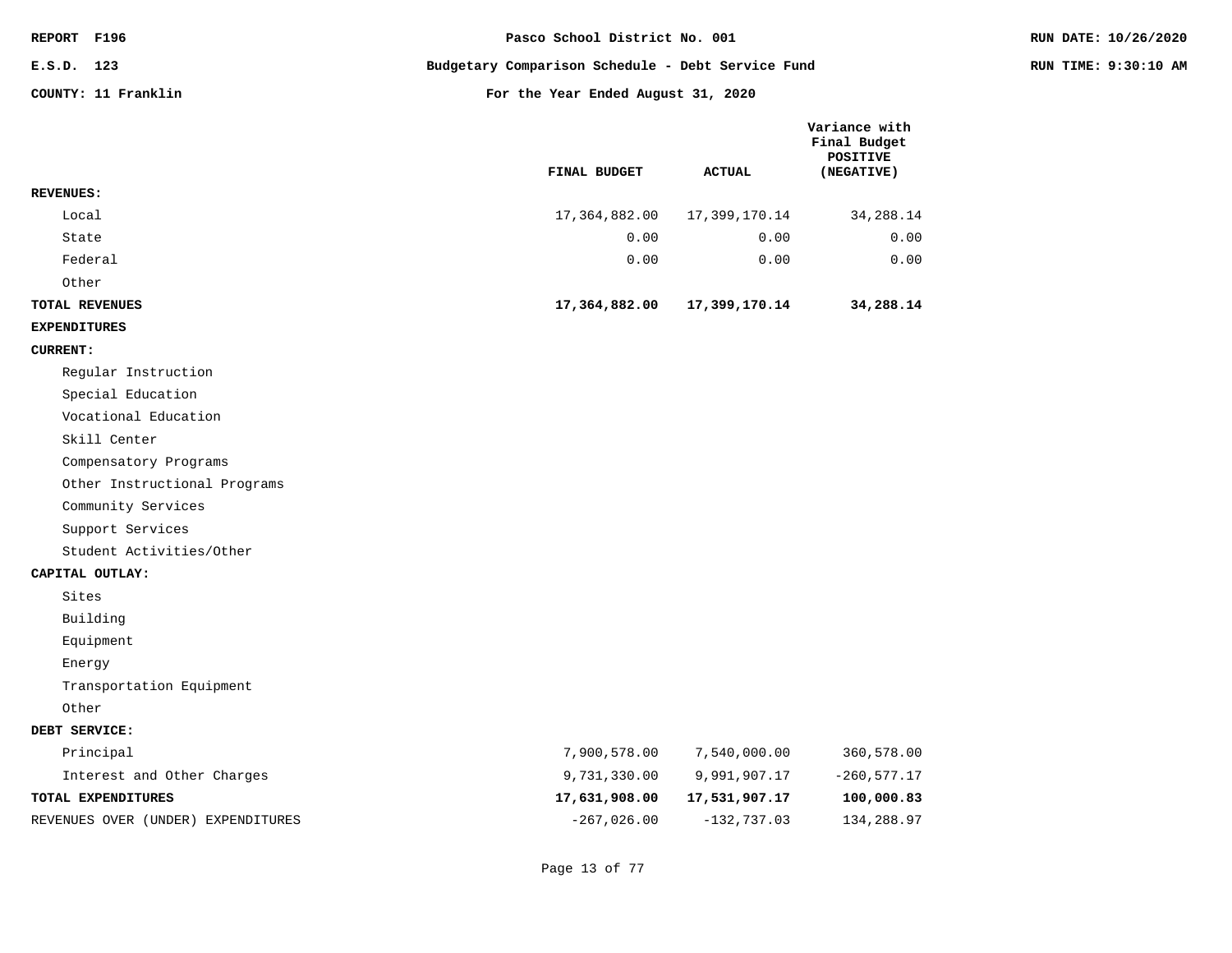**E.S.D. 123 Budgetary Comparison Schedule - Debt Service Fund RUN TIME: 9:30:10 AM**

|                                                                                                         |              |               | Variance with<br>Final Budget<br>POSITIVE |
|---------------------------------------------------------------------------------------------------------|--------------|---------------|-------------------------------------------|
|                                                                                                         | FINAL BUDGET | <b>ACTUAL</b> | (NEGATIVE)                                |
| OTHER FINANCING SOURCES (USES):                                                                         |              |               |                                           |
| Bond Sales and Refunding Bond Sales                                                                     | 0.00         | 0.00          | 0.00                                      |
| Long-Term Financing                                                                                     |              |               |                                           |
| Transfers In                                                                                            | 327,795.00   | 327,795.00    | 0.00                                      |
| Transfers Out (GL 536)                                                                                  | 0.00         | 0.00          | 0.00                                      |
| Other Financing Uses (GL 535)                                                                           | 0.00         | 0.00          | 0.00                                      |
| Other                                                                                                   | 0.00         | 0.00          | 0.00                                      |
| TOTAL OTHER FINANCING SOURCES (USES)                                                                    | 0.00         | 327,795.00    | 327,795.00                                |
| EXCESS OF REVENUES/OTHER FINANCING SOURCES OVER (UNDER)<br><b>EXPENDITURES AND OTHER FINANCING USES</b> | 60,769.00    | 195,057.97    | 134,288.97                                |
| BEGINNING TOTAL FUND BALANCE                                                                            | 5,852,964.00 | 5,893,037.25  | 40,073.25                                 |
| Prior Year(s) Corrections or Restatements                                                               |              | 0.00          | 0.00                                      |
| ENDING TOTAL FUND BALANCE                                                                               | 5,913,733.00 | 6,088,095.22  | 174,362.22                                |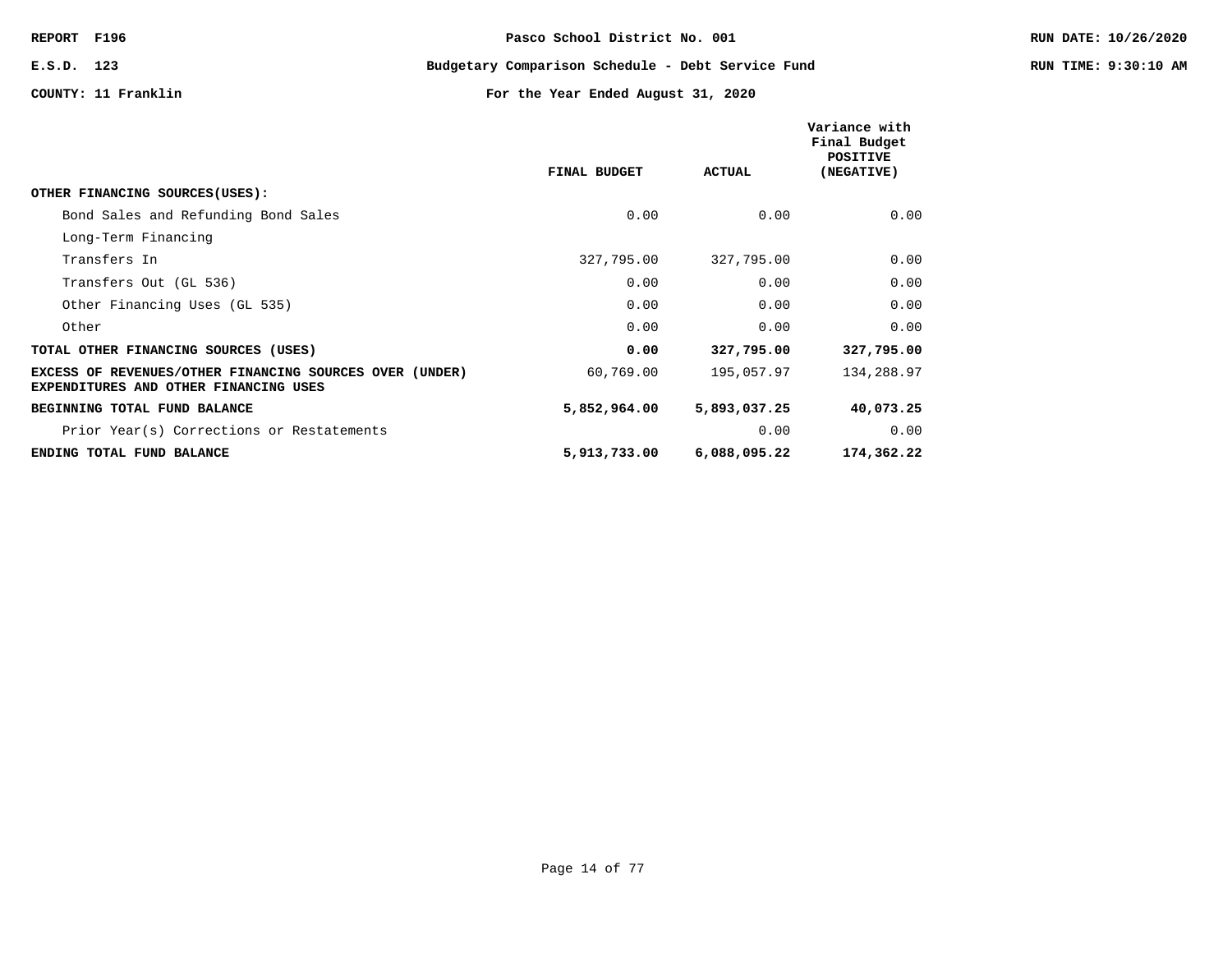| REPORT F196  |                     | Pasco School District No. 001                         | RUN DATE: 10/26/2020 |
|--------------|---------------------|-------------------------------------------------------|----------------------|
| $E.S.D.$ 123 |                     | Budgetary Comparison Schedule - Capital Projects Fund | RUN TIME: 9:30:10 AM |
|              | COUNTY: 11 Franklin | For the Year Ended August 31, 2020                    |                      |

**Variance with**

|                       | FINAL BUDGET  | <b>ACTUAL</b>   | Final Budget<br>POSITIVE<br>(NEGATIVE) |
|-----------------------|---------------|-----------------|----------------------------------------|
| <b>REVENUES:</b>      |               |                 |                                        |
| Local                 | 3,302,028.00  | 4,617,851.04    | 1,315,823.04                           |
| State                 | 21,665,751.00 | 24, 376, 853.93 | 2,711,102.93                           |
| Federal               | 0.00          | 0.00            | 0.00                                   |
| Other                 | 0.00          | 0.00            | 0.00                                   |
| <b>TOTAL REVENUES</b> | 24,967,779.00 | 28,994,704.97   | 4,026,925.97                           |

#### **EXPENDITURES**

#### **CURRENT:**

Regular Instruction

Special Education

Vocational Education

Skill Center

Compensatory Programs

Other Instructional Programs

Community Services

Support Services

Student Activities/Other

#### **CAPITAL OUTLAY:**

| Sites                              | 2,200,000.00  | 6,707,881.62  | $-4.507.881.62$ |
|------------------------------------|---------------|---------------|-----------------|
| Building                           | 88,301,094.00 | 78,518,243.35 | 9,782,850.65    |
| Equipment                          | 7,899,833.00  | 1,740,478.06  | 6,159,354.94    |
| Instructional Technology           | 0.00          | 339, 354. 75  | $-339, 354.75$  |
| Energy                             | 0.00          | 0.00          | 0.00            |
| Sales and Lease                    | 0.00          | 2,651.46      | $-2,651.46$     |
| Transportation Equipment           |               |               |                 |
| Other                              |               |               |                 |
| DEBT SERVICE:                      |               |               |                 |
| Bond/Levy Issuance and/or Election | 0.00          | 0.00          | 0.00            |
| Principal                          | 0.00          | 0.00          | 0.00            |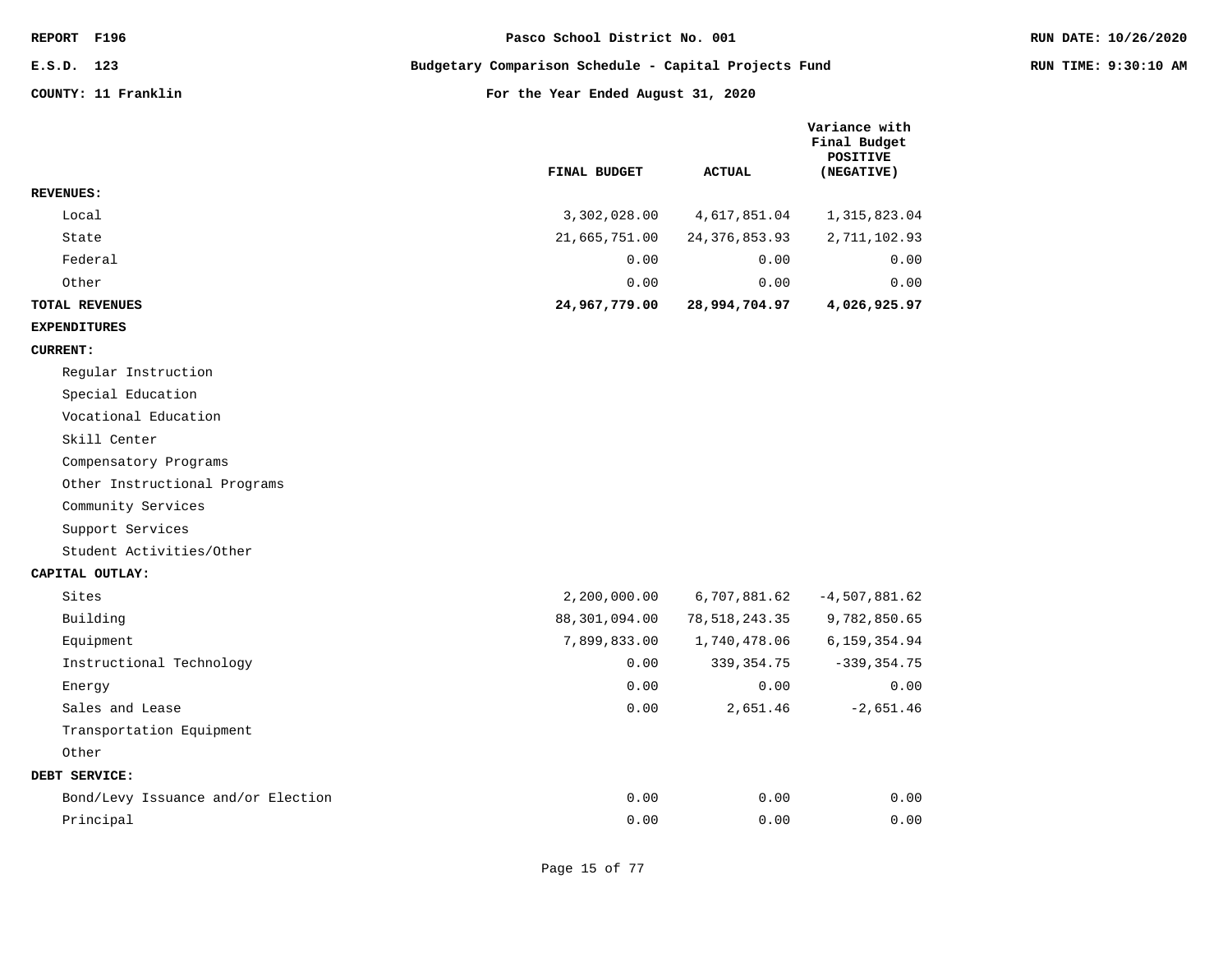**E.S.D. 123 Budgetary Comparison Schedule - Capital Projects Fund RUN TIME: 9:30:10 AM**

|                                                                                                  | FINAL BUDGET   | <b>ACTUAL</b>  | Variance with<br>Final Budget<br><b>POSITIVE</b><br>(NEGATIVE) |
|--------------------------------------------------------------------------------------------------|----------------|----------------|----------------------------------------------------------------|
| Interest and Other Charges                                                                       | 0.00           | 0.00           | 0.00                                                           |
| TOTAL EXPENDITURES                                                                               | 98,400,927.00  | 87,308,609.24  | 11,092,317.76                                                  |
| REVENUES OVER (UNDER) EXPENDITURES                                                               | -73,433,148.00 | -58,313,904.27 | 15, 119, 243. 73                                               |
| OTHER FINANCING SOURCES(USES):                                                                   |                |                |                                                                |
| Bond Sales and Refunding Bond Sales                                                              | 0.00           | 0.00           | 0.00                                                           |
| Long-Term Financing                                                                              | 0.00           | 0.00           | 0.00                                                           |
| Transfers In                                                                                     | 0.00           | 0.00           | 0.00                                                           |
| Transfers Out (GL 536)                                                                           | 0.00           | 0.00           | 0.00                                                           |
| Other Financing Uses (GL 535)                                                                    | 0.00           | 0.00           | 0.00                                                           |
| Other                                                                                            | 540,000.00     | 0.00           | $-540,000.00$                                                  |
| TOTAL OTHER FINANCING SOURCES (USES)                                                             | 540,000.00     | 0.00           | $-540,000.00$                                                  |
| EXCESS OF REVENUES/OTHER FINANCING SOURCES OVER (UNDER)<br>EXPENDITURES AND OTHER FINANCING USES | -72,893,148.00 | -58,313,904.27 | 14,579,243.73                                                  |
| <b>BEGINNING TOTAL FUND BALANCE</b>                                                              | 87,853,665.00  | 84,436,730.22  | $-3,416,934.78$                                                |
| Prior Year(s) Corrections or Restatements                                                        |                | 0.00           | 0.00                                                           |
| ENDING TOTAL FUND BALANCE                                                                        | 14,960,517.00  | 26,122,825.95  | 11, 162, 308.95                                                |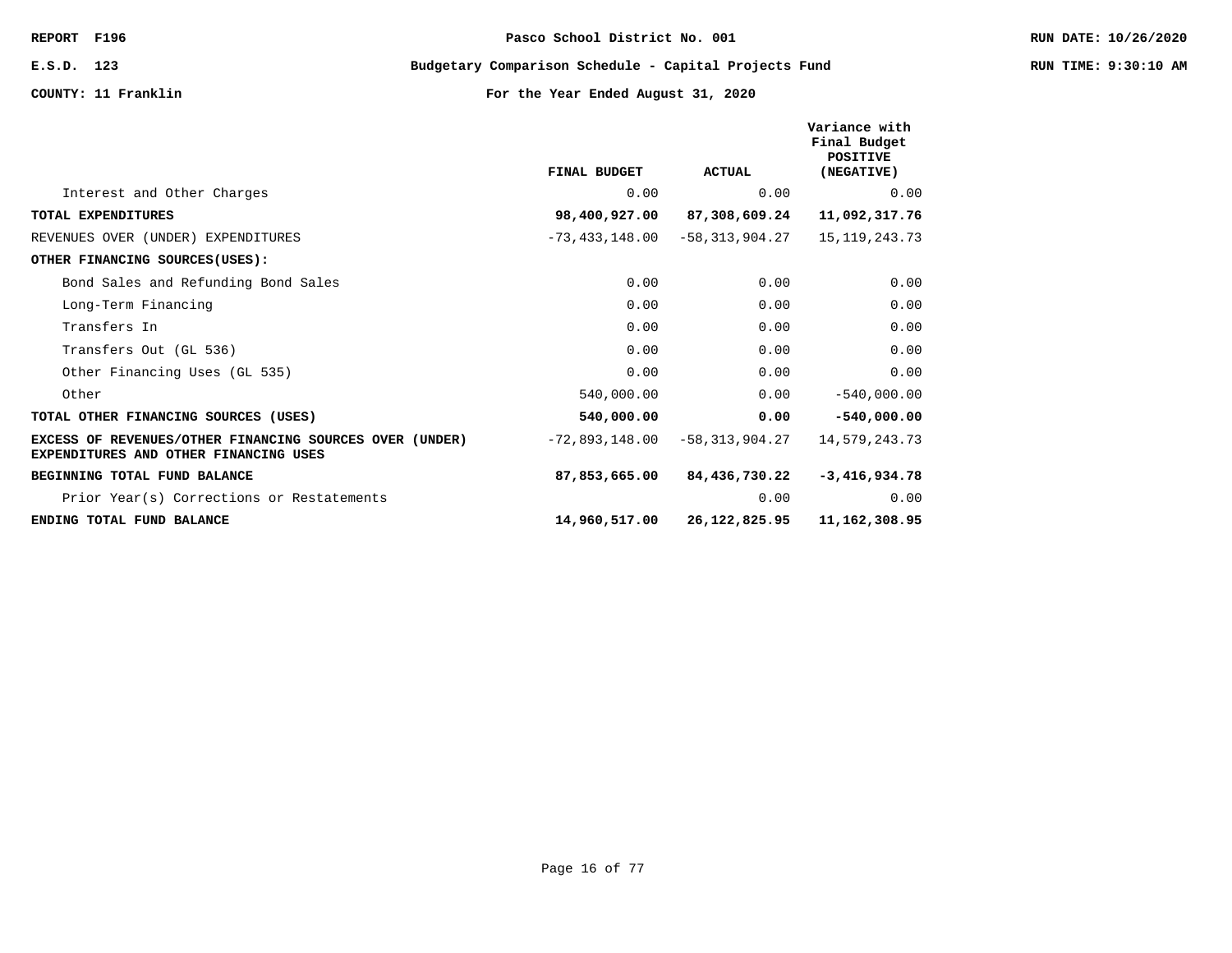| <b>REPORT</b> | F196 |
|---------------|------|
|---------------|------|

**E.S.D. 123 Budgetary Comparison Schedule - Transportation Vehicle Fund RUN TIME: 9:30:10 AM**

|                              | FINAL BUDGET | <b>ACTUAL</b> | Variance with<br>Final Budget<br>POSITIVE<br>(NEGATIVE) |
|------------------------------|--------------|---------------|---------------------------------------------------------|
| <b>REVENUES:</b>             |              |               |                                                         |
| Local                        | 53,430.00    | 549,701.59    | 496, 271.59                                             |
| State                        | 900,000.00   | 933, 203. 78  | 33, 203. 78                                             |
| Federal                      | 0.00         | 0.00          | 0.00                                                    |
| Other                        | 0.00         | 0.00          | 0.00                                                    |
| TOTAL REVENUES               | 953,430.00   | 1,482,905.37  | 529,475.37                                              |
| <b>EXPENDITURES</b>          |              |               |                                                         |
| <b>CURRENT:</b>              |              |               |                                                         |
| Regular Instruction          |              |               |                                                         |
| Special Education            |              |               |                                                         |
| Vocational Education         |              |               |                                                         |
| Skill Center                 |              |               |                                                         |
| Compensatory Programs        |              |               |                                                         |
| Other Instructional Programs |              |               |                                                         |
| Community Services           |              |               |                                                         |
| Support Services             |              |               |                                                         |
| Student Activities/Other     |              |               |                                                         |
| CAPITAL OUTLAY:              |              |               |                                                         |
| Sites                        |              |               |                                                         |
| Building                     |              |               |                                                         |
| Equipment                    |              |               |                                                         |
| Energy                       |              |               |                                                         |
| Transportation Equipment     | 1,575,000.00 | 1,546,216.30  | 28,783.70                                               |
| Other                        |              |               |                                                         |
| DEBT SERVICE:                |              |               |                                                         |

| TOTAL EXPENDITURES                 | 1,575,000.00 | 1,546,216.30 | 28,783.70 |
|------------------------------------|--------------|--------------|-----------|
| Interest and Other Charges         | 0.00         | 0.00         | 0.00      |
| Principal                          | 0.00         | 0.00         | 0.00      |
| Bond/Levy Issuance and/or Election | 0.00         | 0.00         | 0.00      |
|                                    |              |              |           |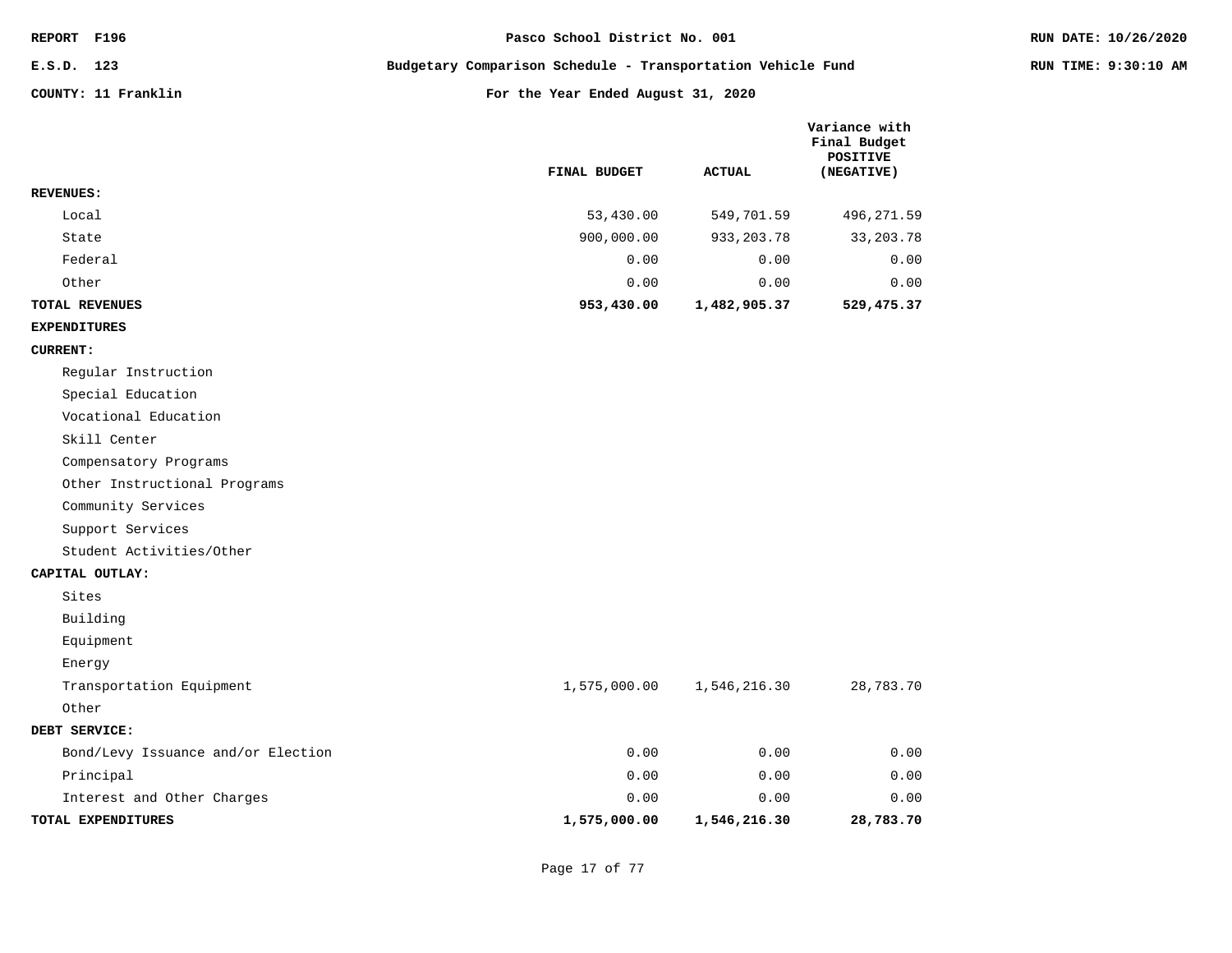**E.S.D. 123 Budgetary Comparison Schedule - Transportation Vehicle Fund RUN TIME: 9:30:10 AM**

|                                                                                                  |                |                | Variance with<br>Final Budget<br><b>POSITIVE</b> |
|--------------------------------------------------------------------------------------------------|----------------|----------------|--------------------------------------------------|
|                                                                                                  | FINAL BUDGET   | <b>ACTUAL</b>  | (NEGATIVE)                                       |
| REVENUES OVER (UNDER) EXPENDITURES                                                               | $-621,570.00$  | $-63, 310.93$  | 558,259.07                                       |
| OTHER FINANCING SOURCES (USES)                                                                   | $-63,310.93$   | $-63,310.93$   | $-63, 310.93$                                    |
| Bond Sales and Refunding Bond Sales                                                              | 0.00           | 0.00           | 0.00                                             |
| Long-Term Financing                                                                              | 0.00           | 0.00           | 0.00                                             |
| Transfers In                                                                                     | 0.00           | 0.00           | 0.00                                             |
| Transfers Out (GL 536)                                                                           | $-327,795.00$  | $-327,795.00$  | 0.00                                             |
| Other Financing Uses (GL 535)                                                                    | 0.00           | 0.00           | 0.00                                             |
| Other                                                                                            | 0.00           | 0.00           | 0.00                                             |
| TOTAL OTHER FINANCING SOURCES (USES)                                                             | $-327,795.00$  | $-327,795.00$  | 0.00                                             |
| EXCESS OF REVENUES/OTHER FINANCING SOURCES OVER (UNDER)<br>EXPENDITURES AND OTHER FINANCING USES | $-949, 365.00$ | $-391, 105.93$ | 558,259.07                                       |
| BEGINNING TOTAL FUND BALANCE                                                                     | 2,534,037.00   | 1,870,796.97   | $-663, 240.03$                                   |
| Prior Year(s) Corrections or Restatements                                                        |                | 0.00           | 0.00                                             |
| ENDING TOTAL FUND BALANCE                                                                        | 1,584,672.00   | 1,479,691.04   | $-104,980.96$                                    |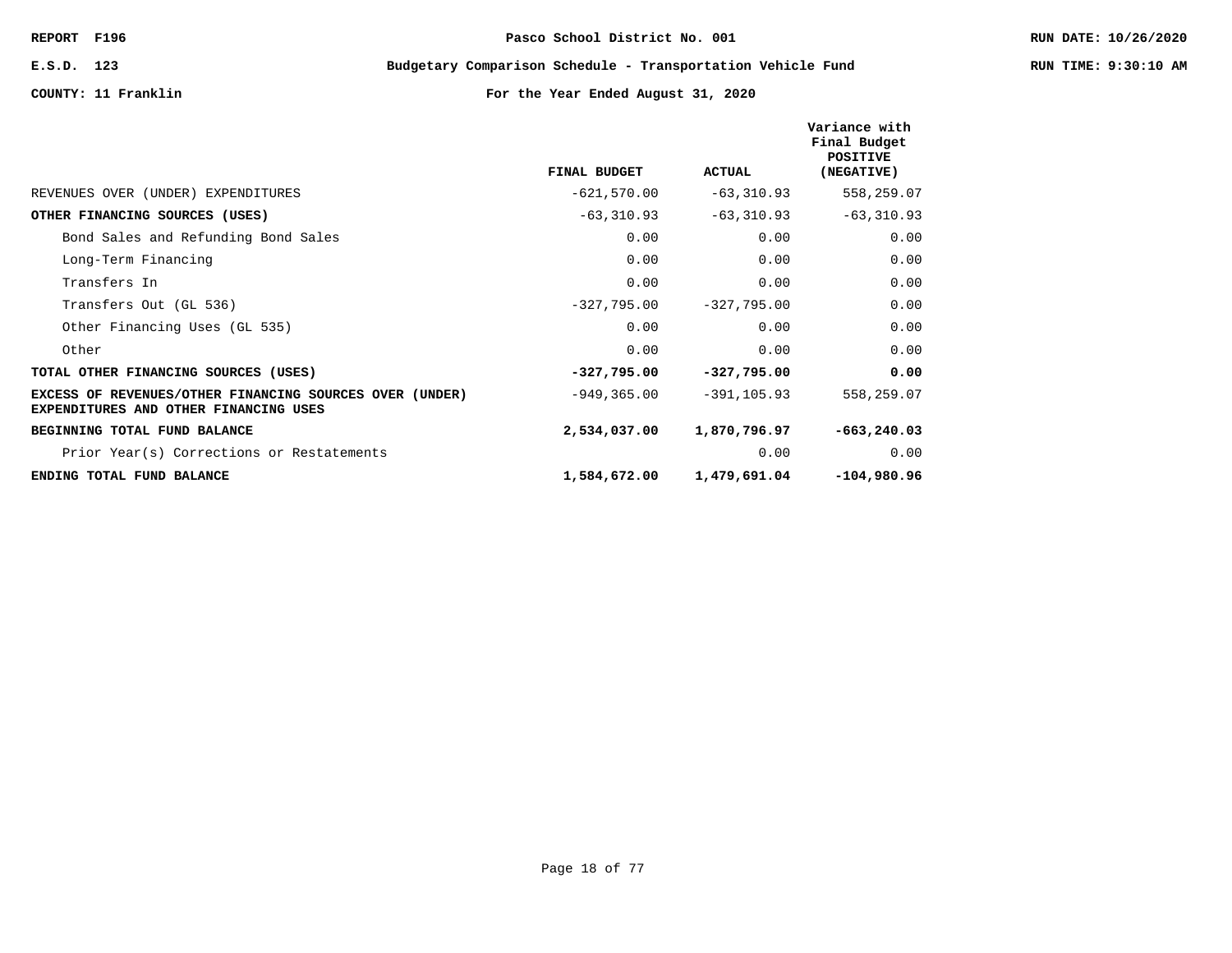| REPORT F196 |                     | Pasco School District No. 001       | RUN DATE: 10/26/2020 |
|-------------|---------------------|-------------------------------------|----------------------|
| E.S.D. 123  |                     | Statement of Fiduciary Net Position | RUN TIME: 9:30:10 AM |
|             | COUNTY: 11 Franklin | August 31, 2020                     |                      |

|                                                             | Private<br>Purpose | Other |
|-------------------------------------------------------------|--------------------|-------|
|                                                             | Trust              | Trust |
| ASSETS:                                                     |                    |       |
| Imprest Cash                                                | 0.00               | 0.00  |
| Cash On Hand                                                | 0.00               | 0.00  |
| Cash On Deposit with Cty Treas                              | 0.00               | 0.00  |
| Minus Warrants Outstanding                                  | 0.00               | 0.00  |
| Due From Other Funds                                        | 0.00               | 0.00  |
| Accounts Receivable                                         | 0.00               | 0.00  |
| Accrued Interest Receivable                                 | 0.00               | 0.00  |
| Investments                                                 | 12,067.27          | 0.00  |
| Investments/Cash With Trustee                               | 0.00               | 0.00  |
| Other Assets                                                | 0.00               |       |
| Capital Assets, Land                                        | 0.00               |       |
| Capital Assets, Buildings                                   | 0.00               |       |
| Capital Assets, Equipment                                   | 0.00               | 0.00  |
| Accum Depreciation, Buildings                               | 0.00               |       |
| Accum Depreciation, Equipment                               | 0.00               | 0.00  |
| TOTAL ASSETS                                                | 12,067.27          | 0.00  |
| LIABILITIES:                                                |                    |       |
| Accounts Payable                                            | 0.00               | 0.00  |
| Due To Other Funds                                          | 0.00               | 0.00  |
| TOTAL LIABILITIES                                           | 0.00               | 0.00  |
| NET POSITION:                                               |                    |       |
| Held in trust for:                                          |                    |       |
| Held In Trust For Intact Trust Principal                    | 10,590.00          | 0.00  |
| Held In Trust For Private Purposes                          | 1,477.27           |       |
| Held In Trust For Pension Or Other Post-Employment Benefits |                    | 0.00  |
| Held In Trust For Other Purposes                            | 0.00               | 0.00  |
| TOTAL NET POSITION                                          | 12,067.27          | 0.00  |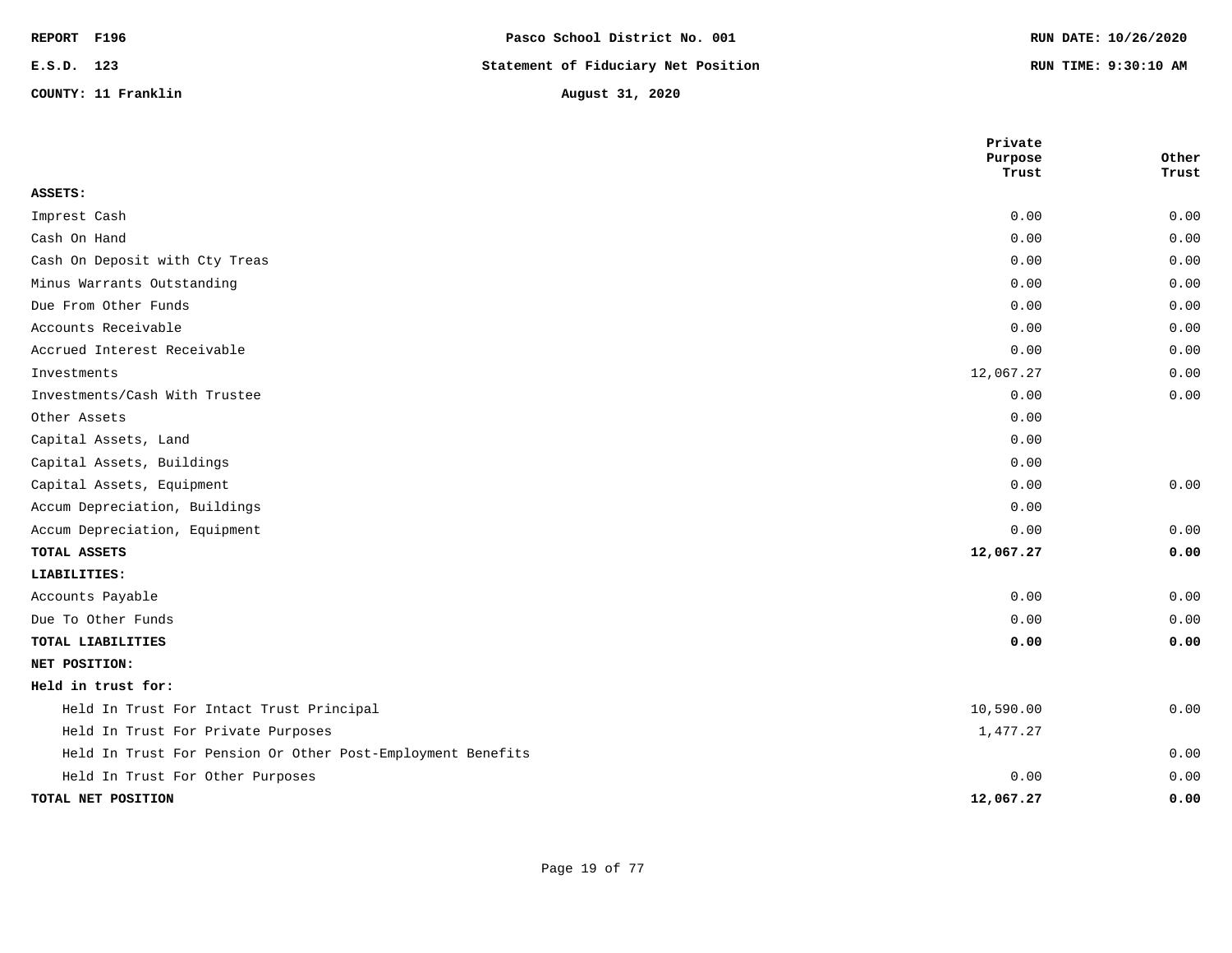| REPORT F196 |                     | Pasco School District No. 001                  | RUN DATE: 10/26/2020 |
|-------------|---------------------|------------------------------------------------|----------------------|
| E.S.D. 123  |                     | Statement of Changes in Fiduciary Net Position | RUN TIME: 9:30:10 AM |
|             | COUNTY: 11 Franklin | For the Year Ended August 31, 2020             |                      |

|                                               | Private<br>Purpose | Other           |
|-----------------------------------------------|--------------------|-----------------|
|                                               | Trust              | Trust           |
| ADDITIONS:                                    |                    |                 |
| Contributions:                                |                    |                 |
| Private Donations                             | 0.00               | 0.00            |
| Employer                                      |                    | 1,178,360.79    |
| Members                                       |                    | 0.00            |
| Other                                         | 0.00               | 0.00            |
| TOTAL CONTRIBUTIONS                           | 0.00               | 1,178,360.79    |
| Investment Income:                            |                    |                 |
| Net Appreciation (Depreciation) in Fair Value | 0.00               | 0.00            |
| Interest and Dividends                        | 147.60             | 86.13           |
| Less Investment Expenses                      | 0.00               | 0.00            |
| Net Investment Income                         | 147.60             | 86.13           |
| Other Additions:                              |                    |                 |
| Rent or Lease Revenue                         | 0.00               | 0.00            |
| Total Other Additions                         | 0.00               | 0.00            |
| TOTAL ADDITIONS                               | 147.60             | 1,178,446.92    |
| DEDUCTIONS:                                   |                    |                 |
| Benefits                                      |                    | 2,959,084.77    |
| Refund of Contributions                       | 0.00               | 0.00            |
| Administrative Expenses                       | 0.00               | 0.00            |
| Scholarships                                  | 0.00               |                 |
| Other                                         | 0.00               | 0.00            |
| TOTAL DEDUCTIONS                              | 0.00               | 2,959,084.77    |
| Net Increase (Decrease)                       | 147.60             | $-1,780,637.85$ |
| Net Position--Prior Year August Beginning     | 11,919.67          | 1,780,637.85    |
| Prior Year F-196 Manual Revision              | 0.00               | 0.00            |
| Net Position - Total                          | 11,919.67          | 1,780,637.85    |
| Prior Year(s) Corrections or Restatements     | 0.00               | 0.00            |
| NET POSITION--ENDING                          | 12,067.27          | 0.00            |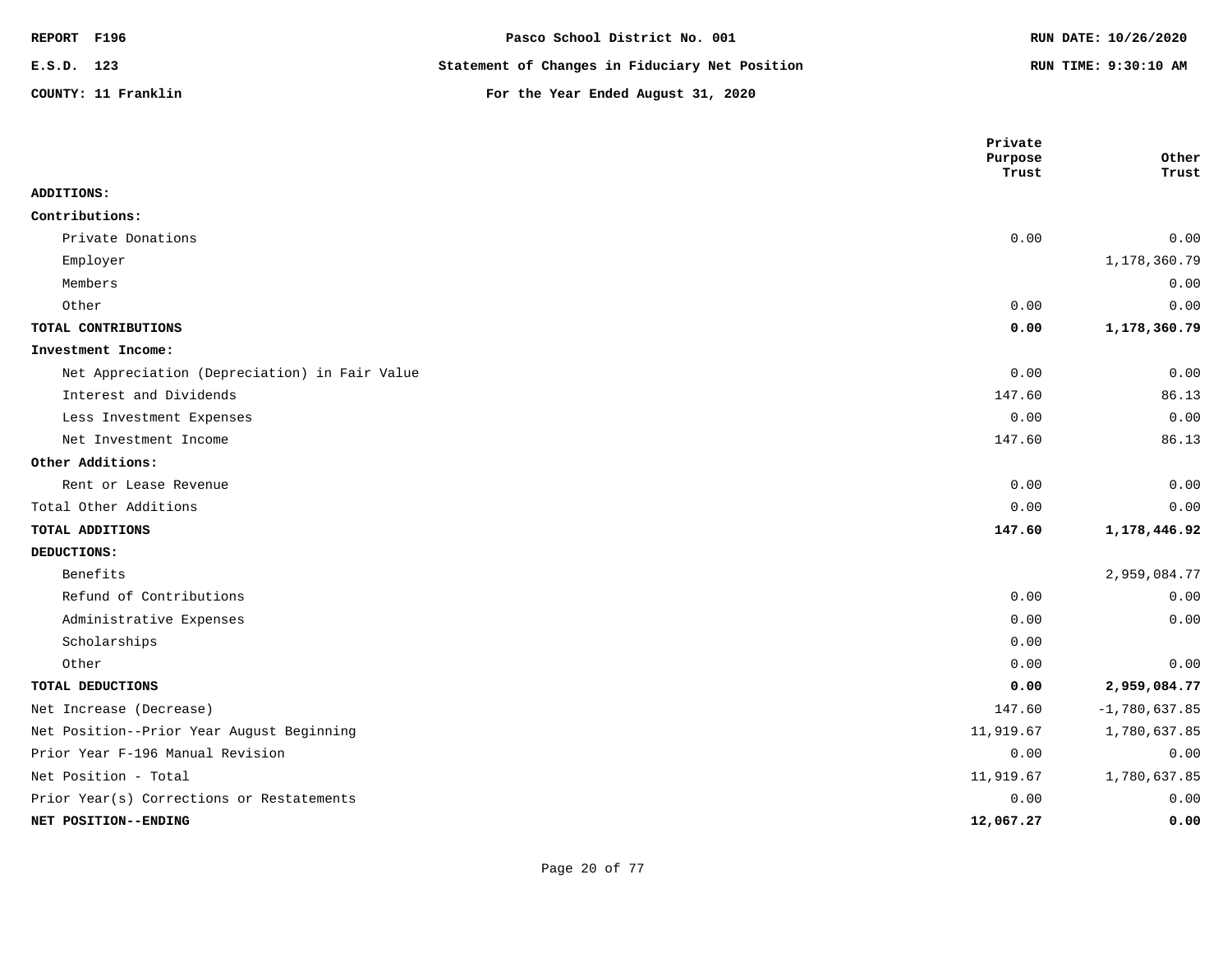# **REPORT F196 Pasco School District No. 001 RUN DATE: 10/26/2020 E.S.D. 123 Schedule of Long-Term Liabilities RUN TIME: 9:30:10 AM**

**Beginning**

|                                                | Outstanding Debt<br>September 1, | Amount Issued / | Amount<br>Redeemed / | Ending<br>Outstanding Debt | Amount Due      |
|------------------------------------------------|----------------------------------|-----------------|----------------------|----------------------------|-----------------|
| Description                                    | 2019                             | Increased       | Decreased            | August 31, 2020            | Within One Year |
| Voted Debt                                     |                                  |                 |                      |                            |                 |
| Voted Bonds                                    | 211,385,000.00                   | 0.00            | 7,540,000.00         | 203,845,000.00             | 8,195,000.00    |
| LOCAL Program Proceeds Issued in Lieu of Bonds | 0.00                             | 0.00            | 0.00                 | 0.00                       | 0.00            |
| Non-Voted Debt and Liabilities                 |                                  |                 |                      |                            |                 |
| Non-Voted Bonds                                | 0.00                             | 0.00            | 0.00                 | 0.00                       | 0.00            |
| LOCAL Program Proceeds                         | 1,422,921.81                     | 0.00            | 260,578.09           | 1, 162, 343. 72            | 269,677.50      |
| Capital Leases                                 | 0.00                             | 0.00            | 0.00                 | 0.00                       | 0.00            |
| Contracts Payable                              | 533,250.00                       | 10,242.72       | 84, 129. 72          | 459,363.00                 | 84, 414.24      |
| Non-Cancellable Operating Leases               | 0.00                             | 0.00            | 0.00                 | 0.00                       | 0.00            |
| Claims & Judgements                            | 0.00                             | 0.00            | 0.00                 | 0.00                       | 0.00            |
| Compensated Absences                           | 1,103,091.86                     | 165,408.85      | 0.00                 | 1,268,500.71               | 253,700.14      |
| Long-Term Notes                                | 0.00                             | 0.00            | 0.00                 | 0.00                       | 0.00            |
| Anticipation Notes Payable                     | 0.00                             | 0.00            | 0.00                 | 0.00                       | 0.00            |
| Lines of Credit                                | 0.00                             | 0.00            | 0.00                 | 0.00                       | 0.00            |
| Other Non-Voted Debt                           | 0.00                             | 0.00            | 0.00                 | 0.00                       | 0.00            |
| Other Liabilities                              |                                  |                 |                      |                            |                 |
| Non-Voted Notes Not Recorded as Debt           | 0.00                             | 0.00            | 0.00                 | 0.00                       | 0.00            |
| Net Pension Liabilities:                       |                                  |                 |                      |                            |                 |
| Net Pension Liabilities TRS 1                  | 38,897,935.00                    | 0.00            | 1,130,553.00         | 37,767,382.00              |                 |
| Net Pension Liabilities TRS 2/3                | 9,546,954.00                     | 14,574,431.00   | 0.00                 | 24, 121, 385.00            |                 |
| Net Pension Liabilities SERS 2/3               | 3,164,847.00                     | 3,733,719.00    | 0.00                 | 6,898,566.00               |                 |
| Net Pension Liabilities PERS 1                 | 9,079,795.00                     | 0.00            | 939,977.00           | 8,139,818.00               |                 |
| Total Long-Term Liabilities                    | 275, 133, 794.67                 | 18,483,801.57   | 9,955,237.81         | 283,662,358.43             | 8,802,791.88    |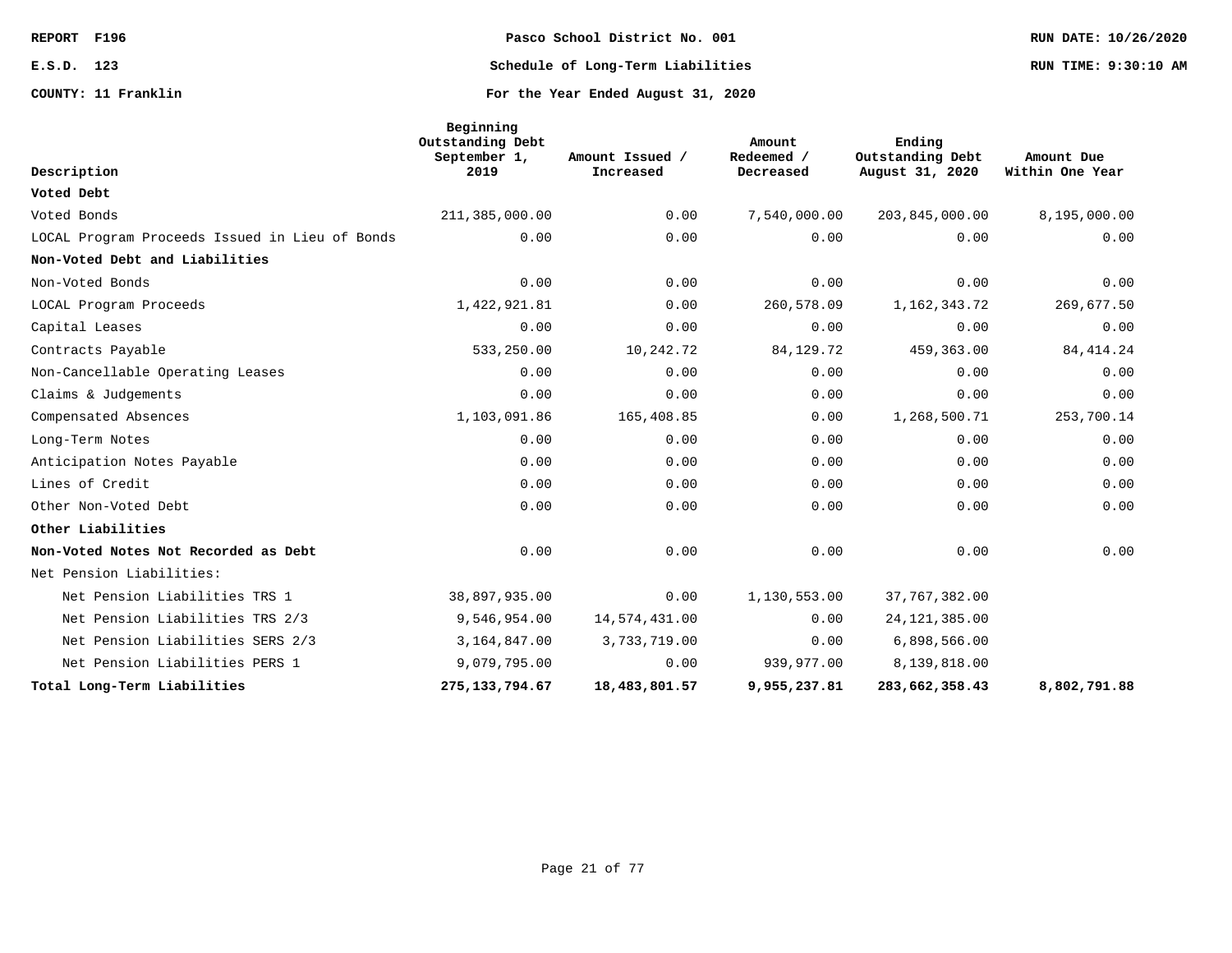| REPORT F196 |                     | Pasco School District No. 001                  | RUN DATE: 10/26/2020 |
|-------------|---------------------|------------------------------------------------|----------------------|
| E.S.D. 123  |                     | Report of Revenues and Other Financing Sources | RUN TIME: 9:30:10 AM |
|             | COUNTY: 11 Franklin | For the Year Ended August 31, 2020             |                      |

|                                                                       | General<br>Fund | Debt<br>Service<br>Fund | Capital<br>Projects<br>Fund | Transportation<br>Vehicle<br>Fund |
|-----------------------------------------------------------------------|-----------------|-------------------------|-----------------------------|-----------------------------------|
| LOCAL TAXES                                                           |                 |                         |                             |                                   |
| 1100 Local Property Tax                                               | 11,426,115.60   | 17, 341, 269.79         | 0.00                        | 0.00                              |
| 1300 Sale of Tax Title Property                                       | 0.00            | 0.00                    | 0.00                        | 0.00                              |
| 1400 Local in Lieu of Taxes                                           | 0.00            | 0.00                    | 0.00                        | 0.00                              |
| 1500 Timber Excise Tax                                                | 0.00            | 0.00                    | 0.00                        | 0.00                              |
| 1600 County-Administered Forests                                      | 0.00            | 0.00                    | 0.00                        | 0.00                              |
| 1900 Other Local Taxes                                                | 0.00            | 0.00                    | 0.00                        | 0.00                              |
| 1000 TOTAL LOCAL TAXES                                                | 11,426,115.60   | 17, 341, 269. 79        | 0.00                        | 0.00                              |
| LOCAL SUPPORT NONTAX                                                  |                 |                         |                             |                                   |
| 2100 Tuition and Fees, Unassigned                                     | 0.00            |                         |                             |                                   |
| 2122 Special Ed. - Infants and Toddlers - Tuition and Fees            | 0.00            |                         |                             |                                   |
| 2131 Secondary Vocational Education - Tuition                         | 0.00            |                         |                             |                                   |
| 2145 Skill Center Tuitions and Fees                                   | 0.00            |                         |                             |                                   |
| 2171 Traffic Safety Education Fees                                    | 0.00            |                         |                             |                                   |
| 2173 Summer School Tuitions and Fees                                  | 0.00            |                         |                             |                                   |
| 2186 Community School Tuitions and Fees                               | 0.00            |                         |                             |                                   |
| 2188 Child Care Tuitions and Fees                                     | 0.00            |                         |                             |                                   |
| 2200 Sales of Goods, Supplies and Services, Unassigned                | 12,367.27       |                         | 0.00                        | 0.00                              |
| 2231 Secondary Voc. Ed., Sales of Goods, Supplies and Services        | 0.00            |                         |                             |                                   |
| 2245 Skill Center, Sales of Goods, Supplies and Services              | 0.00            |                         |                             |                                   |
| 2288 Child Care Sales of Goods, Supplies, and Services                | 0.00            |                         |                             |                                   |
| 2289 Other Community Services? Sales of Goods, Supplies, and Services | 0.00            |                         |                             |                                   |
| 2298 School Food Services--Sales of Goods, Supplies, and Services     | 831,812.33      |                         |                             |                                   |
| 2300 Investment Earnings                                              | 293,406.12      | 57,900.35               | 933,783.11                  | 24,701.59                         |
| 2400 Interfund Loan Interest Earnings                                 | 0.00            |                         | 0.00                        |                                   |
| 2500 Gifts and Donations                                              | 0.00            |                         | 0.00                        | 0.00                              |
| 2600 Fines and Damages                                                | 36,757.52       |                         | 0.00                        | 0.00                              |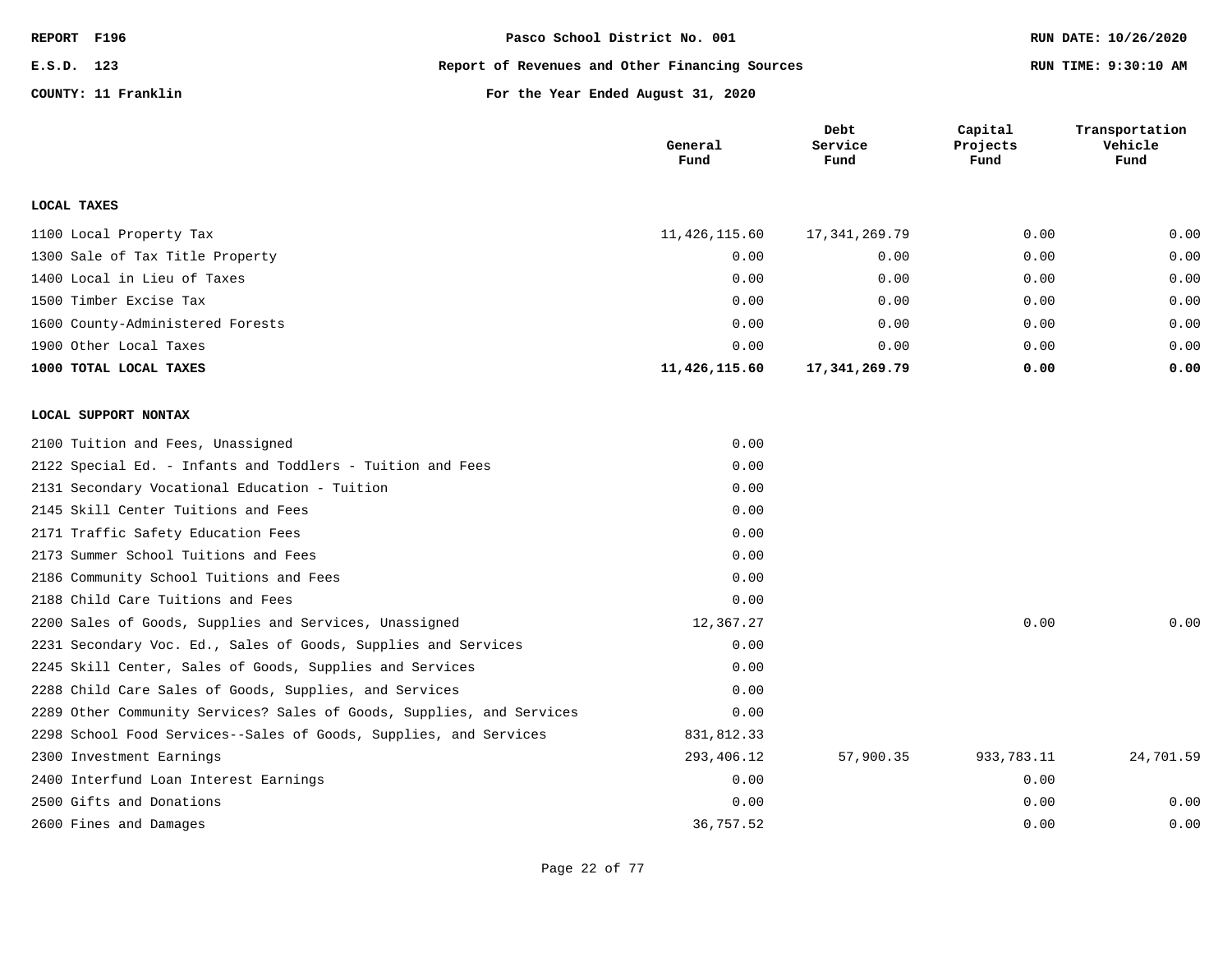| REPORT F196 |                     | Pasco School District No. 001                  | RUN DATE: 10/26/2020 |
|-------------|---------------------|------------------------------------------------|----------------------|
| E.S.D. 123  |                     | Report of Revenues and Other Financing Sources | RUN TIME: 9:30:10 AM |
|             | COUNTY: 11 Franklin | For the Year Ended August 31, 2020             |                      |

|                                                        | General<br>Fund  | Debt<br>Service<br>Fund | Capital<br>Projects<br>Fund | Transportation<br>Vehicle<br>Fund |
|--------------------------------------------------------|------------------|-------------------------|-----------------------------|-----------------------------------|
| LOCAL SUPPORT NONTAX                                   |                  |                         |                             |                                   |
| 2700 Rentals and Leases                                | 16,380.60        | 0.00                    | 23,089.60                   | 0.00                              |
| 2800 Insurance Recoveries                              | 0.00             |                         | 0.00                        | 0.00                              |
| 2900 Local Support Nontax, Unassigned                  | 1,049,000.92     | 0.00                    | 3,660,978.33                | 525,000.00                        |
| 2910 E-Rate                                            | 75,176.36        |                         | 0.00                        |                                   |
| 2000 TOTAL LOCAL SUPPORT NONTAX                        | 2,314,901.12     | 57,900.35               | 4,617,851.04                | 549,701.59                        |
| STATE, GENERAL PURPOSE                                 |                  |                         |                             |                                   |
| 3100 Apportionment                                     | 148, 772, 275.03 |                         |                             |                                   |
| 3121 Special Education - General Apportionment         | 5, 288, 275.54   |                         |                             |                                   |
| 3300 Local Effort Assistance                           | 17, 238, 752.87  |                         |                             |                                   |
| 3600 State Forests                                     | 0.00             | 0.00                    | 0.00                        | 0.00                              |
| 3900 Other State General Purpose, Unassigned           | 0.00             | 0.00                    | 0.00                        |                                   |
| 3000 TOTAL STATE, GENERAL PURPOSE                      | 171,299,303.44   | 0.00                    | 0.00                        | 0.00                              |
| STATE, SPECIAL PURPOSE                                 |                  |                         |                             |                                   |
| 4100 Special Purpose, Unassigned                       | 0.00             |                         | 0.00                        | 0.00                              |
| 4121 Special Education                                 | 20,859,086.20    |                         |                             |                                   |
| 4122 Special Education - Infants and Toddlers - State  | 1,334,397.82     |                         |                             |                                   |
| 4126 State Institutions, Special Education             | 0.00             |                         |                             |                                   |
| 4130 State Funding Assistance-Paid Direct to District  |                  |                         | 24, 376, 853.93             |                                   |
| 4139 Career Launch                                     | 0.00             |                         |                             |                                   |
| 4155 Learning Assistance                               | 11,852,510.17    |                         |                             |                                   |
| 4156 State Institutions, Centers and Homes, Delinquent | 0.00             |                         |                             |                                   |
| 4158 Special and Pilot Programs                        | 1,551,784.98     |                         |                             |                                   |
| 4159 Juveniles in Adult Jails                          | 0.00             | 0.00                    |                             |                                   |
| 4165 Transitional Bilingual                            | 9,063,525.44     |                         |                             |                                   |
| 4174 Highly Capable                                    | 505,054.17       |                         |                             |                                   |

Page 23 of 77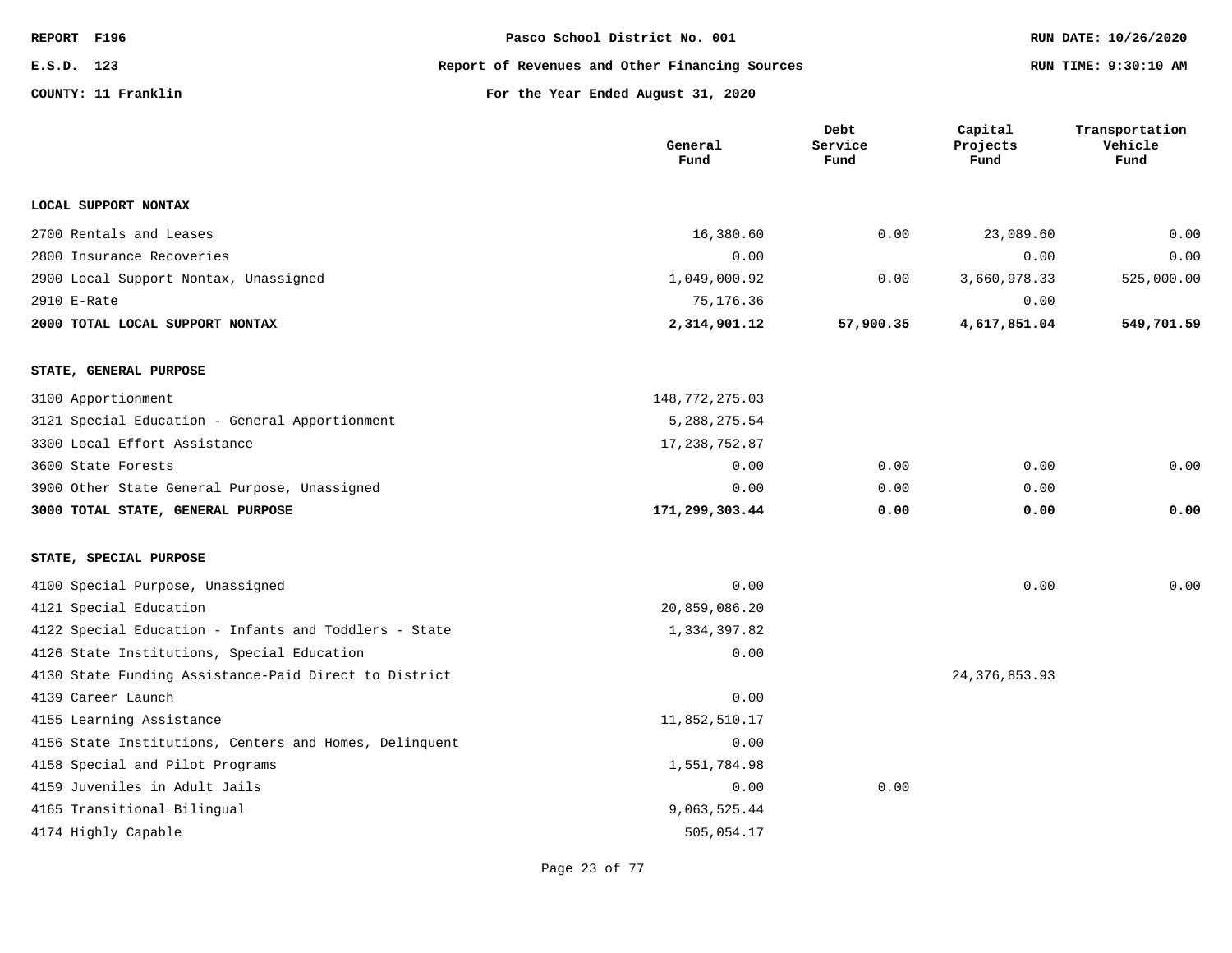| REPORT F196 |                     | Pasco School District No. 001                  | RUN DATE: 10/26/2020 |
|-------------|---------------------|------------------------------------------------|----------------------|
| E.S.D. 123  |                     | Report of Revenues and Other Financing Sources | RUN TIME: 9:30:10 AM |
|             | COUNTY: 11 Franklin | For the Year Ended August 31, 2020             |                      |

|                                                                                  | General<br>Fund | Debt<br>Service<br>Fund | Capital<br>Projects<br>Fund | Transportation<br>Vehicle<br>Fund |
|----------------------------------------------------------------------------------|-----------------|-------------------------|-----------------------------|-----------------------------------|
| STATE, SPECIAL PURPOSE                                                           |                 |                         |                             |                                   |
| 4188 Child Care                                                                  | 0.00            |                         |                             |                                   |
| 4198 School Food Service                                                         | 165,893.18      |                         |                             |                                   |
| 4199 Transportation - Operations                                                 | 8,010,039.89    |                         |                             |                                   |
| 4230 State Funding Assistance-Paid Direct to Contractor                          |                 |                         | 0.00                        |                                   |
| 4300 Other State Agencies, Unassigned                                            | 0.00            |                         | 0.00                        | 0.00                              |
| 4321 Special Education - Other State Agencies                                    | 0.00            |                         |                             |                                   |
| 4322 Special Education - Infants and Toddlers - State                            | 0.00            |                         |                             |                                   |
| 4326 State Institutions - Special Education - Other State Agencies               | 0.00            |                         |                             |                                   |
| 4330 State Funding Assistance-Other                                              |                 |                         | 0.00                        |                                   |
| 4356 State Institutions, Centers and Homes, Delinquent - Other State<br>Agencies | 0.00            |                         |                             |                                   |
| 4358 Special and Pilot Programs - Other State Agencies                           | 98,689.24       |                         |                             |                                   |
| 4365 Transitional Bilingual - Other State Agencies                               | 0.00            |                         |                             |                                   |
| 4388 Child Care - Other State Agencies                                           | 0.00            |                         |                             |                                   |
| 4398 School Food Service - Other State Agencies                                  | 0.00            |                         |                             |                                   |
| 4399 Transportation Operations - Other State Agencies                            | 0.00            |                         |                             |                                   |
| 4499 Transportation Reimbursement - Depreciation                                 |                 |                         |                             | 933, 203. 78                      |
| 4000 TOTAL STATE, SPECIAL PURPOSE                                                | 53,440,981.09   |                         | 24,376,853.93               | 933, 203. 78                      |
| FEDERAL, GENERAL PURPOSE                                                         |                 |                         |                             |                                   |
| 5200 General Purpose Direct Federal Grants, Unassigned                           | 0.00            | 0.00                    | 0.00                        | 0.00                              |
| 5300 Impact Aid, Maintenance and Operation                                       | 0.00            | 0.00                    | 0.00                        | 0.00                              |
| 5329 Impact Aid, Special Education Funding                                       | 0.00            |                         |                             |                                   |
| 5400 Federal in Lieu of Taxes                                                    | 0.00            | 0.00                    | 0.00                        | 0.00                              |
| 5500 Federal Forests                                                             | 0.00            | 0.00                    | 0.00                        |                                   |
| 5600 Oualified Bond Interest Credit                                              | 0.00            | 0.00                    | 0.00                        | 0.00                              |
| 5000 TOTAL FEDERAL, GENERAL PURPOSE                                              | 0.00            | 0.00                    | 0.00                        | 0.00                              |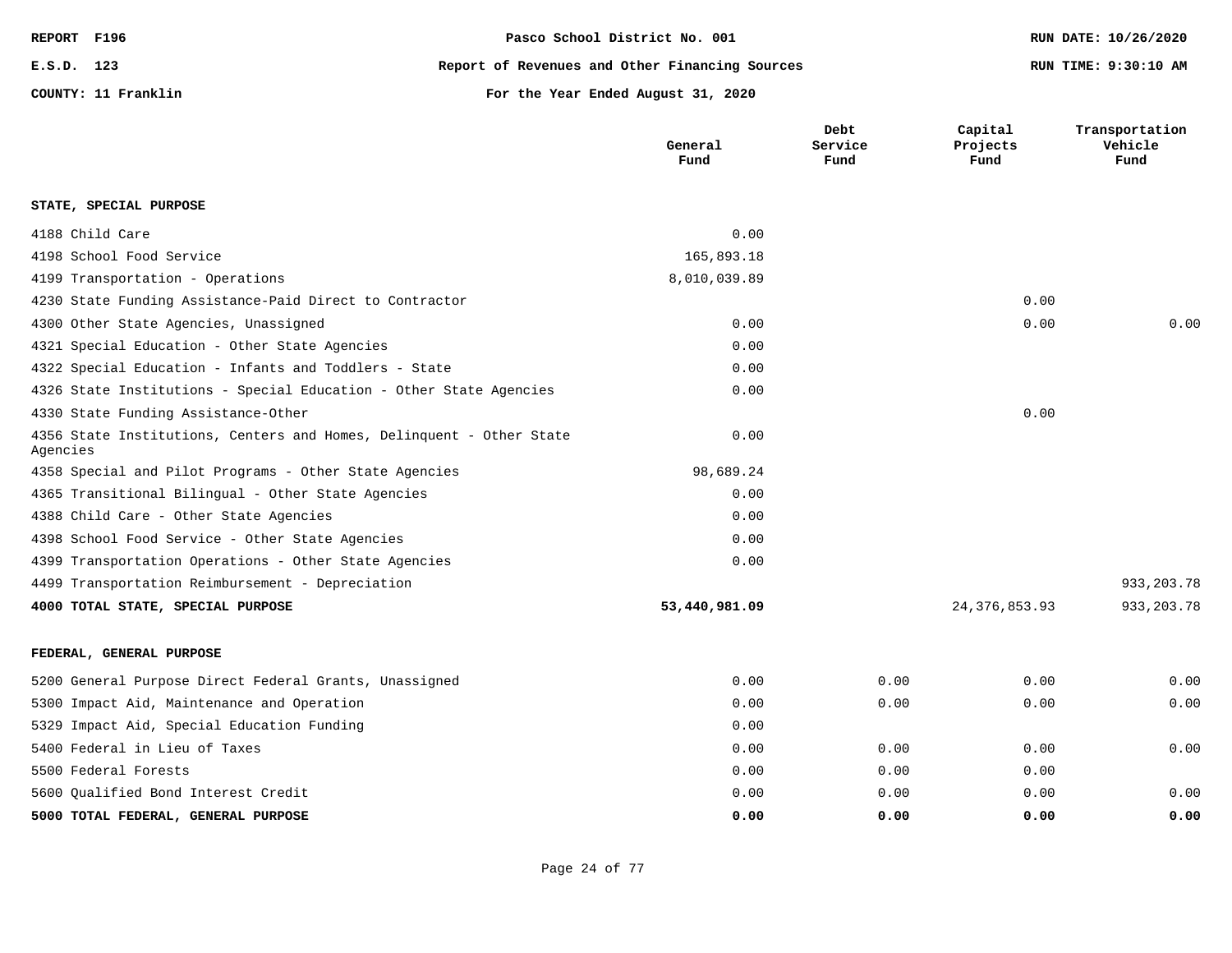| REPORT F196 |                     | Pasco School District No. 001                  | RUN DATE: 10/26/2020 |
|-------------|---------------------|------------------------------------------------|----------------------|
| E.S.D. 123  |                     | Report of Revenues and Other Financing Sources | RUN TIME: 9:30:10 AM |
|             | COUNTY: 11 Franklin | For the Year Ended August 31, 2020             |                      |

**Debt**

**Capital**

**Transportation**

|                                                                         | General<br>Fund | Service<br>Fund | Projects<br>Fund | Vehicle<br>Fund |
|-------------------------------------------------------------------------|-----------------|-----------------|------------------|-----------------|
| FEDERAL, SPECIAL PURPOSE                                                |                 |                 |                  |                 |
| 6100 Special Purpose, OSPI, Unassigned                                  | 0.00            |                 |                  | 0.00            |
| 6121 Special Education, Medicaid Reimbursement                          | 0.00            |                 |                  |                 |
| 6122 Special Education - Infants and Toddlers - Medicaid Reimbursements | 0.00            |                 |                  |                 |
| 6124 Special Education, Supplemental                                    | 3,007,405.22    |                 |                  |                 |
| 6125 Special Education - Infants and Toddlers - Federal                 | 0.00            |                 |                  |                 |
| 6138 Secondary Vocational Education                                     | 147,937.16      |                 |                  |                 |
| 6140 Impact Aid-Construction                                            |                 |                 | 0.00             |                 |
| 6146 Skill Center                                                       | 0.00            |                 |                  |                 |
| 6151 ESEA Disadvantaged, Fed                                            | 4,108,589.61    |                 |                  |                 |
| 6152 Other Title, ESEA Fed                                              | 836,370.03      |                 |                  |                 |
| 6153 ESEA Migrant, Federal                                              | 1,147,377.01    |                 |                  |                 |
| 6154 Reading First, Federal                                             | 0.00            |                 |                  |                 |
| 6157 Institutions, Neglected and Delinquent                             | 0.00            |                 |                  |                 |
| 6161 Head Start                                                         | 0.00            |                 |                  |                 |
| 6162 Math and Science - Professional Development                        | 0.00            |                 |                  |                 |
| 6164 Limited English Proficiency                                        | 438,710.62      |                 |                  |                 |
| 6167 Indian Education, JOM                                              | 0.00            |                 |                  |                 |
| 6168 Indian Education, ED                                               | 0.00            |                 |                  |                 |
| 6176 Targeted Assistance-ESSER                                          | 0.00            |                 |                  |                 |
| 6178 Youth Training Programs                                            | 0.00            |                 |                  |                 |
| 6188 Child Care                                                         | 0.00            |                 |                  |                 |
| 6189 Other Community Services                                           | 2, 153, 497. 22 |                 |                  |                 |
| 6198 School Food Services                                               | 5,857,994.63    |                 |                  |                 |
| 6199 Transportation - Operations                                        | 0.00            |                 |                  |                 |
| 6200 Direct Special Purpose Grants                                      | 0.00            |                 | 0.00             | 0.00            |
| 6221 Special Education - Medicaid Reimbursement                         | 0.00            |                 |                  |                 |
| 6222 Special Education - Infants and Toddlers - Medicaid Reimbursements | 0.00            |                 |                  |                 |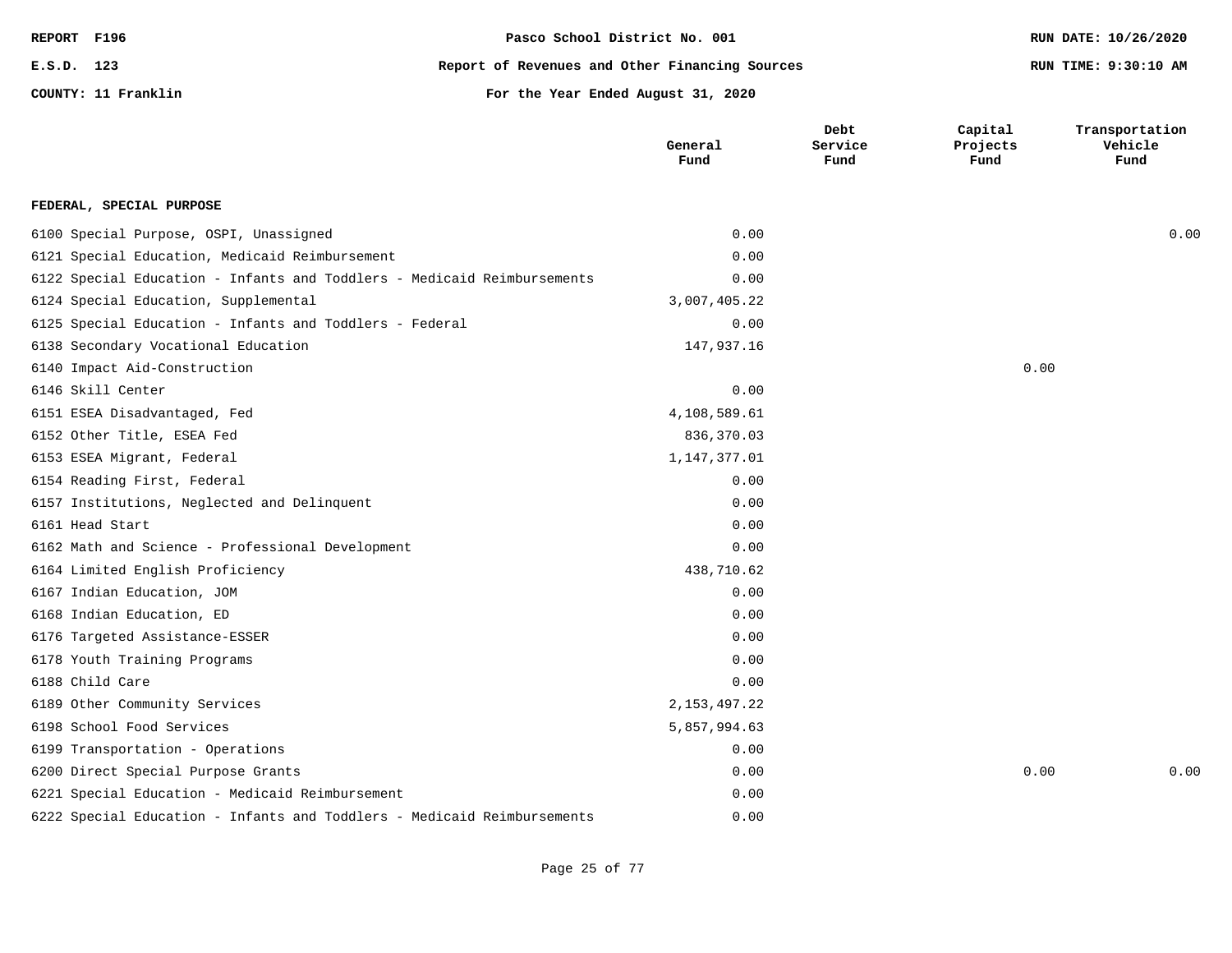| REPORT F196 |                     | Pasco School District No. 001                  | RUN DATE: 10/26/2020 |  |
|-------------|---------------------|------------------------------------------------|----------------------|--|
| E.S.D. 123  |                     | Report of Revenues and Other Financing Sources | RUN TIME: 9:30:10 AM |  |
|             | COUNTY: 11 Franklin | For the Year Ended August 31, 2020             |                      |  |
|             |                     |                                                |                      |  |

|                                                                         | General<br>Fund | Debt<br>Service<br>Fund | Capital<br>Projects<br>Fund | Transportation<br>Vehicle<br>Fund |
|-------------------------------------------------------------------------|-----------------|-------------------------|-----------------------------|-----------------------------------|
| FEDERAL, SPECIAL PURPOSE                                                |                 |                         |                             |                                   |
| 6224 Special Education - Supplemental                                   | 0.00            |                         |                             |                                   |
| 6225 Special Education - Infants and Toddlers - Federal                 | 0.00            |                         |                             |                                   |
| 6238 Secondary Vocational Education                                     | 0.00            |                         |                             |                                   |
| 6240 Impact Aid                                                         |                 |                         | 0.00                        |                                   |
| 6246 Skill Center                                                       | 0.00            |                         |                             |                                   |
| 6251 ESEA Disadvantaged, Fed                                            | 0.00            |                         |                             |                                   |
| 6252 Other Title, ESEA Fed                                              | 0.00            |                         |                             |                                   |
| 6253 ESEA Migrant, Federal                                              | 0.00            |                         |                             |                                   |
| 6254 Reading First, Federal                                             | 0.00            |                         |                             |                                   |
| 6257 Institutions, Neglected and Delinquent                             | 0.00            |                         |                             |                                   |
| 6261 Head Start                                                         | 0.00            |                         |                             |                                   |
| 6262 Math and Science - Professional Development                        | 0.00            |                         |                             |                                   |
| 6264 Limited English Proficiency                                        | 0.00            |                         |                             |                                   |
| 6267 Indian Education - JOM                                             | 0.00            |                         |                             |                                   |
| 6268 Indian Education - ED                                              | 0.00            |                         |                             |                                   |
| 6276 Targeted Assistance-ESSER                                          | 0.00            |                         |                             |                                   |
| 6278 Youth Training, Direct Grants                                      | 281,793.44      |                         |                             |                                   |
| 6288 Child Care                                                         | 0.00            |                         |                             |                                   |
| 6289 Other Community Services                                           | 0.00            |                         |                             |                                   |
| 6298 School Food Services                                               | 0.00            |                         |                             |                                   |
| 6299 Transportation - Operations                                        | 0.00            |                         |                             |                                   |
| 6300 Federal Grants Through Other Agencies, Unassigned                  | 0.00            |                         | 0.00                        | 0.00                              |
| 6310 Medicaid Administrative Match                                      | 0.00            |                         |                             |                                   |
| 6321 Special Education - Medicaid Reimbursement                         | 87,431.65       |                         |                             |                                   |
| 6322 Special Education - Infants and Toddlers - Medicaid Reimbursements | 0.00            |                         |                             |                                   |
| 6324 Special Education - Supplemental                                   | 0.00            |                         |                             |                                   |
| 6325 Special Education - Infants and Toddlers - Federal                 | 0.00            |                         |                             |                                   |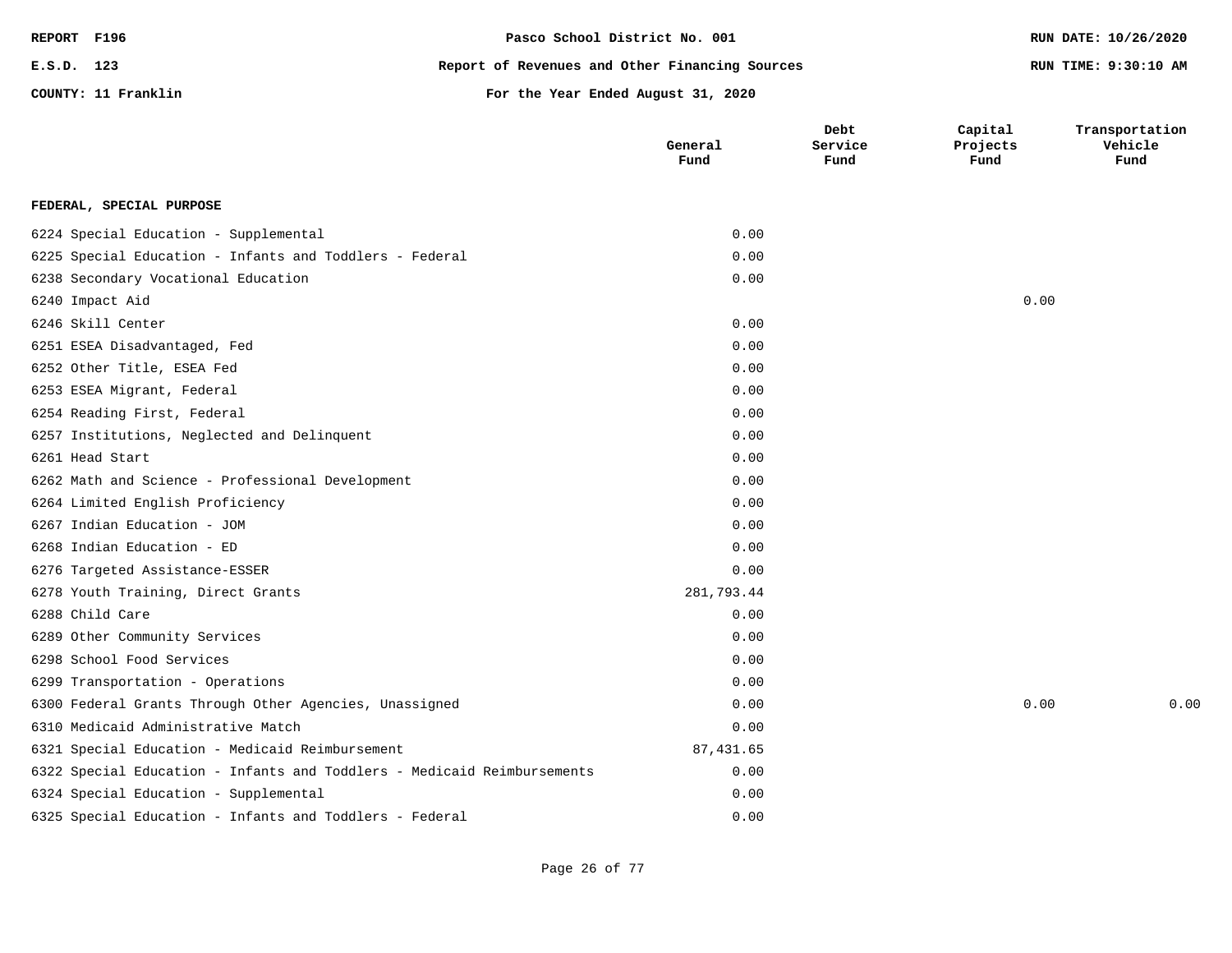| REPORT F196 |                     | Pasco School District No. 001                  | RUN DATE: 10/26/2020 |
|-------------|---------------------|------------------------------------------------|----------------------|
| E.S.D. 123  |                     | Report of Revenues and Other Financing Sources | RUN TIME: 9:30:10 AM |
|             | COUNTY: 11 Franklin | For the Year Ended August 31, 2020             |                      |

|                                                  | General<br>Fund | Debt<br>Service<br>Fund | Capital<br>Projects<br>Fund | Transportation<br>Vehicle<br>Fund |
|--------------------------------------------------|-----------------|-------------------------|-----------------------------|-----------------------------------|
| FEDERAL, SPECIAL PURPOSE                         |                 |                         |                             |                                   |
| 6338 Secondary Vocational Education              | 0.00            |                         |                             |                                   |
| 6340 Impact Aid Construction                     |                 |                         | 0.00                        |                                   |
| 6346 Skill Center                                | 0.00            |                         |                             |                                   |
| 6351 ESEA Disadvantaged, Fed                     | 0.00            |                         |                             |                                   |
| 6352 Other Title, ESEA Fed                       | 0.00            |                         |                             |                                   |
| 6353 ESEA Migrant, Federal                       | 0.00            |                         |                             |                                   |
| 6354 Reading First, Federal                      | 0.00            |                         |                             |                                   |
| 6357 Institutions, Neglected and Delinquent      | 0.00            |                         |                             |                                   |
| 6361 Head Start                                  | 0.00            |                         |                             |                                   |
| 6362 Math and Science - Professional Development | 0.00            |                         |                             |                                   |
| 6364 Limited English Proficiency                 | 0.00            |                         |                             |                                   |
| 6367 Indian Education - JOM                      | 0.00            |                         |                             |                                   |
| 6368 Indian Education - ED                       | 0.00            |                         |                             |                                   |
| 6376 Targeted Assistance-ESSER                   | 0.00            |                         |                             |                                   |
| 6378 Youth Training                              | 0.00            |                         |                             |                                   |
| 6388 Child Care                                  | 0.00            |                         |                             |                                   |
| 6389 Other Community Services                    | 0.00            |                         |                             |                                   |
| 6398 School Food Services                        | 0.00            |                         |                             |                                   |
| 6399 Transportation - Operations                 | 0.00            |                         |                             |                                   |
| 6998 USDA Commodities                            | 171,902.43      |                         |                             |                                   |
| 6000 TOTAL FEDERAL, SPECIAL PURPOSE              | 18,239,009.02   |                         | 0.00                        | 0.00                              |
| REVENUES FROM OTHER SCHOOL DISTRICTS             |                 |                         |                             |                                   |
| 7100 Program Participation, Unassigned           | 713,264.84      |                         | 0.00                        |                                   |
| 7121 Special Education                           | 789, 342.58     |                         |                             |                                   |
| 7122 Special Education - Infants and Toddlers    | 0.00            |                         |                             |                                   |
| 7131 Vocational Education                        | 0.00            |                         |                             |                                   |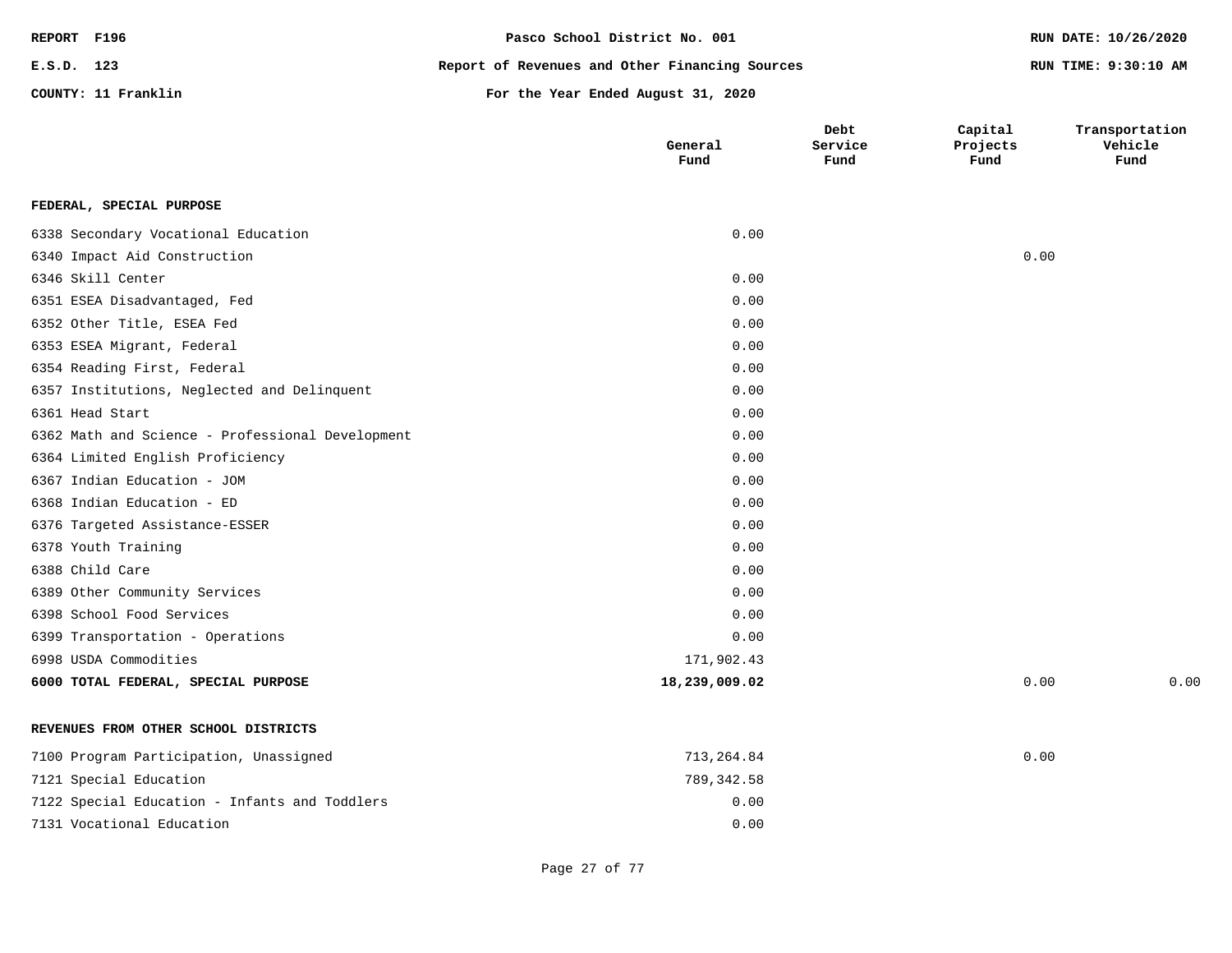| REPORT F196 |                     | Pasco School District No. 001                  | RUN DATE: 10/26/2020 |
|-------------|---------------------|------------------------------------------------|----------------------|
| E.S.D. 123  |                     | Report of Revenues and Other Financing Sources | RUN TIME: 9:30:10 AM |
|             | COUNTY: 11 Franklin | For the Year Ended August 31, 2020             |                      |

|                                                                                  | General<br>Fund | Debt<br>Service<br>Fund | Capital<br>Projects<br>Fund | Transportation<br>Vehicle<br>Fund |
|----------------------------------------------------------------------------------|-----------------|-------------------------|-----------------------------|-----------------------------------|
| REVENUES FROM OTHER SCHOOL DISTRICTS                                             |                 |                         |                             |                                   |
| 7145 Skill Center                                                                | 0.00            |                         |                             |                                   |
| 7147 Skill Center - Facility Upgrades                                            | 0.00            |                         |                             |                                   |
| 7189 Other Community Services                                                    | 0.00            |                         |                             |                                   |
| 7197 Support Services                                                            | 0.00            |                         |                             |                                   |
| 7198 School Food Services                                                        | 0.00            |                         |                             |                                   |
| 7199 Transportation                                                              | 0.00            |                         |                             |                                   |
| 7301 Nonhigh Participation                                                       | 0.00            |                         |                             |                                   |
| 7000 TOTAL REVENUES FROM OTHER SCHOOL DISTRICTS                                  | 1,502,607.42    |                         | 0.00                        |                                   |
| REVENUES FROM OTHER ENTITIES                                                     |                 |                         |                             |                                   |
| 8100 Governmental Entities                                                       | 20,699.62       |                         | 0.00                        | 0.00                              |
| 8188 Child Care                                                                  | 0.00            |                         |                             |                                   |
| 8189 Community Services                                                          | 0.00            |                         |                             |                                   |
| 8198 School Food Services                                                        | 0.00            |                         |                             |                                   |
| 8199 Transportation                                                              | 0.00            |                         |                             |                                   |
| 8200 Private Foundations                                                         | 9,500.00        |                         |                             |                                   |
| 8500 Nonfederal, ESD                                                             | 0.00            |                         | 0.00                        | 0.00                              |
| 8521 Educational Service Districts - Special Education                           | 0.00            |                         |                             |                                   |
| 8522 Educational Service Districts - Special Education - Infants and<br>Toddlers | 0.00            |                         |                             |                                   |
| 8000 TOTAL REVENUES FROM OTHER ENTITIES                                          | 30,199.62       |                         | 0.00                        | 0.00                              |
| OTHER FINANCING SOURCES                                                          |                 |                         |                             |                                   |
| 9100 Sale of Bonds                                                               | 0.00            | 0.00                    | 0.00                        | 0.00                              |
| 9200 Sale of Real Property                                                       | 0.00            | 0.00                    | 0.00                        |                                   |
| 9300 Sale of Equipment                                                           | 0.00            |                         |                             | 0.00                              |
| 9400 Compensated Loss of Fixed Assets                                            | 0.00            |                         | 0.00                        | 0.00                              |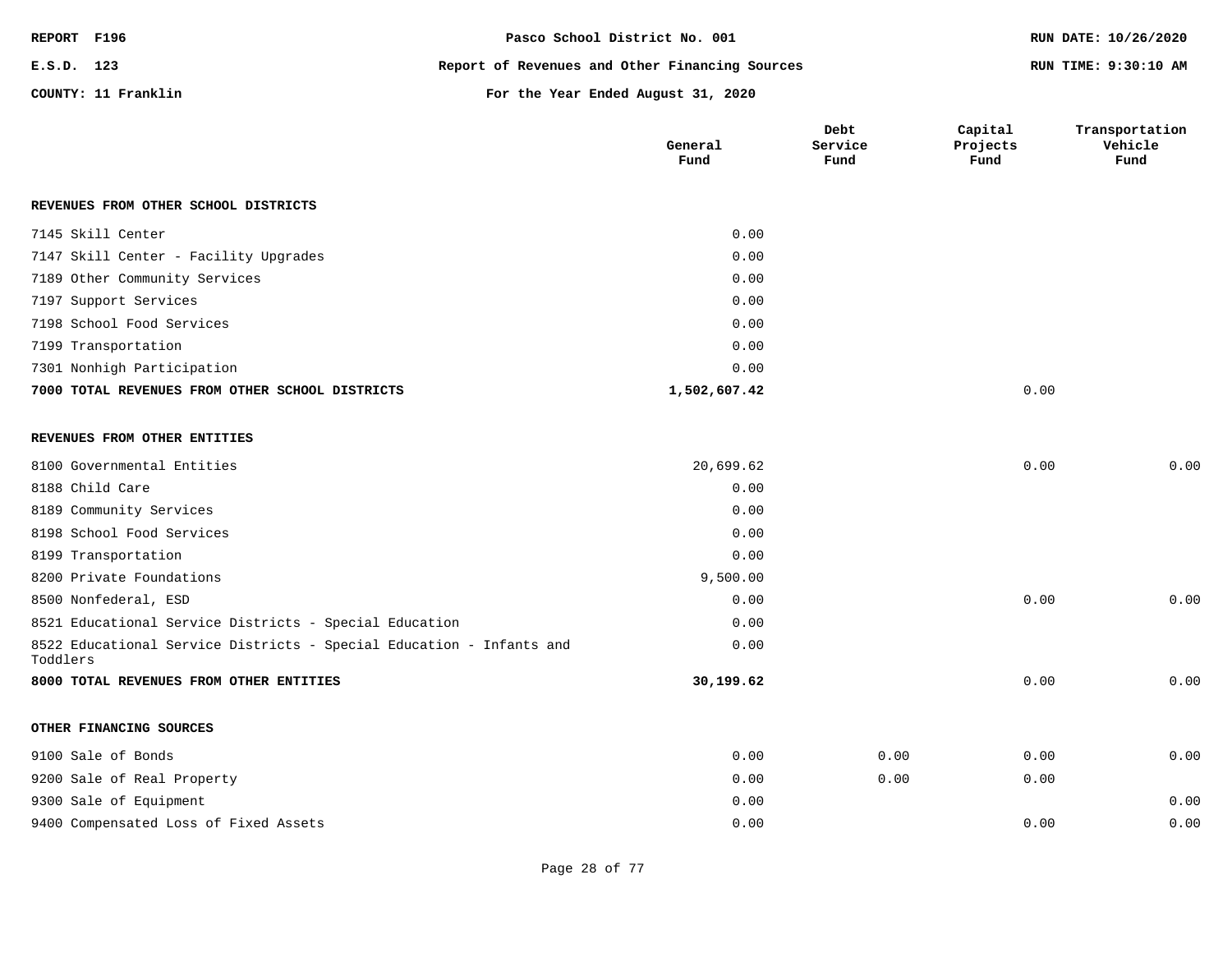| REPORT F196 |                     | Pasco School District No. 001                  | RUN DATE: 10/26/2020 |
|-------------|---------------------|------------------------------------------------|----------------------|
| E.S.D. 123  |                     | Report of Revenues and Other Financing Sources | RUN TIME: 9:30:10 AM |
|             | COUNTY: 11 Franklin | For the Year Ended August 31, 2020             |                      |

|                                               | General<br>Fund  | Debt<br>Service<br>Fund | Capital<br>Projects<br>Fund | Transportation<br>Vehicle<br>Fund |
|-----------------------------------------------|------------------|-------------------------|-----------------------------|-----------------------------------|
| OTHER FINANCING SOURCES                       |                  |                         |                             |                                   |
| 9500 Long-Term Financing                      | 0.00             |                         | 0.00                        | 0.00                              |
| 9600 Sale of Refunding Bonds                  |                  | 0.00                    |                             |                                   |
| 9900 Transfers - Redirection of Apportionment | 0.00             | 0.00                    | 0.00                        | 0.00                              |
| 9901 Transfers - Other Resources              | 0.00             | 327,795.00              | 0.00                        | 0.00                              |
| 9000 TOTAL OTHER FINANCING SOURCES            | 0.00             | 327,795.00              | 0.00                        | 0.00                              |
| TOTAL REVENUES AND OTHER FINANCING SOURCES    | 258, 253, 117.31 | 17,726,965.14           | 28,994,704.97               | 1,482,905.37                      |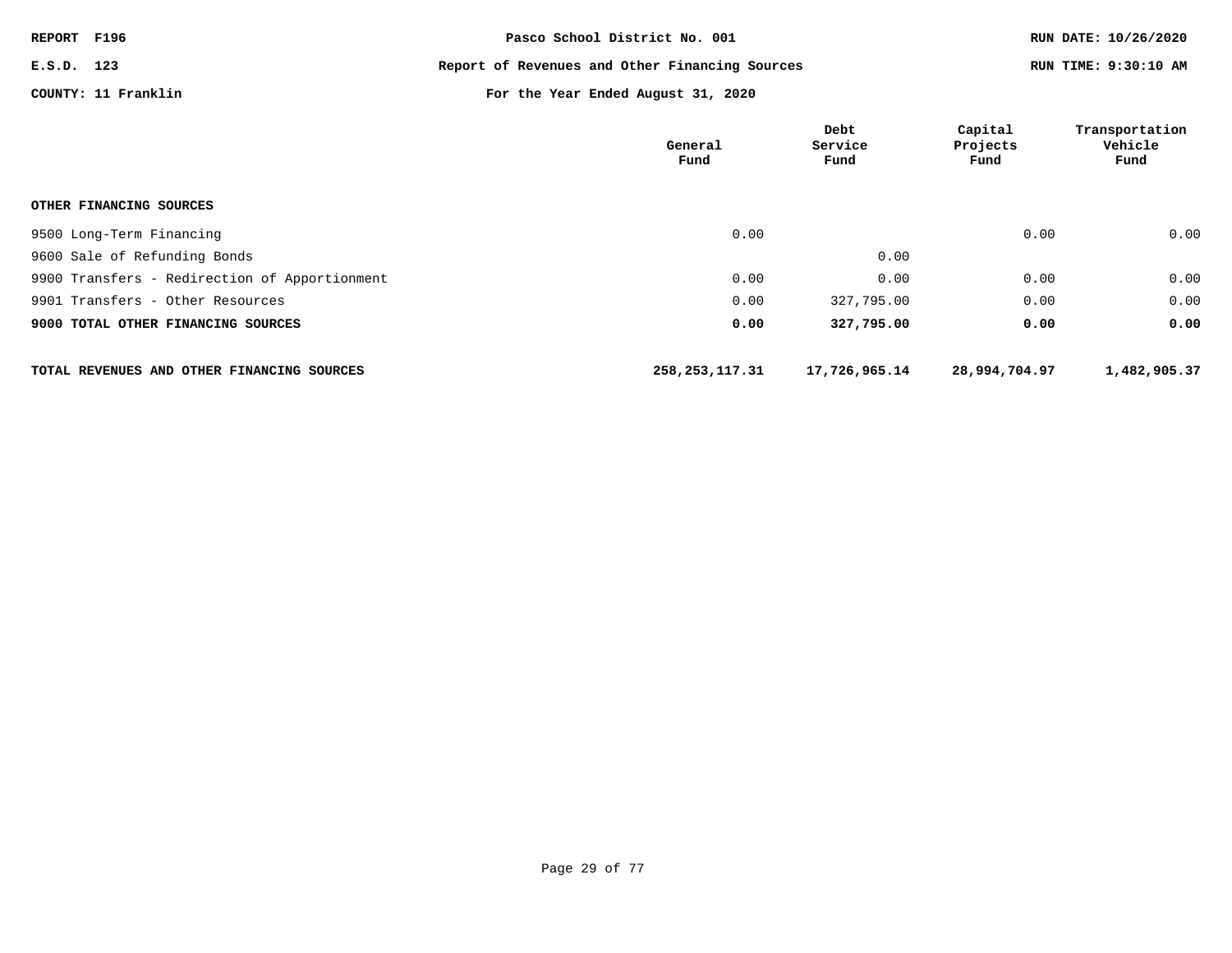| REPORT F196                                  |                             | Pasco School District No. 001 |                                    |                            | RUN DATE: 10/26/2020 |  |
|----------------------------------------------|-----------------------------|-------------------------------|------------------------------------|----------------------------|----------------------|--|
| E.S.D. 123                                   |                             |                               | Program/Activity/Object Report     |                            | RUN TIME: 9:30:10 AM |  |
| COUNTY: 11 Franklin                          |                             |                               | For the Year Ended August 31, 2020 |                            |                      |  |
| PROGRAM EXPENDITURE SUMMARY                  |                             |                               | ACTIVITY EXPENDITURE SUMMARY       | OBJECT EXPENDITURE SUMMARY |                      |  |
| NO. PROGRAM TITLE                            | AMOUNT                      | NO. ACTIVITY TITLE            | AMOUNT                             | NO. OBJECT TITLE           | AMOUNT               |  |
| 01 Basic Education                           | 143,845,318.67 11 Bd of Dir |                               | 604,016.67                         | 0 Debit Transfer           | 200,845.82           |  |
| 02 ALE                                       |                             | 682,040.01 12 Supt Off        | 463,648.42                         | 1 Credit Transfer          | $-200, 845.82$       |  |
| 03 Basic Education - Dropout<br>Reengagement |                             | $0.00$ 13 Busns Off           | 1,783,502.17                       | 2 Cert. Salaries           | 119, 359, 160. 22    |  |
| 21 Sp Ed, Sup, St                            | 26,492,493.20 14 HR         |                               | 1,641,456.61                       | 3 Class. Salaries          | 36,828,170.83        |  |
| 22 Sp Ed, Infants and<br>Toddlers, State     |                             | 1,294,222.35 15 Pblc Rltn     | 651,960.08                         | 4 Employee Benefits        | 64, 181, 518.81      |  |
| 24 Sp Ed, Sup, Fed                           |                             | 2,913,317.69 21 Supv Inst     | 6,169,030.52                       | 5 Supplies / Materials     | 14,541,594.80        |  |
| 25 Sp Ed, Infants and<br>Toddlers, Federal   |                             | $0.00$ 22 Lrn Resrc           | 3,403,539.35                       | 7 Purchased Services       | 19,466,458.27        |  |
| 26 Sp Ed, Inst, St                           | 0.00                        | 23 Princ Off                  | 15,260,485.88                      | 8 Travel                   | 582,604.34           |  |
| 29 Sp Ed, Oth, Fed                           | 0.00                        | 24 Guid/Coun                  | 7,903,251.34                       | 9 Capital Outlay           | 291,398.95           |  |
| 31 Voc, Basic, St                            |                             | 6,793,221.56 25 Pupil M/S     | 5,835,121.40                       | TOTAL ALL OBJECTS          | 255, 250, 906. 22    |  |
| 34 MidSchCar/Tec                             | 469,944.16 26 Health        |                               | 8,304,614.36                       |                            |                      |  |
| 38 Voc, Fed                                  |                             | 143, 177.39 27 Teaching       | 155,018,152.86                     |                            |                      |  |
| 39 Voc, Other                                | 0.00                        | 28 Extracur                   | 4, 223, 654.09                     |                            |                      |  |
| 45 Skil Cnt, Bas, St                         | 0.00                        | 29 Pmt to SD                  | 0.00                               |                            |                      |  |
| 46 Skill Cntr, Fed                           | 0.00                        | 31 InstProDev                 | 3,667,065.36                       |                            |                      |  |
| 47 Skil Cnt, Fac Upgrade                     | 0.00                        | 32 Inst Tech                  | 2,228.43                           |                            |                      |  |
| 51 ESEA Disadvantaged, Fed                   | 3,979,263.55                | 33 Curriculum                 | 4,754.58                           |                            |                      |  |
| 52 Other Title, ESEA, Fed                    |                             | 810,043.62 34 Pro Learn       | 1, 155, 448.05                     |                            |                      |  |
| 53 ESEA Migrant, Federal                     |                             | 1, 111, 253.77 41 Supervisn   | 902,534.61                         |                            |                      |  |
| 54 Read First, Fed                           |                             | $0.00$ 42 Food                | 3,874,813.29                       |                            |                      |  |
| 55 LAP                                       | 10,871,054.21 44 Operation  |                               | 4,326,525.99                       |                            |                      |  |
| 56 St In, Ctr/Hm, D                          | 0.00                        | 49 Transfers                  | 0.00                               |                            |                      |  |
| 57 St In, N/D, Fed                           | 0.00                        | 51 Supervisn                  | 1, 133, 151.05                     |                            |                      |  |
| 58 Sp/Plt Pgm, St                            | 1,654,411.81                | 52 Operation                  | 6,633,740.73                       |                            |                      |  |
| 59 Inst. JAJ                                 |                             | 0.00 53 Maintnce              | 1,071,096.95                       |                            |                      |  |
| 61 Head Start, Fed                           | 0.00                        | 56 Insurance                  | 227,898.02                         |                            |                      |  |
| 62 MS, Pro Dv, Fed                           | 0.00                        | 59 Transfers                  | $-200, 845.82$                     |                            |                      |  |
| 64 LEP, Fed                                  |                             | 424,901.33 61 Supv Bldg       | 962,236.02                         |                            |                      |  |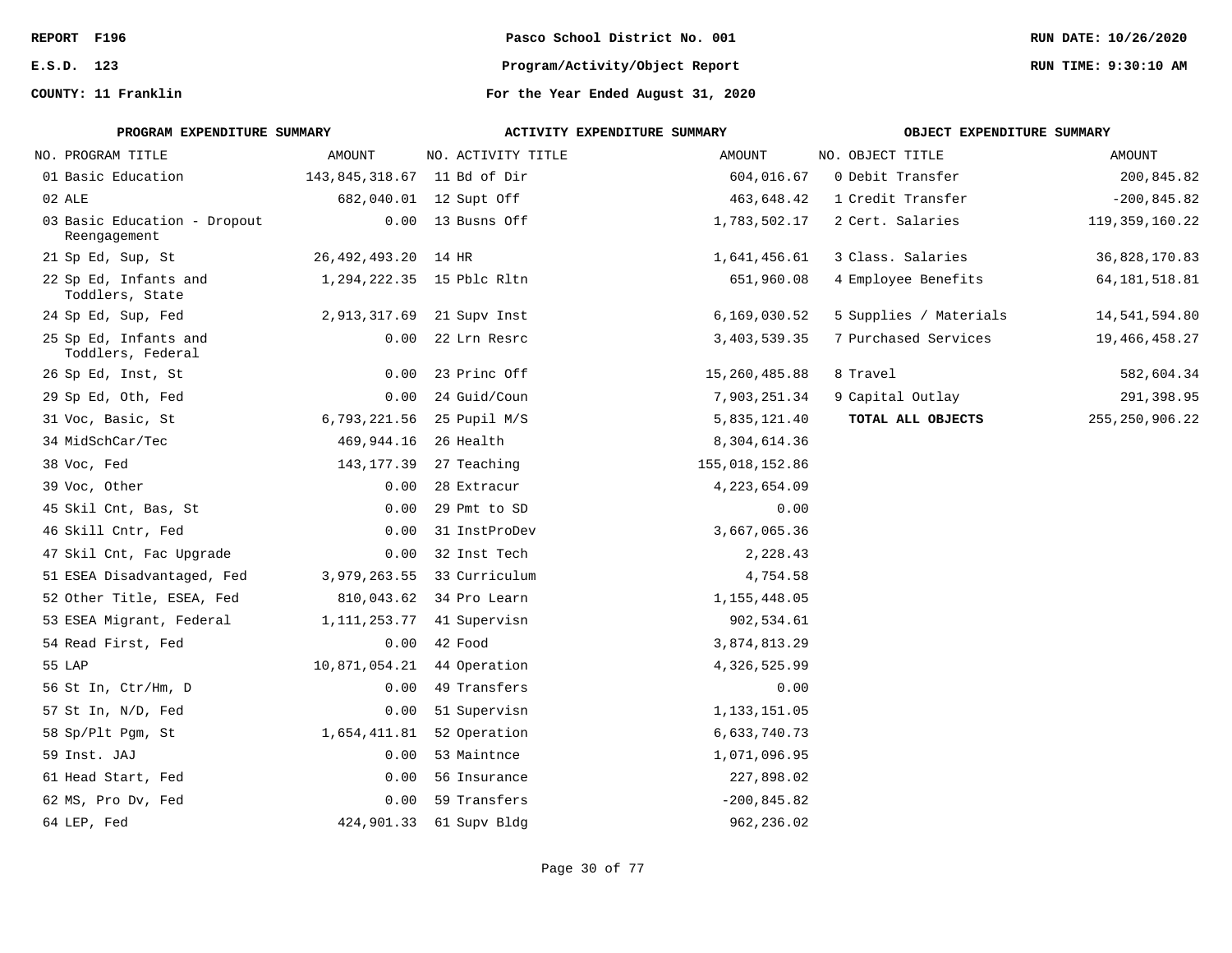| REPORT F196                 |                   | Pasco School District No. 001      |                   |                  |                            | RUN DATE: 10/26/2020 |
|-----------------------------|-------------------|------------------------------------|-------------------|------------------|----------------------------|----------------------|
| E.S.D. 123                  |                   | Program/Activity/Object Report     |                   |                  |                            | RUN TIME: 9:30:10 AM |
| COUNTY: 11 Franklin         |                   | For the Year Ended August 31, 2020 |                   |                  |                            |                      |
| PROGRAM EXPENDITURE SUMMARY |                   | ACTIVITY EXPENDITURE SUMMARY       |                   |                  | OBJECT EXPENDITURE SUMMARY |                      |
| NO. PROGRAM TITLE           | AMOUNT            | NO. ACTIVITY TITLE                 | AMOUNT            | NO. OBJECT TITLE |                            | AMOUNT               |
| 65 Tran Biling, St          | 8,035,752.67      | 62 Grnd Mnt                        | 831,983.33        |                  |                            |                      |
| 67 Ind Ed, Fd, JOM          | 0.00              | 63 Oper Bldg                       | 6,492,002.55      |                  |                            |                      |
| 68 Ind Ed, Fd, ED           | 0.00              | 64 Maintnce                        | 2,985,957.31      |                  |                            |                      |
| 69 Comp, Othr               | 0.00              | 65 Utilities                       | 3, 476, 257.44    |                  |                            |                      |
| 71 Traffic Safety           | 0.00              | 67 Bldg Secu                       | 103,428.20        |                  |                            |                      |
| 73 Summer School            | 0.00              | 68 Insurance                       | 1,735,216.98      |                  |                            |                      |
| 74 Highly Capable           | 452,084.89        | 72 Info Sys                        | 3,562,850.48      |                  |                            |                      |
| 75 Prof Dev, State          | 0.00              | 73 Printing                        | 663,188.08        |                  |                            |                      |
| 76 Target Asst, Fed         | 0.00              | 74 Warehouse                       | 315,019.00        |                  |                            |                      |
| 78 Yth Trg Pm, Fed          | 264,635.22        | 75 Mtr Pool                        | 61,921.84         |                  |                            |                      |
| 79 Inst Pgm, Othr           | 188,681.91        | 83 Interest                        | 0.00              |                  |                            |                      |
| 81 Public Radio/TV          | 0.00              | 84 Principal                       | 0.00              |                  |                            |                      |
| 86 Comm Schools             | 0.00              | 85 Debt Expn                       | 0.00              |                  |                            |                      |
| 88 Child Care               | 0.00              | 91 Publ Actv                       | 0.00              |                  |                            |                      |
| 89 Othr Comm Srv            | 942,877.41        | TOTAL ALL ACTIVITIES               | 255, 250, 906. 22 |                  |                            |                      |
| 97 Distwide Suppt           | 26,308,494.60     |                                    |                   |                  |                            |                      |
| 98 Schl Food Serv           | 8,564,234.53      |                                    |                   |                  |                            |                      |
| 99 Pupil Transp             | 9,009,481.67      |                                    |                   |                  |                            |                      |
| TOTAL ALL PROGRAMS          | 255, 250, 906. 22 |                                    |                   |                  |                            |                      |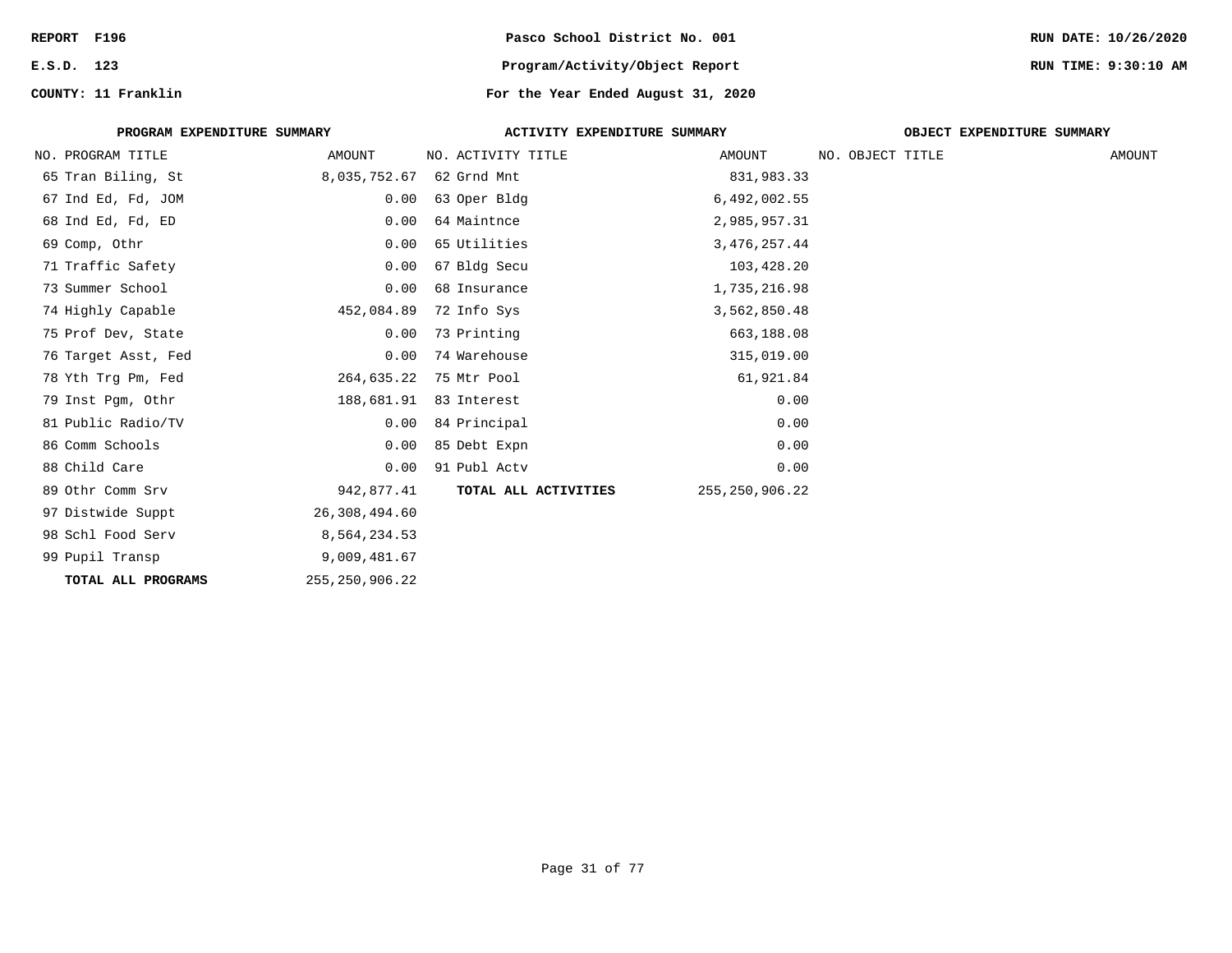| REPORT F196 |                     | Pasco School District No. 001      | RUN DATE: 10/26/2020 |
|-------------|---------------------|------------------------------------|----------------------|
| E.S.D. 123  |                     | NCES Object Expenditure Summary    | RUN TIME: 9:30:10 AM |
|             | COUNTY: 11 Franklin | For the Year Ended August 31, 2020 |                      |

|      | Certificated Salaries            | Amount            |
|------|----------------------------------|-------------------|
| 2110 | Salaries of Reqular Employee     | 103, 287, 995. 76 |
| 2120 | Salaries of Temporary EEs & Subs | 2,786,880.93      |
| 2130 | Non contracted Salaries          | 5,783,673.23      |
| 2140 | Sabbatical Leave                 | 0.00              |
| 2150 | Supplemental Contracts           | 3,481,020.31      |
| 2160 | Other Salaries                   | 4,019,589.99      |
| 2170 | Other Salaries NBCT              | 0.00              |

|      | Classified Salaries              | Amount        |
|------|----------------------------------|---------------|
| 3110 | Salaries of Reqular Employee     | 32,628,120.48 |
| 3120 | Salaries of Temporary EEs & Subs | 820,755.19    |
| 3130 | Extra Time                       | 3,081,231.40  |
| 3140 | Sabbatical Leave                 | 0.00          |
| 3150 | Supplemental Contracts           | 0.00          |
| 3160 | Other Salaries                   | 298,063.76    |

|      | Employee Bene & P/R Taxes                | Amount          |
|------|------------------------------------------|-----------------|
| 4212 | Group Insurance-Certificate              | 0.00            |
| 4213 | Group Insurance-Classified               | 0.00            |
| 4222 | Federally Mandated Insurance-Certificate | 8,935,002.55    |
| 4223 | Federally Mandated Insurance-Classified  | 2,772,749.35    |
| 4232 | Retirement Contribution - Certificated   | 17,705,814.16   |
| 4233 | Retirement Contribution - Classified     | 4, 444, 997. 43 |
| 4242 | On-Behalf Payments - Certificate         | 0.00            |
| 4243 | On-Behalf Payments - Classified          | 0.00            |
| 4252 | Tuition Reimbursement - Certificated     | 0.00            |
| 4253 | Tuition Reimbursement - Classified       | 0.00            |
| 4262 | Unemployment Compensation - Certificated | 28,201.89       |
| 4263 | Unemployment Compensation - Classified   | 7,697.17        |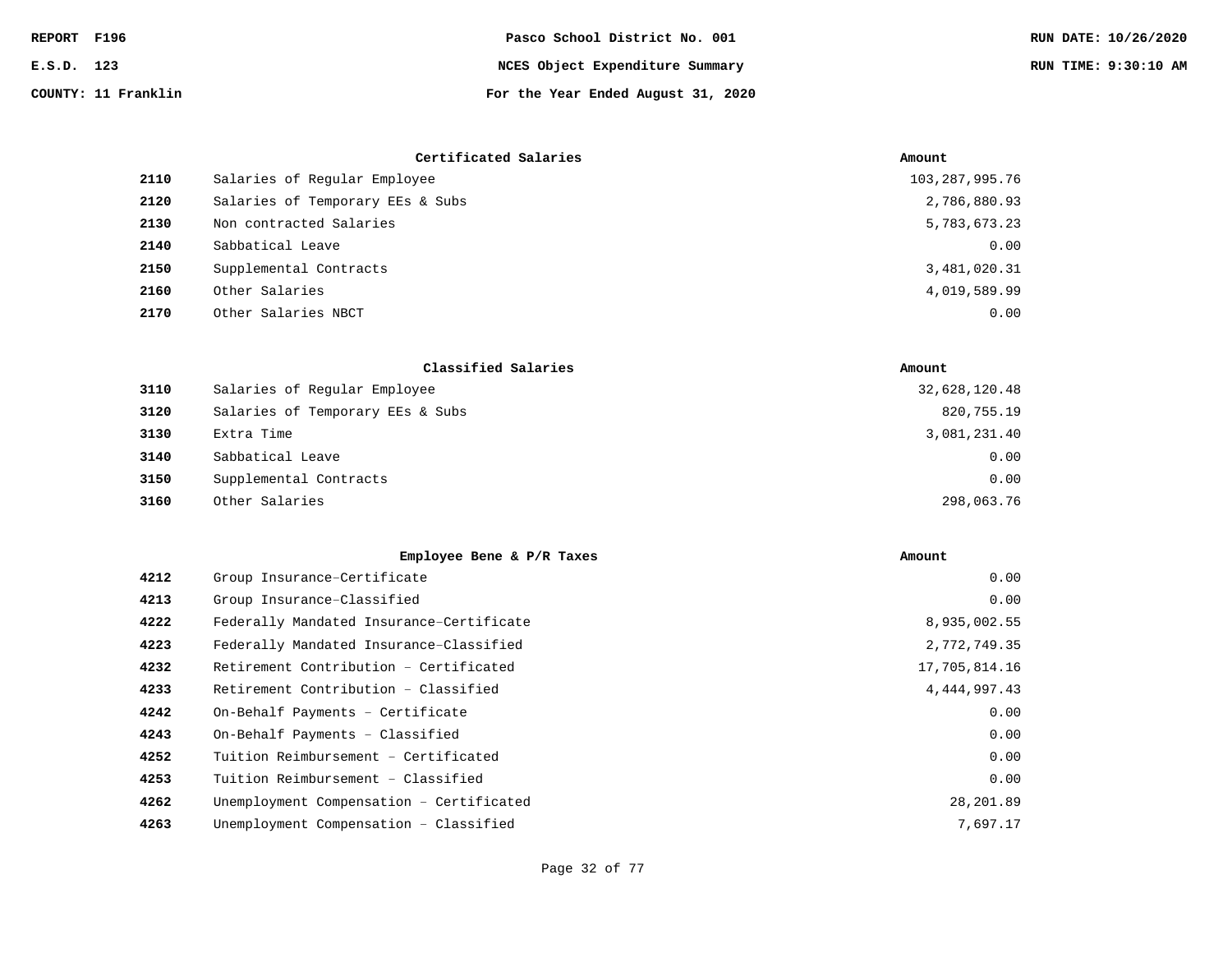| REPORT F196 |                     | Pasco School District No. 001      | RUN DATE: 10/26/2020 |
|-------------|---------------------|------------------------------------|----------------------|
| E.S.D. 123  |                     | NCES Object Expenditure Summary    | RUN TIME: 9:30:10 AM |
|             | COUNTY: 11 Franklin | For the Year Ended August 31, 2020 |                      |

|      | Employee Bene & P/R Taxes              | Amount        |
|------|----------------------------------------|---------------|
| 4272 | Worker's Compensation - Certificated   | 770,901.71    |
| 4273 | Worker's Compensation - Classified     | 1,478,473.95  |
| 4282 | Health Benefits - Certificated         | 16,558,149.43 |
| 4283 | Health Benefits - Classified           | 11,225,664.45 |
| 4292 | Other Employee Benefits - Certificated | 200,343.66    |
| 4293 | Other Employee Benefits - Classified   | 53,523.06     |

|      | Supplies, Non-Capital         | Amount       |
|------|-------------------------------|--------------|
| 5610 | General Supplies              | 9,178,765.47 |
| 5626 | Motor Vehicle Fuel            | 584,753.85   |
| 5630 | Food                          | 3,874,813.29 |
| 5640 | Books and Periodicals         | 903, 262. 19 |
| 5650 | Supplies - Technology Related | 0.00         |

| 0.00                                                                                                                                                                                                                                                                                                                                                                                                                                            |
|-------------------------------------------------------------------------------------------------------------------------------------------------------------------------------------------------------------------------------------------------------------------------------------------------------------------------------------------------------------------------------------------------------------------------------------------------|
| 0.00                                                                                                                                                                                                                                                                                                                                                                                                                                            |
| 0.00                                                                                                                                                                                                                                                                                                                                                                                                                                            |
| 0.00                                                                                                                                                                                                                                                                                                                                                                                                                                            |
| 0.00                                                                                                                                                                                                                                                                                                                                                                                                                                            |
| 13,642.91                                                                                                                                                                                                                                                                                                                                                                                                                                       |
| 14,395,226.81                                                                                                                                                                                                                                                                                                                                                                                                                                   |
| 0.00                                                                                                                                                                                                                                                                                                                                                                                                                                            |
| 73,105.94                                                                                                                                                                                                                                                                                                                                                                                                                                       |
| 0.00                                                                                                                                                                                                                                                                                                                                                                                                                                            |
| 0.00                                                                                                                                                                                                                                                                                                                                                                                                                                            |
| 0.00                                                                                                                                                                                                                                                                                                                                                                                                                                            |
| 0.00                                                                                                                                                                                                                                                                                                                                                                                                                                            |
| 0.00                                                                                                                                                                                                                                                                                                                                                                                                                                            |
| Office and Administrative Services<br>Election Fees<br>Professional Educational Services<br>Contracted Teachers<br>Contracted Educational Staff Associates<br>Employee Training and Development Services<br>Other Professional Purchased Services<br>Legal Services for District support<br>Audit Services<br>Other Legal Services<br>Technical Services<br>Data Processing and Coding Services<br>Other Technical Services<br>Utility Services |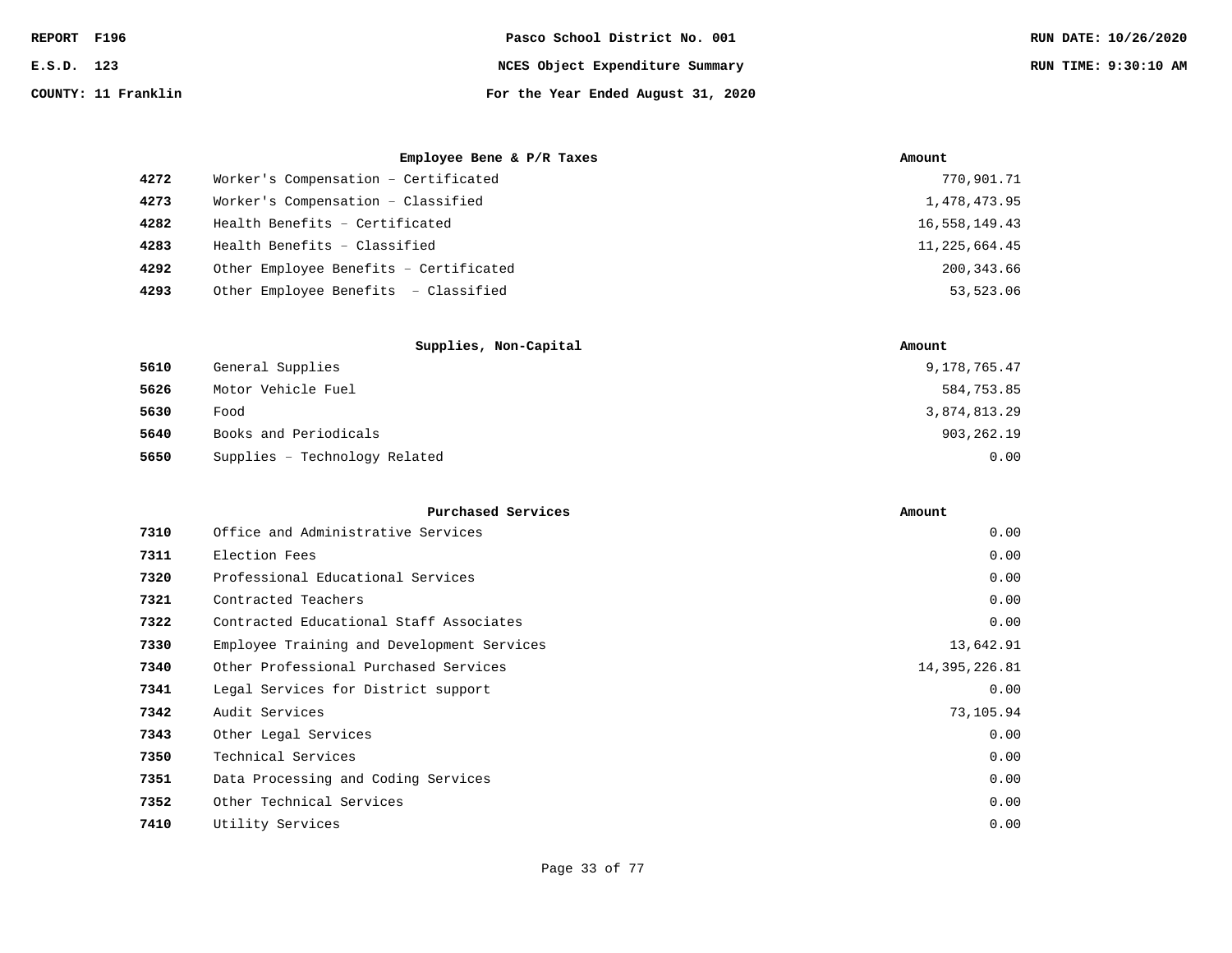| REPORT F196         | Pasco School District No. 001      | RUN DATE: 10/26/2020 |
|---------------------|------------------------------------|----------------------|
| E.S.D. 123          | NCES Object Expenditure Summary    | RUN TIME: 9:30:10 AM |
| COUNTY: 11 Franklin | For the Year Ended August 31, 2020 |                      |

|      | Purchased Services                                                                  | Amount       |
|------|-------------------------------------------------------------------------------------|--------------|
| 7420 | Cleaning Services                                                                   | 391,158.71   |
| 7431 | Non-Technology-Related Repair and Maintenance                                       | 0.00         |
| 7432 | Technology-Related Repair and Maintenance                                           | 0.00         |
| 7441 | Rentals of Land and Buildings                                                       | 0.00         |
| 7442 | Rentals of Equipment and Vehicles                                                   | 0.00         |
| 7443 | Rentals of Computers and Related Equipment                                          | 0.00         |
| 7450 | Contractor Services (renovating, remodeling)                                        | 0.00         |
| 7490 | Other Purchased Property Services                                                   | 0.00         |
| 7511 | Student Trans Purchased from Another School District or ESD                         | 0.00         |
| 7512 | Student Transportation Purchased from another LEA or SEA Out of State               | 0.00         |
| 7519 | Student Transportation Svcs purchased from another source                           | 0.00         |
| 7520 | Insurance (Other Than Employee Benefits) (Property, Liability, Vehicle,<br>$etc.$ ) | 1,963,115.00 |
| 7530 | Communications                                                                      | 119,868.31   |
| 7540 | Advertising                                                                         | 0.00         |
| 7550 | Printing and Binding                                                                | 0.00         |
| 7565 | Tuition Paid to Postsecondary Schools (Dual Credit)                                 | 0.00         |
| 7569 | Tuition - Other                                                                     | 0.00         |
| 7570 | Food Service Management (FSMC)                                                      | 0.00         |
| 7580 | Travel - Registration and Entrance                                                  | 0.00         |
| 7591 | Services Purchased from another School District or ESD Within the State             | 0.00         |
| 7592 | Services Purchased from another School District or ESD Outside the State            | 0.00         |
| 7621 | Natural Gas                                                                         | 449,558.57   |
| 7622 | Electricity                                                                         | 2,060,782.02 |
| 7623 | Bottled Gas                                                                         | 0.00         |
| 7624 | Oil                                                                                 | 0.00         |
| 7625 | Coal                                                                                | 0.00         |
| 7629 | Other Energy                                                                        | 0.00         |
| 7810 | Dues and Fees                                                                       | 0.00         |
| 7820 | Settlements and Judgements Against the School District                              | 0.00         |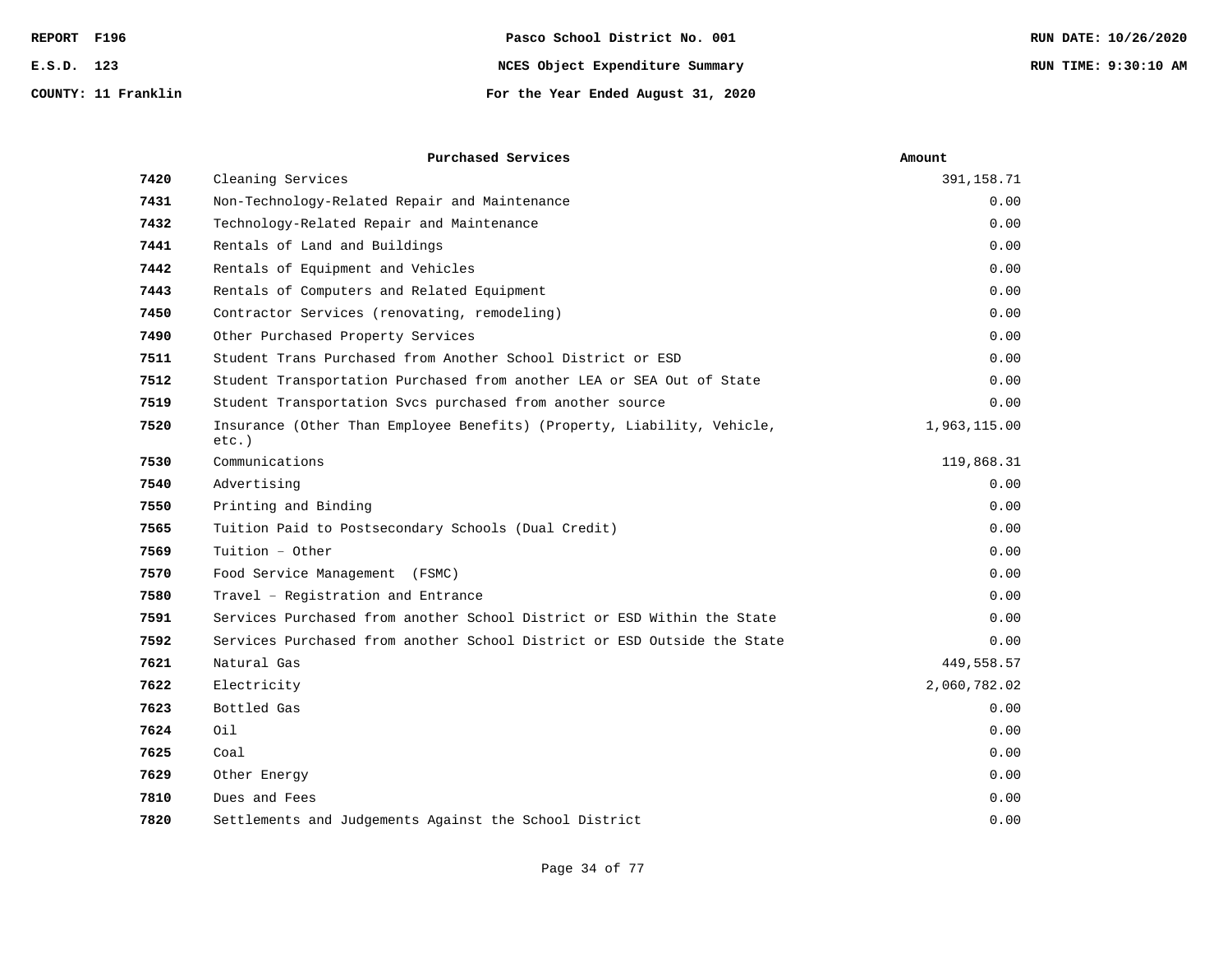| REPORT F196 |                     | Pasco School District No. 001      | RUN DATE: 10/26/2020 |
|-------------|---------------------|------------------------------------|----------------------|
| E.S.D. 123  |                     | NCES Object Expenditure Summary    | RUN TIME: 9:30:10 AM |
|             | COUNTY: 11 Franklin | For the Year Ended August 31, 2020 |                      |

|      | Purchased Services                         | Amount |
|------|--------------------------------------------|--------|
| 7831 | Redemption of Principal                    | 0.00   |
| 7832 | Interest on Long-Term Debt                 | 0.00   |
| 7833 | Bond Issuance and Other Debt-Related Costs | 0.00   |
| 7835 | Interest on Short-Term Debt                | 0.00   |
| 7950 | Special Items                              | 0.00   |
| 7960 | Extraordinary Items                        | 0.00   |

|      | Travel                    | Amount     |
|------|---------------------------|------------|
| 8580 | Travel, Meals and Lodging | 582,604.34 |

|      | Capital Outlay                       | Amount     |
|------|--------------------------------------|------------|
| 9710 | Land and Improvements                | 0.00       |
| 9720 | Buildings                            | 0.00       |
| 9731 | Machinery                            | 0.00       |
| 9732 | Vehicles                             | 0.00       |
| 9733 | Furniture and Fixtures               | 0.00       |
| 9734 | Technology-Related Hardware          | 0.00       |
| 9735 | Technology-Related Software          | 0.00       |
| 9739 | Other Equipment                      | 291,398.95 |
| 9950 | Special Items - Capital Outlay       | 0.00       |
| 9960 | Extraordinary Items - Capital Outlay | 0.00       |

**TOTAL ALL NCES OBJECT OF EXPENDITURE 255,250,906.22**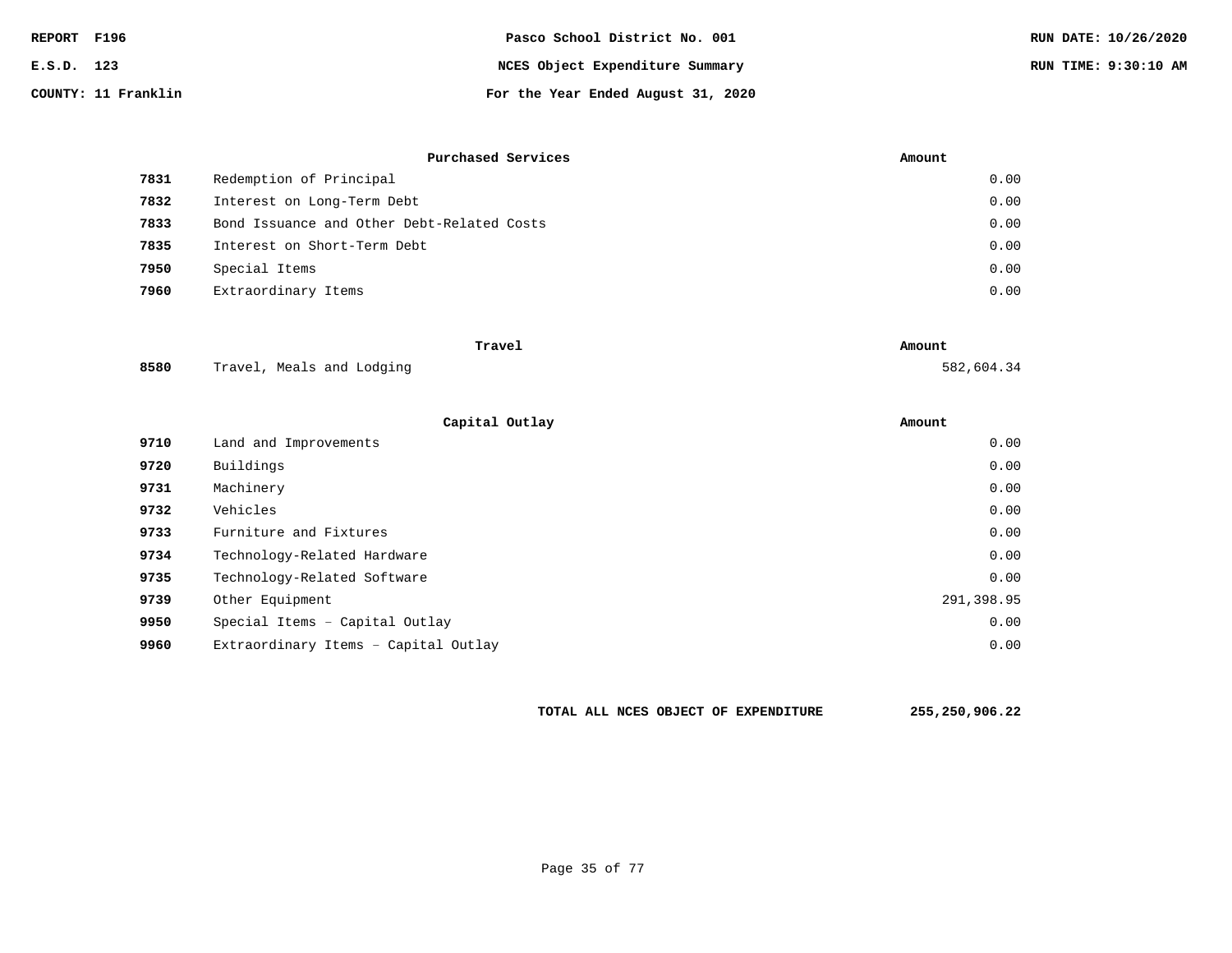| REPORT F196 |                     | Pasco School District No. 001            | RUN DATE: 10/26/2020 |
|-------------|---------------------|------------------------------------------|----------------------|
| E.S.D. 123  |                     | District Expenditure Summary by Location | RUN TIME: 9:30:10 AM |
|             | COUNTY: 11 Franklin | For the Year Ended August 31, 2020       |                      |

| Barbara McClintock STEM Elementary | 6,472,065.87      |
|------------------------------------|-------------------|
| Captain Gray STEM Elementary       | 5,865,854.94      |
| Chiawana High School               | 26,532,924.33     |
| Edwin Markham Elementary           | 3,558,235.80      |
| Ellen Ochoa Middle School          | 8,896,208.06      |
| Emerson Elementary                 | 5,891,894.28      |
| Internet Pasco Academy of Learning | 671,962.49        |
| James McGee Elementary             | 6,052,364.22      |
| Longfellow Elementary              | 4,817,210.51      |
| Marie Curie STEM Elementary        | 7,193,002.50      |
| Mark Twain Elementary              | 6,512,890.90      |
| Maya Angelou Elementary            | 7,549,840.54      |
| Mcloughlin Middle School           | 12,555,931.38     |
| New Horizons High School           | 3,046,694.15      |
| Pasco Early Childhood              | 0.00              |
| Pasco Early Learning Center        | 1,848,744.29      |
| Pasco Senior High School           | 21,580,821.13     |
| Robert Frost Elementary            | 5, 372, 363.02    |
| Rosalind Franklin STEM Elementary  | 6,983,437.60      |
| Rowena Chess Elementary            | 5, 419, 351.58    |
| Ruth Livingston Elementary         | 6,044,635.39      |
| Soar to Success                    | 0.00              |
| Stevens Middle School              | 7,821,343.51      |
| Three Rivers Elementary            | 5,062,063.42      |
| Virgie Robinson Elementary         | 7,647,873.27      |
| Whittier Elementary                | 6,161,857.59      |
| TOTAL INSTRUCTIONAL LOCATIONS      | 179,559,570.77    |
| TOTAL NON-INSTRUCTIONAL LOCATIONS  | 75,691,335.45     |
| TOTAL DISTRICT EXPENDITURES        | 255, 250, 906. 22 |

**Instructional Location Amount**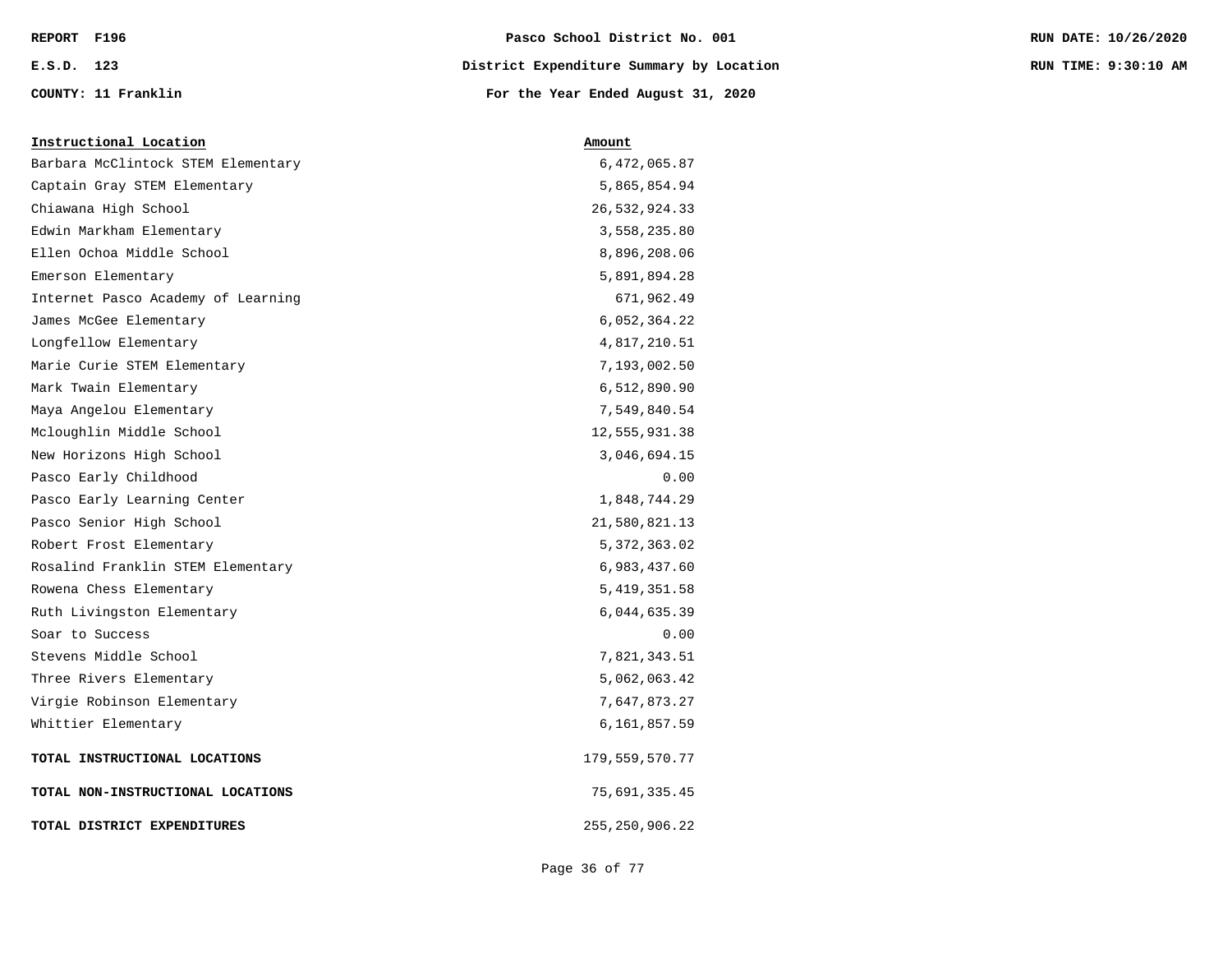**COUNTY: 11 Franklin Fiscal Year 2019-2020**

### **SUPPLEMENTAL REPORTS AND SCHEDULES**

Program Matrix

Data Requirements for Supplemental Reports

Data Requirements for End of Year Reporting to Apportionment and State Recovery Rate

Data Requirements for Calculating Federal Indirect Cost Rate Including Fixed With Carry-Forward Distorting Items

Data Requirements for Calculating Federal Indirect Cost Rate Including Fixed With Carry-Forward Indirect Expenditures

Schedule for Determining School District Federal Restricted and Unrestricted Indirect Cost Rate Including Fixed With Carry-Forward Calculation

Resource to Program Expenditure Report

Preliminary Special Education Maintenance of Effort

Preliminary Federal Cross-Cutting Maintenance of Effort

Preliminary Vocational Education Maintenance of Effort

Edit/Error Report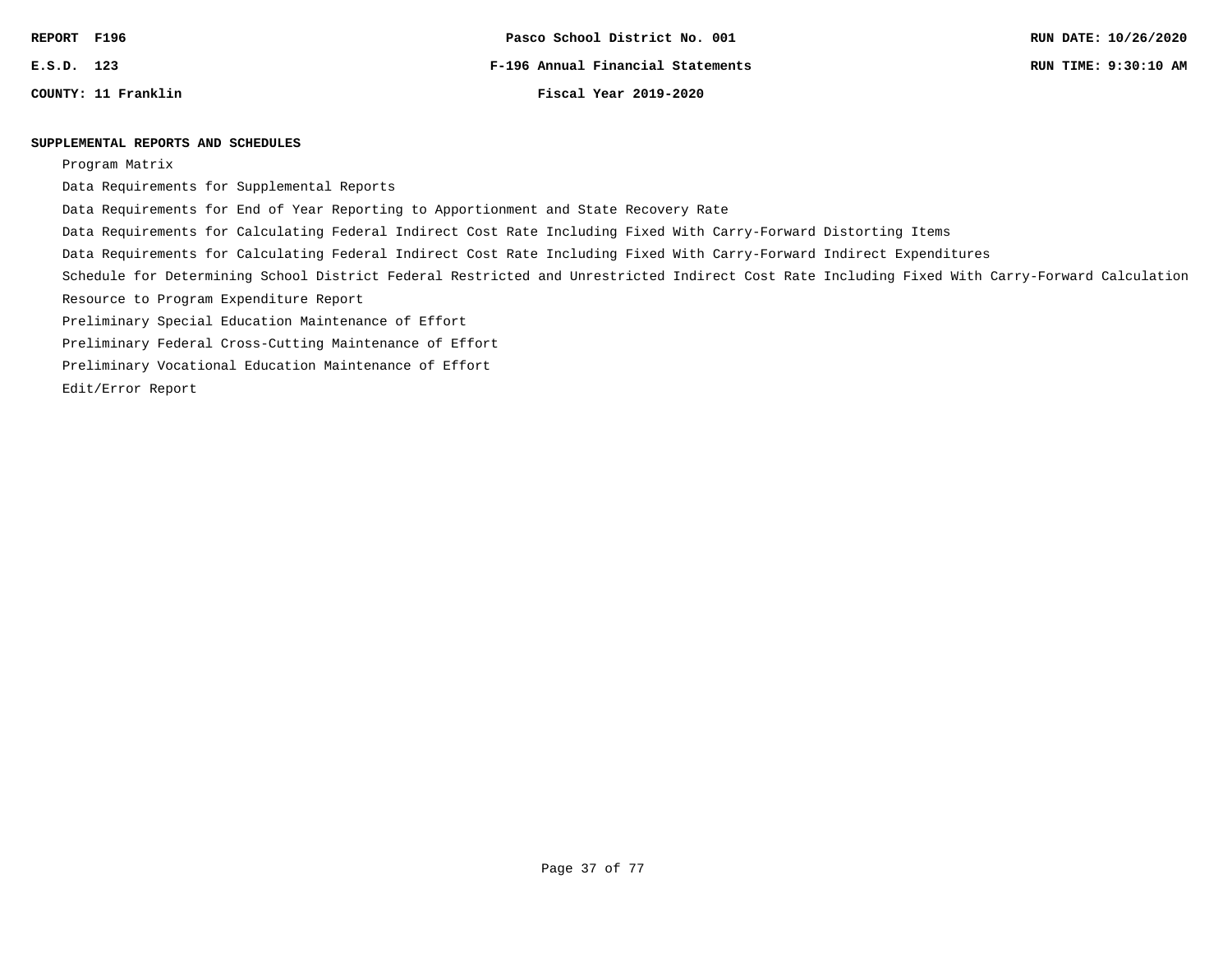**REPORT F196 Pasco School District No. 001 RUN DATE: 10/26/2020 E.S.D. 123 PROGRAM 01 - Basic Education RUN TIME: 9:30:10 AM**

| Activity      | Total                         | (0)<br>Debit<br>Transfer | (1)<br>Credit<br>Transfer | (2)<br>Cert.<br>Salaries | (3)<br>Class.<br>Salaries | (4)<br>Employee<br>Benefits             | (5)<br>Supplies /<br>Materials | (7)<br>Purchased<br>Services | (8)<br>Travel | (9)<br>Capital<br>Outlay |
|---------------|-------------------------------|--------------------------|---------------------------|--------------------------|---------------------------|-----------------------------------------|--------------------------------|------------------------------|---------------|--------------------------|
| 21 Supv Inst  | 2,844,594.67                  | 531.36                   |                           | 1,355,625.80             | 672,752.63                | 713,076.74                              | 40,442.10                      | 52,468.37                    | 9,697.67      | 0.00                     |
| 22 Lrn Resrc  | 3,403,539.35                  | 0.00                     |                           | 1,740,400.41             | 577,617.86                | 982,000.16                              | 69,455.19                      | 34,065.73                    | 0.00          | 0.00                     |
| 23 Princ Off  | 15,260,485.88                 | 0.00                     |                           | 7,334,956.30             | 3, 199, 292.99            | 4,575,701.64                            | 75,683.51                      | 72,727.09                    | 2,124.35      | 0.00                     |
| 24 Guid/Coun  | 5, 327, 283.87                | 0.00                     |                           | 3,581,630.90             | 289,269.30                | 1,455,081.91                            | 724.94                         | 576.82                       | 0.00          | 0.00                     |
| 25 Pupil M/S  | 4, 347, 651.51                | 0.00                     |                           | 0.00                     | 2,256,702.70              | 1,474,189.29                            | 7,063.40                       | 609,661.12                   | 35.00         | 0.00                     |
| 26 Health     | 2,374,973.87                  | 0.00                     |                           | 1,546,182.98             | 109,756.66                | 675,237.68                              | 15,590.36                      | 28,102.04                    | 104.15        | 0.00                     |
| 27 Teaching   | 105,094,910.7                 | 84,712.29                |                           | 68,617,212.21            | 900,139.71                | 26,257,809.10                           | 4,491,740.48                   | 4, 579, 518.84 163, 778.11   |               | 0.00                     |
| 28 Extracur   | 3,846,544.77                  | 91,772.87                |                           | 2,478,569.24             | 203,973.98                | 528,509.36                              | 242,089.02                     | 228,927.85                   | 72,702.45     | 0.00                     |
| 29 Pmt to SD  | 0.00                          |                          |                           |                          |                           |                                         |                                | 0.00                         |               |                          |
| 31 InstProDev | 189,701.34                    | 0.00                     |                           | 24,841.34                | 73,777.11                 | 20,882.26                               | 2,464.33                       | 59,050.67                    | 8,685.63      | 0.00                     |
| 32 Inst Tech  | 184.62                        | 0.00                     |                           |                          | 0.00                      | 0.00                                    | 0.00                           | 184.62                       | 0.00          | 0.00                     |
| 33 Curriculum | 0.00                          | 0.00                     |                           | 0.00                     | 0.00                      | 0.00                                    | 0.00                           | 0.00                         | 0.00          | 0.00                     |
| 34 Pro Learn  | 1,155,448.05                  | 0.00                     |                           | 938,294.86               |                           | 217, 153. 19                            | 0.00                           | 0.00                         | 0.00          | 0.00                     |
| 01 Total      | 143,845,318.6 177,016.52<br>7 |                          |                           | 87,617,714.04            |                           | 8,283,282.94 36,899,641.33 4,945,253.33 |                                | 5,665,283.15 257,127.36      |               | 0.00                     |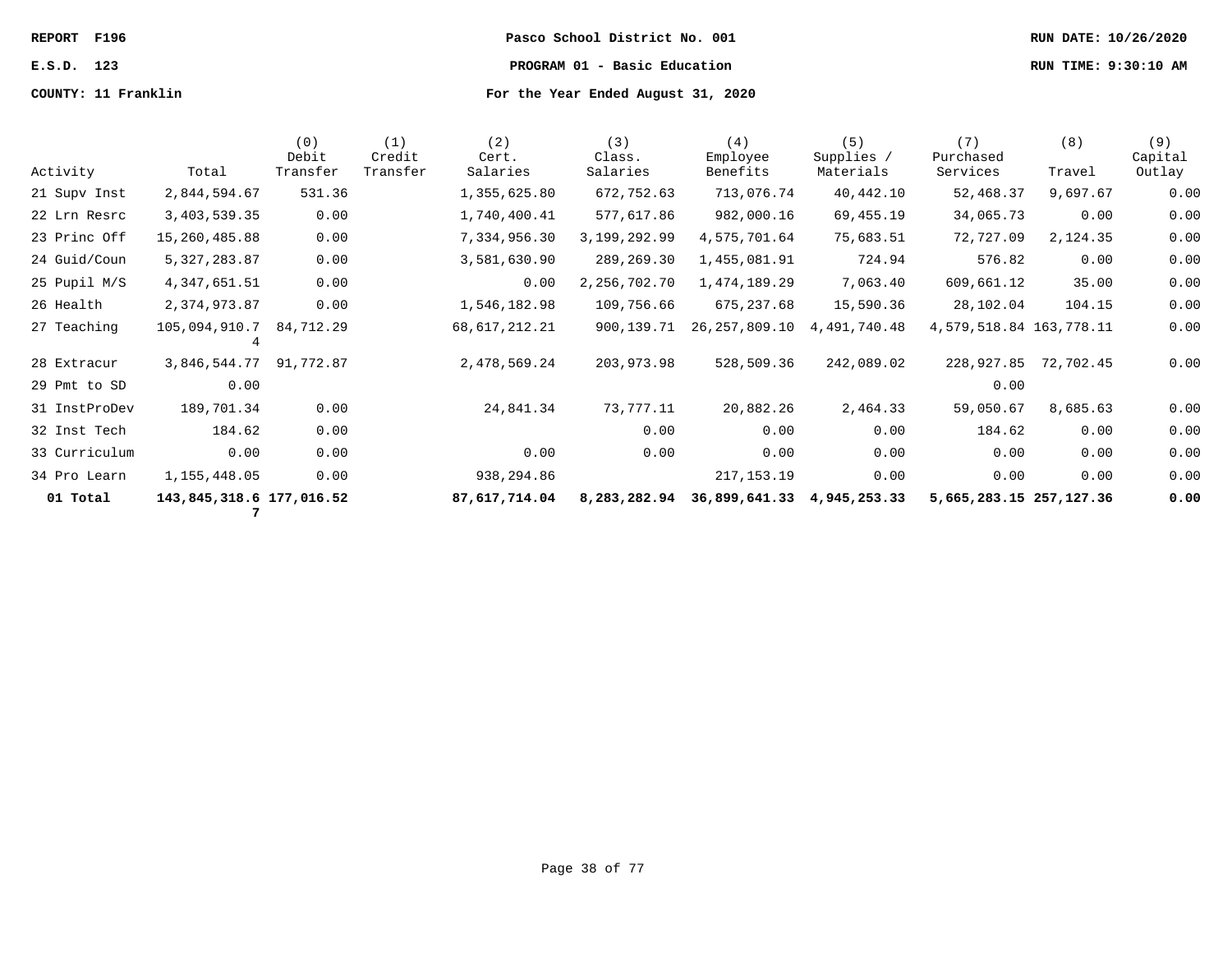# **E.S.D. 123 PROGRAM 02 - Alternative Learning Experience RUN TIME: 9:30:10 AM**

| Activity      | Total      | (0)<br>Debit<br>Transfer | (1)<br>Credit<br>Transfer | (2)<br>Cert.<br>Salaries | (3)<br>Class.<br>Salaries | (4)<br>Employee<br>Benefits | (5)<br>Supplies /<br>Materials | (7)<br>Purchased<br>Services | (8)<br>Travel | (9)<br>Capital<br>Outlay |
|---------------|------------|--------------------------|---------------------------|--------------------------|---------------------------|-----------------------------|--------------------------------|------------------------------|---------------|--------------------------|
| 21 Supv Inst  | 99,235.27  | 779.22                   |                           | 32,146.66                | 33,103.20                 | 23,578.64                   | 2,409.38                       | 4,954.60                     | 2,263.57      | 0.00                     |
| 22 Lrn Resrc  | 0.00       | 0.00                     |                           | 0.00                     | 0.00                      | 0.00                        | 0.00                           | 0.00                         | 0.00          | 0.00                     |
| 23 Princ Off  | 0.00       | 0.00                     |                           | 0.00                     | 0.00                      | 0.00                        | 0.00                           | 0.00                         | 0.00          | 0.00                     |
| 24 Guid/Coun  | 0.00       | 0.00                     |                           | 0.00                     | 0.00                      | 0.00                        | 0.00                           | 0.00                         | 0.00          | 0.00                     |
| 25 Pupil M/S  | 0.00       | 0.00                     |                           | 0.00                     | 0.00                      | 0.00                        | 0.00                           | 0.00                         | 0.00          | 0.00                     |
| 26 Health     | 0.00       | 0.00                     |                           | 0.00                     | 0.00                      | 0.00                        | 0.00                           | 0.00                         | 0.00          | 0.00                     |
| 27 Teaching   | 531,499.22 | 0.00                     |                           | 246,799.33               | 219.84                    | 88,050.72                   | 506.06                         | 195,923.27                   | 0.00          | 0.00                     |
| 28 Extracur   | 0.00       | 0.00                     |                           | 0.00                     | 0.00                      | 0.00                        | 0.00                           | 0.00                         | 0.00          | 0.00                     |
| 29 Pmt to SD  | 0.00       |                          |                           |                          |                           |                             |                                | 0.00                         |               |                          |
| 31 InstProDev | 50,784.00  | 0.00                     |                           | 0.00                     | 0.00                      | 0.00                        | 0.00                           | 50,784.00                    | 0.00          | 0.00                     |
| 32 Inst Tech  | 521.52     | 0.00                     |                           |                          | 0.00                      | 0.00                        | 521.52                         | 0.00                         | 0.00          | 0.00                     |
| 33 Curriculum | 0.00       | 0.00                     |                           | 0.00                     | 0.00                      | 0.00                        | 0.00                           | 0.00                         | 0.00          | 0.00                     |
| 34 Pro Learn  | 0.00       | 0.00                     |                           | 0.00                     |                           | 0.00                        | 0.00                           | 0.00                         | 0.00          | 0.00                     |
| 02 Total      | 682,040.01 | 779.22                   |                           | 278,945.99               | 33,323.04                 | 111,629.36                  | 3,436.96                       | 251,661.87                   | 2,263.57      | 0.00                     |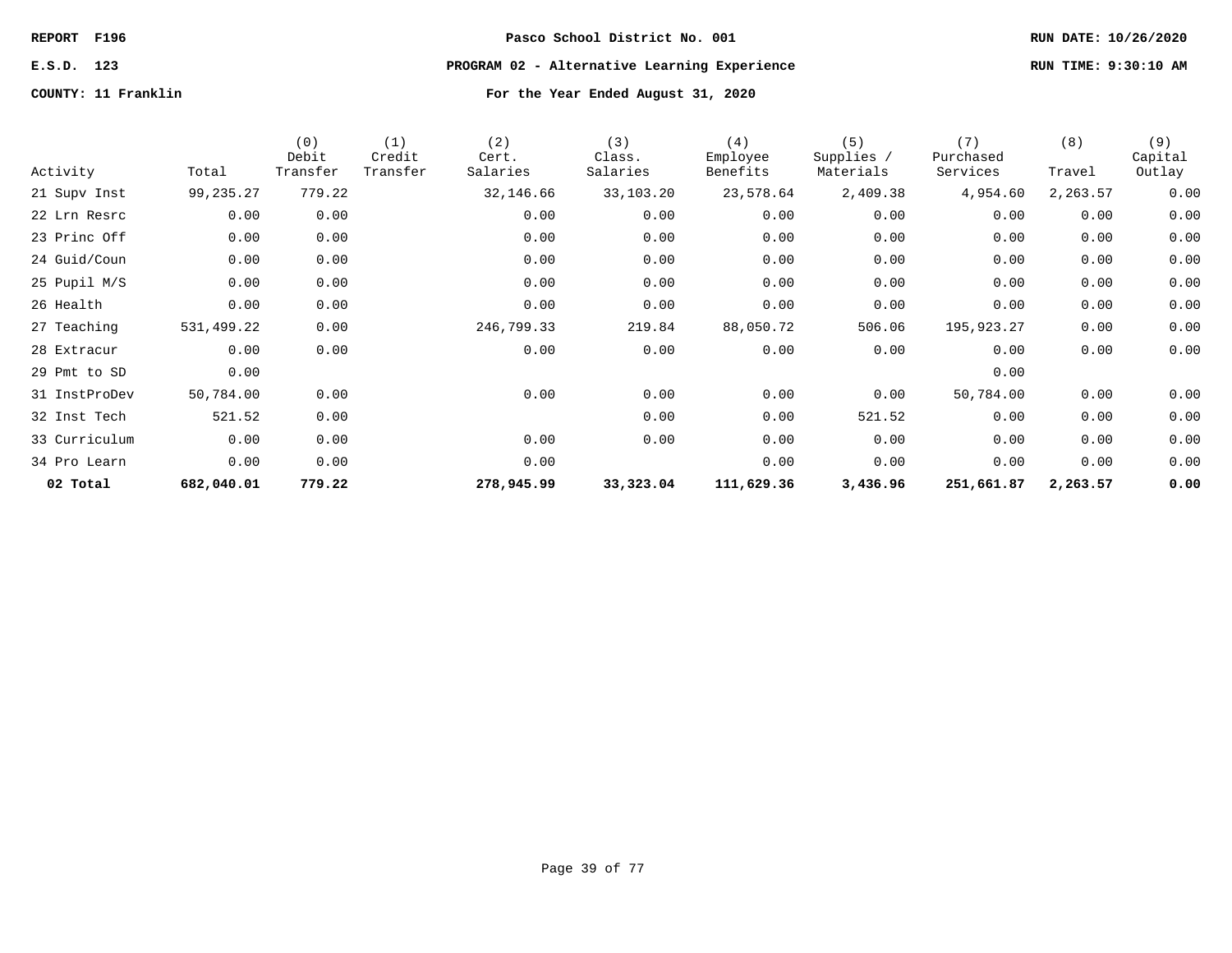### **E.S.D. 123 PROGRAM 21 - Special Education, Supplemental, State RUN TIME: 9:30:10 AM**

**COUNTY: 11 Franklin For the Year Ended August 31, 2020**

Activity Total (0) Debit Transfer (1) Credit Transfer (2) Cert. Salaries (3) Class. Salaries (4) Employee Benefits (5) Supplies / Materials (7) Purchased Services (8) Travel (9) Capital Outlay 21 Supv Inst 1,058,725.86 0.00 437,503.73 291,922.76 294,031.98 27,643.96 4,357.88 3,265.55 0.00 22 Lrn Resrc 0.00 0.00 0.00 0.00 0.00 0.00 0.00 0.00 0.00 23 Princ Off 0.00 0.00 0.00 0.00 0.00 0.00 0.00 0.00 0.00 24 Guid/Coun 0.00 0.00 0.00 0.00 0.00 0.00 0.00 0.00 0.00 25 Pupil M/S 1,343,029.15 0.00 0.00 788,715.70 554,313.45 0.00 0.00 0.00 0.00 26 Health 5,808,408.27 0.00 2,998,431.78 342,389.07 1,343,248.22 76,937.57 1,042,418.28 4,983.35 0.00 27 Teaching 18,242,902.10 297.47 8,799,984.64 3,451,415.62 5,605,723.93 217,088.11 143,414.29 9,019.79 15,958.25 28 Extracur 0.00 0.00 0.00 0.00 0.00 0.00 0.00 0.00 0.00 29 Pmt to SD 0.00 0.00 31 InstProDev 39,427.82 0.00 11,784.39 5,568.01 3,530.15 191.14 15,538.48 2,815.65 0.00 32 Inst Tech 0.00 0.00 0.00 0.00 0.00 0.00 0.00 0.00 33 Curriculum 0.00 0.00 0.00 0.00 0.00 0.00 0.00 0.00 0.00 34 Pro Learn 0.00 0.00 0.00 0.00 0.00 0.00 0.00 0.00  **21 Total 26,492,493.20 297.47 12,247,704.54 4,880,011.16 7,800,847.73 321,860.78 1,205,728.93 20,084.34 15,958.25**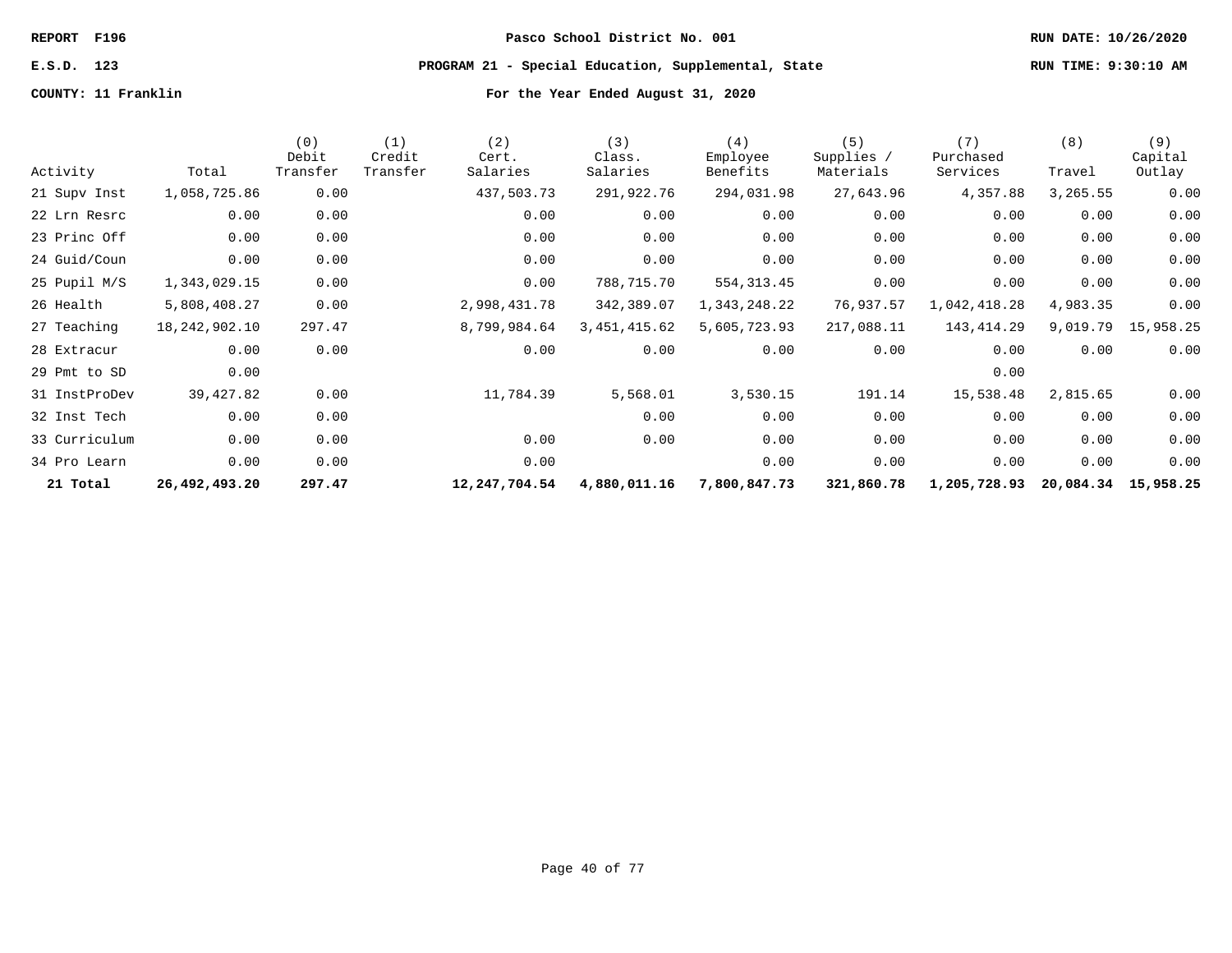## **E.S.D. 123 PROGRAM 22 - Special Education - Infants and Toddlers - State RUN TIME: 9:30:10 AM**

|               |              | (0)<br>Debit | (1)<br>Credit | (2)<br>Cert. | (3)<br>Class. | (4)<br>Employee | (5)<br>Supplies / | (7)<br>Purchased | (8)    | (9)<br>Capital |
|---------------|--------------|--------------|---------------|--------------|---------------|-----------------|-------------------|------------------|--------|----------------|
| Activity      | Total        | Transfer     | Transfer      | Salaries     | Salaries      | Benefits        | Materials         | Services         | Travel | Outlay         |
| 21 Supv Inst  | 25,841.02    | 0.00         |               | 7,902.47     | 8,322.27      | 6,632.58        | 549.70            | 2,434.00         | 0.00   | 0.00           |
| 22 Lrn Resrc  | 0.00         | 0.00         |               | 0.00         | 0.00          | 0.00            | 0.00              | 0.00             | 0.00   | 0.00           |
| 23 Princ Off  | 0.00         | 0.00         |               | 0.00         | 0.00          | 0.00            | 0.00              | 0.00             | 0.00   | 0.00           |
| 24 Guid/Coun  | 0.00         | 0.00         |               | 0.00         | 0.00          | 0.00            | 0.00              | 0.00             | 0.00   | 0.00           |
| 25 Pupil M/S  | 0.00         | 0.00         |               | 0.00         | 0.00          | 0.00            | 0.00              | 0.00             | 0.00   | 0.00           |
| 26 Health     | 0.00         | 0.00         |               | 0.00         | 0.00          | 0.00            | 0.00              | 0.00             | 0.00   | 0.00           |
| 27 Teaching   | 1,268,381.33 | 0.00         |               | 0.00         | 0.00          | 0.00            | 0.00              | 1,267,677.93     | 703.40 | 0.00           |
| 28 Extracur   | 0.00         | 0.00         |               | 0.00         | 0.00          | 0.00            | 0.00              | 0.00             | 0.00   | 0.00           |
| 29 Pmt to SD  | 0.00         |              |               |              |               |                 |                   | 0.00             |        |                |
| 31 InstProDev | 0.00         | 0.00         |               | 0.00         | 0.00          | 0.00            | 0.00              | 0.00             | 0.00   | 0.00           |
| 32 Inst Tech  | 0.00         | 0.00         |               |              | 0.00          | 0.00            | 0.00              | 0.00             | 0.00   | 0.00           |
| 33 Curriculum | 0.00         | 0.00         |               | 0.00         | 0.00          | 0.00            | 0.00              | 0.00             | 0.00   | 0.00           |
| 34 Pro Learn  | 0.00         | 0.00         |               | 0.00         |               | 0.00            | 0.00              | 0.00             | 0.00   | 0.00           |
| 22 Total      | 1,294,222.35 | 0.00         |               | 7,902.47     | 8,322.27      | 6,632.58        | 549.70            | 1,270,111.93     | 703.40 | 0.00           |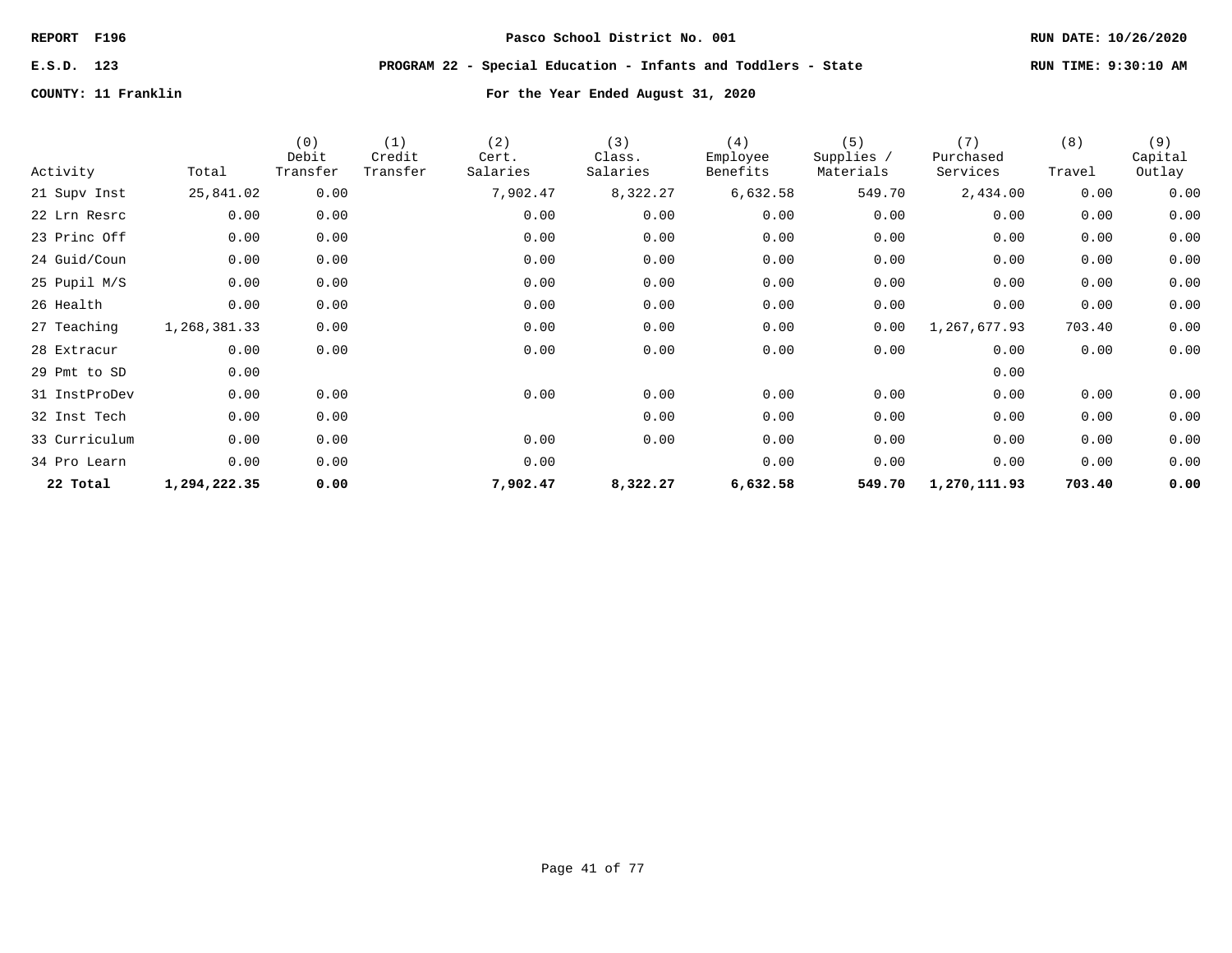# **E.S.D. 123 PROGRAM 24 - Special Education, Supplemental, Federal RUN TIME: 9:30:10 AM**

|               |              | (0)<br>Debit | (1)<br>Credit | (2)<br>Cert. | (3)<br>Class. | (4)<br>Employee | (5)<br>Supplies / | (7)<br>Purchased | (8)    | (9)<br>Capital |
|---------------|--------------|--------------|---------------|--------------|---------------|-----------------|-------------------|------------------|--------|----------------|
| Activity      | Total        | Transfer     | Transfer      | Salaries     | Salaries      | Benefits        | Materials         | Services         | Travel | Outlay         |
| 21 Supv Inst  | 24,396.00    | 0.00         |               | 0.00         | 0.00          | 0.00            | 0.00              | 24,396.00        | 0.00   | 0.00           |
| 22 Lrn Resrc  | 0.00         | 0.00         |               | 0.00         | 0.00          | 0.00            | 0.00              | 0.00             | 0.00   | 0.00           |
| 24 Guid/Coun  | 0.00         | 0.00         |               | 0.00         | 0.00          | 0.00            | 0.00              | 0.00             | 0.00   | 0.00           |
| 25 Pupil M/S  | 0.00         | 0.00         |               | 0.00         | 0.00          | 0.00            | 0.00              | 0.00             | 0.00   | 0.00           |
| 26 Health     | 27,551.33    | 0.00         |               | 0.00         | 17,649.71     | 9,901.62        | 0.00              | 0.00             | 0.00   | 0.00           |
| 27 Teaching   | 2,844,553.76 | 0.00         |               | 651,343.99   | 1,181,432.89  | 1,011,776.88    | 0.00              | 0.00             | 0.00   | 0.00           |
| 29 Pmt to SD  | 0.00         |              |               |              |               |                 |                   | 0.00             |        |                |
| 31 InstProDev | 16,816.60    | 0.00         |               | 10,789.88    | 0.00          | 2,534.11        | 3,492.61          | 0.00             | 0.00   | 0.00           |
| 32 Inst Tech  | 0.00         | 0.00         |               |              | 0.00          | 0.00            | 0.00              | 0.00             | 0.00   | 0.00           |
| 33 Curriculum | 0.00         | 0.00         |               | 0.00         | 0.00          | 0.00            | 0.00              | 0.00             | 0.00   | 0.00           |
| 24 Total      | 2,913,317.69 | 0.00         |               | 662,133.87   | 1,199,082.60  | 1,024,212.61    | 3,492.61          | 24,396.00        | 0.00   | 0.00           |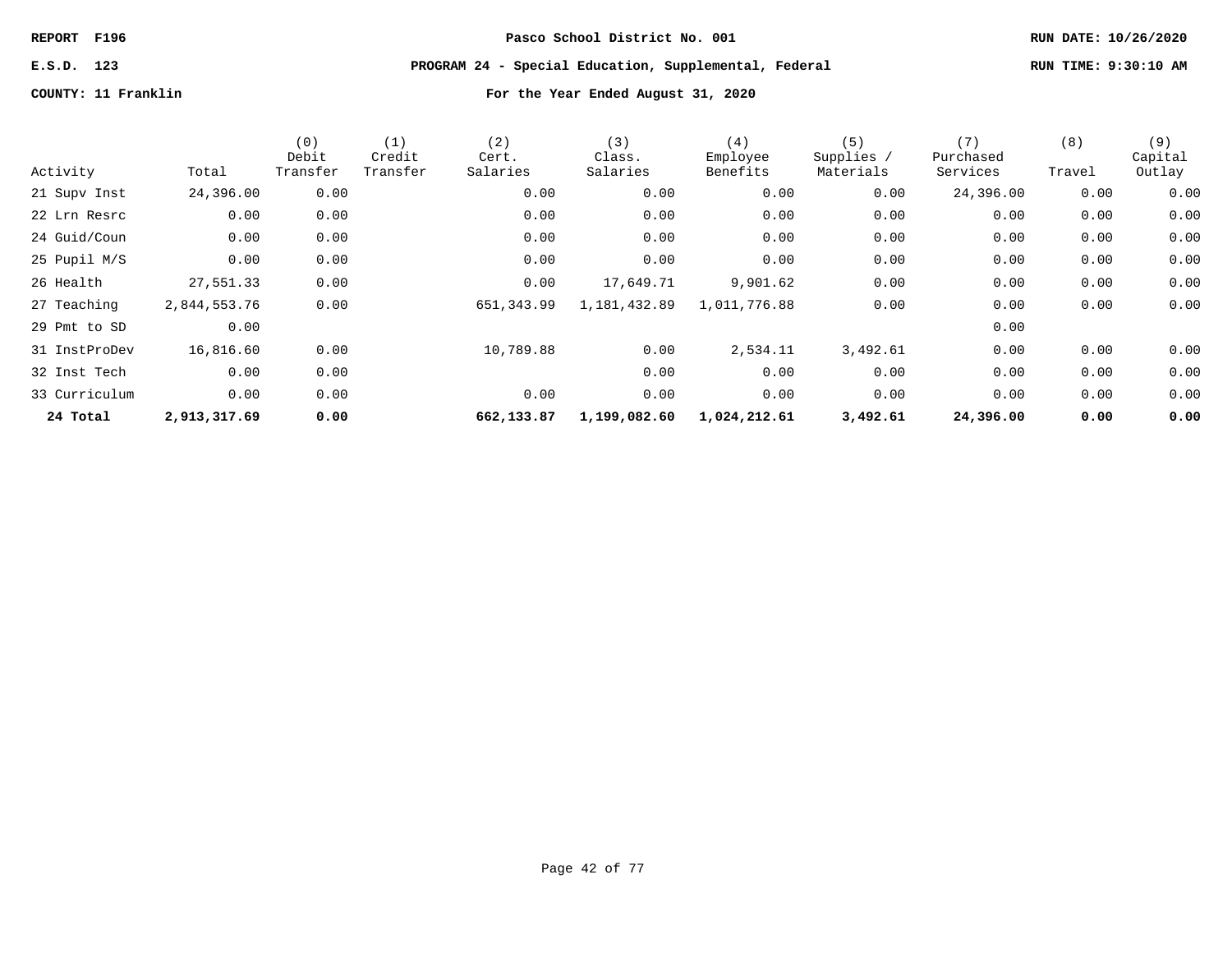| <b>REPORT</b> | F196 |
|---------------|------|
|               |      |

**E.S.D. 123 PROGRAM 31 - Vocational, Basic, State RUN TIME: 9:30:10 AM**

| Activity      | Total           | (0)<br>Debit<br>Transfer | (1)<br>Credit<br>Transfer | (2)<br>Cert.<br>Salaries | (3)<br>Class.<br>Salaries | (4)<br>Employee<br>Benefits | (5)<br>Supplies /<br>Materials | (7)<br>Purchased<br>Services | (8)<br>Travel | (9)<br>Capital<br>Outlay |
|---------------|-----------------|--------------------------|---------------------------|--------------------------|---------------------------|-----------------------------|--------------------------------|------------------------------|---------------|--------------------------|
| 21 Supv Inst  | 421, 314.36     | 0.00                     |                           | 132,018.84               | 157,284.23                | 118,489.41                  | 6,828.98                       | 6,047.32                     | 645.58        | 0.00                     |
| 22 Lrn Resrc  | 0.00            | 0.00                     |                           | 0.00                     | 0.00                      | 0.00                        | 0.00                           | 0.00                         | 0.00          | 0.00                     |
| 24 Guid/Coun  | 165,801.94      | 0.00                     |                           | 135.00                   | 113,868.37                | 46,921.55                   | 4,362.53                       | 258.00                       | 256.49        | 0.00                     |
| 25 Pupil M/S  | 0.00            | 0.00                     |                           | 0.00                     | 0.00                      | 0.00                        | 0.00                           | 0.00                         | 0.00          | 0.00                     |
| 27 Teaching   | 6, 197, 119. 25 | 2,659.53                 |                           | 3,702,748.90             | 101,198.16                | 1,472,077.13                | 710,198.23                     | 187,746.60                   | 20,490.70     | 0.00                     |
| 28 Extracur   | 21.85           | 0.00                     |                           | 0.00                     | 18.33                     | 3.52                        | 0.00                           | 0.00                         | 0.00          | 0.00                     |
| 29 Pmt to SD  | 0.00            |                          |                           |                          |                           |                             |                                | 0.00                         |               |                          |
| 31 InstProDev | 8,964.16        | 0.00                     |                           | 302.52                   | 165.00                    | 106.40                      | 0.00                           | 7,463.89                     | 926.35        | 0.00                     |
| 32 Inst Tech  | 0.00            | 0.00                     |                           |                          | 0.00                      | 0.00                        | 0.00                           | 0.00                         | 0.00          | 0.00                     |
| 33 Curriculum | 0.00            | 0.00                     |                           | 0.00                     | 0.00                      | 0.00                        | 0.00                           | 0.00                         | 0.00          | 0.00                     |
| 34 Pro Learn  | 0.00            | 0.00                     |                           | 0.00                     |                           | 0.00                        | 0.00                           | 0.00                         | 0.00          | 0.00                     |
| 31 Total      | 6,793,221.56    | 2,659.53                 |                           | 3,835,205.26             | 372,534.09                | 1,637,598.01                | 721,389.74                     | 201,515.81                   | 22,319.12     | 0.00                     |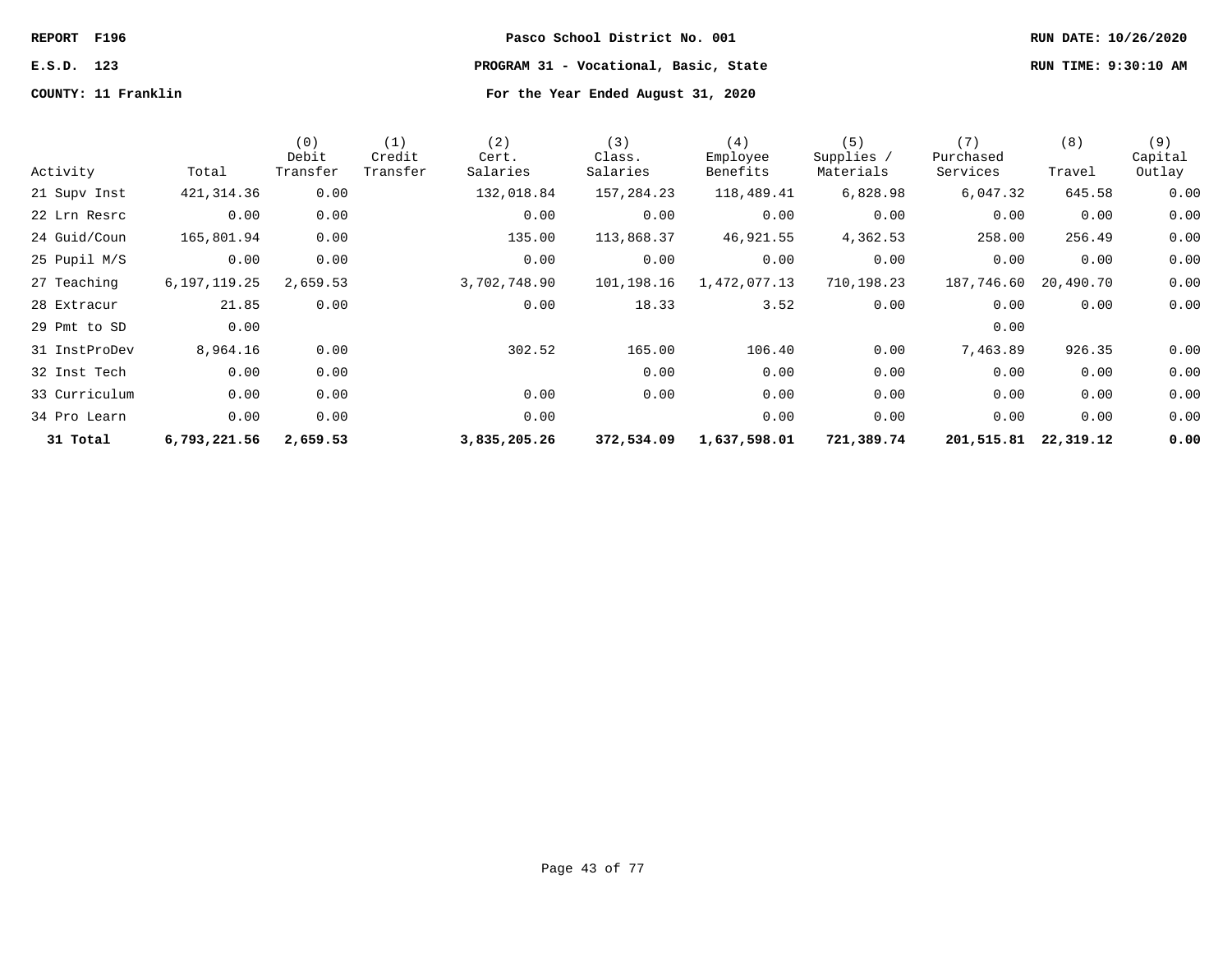# **E.S.D. 123 PROGRAM 34 - Middle School Career and Technical Education, State RUN TIME: 9:30:10 AM**

| Activity      | Total      | (0)<br>Debit<br>Transfer | (1)<br>Credit<br>Transfer | (2)<br>Cert.<br>Salaries | (3)<br>Class.<br>Salaries | (4)<br>Employee<br>Benefits | (5)<br>Supplies /<br>Materials | (7)<br>Purchased<br>Services | (8)<br>Travel | (9)<br>Capital<br>Outlay |
|---------------|------------|--------------------------|---------------------------|--------------------------|---------------------------|-----------------------------|--------------------------------|------------------------------|---------------|--------------------------|
| 21 Supv Inst  | 19,645.58  | 0.00                     |                           | 0.00                     | 13,272.22                 | 6,373.36                    | 0.00                           | 0.00                         | 0.00          | 0.00                     |
| 22 Lrn Resrc  | 0.00       | 0.00                     |                           | 0.00                     | 0.00                      | 0.00                        | 0.00                           | 0.00                         | 0.00          | 0.00                     |
| 24 Guid/Coun  | 0.00       | 0.00                     |                           | 0.00                     | 0.00                      | 0.00                        | 0.00                           | 0.00                         | 0.00          | 0.00                     |
| 25 Pupil M/S  | 0.00       | 0.00                     |                           | 0.00                     | 0.00                      | 0.00                        | 0.00                           | 0.00                         | 0.00          | 0.00                     |
| 27 Teaching   | 450,298.58 | 0.00                     |                           | 304,481.19               | 10,900.37                 | 118,504.91                  | 12,557.21                      | 2,691.68                     | 1,163.22      | 0.00                     |
| 28 Extracur   | 0.00       | 0.00                     |                           | 0.00                     | 0.00                      | 0.00                        | 0.00                           | 0.00                         | 0.00          | 0.00                     |
| 29 Pmt to SD  | 0.00       |                          |                           |                          |                           |                             |                                | 0.00                         |               |                          |
| 31 InstProDev | 0.00       | 0.00                     |                           | 0.00                     | 0.00                      | 0.00                        | 0.00                           | 0.00                         | 0.00          | 0.00                     |
| 32 Inst Tech  | 0.00       | 0.00                     |                           |                          | 0.00                      | 0.00                        | 0.00                           | 0.00                         | 0.00          | 0.00                     |
| 33 Curriculum | 0.00       | 0.00                     |                           | 0.00                     | 0.00                      | 0.00                        | 0.00                           | 0.00                         | 0.00          | 0.00                     |
| 34 Pro Learn  | 0.00       | 0.00                     |                           | 0.00                     |                           | 0.00                        | 0.00                           | 0.00                         | 0.00          | 0.00                     |
| 34 Total      | 469,944.16 | 0.00                     |                           | 304,481.19               | 24,172.59                 | 124,878.27                  | 12,557.21                      | 2,691.68                     | 1,163.22      | 0.00                     |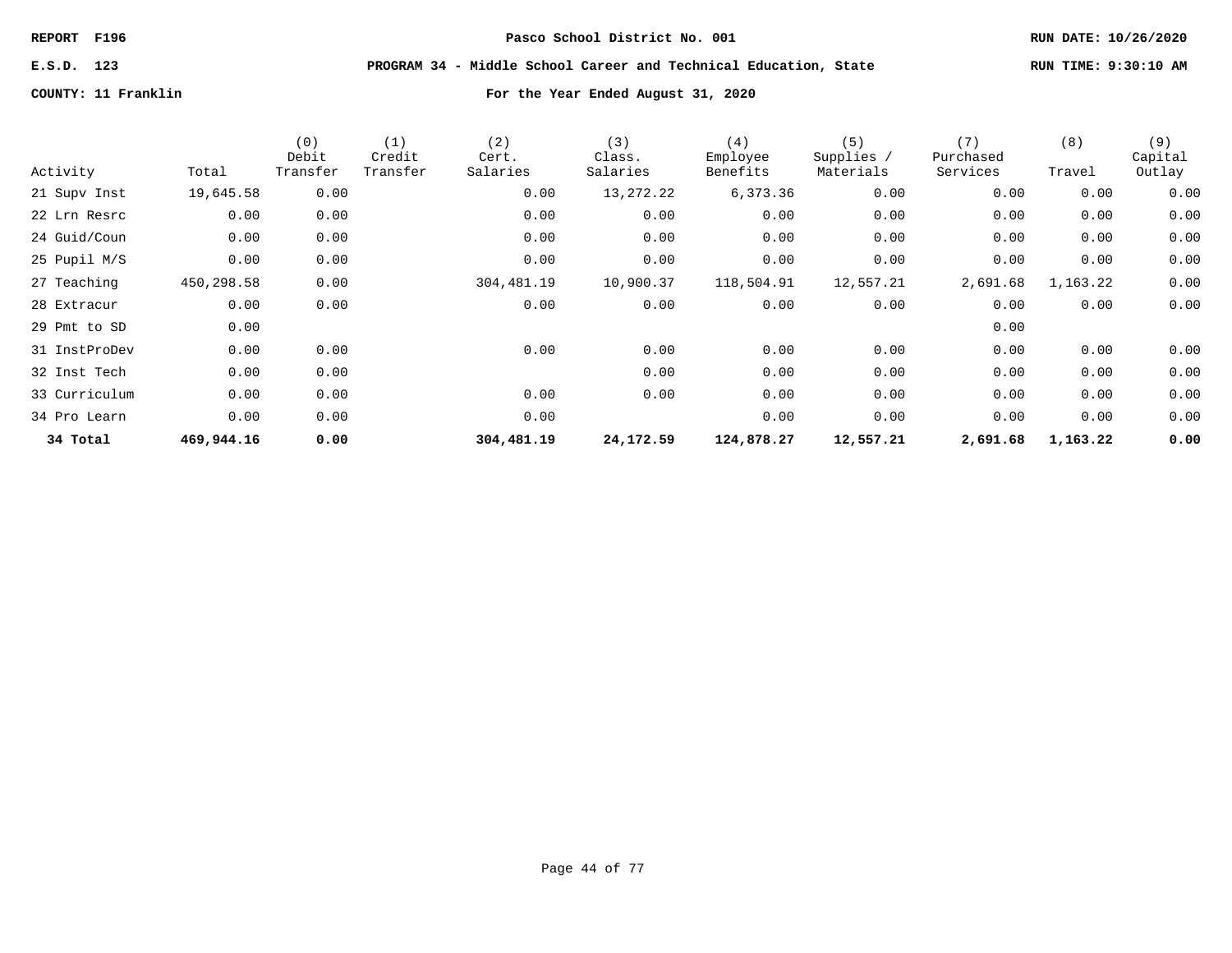# **REPORT F196 Pasco School District No. 001 RUN DATE: 10/26/2020 E.S.D. 123 PROGRAM 38 - Vocational, Federal RUN TIME: 9:30:10 AM**

| Activity      | Total       | (0)<br>Debit<br>Transfer | (1)<br>Credit<br>Transfer | (2)<br>Cert.<br>Salaries | (3)<br>Class.<br>Salaries | (4)<br>Employee<br>Benefits | (5)<br>Supplies /<br>Materials | (7)<br>Purchased<br>Services | (8)<br>Travel       | (9)<br>Capital<br>Outlay |
|---------------|-------------|--------------------------|---------------------------|--------------------------|---------------------------|-----------------------------|--------------------------------|------------------------------|---------------------|--------------------------|
| 21 Supv Inst  | 0.00        | 0.00                     |                           | 0.00                     | 0.00                      | 0.00                        | 0.00                           | 0.00                         | 0.00                | 0.00                     |
| 22 Lrn Resrc  | 0.00        | 0.00                     |                           | 0.00                     | 0.00                      | 0.00                        | 0.00                           | 0.00                         | 0.00                | 0.00                     |
| 24 Guid/Coun  | 0.00        | 0.00                     |                           | 0.00                     | 0.00                      | 0.00                        | 0.00                           | 0.00                         | 0.00                | 0.00                     |
| 25 Pupil M/S  | 0.00        | 0.00                     |                           | 0.00                     | 0.00                      | 0.00                        | 0.00                           | 0.00                         | 0.00                | 0.00                     |
| 27 Teaching   | 128,807.88  | 0.00                     |                           | 3,529.40                 | 0.00                      | 803.89                      | 111,329.31                     |                              | 1,523.84 11,621.44  | 0.00                     |
| 29 Pmt to SD  | 0.00        |                          |                           |                          |                           |                             |                                | 0.00                         |                     |                          |
| 31 InstProDev | 14,369.51   | 0.00                     |                           | 0.00                     | 0.00                      | 0.00                        | 0.00                           | 13,193.40                    | 1,176.11            | 0.00                     |
| 32 Inst Tech  | 0.00        | 0.00                     |                           |                          | 0.00                      | 0.00                        | 0.00                           | 0.00                         | 0.00                | 0.00                     |
| 33 Curriculum | 0.00        | 0.00                     |                           | 0.00                     | 0.00                      | 0.00                        | 0.00                           | 0.00                         | 0.00                | 0.00                     |
| 63 Oper Bldg  | 0.00        | 0.00                     |                           |                          | 0.00                      | 0.00                        | 0.00                           | 0.00                         | 0.00                | 0.00                     |
| 38 Total      | 143, 177.39 | 0.00                     |                           | 3,529.40                 | 0.00                      | 803.89                      | 111,329.31                     |                              | 14,717.24 12,797.55 | 0.00                     |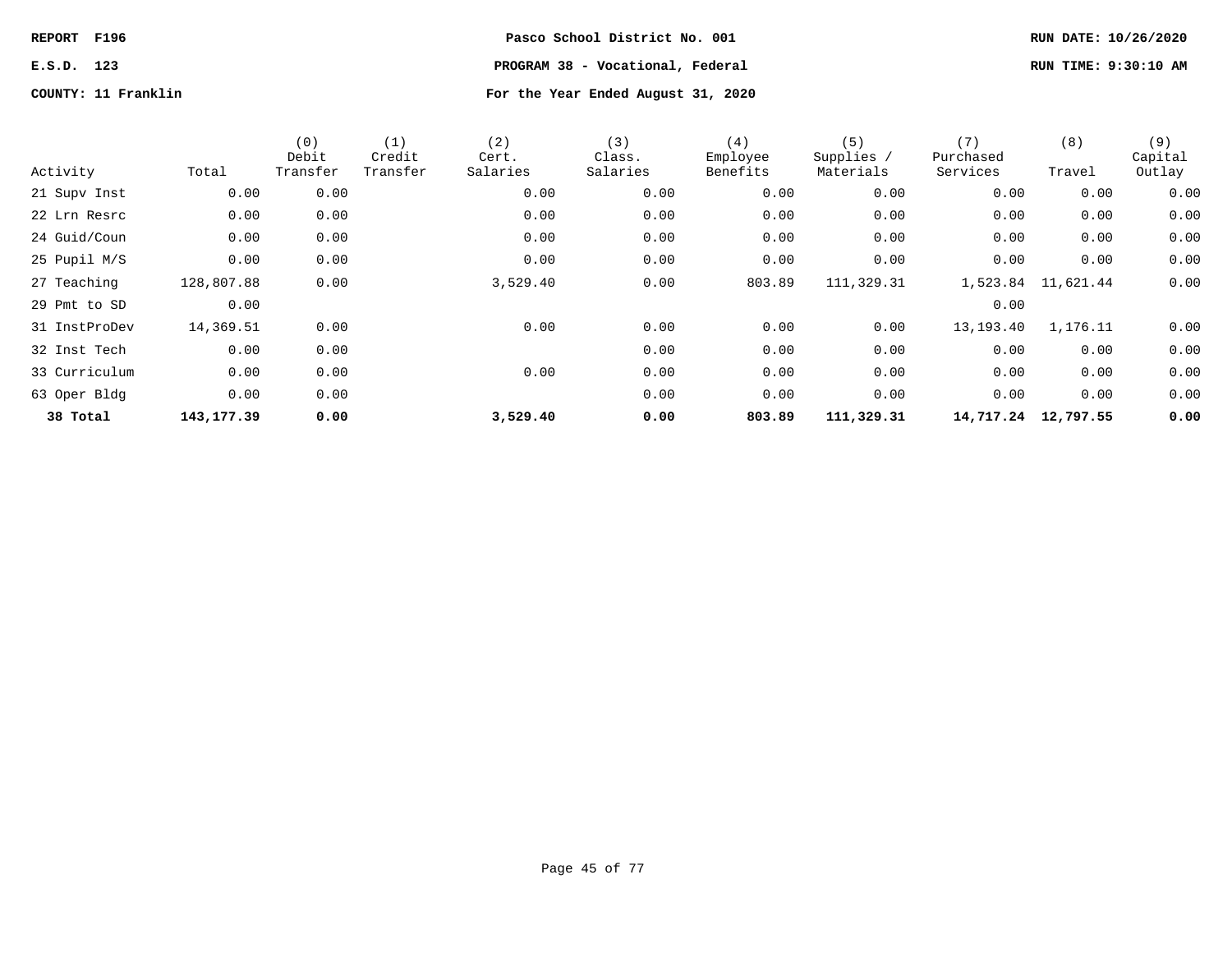# **E.S.D. 123 PROGRAM 51 - Disadvantaged (formerly Remediation) ESEA Disadvantaged, Federal RUN TIME: 9:30:10 AM**

| Activity      | Total        | (0)<br>Debit<br>Transfer | (1)<br>Credit<br>Transfer | (2)<br>Cert.<br>Salaries | (3)<br>Class.<br>Salaries | (4)<br>Employee<br>Benefits | (5)<br>Supplies /<br>Materials | (7)<br>Purchased<br>Services | (8)<br>Travel | (9)<br>Capital |
|---------------|--------------|--------------------------|---------------------------|--------------------------|---------------------------|-----------------------------|--------------------------------|------------------------------|---------------|----------------|
|               |              |                          |                           |                          |                           |                             |                                |                              |               | Outlay         |
| 15 Pblc Rltn  | 0.00         | 0.00                     |                           | 0.00                     | 0.00                      | 0.00                        | 0.00                           | 0.00                         | 0.00          | 0.00           |
| 21 Supv Inst  | 454,793.45   | 0.00                     |                           | 147,561.77               | 174,757.23                | 129, 113.98                 | 2,111.36                       | 980.57                       | 268.54        | 0.00           |
| 22 Lrn Resrc  | 0.00         | 0.00                     |                           | 0.00                     | 0.00                      | 0.00                        | 0.00                           | 0.00                         | 0.00          | 0.00           |
| 24 Guid/Coun  | 814,661.95   | 0.00                     |                           | 0.00                     | 517,923.20                | 292,577.92                  | 1,769.18                       | 14.04                        | 2,377.61      | 0.00           |
| 25 Pupil M/S  | 0.00         | 0.00                     |                           | 0.00                     | 0.00                      | 0.00                        | 0.00                           | 0.00                         | 0.00          | 0.00           |
| 26 Health     | 0.00         | 0.00                     |                           | 0.00                     | 0.00                      | 0.00                        | 0.00                           | 0.00                         | 0.00          | 0.00           |
| 27 Teaching   | 2,500,171.47 | 0.00                     |                           | 1,092,160.26             | 462,523.79                | 641,101.55                  | 84,428.90                      | 219,434.21                   | 522.76        | 0.00           |
| 29 Pmt to SD  | 0.00         |                          |                           |                          |                           |                             |                                | 0.00                         |               |                |
| 31 InstProDev | 209,636.68   | 0.00                     |                           | 61, 114.82               | 39.70                     | 16,169.95                   | 6,753.63                       | 101,639.79                   | 23,918.79     | 0.00           |
| 32 Inst Tech  | 0.00         | 0.00                     |                           |                          | 0.00                      | 0.00                        | 0.00                           | 0.00                         | 0.00          | 0.00           |
| 33 Curriculum | 0.00         | 0.00                     |                           | 0.00                     | 0.00                      | 0.00                        | 0.00                           | 0.00                         | 0.00          | 0.00           |
| 63 Oper Bldg  | 0.00         | 0.00                     |                           |                          | 0.00                      | 0.00                        | 0.00                           | 0.00                         | 0.00          | 0.00           |
| 64 Maintnce   | 0.00         | 0.00                     |                           |                          | 0.00                      | 0.00                        | 0.00                           | 0.00                         | 0.00          | 0.00           |
| 65 Utilities  | 0.00         | 0.00                     |                           |                          |                           |                             | 0.00                           | 0.00                         |               | 0.00           |
| 51 Total      | 3,979,263.55 | 0.00                     |                           | 1,300,836.85             |                           | 1,155,243.92 1,078,963.40   | 95,063.07                      | 322,068.61 27,087.70         |               | 0.00           |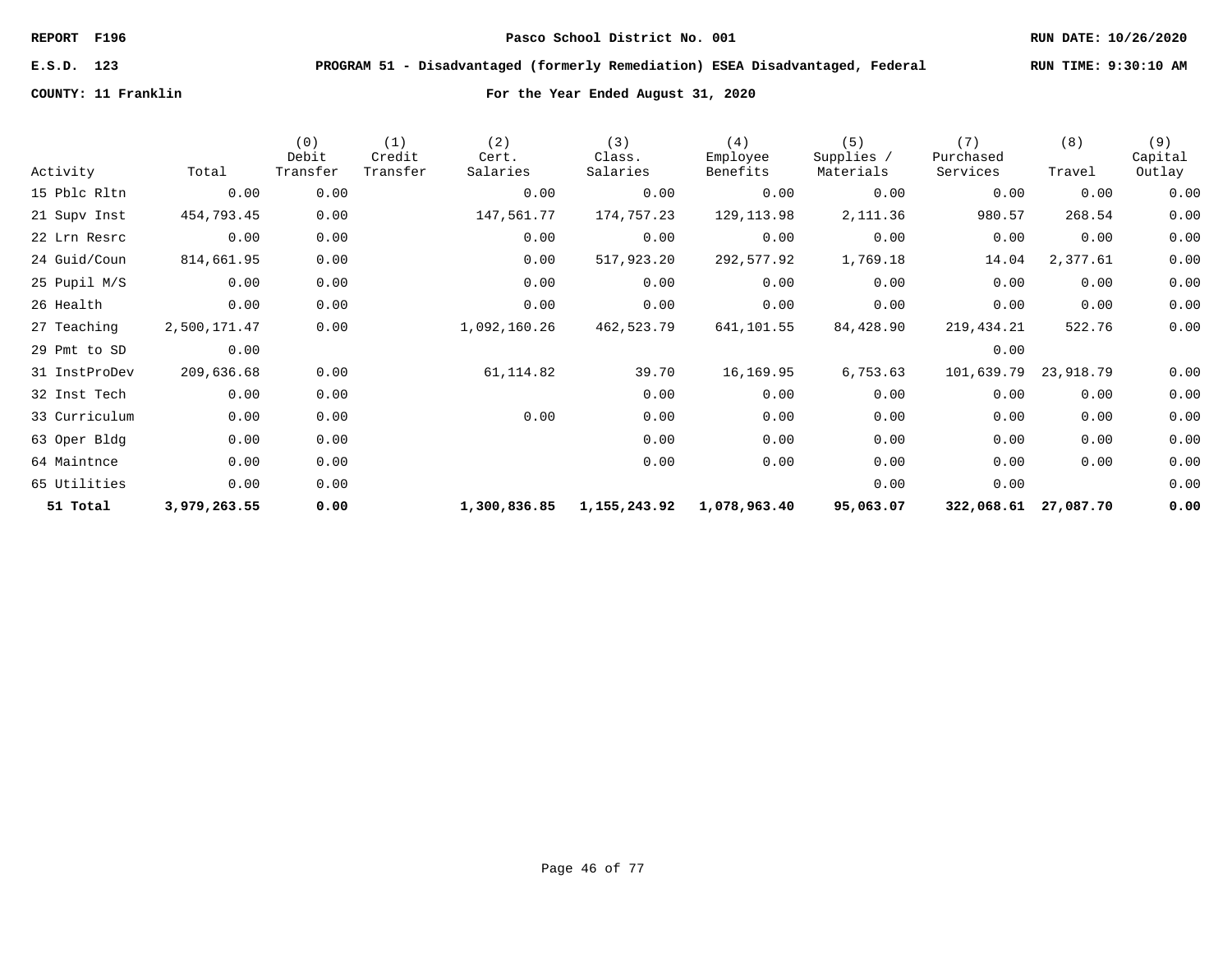### **E.S.D. 123 PROGRAM 52 - Other Title Grants Under ESEA - Federal RUN TIME: 9:30:10 AM**

| Activity      | Total      | (0)<br>Debit<br>Transfer | (1)<br>Credit<br>Transfer | (2)<br>Cert.<br>Salaries | (3)<br>Class.<br>Salaries | (4)<br>Employee<br>Benefits | (5)<br>Supplies /<br>Materials | (7)<br>Purchased<br>Services | (8)<br>Travel | (9)<br>Capital<br>Outlay |
|---------------|------------|--------------------------|---------------------------|--------------------------|---------------------------|-----------------------------|--------------------------------|------------------------------|---------------|--------------------------|
| 15 Pblc Rltn  | 0.00       | 0.00                     |                           | 0.00                     | 0.00                      | 0.00                        | 0.00                           | 0.00                         | 0.00          | 0.00                     |
| 21 Supv Inst  | 0.00       | 0.00                     |                           | 0.00                     | 0.00                      | 0.00                        | 0.00                           | 0.00                         | 0.00          | 0.00                     |
| 22 Lrn Resrc  | 0.00       | 0.00                     |                           | 0.00                     | 0.00                      | 0.00                        | 0.00                           | 0.00                         | 0.00          | 0.00                     |
| 23 Princ Off  | 0.00       | 0.00                     |                           | 0.00                     | 0.00                      | 0.00                        | 0.00                           | 0.00                         | 0.00          | 0.00                     |
| 24 Guid/Coun  | 0.00       | 0.00                     |                           | 0.00                     | 0.00                      | 0.00                        | 0.00                           | 0.00                         | 0.00          | 0.00                     |
| 25 Pupil M/S  | 0.00       | 0.00                     |                           | 0.00                     | 0.00                      | 0.00                        | 0.00                           | 0.00                         | 0.00          | 0.00                     |
| 26 Health     | 0.00       | 0.00                     |                           | 0.00                     | 0.00                      | 0.00                        | 0.00                           | 0.00                         | 0.00          | 0.00                     |
| 27 Teaching   | 372,395.89 | 0.00                     |                           | 184, 264. 24             | 0.00                      | 65,161.38                   | 108,801.20                     | 14,000.00                    | 169.07        | 0.00                     |
| 28 Extracur   | 0.00       | 0.00                     |                           | 0.00                     | 0.00                      | 0.00                        | 0.00                           | 0.00                         | 0.00          | 0.00                     |
| 29 Pmt to SD  | 0.00       |                          |                           |                          |                           |                             |                                | 0.00                         |               |                          |
| 31 InstProDev | 437,647.73 | 3, 243. 33               |                           | 118,429.99               | 0.00                      | 24,598.10                   | 17,527.41                      | 265,668.69                   | 8,180.21      | 0.00                     |
| 32 Inst Tech  | 0.00       | 0.00                     |                           |                          | 0.00                      | 0.00                        | 0.00                           | 0.00                         | 0.00          | 0.00                     |
| 33 Curriculum | 0.00       | 0.00                     |                           | 0.00                     | 0.00                      | 0.00                        | 0.00                           | 0.00                         | 0.00          | 0.00                     |
| 63 Oper Bldg  | 0.00       | 0.00                     |                           |                          | 0.00                      | 0.00                        | 0.00                           | 0.00                         | 0.00          | 0.00                     |
| 64 Maintnce   | 0.00       | 0.00                     |                           |                          | 0.00                      | 0.00                        | 0.00                           | 0.00                         | 0.00          | 0.00                     |
| 65 Utilities  | 0.00       | 0.00                     |                           |                          |                           |                             | 0.00                           | 0.00                         |               | 0.00                     |
| 91 Publ Actv  | 0.00       | 0.00                     | 0.00                      | 0.00                     | 0.00                      | 0.00                        | 0.00                           | 0.00                         | 0.00          | 0.00                     |
| 52 Total      | 810,043.62 | 3,243.33                 | 0.00                      | 302,694.23               | 0.00                      | 89,759.48                   | 126,328.61                     | 279,668.69                   | 8,349.28      | 0.00                     |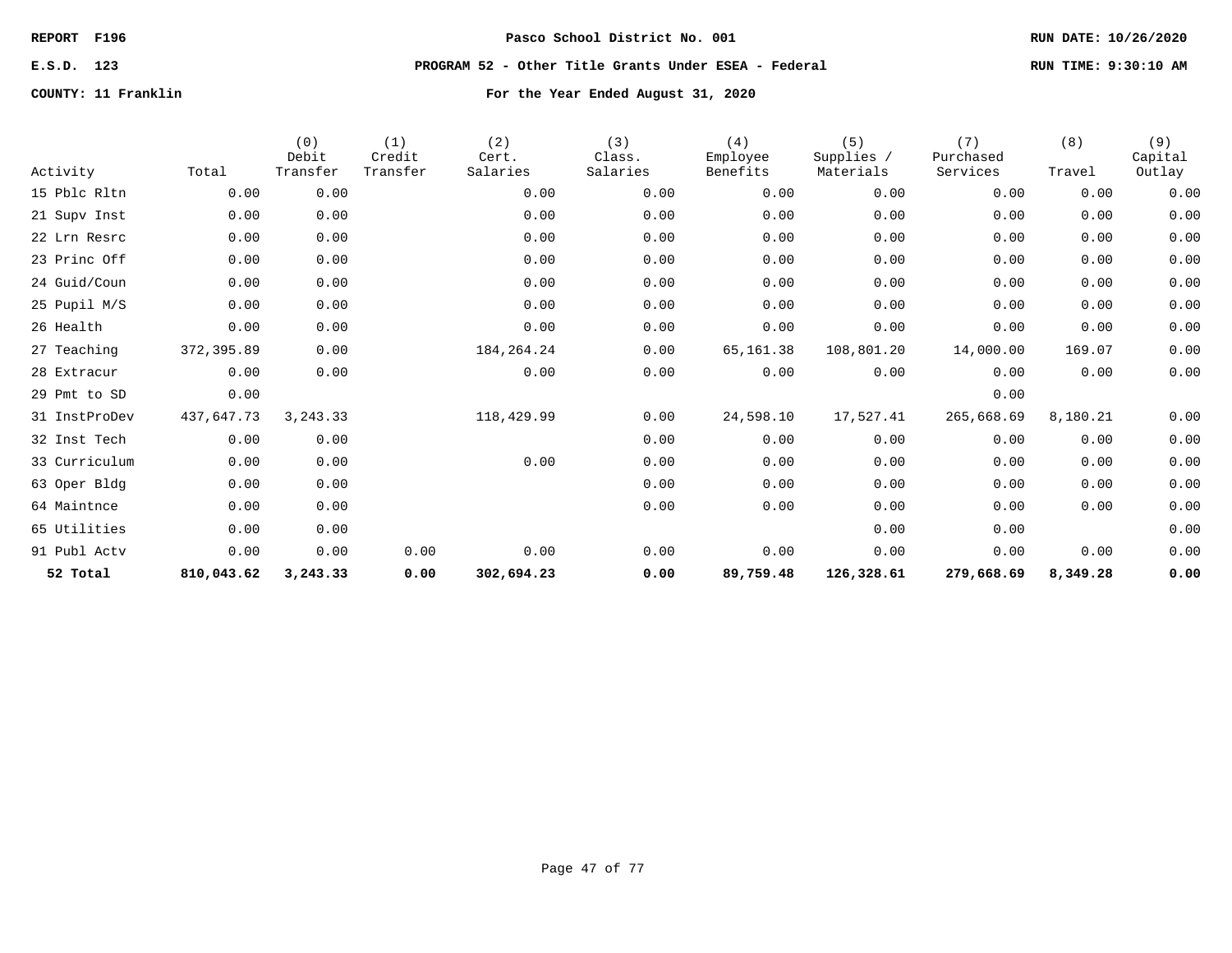# **E.S.D. 123 PROGRAM 53 - Migrant ESEA Migrant, Federal RUN TIME: 9:30:10 AM**

|               |              | (0)<br>Debit | (1)<br>Credit | (2)<br>Cert. | (3)<br>Class. | (4)<br>Employee | (5)<br>Supplies / | (7)<br>Purchased | (8)       | (9)<br>Capital |
|---------------|--------------|--------------|---------------|--------------|---------------|-----------------|-------------------|------------------|-----------|----------------|
| Activity      | Total        | Transfer     | Transfer      | Salaries     | Salaries      | Benefits        | Materials         | Services         | Travel    | Outlay         |
| 21 Supv Inst  | 326,075.31   | 0.00         |               | 146,487.46   | 75,702.18     | 93,950.41       | 4,137.10          | 2,897.75         | 2,900.41  | 0.00           |
| 22 Lrn Resrc  | 0.00         | 0.00         |               | 0.00         | 0.00          | 0.00            | 0.00              | 0.00             | 0.00      | 0.00           |
| 24 Guid/Coun  | 719,634.78   | 3,521.09     |               | 339,264.36   | 130,345.06    | 196,230.63      | 33,918.81         | 9,159.89         | 7,194.94  | 0.00           |
| 25 Pupil M/S  | 0.00         | 0.00         |               | 0.00         | 0.00          | 0.00            | 0.00              | 0.00             | 0.00      | 0.00           |
| 26 Health     | 200.22       | 0.00         |               | 0.00         | 0.00          | 0.00            | 200.22            | 0.00             | 0.00      | 0.00           |
| 27 Teaching   | 61,006.26    | 0.00         |               | 30,079.84    | 383.78        | 6,761.39        | 3,181.25          | 20,600.00        | 0.00      | 0.00           |
| 29 Pmt to SD  | 0.00         |              |               |              |               |                 |                   | 0.00             |           |                |
| 31 InstProDev | 0.00         | 0.00         |               | 0.00         | 0.00          | 0.00            | 0.00              | 0.00             | 0.00      | 0.00           |
| 32 Inst Tech  | 1,522.29     | 0.00         |               |              | 0.00          | 0.00            | 1,522.29          | 0.00             | 0.00      | 0.00           |
| 33 Curriculum | 2,814.91     | 0.00         |               | 0.00         | 0.00          | 0.00            | 2,814.91          | 0.00             | 0.00      | 0.00           |
| 63 Oper Bldg  | 0.00         | 0.00         |               |              | 0.00          | 0.00            | 0.00              | 0.00             | 0.00      | 0.00           |
| 64 Maintnce   | 0.00         | 0.00         |               |              | 0.00          | 0.00            | 0.00              | 0.00             | 0.00      | 0.00           |
| 65 Utilities  | 0.00         | 0.00         |               |              |               |                 | 0.00              | 0.00             |           | 0.00           |
| 68 Insurance  | 0.00         | 0.00         |               |              |               |                 |                   | 0.00             |           |                |
| 53 Total      | 1,111,253.77 | 3,521.09     |               | 515,831.66   | 206,431.02    | 296,942.43      | 45,774.58         | 32,657.64        | 10,095.35 | 0.00           |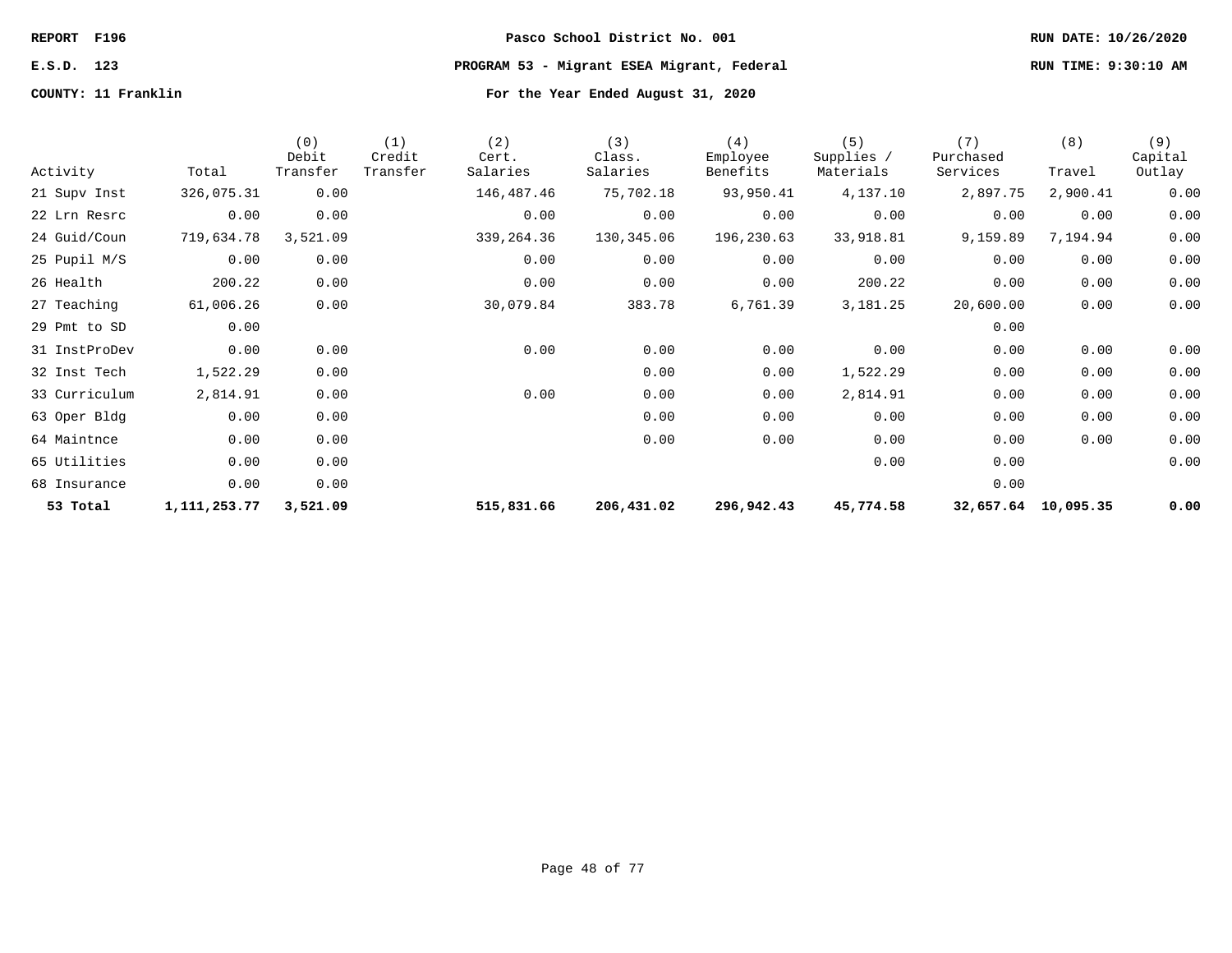# **E.S.D. 123 PROGRAM 55 - Learning Assistance Program (LAP), State RUN TIME: 9:30:10 AM**

|               |               | (0)<br>Debit | (1)<br>Credit | (2)<br>Cert. | (3)<br>Class. | (4)<br>Employee | (5)<br>Supplies / | (7)<br>Purchased | (8)       | (9)<br>Capital |
|---------------|---------------|--------------|---------------|--------------|---------------|-----------------|-------------------|------------------|-----------|----------------|
| Activity      | Total         | Transfer     | Transfer      | Salaries     | Salaries      | Benefits        | Materials         | Services         | Travel    | Outlay         |
| 21 Supv Inst  | 116,933.32    | 0.00         |               | 29,888.79    | 47,866.42     | 31,908.20       | 6,474.12          | 784.81           | 10.98     | 0.00           |
| 22 Lrn Resrc  | 0.00          | 0.00         |               | 0.00         | 0.00          | 0.00            | 0.00              | 0.00             | 0.00      | 0.00           |
| 24 Guid/Coun  | 432,573.22    | 0.00         |               | 66,287.43    | 217,705.02    | 148,490.29      | 0.00              | 0.00             | 90.48     | 0.00           |
| 25 Pupil M/S  | 0.00          | 0.00         |               | 0.00         | 0.00          | 0.00            | 0.00              | 0.00             | 0.00      | 0.00           |
| 26 Health     | 93,480.67     | 0.00         |               | 69,578.57    | 0.00          | 23,902.10       | 0.00              | 0.00             | 0.00      | 0.00           |
| 27 Teaching   | 9,903,710.46  | 127.33       |               | 5,742,992.91 | 699,085.67    | 2,522,101.80    | 343,876.79        | 593,744.02       | 1,781.94  | 0.00           |
| 29 Pmt to SD  | 0.00          |              |               |              |               |                 |                   | 0.00             |           |                |
| 31 InstProDev | 324,356.54    | 0.00         |               | 110,853.11   | 305.43        | 27,838.36       | 2,227.94          | 151,026.09       | 32,105.61 | 0.00           |
| 32 Inst Tech  | 0.00          | 0.00         |               |              | 0.00          | 0.00            | 0.00              | 0.00             | 0.00      | 0.00           |
| 33 Curriculum | 0.00          | 0.00         |               | 0.00         | 0.00          | 0.00            | 0.00              | 0.00             | 0.00      | 0.00           |
| 34 Pro Learn  | 0.00          | 0.00         |               | 0.00         |               | 0.00            | 0.00              | 0.00             | 0.00      | 0.00           |
| 55 Total      | 10,871,054.21 | 127.33       |               | 6,019,600.81 | 964,962.54    | 2,754,240.75    | 352,578.85        | 745,554.92       | 33,989.01 | 0.00           |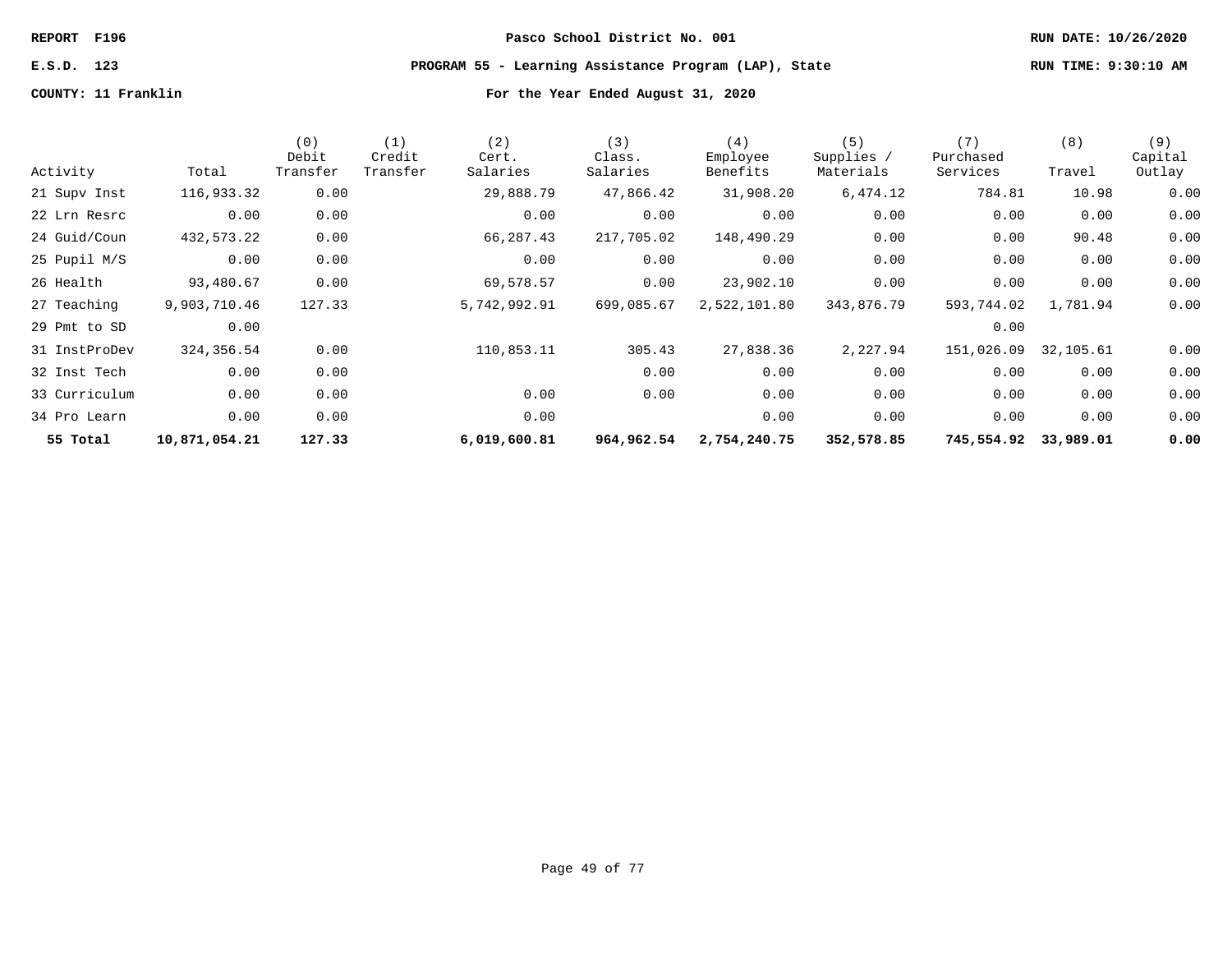**E.S.D. 123 PROGRAM 58 - Special and Pilot Programs, State RUN TIME: 9:30:10 AM**

| Activity      | Total        | (0)<br>Debit<br>Transfer | (1)<br>Credit<br>Transfer | (2)<br>Cert.<br>Salaries | (3)<br>Class.<br>Salaries | (4)<br>Employee<br>Benefits | (5)<br>Supplies /<br>Materials | (7)<br>Purchased<br>Services | (8)<br>Travel | (9)<br>Capital<br>Outlay |
|---------------|--------------|--------------------------|---------------------------|--------------------------|---------------------------|-----------------------------|--------------------------------|------------------------------|---------------|--------------------------|
| 21 Supv Inst  | 2,201.86     | 0.00                     |                           | 0.00                     | 0.00                      | 0.00                        | 51.97                          | 1,163.24                     | 986.65        | 0.00                     |
| 22 Lrn Resrc  | 0.00         | 0.00                     |                           | 0.00                     | 0.00                      | 0.00                        | 0.00                           | 0.00                         | 0.00          | 0.00                     |
| 23 Princ Off  | 0.00         | 0.00                     |                           | 0.00                     | 0.00                      | 0.00                        | 0.00                           | 0.00                         | 0.00          | 0.00                     |
| 24 Guid/Coun  | 0.00         | 0.00                     |                           | 0.00                     | 0.00                      | 0.00                        | 0.00                           | 0.00                         | 0.00          | 0.00                     |
| 25 Pupil M/S  | 0.00         | 0.00                     |                           | 0.00                     | 0.00                      | 0.00                        | 0.00                           | 0.00                         | 0.00          | 0.00                     |
| 26 Health     | 0.00         | 0.00                     |                           | 0.00                     | 0.00                      | 0.00                        | 0.00                           | 0.00                         | 0.00          | 0.00                     |
| 27 Teaching   | 1,480,189.85 | 0.00                     |                           | 1,094,456.50             | 0.00                      | 270,695.79                  | 78,538.94                      | 36,385.00                    | 113.62        | 0.00                     |
| 29 Pmt to SD  | 0.00         |                          |                           |                          |                           |                             |                                | 0.00                         |               |                          |
| 31 InstProDev | 172,020.10   | 0.00                     |                           | 38,362.28                | 0.00                      | 6,575.15                    | 45,613.54                      | 58,747.06                    | 22,722.07     | 0.00                     |
| 32 Inst Tech  | 0.00         | 0.00                     |                           |                          | 0.00                      | 0.00                        | 0.00                           | 0.00                         | 0.00          | 0.00                     |
| 33 Curriculum | 0.00         | 0.00                     |                           | 0.00                     | 0.00                      | 0.00                        | 0.00                           | 0.00                         | 0.00          | 0.00                     |
| 58 Total      | 1,654,411.81 | 0.00                     |                           | 1,132,818.78             | 0.00                      | 277,270.94                  | 124,204.45                     | 96,295.30                    | 23,822.34     | 0.00                     |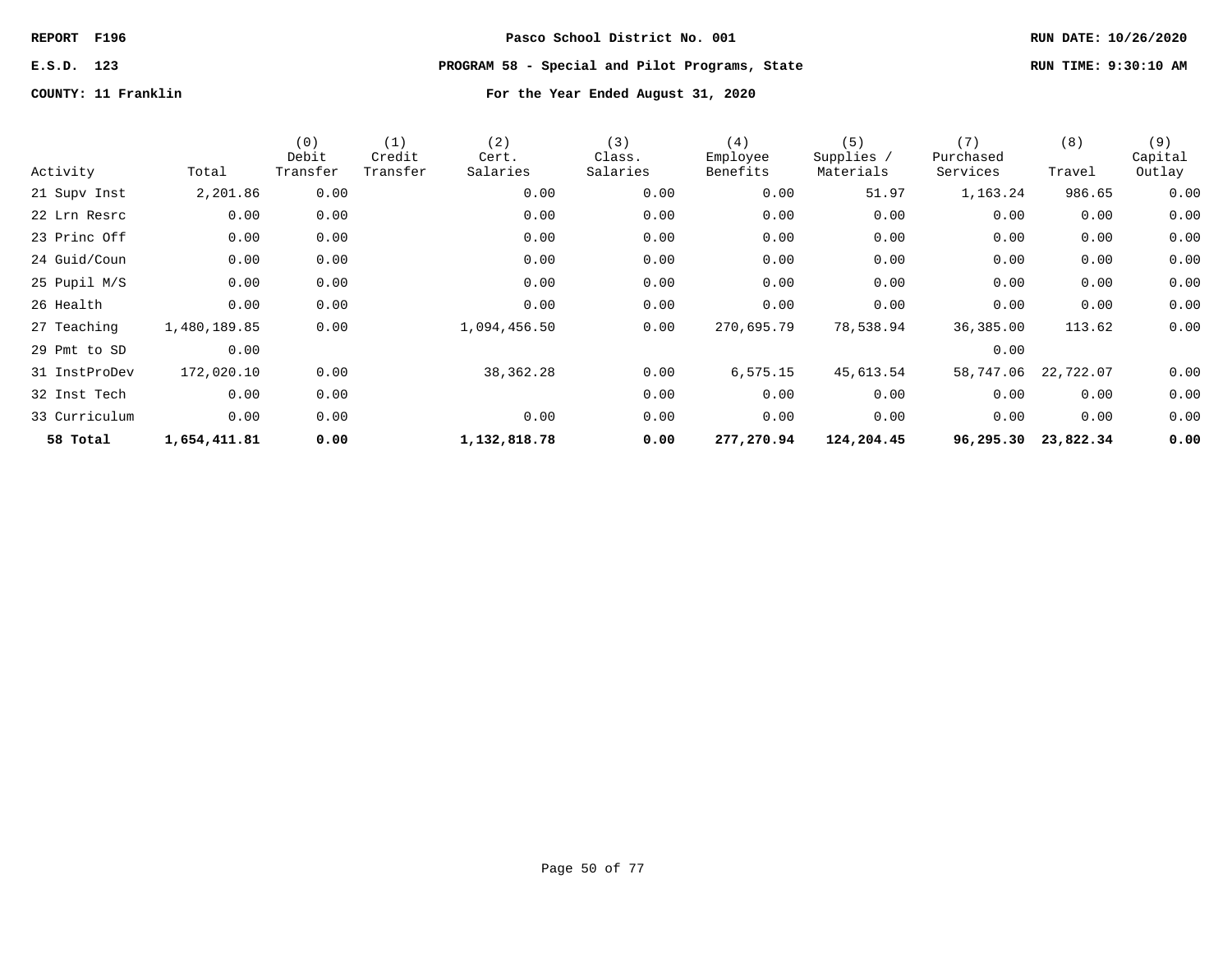# **E.S.D. 123 PROGRAM 64 - Limited English Proficiency, Federal RUN TIME: 9:30:10 AM**

|               |            | (0)<br>Debit | (1)<br>Credit | (2)<br>Cert. | (3)<br>Class. | (4)<br>Employee | (5)<br>Supplies / | (7)<br>Purchased | (8)    | (9)<br>Capital |
|---------------|------------|--------------|---------------|--------------|---------------|-----------------|-------------------|------------------|--------|----------------|
| Activity      | Total      | Transfer     | Transfer      | Salaries     | Salaries      | Benefits        | Materials         | Services         | Travel | Outlay         |
| 21 Supv Inst  | 0.00       | 0.00         |               | 0.00         | 0.00          | 0.00            | 0.00              | 0.00             | 0.00   | 0.00           |
| 22 Lrn Resrc  | 0.00       | 0.00         |               | 0.00         | 0.00          | 0.00            | 0.00              | 0.00             | 0.00   | 0.00           |
| 24 Guid/Coun  | 0.00       | 0.00         |               | 0.00         | 0.00          | 0.00            | 0.00              | 0.00             | 0.00   | 0.00           |
| 25 Pupil M/S  | 0.00       | 0.00         |               | 0.00         | 0.00          | 0.00            | 0.00              | 0.00             | 0.00   | 0.00           |
| 27 Teaching   | 69,170.77  | 0.00         |               | 7,171.63     | 17,721.37     | 10,469.28       | 33,808.49         | 0.00             | 0.00   | 0.00           |
| 29 Pmt to SD  | 0.00       |              |               |              |               |                 |                   | 0.00             |        |                |
| 31 InstProDev | 355,730.56 | 0.00         |               | 205,835.52   | 0.00          | 74,792.19       | 0.00              | 74,707.55        | 395.30 | 0.00           |
| 32 Inst Tech  | 0.00       | 0.00         |               |              | 0.00          | 0.00            | 0.00              | 0.00             | 0.00   | 0.00           |
| 33 Curriculum | 0.00       | 0.00         |               | 0.00         | 0.00          | 0.00            | 0.00              | 0.00             | 0.00   | 0.00           |
| 64 Total      | 424,901.33 | 0.00         |               | 213,007.15   | 17,721.37     | 85,261.47       | 33,808.49         | 74,707.55        | 395.30 | 0.00           |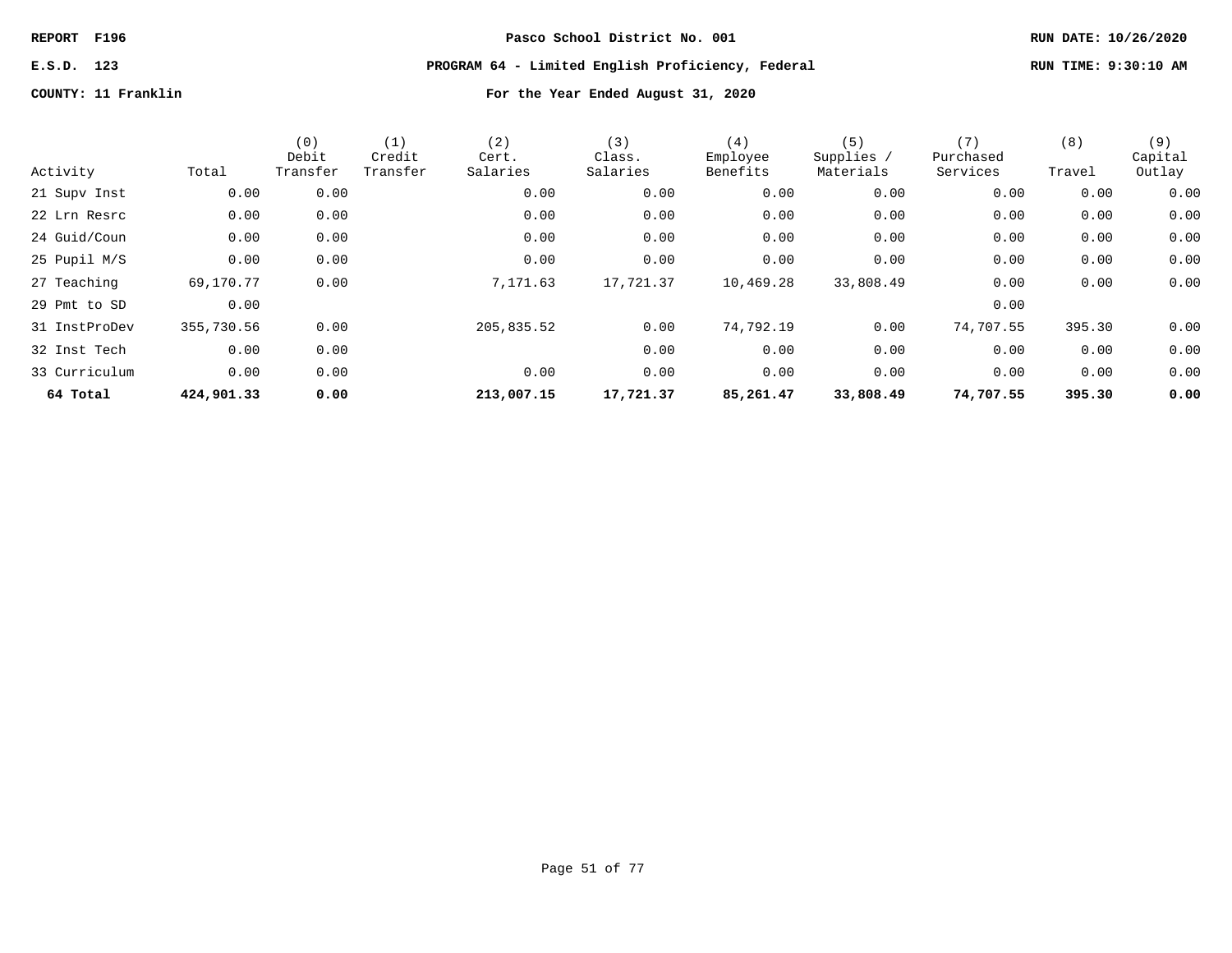# **E.S.D. 123 PROGRAM 65 - Transitional Bilingual, State RUN TIME: 9:30:10 AM**

| Activity      | Total        | (0)<br>Debit<br>Transfer | (1)<br>Credit<br>Transfer | (2)<br>Cert.<br>Salaries | (3)<br>Class.<br>Salaries | (4)<br>Employee<br>Benefits | (5)<br>Supplies /<br>Materials | (7)<br>Purchased<br>Services | (8)<br>Travel | (9)<br>Capital<br>Outlay |
|---------------|--------------|--------------------------|---------------------------|--------------------------|---------------------------|-----------------------------|--------------------------------|------------------------------|---------------|--------------------------|
|               |              |                          |                           |                          |                           |                             |                                |                              |               |                          |
| 21 Supv Inst  | 775, 273.82  | 0.00                     |                           | 241,588.93               | 303,987.50                | 223,546.20                  | 2,221.43                       | 3,848.78                     | 80.98         | 0.00                     |
| 22 Lrn Resrc  | 0.00         | 0.00                     |                           | 0.00                     | 0.00                      | 0.00                        | 0.00                           | 0.00                         | 0.00          | 0.00                     |
| 24 Guid/Coun  | 0.00         | 0.00                     |                           | 0.00                     | 0.00                      | 0.00                        | 0.00                           | 0.00                         | 0.00          | 0.00                     |
| 25 Pupil M/S  | 0.00         | 0.00                     |                           | 0.00                     | 0.00                      | 0.00                        | 0.00                           | 0.00                         | 0.00          | 0.00                     |
| 27 Teaching   | 5,449,098.76 | 264.86                   |                           | 2,418,960.21             | 1,026,182.17              | 1,558,352.90                | 212,594.53                     | 231,422.55                   | 1,321.54      | 0.00                     |
| 29 Pmt to SD  | 0.00         |                          |                           |                          |                           |                             |                                | 0.00                         |               |                          |
| 31 InstProDev | 1,811,380.09 | 0.00                     |                           | 1,169,768.10             | 1,577.92                  | 283,179.12                  | 14,467.17                      | 329, 131.90 13, 255.88       |               | 0.00                     |
| 32 Inst Tech  | 0.00         | 0.00                     |                           |                          | 0.00                      | 0.00                        | 0.00                           | 0.00                         | 0.00          | 0.00                     |
| 33 Curriculum | 0.00         | 0.00                     |                           | 0.00                     | 0.00                      | 0.00                        | 0.00                           | 0.00                         | 0.00          | 0.00                     |
| 34 Pro Learn  | 0.00         | 0.00                     |                           | 0.00                     |                           | 0.00                        | 0.00                           | 0.00                         | 0.00          | 0.00                     |
| 65 Total      | 8,035,752.67 | 264.86                   |                           | 3,830,317.24             | 1,331,747.59              | 2,065,078.22                | 229,283.13                     | 564,403.23                   | 14,658.40     | 0.00                     |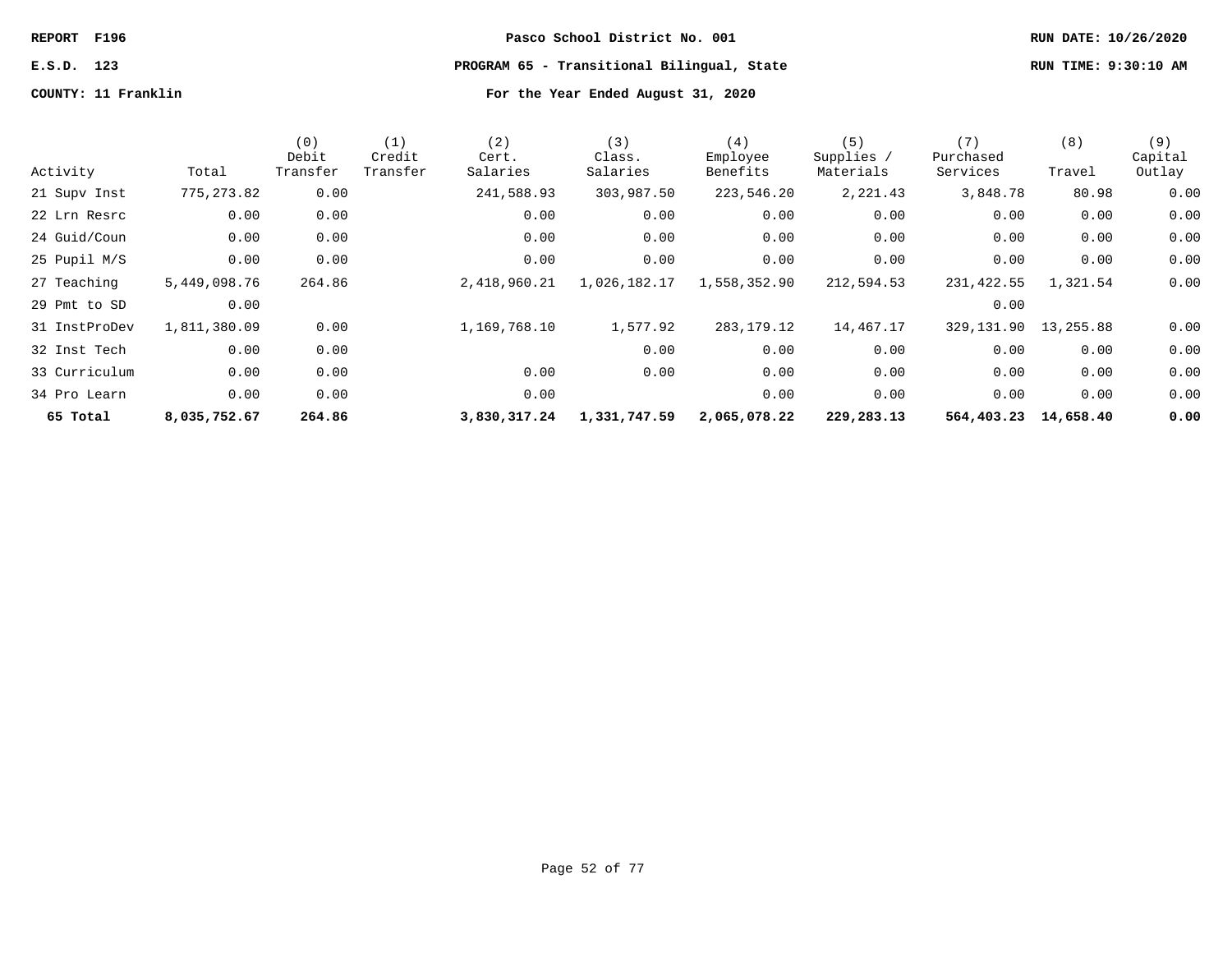# **REPORT F196 Pasco School District No. 001 RUN DATE: 10/26/2020 E.S.D. 123 PROGRAM 74 - Highly Capable RUN TIME: 9:30:10 AM**

| Activity      | Total      | (0)<br>Debit<br>Transfer | (1)<br>Credit<br>Transfer | (2)<br>Cert.<br>Salaries | (3)<br>Class.<br>Salaries | (4)<br>Employee<br>Benefits | (5)<br>Supplies /<br>Materials | (7)<br>Purchased<br>Services | (8)<br>Travel | (9)<br>Capital<br>Outlay |
|---------------|------------|--------------------------|---------------------------|--------------------------|---------------------------|-----------------------------|--------------------------------|------------------------------|---------------|--------------------------|
| 21 Supv Inst  | 0.00       | 0.00                     |                           | 0.00                     | 0.00                      | 0.00                        | 0.00                           | 0.00                         | 0.00          | 0.00                     |
| 22 Lrn Resrc  | 0.00       | 0.00                     |                           | 0.00                     | 0.00                      | 0.00                        | 0.00                           | 0.00                         | 0.00          | 0.00                     |
| 24 Guid/Coun  | 0.00       | 0.00                     |                           | 0.00                     | 0.00                      | 0.00                        | 0.00                           | 0.00                         | 0.00          | 0.00                     |
| 25 Pupil M/S  | 0.00       | 0.00                     |                           | 0.00                     | 0.00                      | 0.00                        | 0.00                           | 0.00                         | 0.00          | 0.00                     |
| 26 Health     | 0.00       | 0.00                     |                           | 0.00                     | 0.00                      | 0.00                        | 0.00                           | 0.00                         | 0.00          | 0.00                     |
| 27 Teaching   | 415,854.66 | 0.00                     |                           | 248, 119. 17             | 1,966.38                  | 92,499.76                   | 57,845.71                      | 13,467.48                    | 1,956.16      | 0.00                     |
| 29 Pmt to SD  | 0.00       |                          |                           |                          |                           |                             |                                | 0.00                         |               |                          |
| 31 InstProDev | 36,230.23  | 0.00                     |                           | 25,939.33                | 0.00                      | 5,635.51                    | 177.32                         | 3,439.77                     | 1,038.30      | 0.00                     |
| 32 Inst Tech  | 0.00       | 0.00                     |                           |                          | 0.00                      | 0.00                        | 0.00                           | 0.00                         | 0.00          | 0.00                     |
| 33 Curriculum | 0.00       | 0.00                     |                           | 0.00                     | 0.00                      | 0.00                        | 0.00                           | 0.00                         | 0.00          | 0.00                     |
| 34 Pro Learn  | 0.00       | 0.00                     |                           | 0.00                     |                           | 0.00                        | 0.00                           | 0.00                         | 0.00          | 0.00                     |
| 74 Total      | 452,084.89 | 0.00                     |                           | 274,058.50               | 1,966.38                  | 98,135.27                   | 58,023.03                      | 16,907.25                    | 2,994.46      | 0.00                     |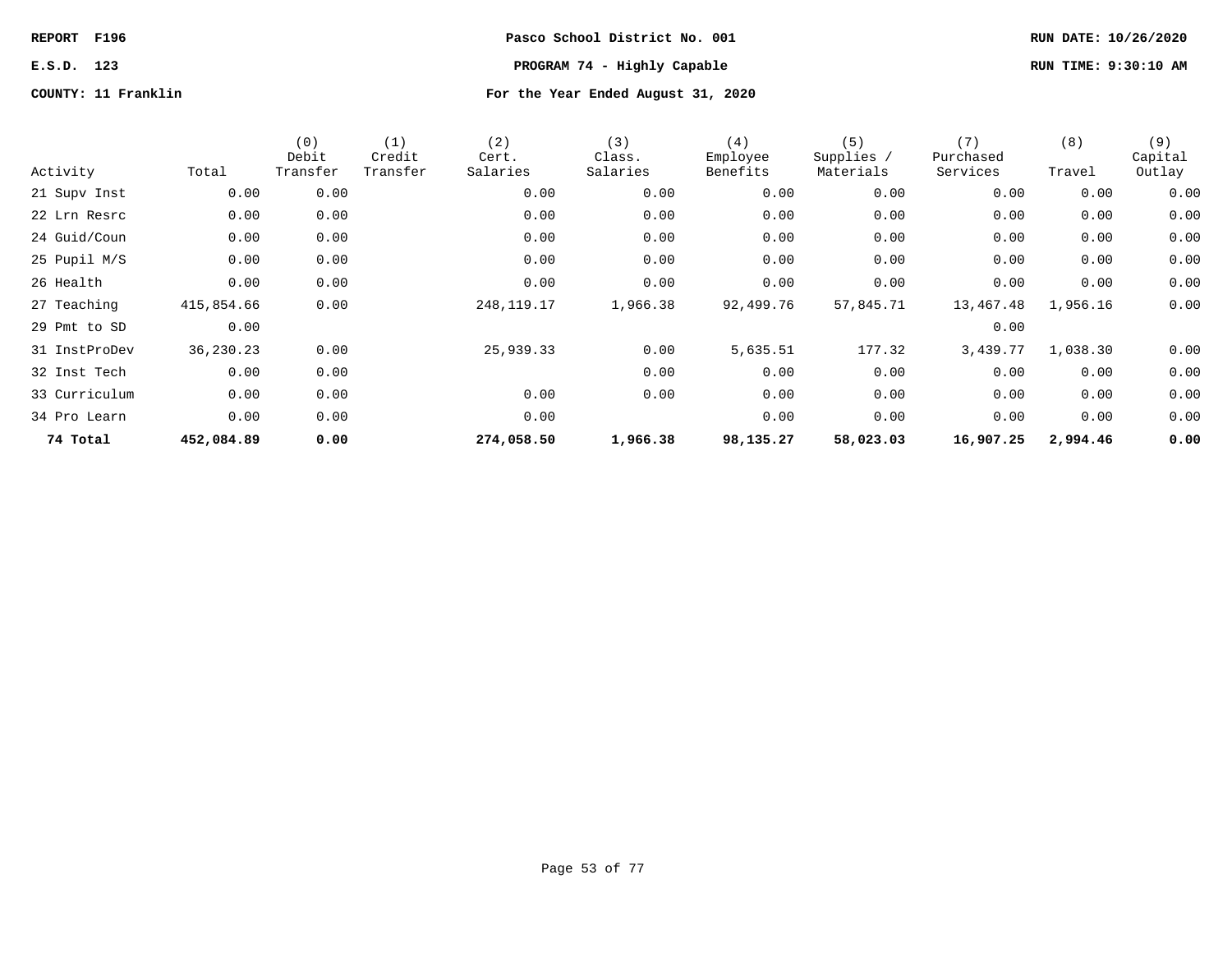# **E.S.D. 123 PROGRAM 78 - Youth Training Programs, Federal RUN TIME: 9:30:10 AM**

|               |            | (0)<br>Debit | (1)<br>Credit | (2)<br>Cert. | (3)<br>Class. | (4)<br>Employee | (5)<br>Supplies / | (7)<br>Purchased | (8)      | (9)<br>Capital |
|---------------|------------|--------------|---------------|--------------|---------------|-----------------|-------------------|------------------|----------|----------------|
| Activity      | Total      | Transfer     | Transfer      | Salaries     | Salaries      | Benefits        | Materials         | Services         | Travel   | Outlay         |
| 21 Supv Inst  | 0.00       | 0.00         |               | 0.00         | 0.00          | 0.00            | 0.00              | 0.00             | 0.00     | 0.00           |
| 22 Lrn Resrc  | 0.00       | 0.00         |               | 0.00         | 0.00          | 0.00            | 0.00              | 0.00             | 0.00     | 0.00           |
| 24 Guid/Coun  | 264,635.22 | 0.00         |               | 2,724.52     | 183,664.90    | 52,755.49       | 6,489.31          | 17,261.30        | 1,739.70 | 0.00           |
| 25 Pupil M/S  | 0.00       | 0.00         |               | 0.00         | 0.00          | 0.00            | 0.00              | 0.00             | 0.00     | 0.00           |
| 27 Teaching   | 0.00       | 0.00         |               | 0.00         | 0.00          | 0.00            | 0.00              | 0.00             | 0.00     | 0.00           |
| 29 Pmt to SD  | 0.00       |              |               |              |               |                 |                   | 0.00             |          |                |
| 31 InstProDev | 0.00       | 0.00         |               | 0.00         | 0.00          | 0.00            | 0.00              | 0.00             | 0.00     | 0.00           |
| 32 Inst Tech  | 0.00       | 0.00         |               |              | 0.00          | 0.00            | 0.00              | 0.00             | 0.00     | 0.00           |
| 33 Curriculum | 0.00       | 0.00         |               | 0.00         | 0.00          | 0.00            | 0.00              | 0.00             | 0.00     | 0.00           |
| 78 Total      | 264,635.22 | 0.00         |               | 2,724.52     | 183,664.90    | 52,755.49       | 6,489.31          | 17,261.30        | 1,739.70 | 0.00           |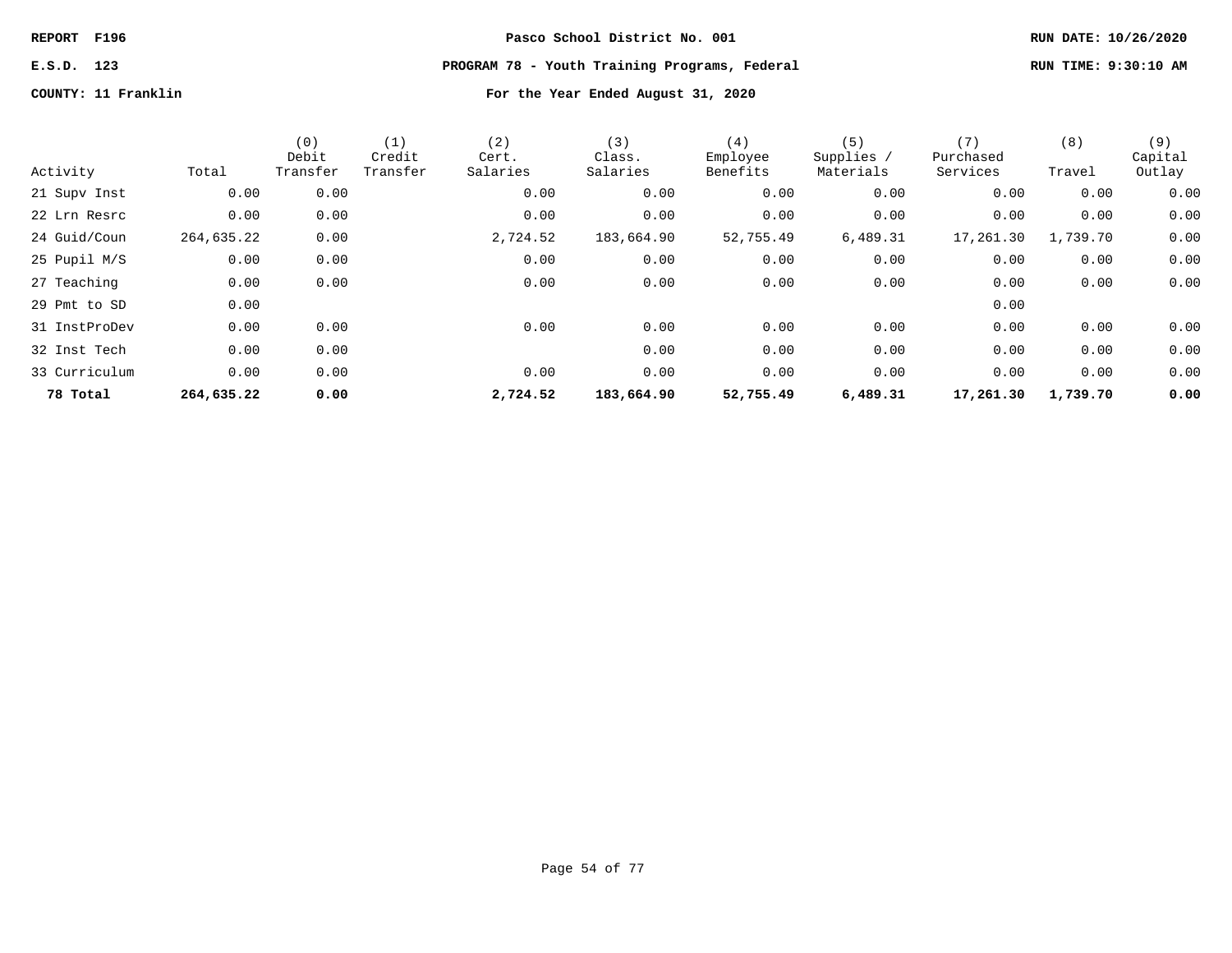# **E.S.D. 123 PROGRAM 79 - Instructional Programs, Other RUN TIME: 9:30:10 AM**

| Activity      | Total      | (0)<br>Debit<br>Transfer | (1)<br>Credit<br>Transfer | (2)<br>Cert.<br>Salaries | (3)<br>Class.<br>Salaries | (4)<br>Employee<br>Benefits | (5)<br>Supplies /<br>Materials | (7)<br>Purchased<br>Services | (8)<br>Travel | (9)<br>Capital<br>Outlay |
|---------------|------------|--------------------------|---------------------------|--------------------------|---------------------------|-----------------------------|--------------------------------|------------------------------|---------------|--------------------------|
| 21 Supv Inst  | 0.00       | 0.00                     |                           | 0.00                     | 0.00                      | 0.00                        | 0.00                           | 0.00                         | 0.00          | 0.00                     |
| 22 Lrn Resrc  | 0.00       | 0.00                     |                           | 0.00                     | 0.00                      | 0.00                        | 0.00                           | 0.00                         | 0.00          | 0.00                     |
| 23 Princ Off  | 0.00       | 0.00                     |                           | 0.00                     | 0.00                      | 0.00                        | 0.00                           | 0.00                         | 0.00          | 0.00                     |
| 24 Guid/Coun  | 178,660.36 | 0.00                     |                           | 0.00                     | 155,521.14                | 16,533.86                   | 0.00                           | 6,605.36                     | 0.00          | 0.00                     |
| 25 Pupil M/S  | 0.00       | 0.00                     |                           | 0.00                     | 0.00                      | 0.00                        | 0.00                           | 0.00                         | 0.00          | 0.00                     |
| 26 Health     | 0.00       | 0.00                     |                           | 0.00                     | 0.00                      | 0.00                        | 0.00                           | 0.00                         | 0.00          | 0.00                     |
| 27 Teaching   | 8,081.88   | 0.00                     |                           | 675.00                   | 0.00                      | 52.61                       | 4,958.22                       | 1,592.25                     | 803.80        | 0.00                     |
| 28 Extracur   | 0.00       | 0.00                     |                           | 0.00                     | 0.00                      | 0.00                        | 0.00                           | 0.00                         | 0.00          | 0.00                     |
| 29 Pmt to SD  | 0.00       |                          |                           |                          |                           |                             |                                | 0.00                         |               |                          |
| 31 InstProDev | 0.00       | 0.00                     |                           | 0.00                     | 0.00                      | 0.00                        | 0.00                           | 0.00                         | 0.00          | 0.00                     |
| 32 Inst Tech  | 0.00       | 0.00                     |                           |                          | 0.00                      | 0.00                        | 0.00                           | 0.00                         | 0.00          | 0.00                     |
| 33 Curriculum | 1,939.67   | 0.00                     |                           | 0.00                     | 0.00                      | 0.00                        | 1,939.67                       | 0.00                         | 0.00          | 0.00                     |
| 62 Grnd Mnt   | 0.00       | 0.00                     |                           |                          | 0.00                      | 0.00                        | 0.00                           | 0.00                         | 0.00          | 0.00                     |
| 63 Oper Bldg  | 0.00       | 0.00                     |                           |                          | 0.00                      | 0.00                        | 0.00                           | 0.00                         | 0.00          | 0.00                     |
| 64 Maintnce   | 0.00       | 0.00                     |                           |                          | 0.00                      | 0.00                        | 0.00                           | 0.00                         | 0.00          | 0.00                     |
| 65 Utilities  | 0.00       | 0.00                     |                           |                          |                           |                             | 0.00                           | 0.00                         |               | 0.00                     |
| 68 Insurance  | 0.00       | 0.00                     |                           |                          |                           |                             |                                | 0.00                         |               |                          |
| 91 Publ Actv  | 0.00       | 0.00                     |                           | 0.00                     | 0.00                      | 0.00                        | 0.00                           | 0.00                         | 0.00          | 0.00                     |
| 79 Total      | 188,681.91 | 0.00                     |                           | 675.00                   | 155,521.14                | 16,586.47                   | 6,897.89                       | 8,197.61                     | 803.80        | 0.00                     |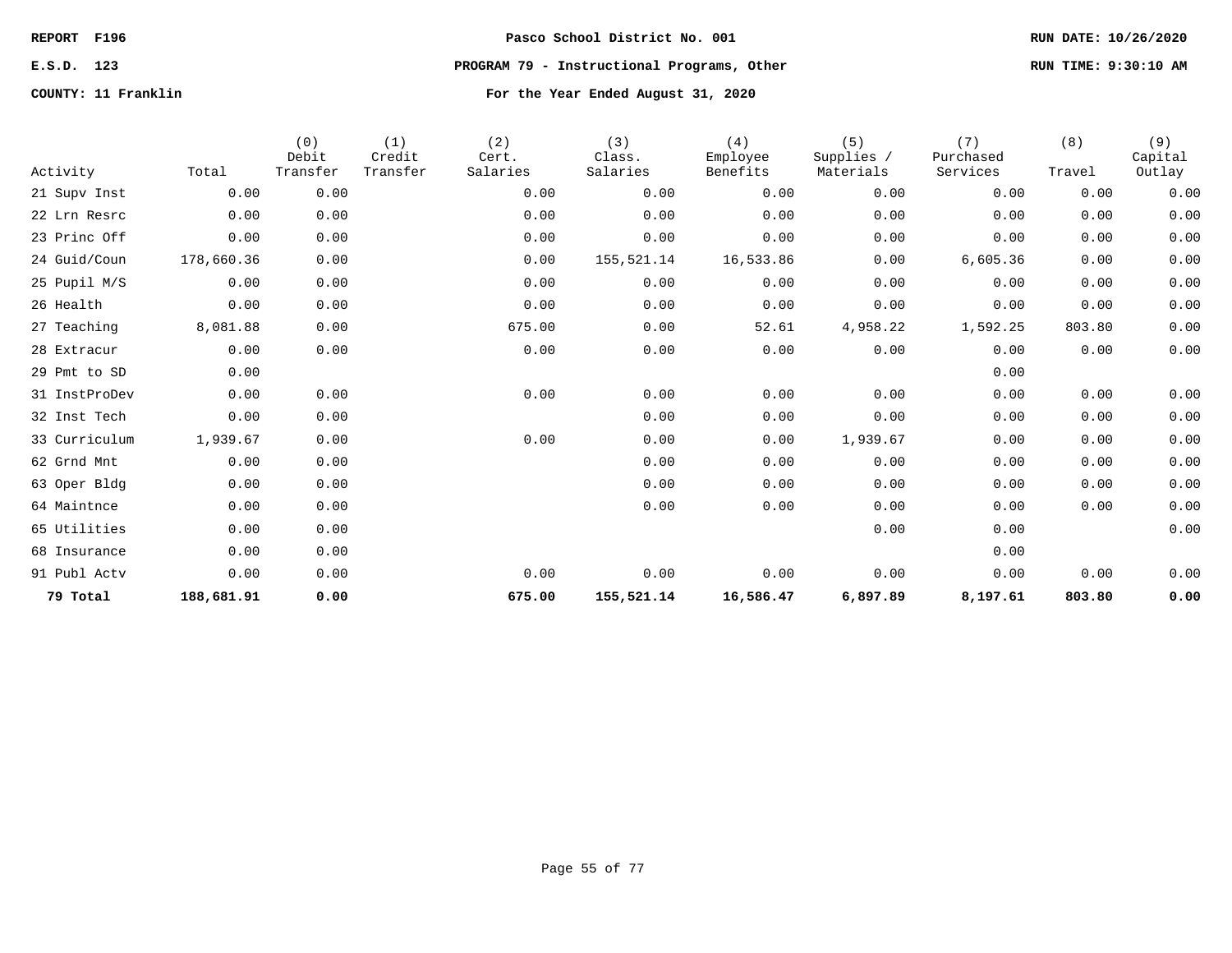# **E.S.D. 123 PROGRAM 89 - Other Community Services RUN TIME: 9:30:10 AM**

| Activity      | Total                | (0)<br>Debit<br>Transfer | (1)<br>Credit<br>Transfer | (2)<br>Cert.<br>Salaries | (3)<br>Class.<br>Salaries | (4)<br>Employee<br>Benefits | (5)<br>Supplies /<br>Materials | (7)<br>Purchased<br>Services | (8)<br>Travel       | (9)<br>Capital<br>Outlay |
|---------------|----------------------|--------------------------|---------------------------|--------------------------|---------------------------|-----------------------------|--------------------------------|------------------------------|---------------------|--------------------------|
| 21 Supv Inst  | 0.00                 | 0.00                     |                           | 0.00                     | 0.00                      | 0.00                        | 0.00                           | 0.00                         | 0.00                | 0.00                     |
| 27 Teaching   | 0.00                 | 0.00                     |                           | 0.00                     | 0.00                      | 0.00                        | 0.00                           | 0.00                         | 0.00                | 0.00                     |
| 28 Extracur   | 377,087.47 11,782.44 |                          |                           | 2,489.50                 | 126,545.40                | 49,952.11                   | 74,435.07                      |                              | 3,948.68 107,934.27 | 0.00                     |
| 29 Pmt to SD  | 0.00                 |                          |                           |                          |                           |                             |                                | 0.00                         |                     |                          |
| 31 InstProDev | 0.00                 | 0.00                     |                           | 0.00                     | 0.00                      | 0.00                        | 0.00                           | 0.00                         | 0.00                | 0.00                     |
| 32 Inst Tech  | 0.00                 | 0.00                     |                           |                          | 0.00                      | 0.00                        | 0.00                           | 0.00                         | 0.00                | 0.00                     |
| 33 Curriculum | 0.00                 | 0.00                     |                           | 0.00                     | 0.00                      | 0.00                        | 0.00                           | 0.00                         | 0.00                | 0.00                     |
| 42 Food       | 0.00                 | 0.00                     |                           |                          |                           |                             | 0.00                           | 0.00                         |                     |                          |
| 44 Operation  | 539,639.36           | 0.00                     |                           |                          | 408,817.72                | 130,821.64                  | 0.00                           | 0.00                         | 0.00                | 0.00                     |
| 63 Oper Bldg  | 26,150.58            | 0.00                     |                           |                          | 19,604.99                 | 4,095.13                    | 2,450.46                       | 0.00                         | 0.00                | 0.00                     |
| 65 Utilities  | 0.00                 | 0.00                     |                           |                          | 0.00                      | 0.00                        | 0.00                           | 0.00                         | 0.00                | 0.00                     |
| 68 Insurance  | 0.00                 | 0.00                     |                           |                          |                           |                             |                                | 0.00                         |                     |                          |
| 75 Mtr Pool   | 0.00                 | 0.00                     |                           |                          | 0.00                      | 0.00                        | 0.00                           | 0.00                         | 0.00                | 0.00                     |
| 91 Publ Actv  | 0.00                 | 0.00                     | 0.00                      | 0.00                     | 0.00                      | 0.00                        | 0.00                           | 0.00                         | 0.00                | 0.00                     |
| 89 Total      | 942,877.41 11,782.44 |                          | 0.00                      | 2,489.50                 | 554,968.11                | 184,868.88                  | 76,885.53                      |                              | 3,948.68 107,934.27 | 0.00                     |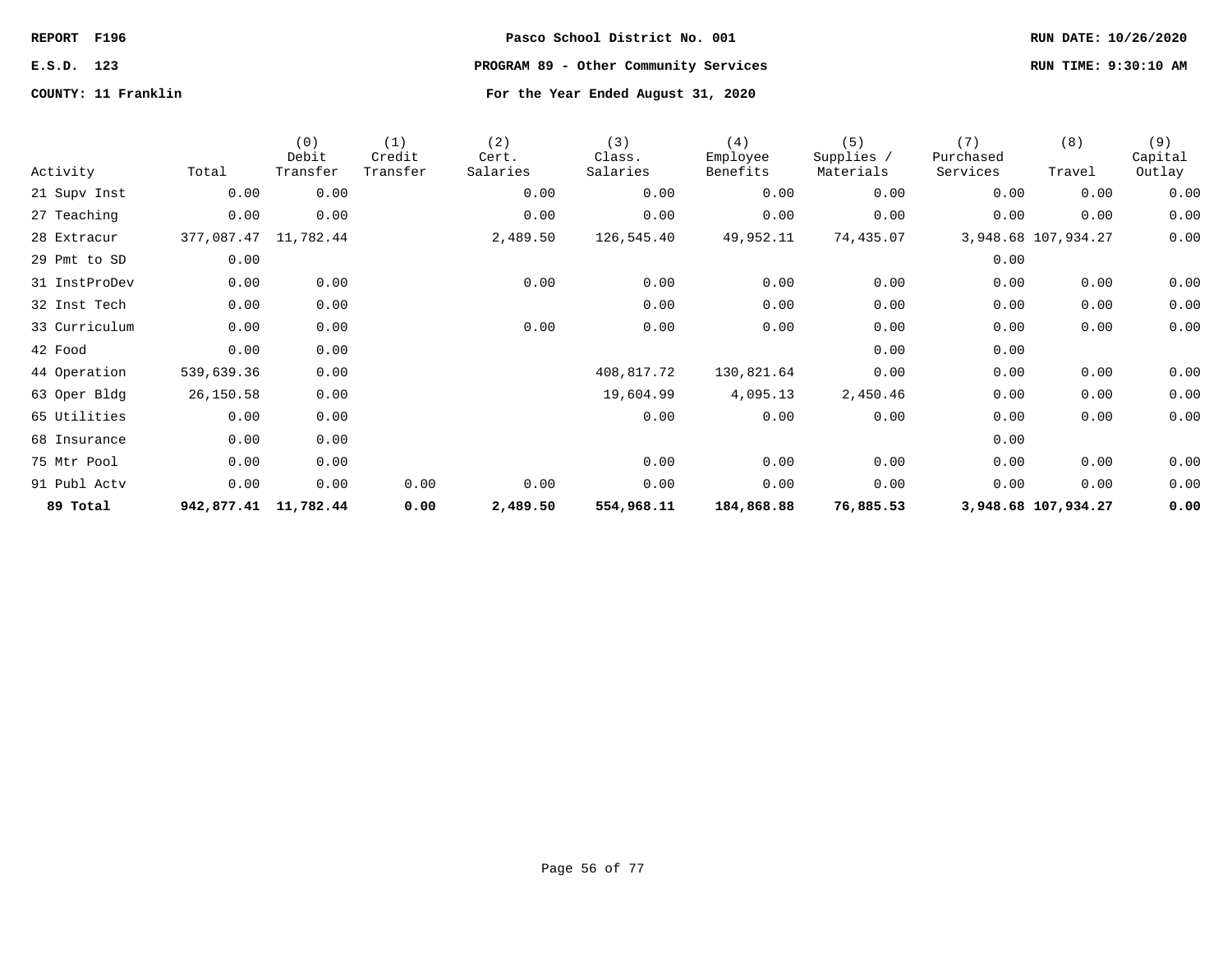# **COUNTY: 11 Franklin For the Year Ended August 31, 2020**

# **REPORT F196 Pasco School District No. 001 RUN DATE: 10/26/2020 E.S.D. 123 PROGRAM 97 - District-wide Support RUN TIME: 9:30:10 AM**

| Activity     | Total          | (0)<br>Debit<br>Transfer | (1)<br>Credit<br>Transfer | (2)<br>Cert.<br>Salaries | (3)<br>Class.<br>Salaries | (4)<br>Employee<br>Benefits | (5)<br>Supplies /<br>Materials | (7)<br>Purchased<br>Services | (8)<br>Travel | (9)<br>Capital<br>Outlay |
|--------------|----------------|--------------------------|---------------------------|--------------------------|---------------------------|-----------------------------|--------------------------------|------------------------------|---------------|--------------------------|
| 11 Bd of Dir | 604,016.67     | 842.40                   |                           |                          | 218,976.30                | 66,487.40                   | 13,085.16                      | 293,682.96                   | 10,942.45     | 0.00                     |
| 12 Supt Off  | 463,648.42     | 0.00                     |                           | 236,057.98               | 76,619.00                 | 87,867.47                   | 4,115.02                       | 58,356.96                    | 631.99        | 0.00                     |
| 13 Busns Off | 1,783,502.17   | 0.00                     |                           | 83,362.41                | 782,475.92                | 648, 324. 15                | 171,352.46                     | 97,583.54                    | 403.69        | 0.00                     |
| 14 HR        | 1,641,456.61   | 0.00                     |                           | 302,831.75               | 831,521.19                | 441,552.96                  | 6,595.83                       | 54, 467.21                   | 4,487.67      | 0.00                     |
| 15 Pblc Rltn | 651,960.08     | 0.00                     |                           | 1,012.50                 | 394, 224.68               | 145,463.49                  | 38,101.84                      | 66,779.06                    | 6,378.51      | 0.00                     |
| 25 Pupil M/S | 0.00           | 0.00                     |                           | 0.00                     | 0.00                      | 0.00                        | 0.00                           | 0.00                         | 0.00          | 0.00                     |
| 61 Supv Bldg | 962,236.02     | 0.00                     |                           | 11,050.55                | 691,199.52                | 249,876.88                  | 5,090.80                       | 4,912.88                     | 105.39        | 0.00                     |
| 62 Grnd Mnt  | 831,983.33     | 0.00                     |                           |                          | 492,592.57                | 231,614.18                  | 95,659.69                      | 12,116.89                    | 0.00          | 0.00                     |
| 63 Oper Bldg | 6,465,851.97   | 0.00                     |                           |                          | 3,660,033.76              | 1,949,513.65                | 510,019.48                     | 343,018.38                   | 3,266.70      | 0.00                     |
| 64 Maintnce  | 2,985,957.31   | 0.00                     | 0.00                      |                          | 887,732.68                | 402,379.68                  | 604,197.88                     | 1,091,376.81                 | 270.26        | 0.00                     |
| 65 Utilities | 3, 476, 257.44 | 0.00                     | 0.00                      |                          | 18,000.00                 | 4,095.04                    | 17,394.89                      | 3,436,767.51                 | 0.00          | 0.00                     |
| 67 Bldg Secu | 103,428.20     | 0.00                     |                           |                          | 0.00                      | 0.00                        | 7,068.45                       | 96, 359. 75                  | 0.00          | 0.00                     |
| 68 Insurance | 1,735,216.98   | 0.00                     |                           |                          |                           |                             | 0.00                           | 1,735,216.98                 |               | 0.00                     |
| 72 Info Sys  | 3,562,850.48   | 0.00                     | 0.00                      | 172,174.03               | 1,726,753.99              | 698,973.41                  | 285,975.05                     | 676,094.19                   | 2,879.81      | 0.00                     |
| 73 Printing  | 663,188.08     | 0.00                     | 0.00                      | 0.00                     | 160, 342. 13              | 83,557.92                   | 233,997.67                     | 185,248.56                   | 41.80         | 0.00                     |
| 74 Warehouse | 315,019.00     | 0.00                     | 0.00                      | 0.00                     | 207,902.38                | 99,817.15                   | 1,703.08                       | 5,596.39                     | 0.00          | 0.00                     |
| 75 Mtr Pool  | 61,921.84      | 0.00                     | 0.00                      | 0.00                     | 39,586.21                 | 22,335.63                   | 0.00                           | 0.00                         | 0.00          | 0.00                     |
| 83 Interest  | 0.00           |                          |                           |                          |                           |                             |                                | 0.00                         |               |                          |
| 84 Principal | 0.00           |                          |                           |                          |                           |                             |                                | 0.00                         |               |                          |
| 85 Debt Expn | 0.00           |                          |                           |                          |                           |                             |                                | 0.00                         |               |                          |
| 97 Total     | 26,308,494.60  | 842.40                   | 0.00                      |                          | 806,489.22 10,187,960.33  |                             | 5, 131, 859.01 1, 994, 357.30  | 8,157,578.07                 | 29,408.27     | 0.00                     |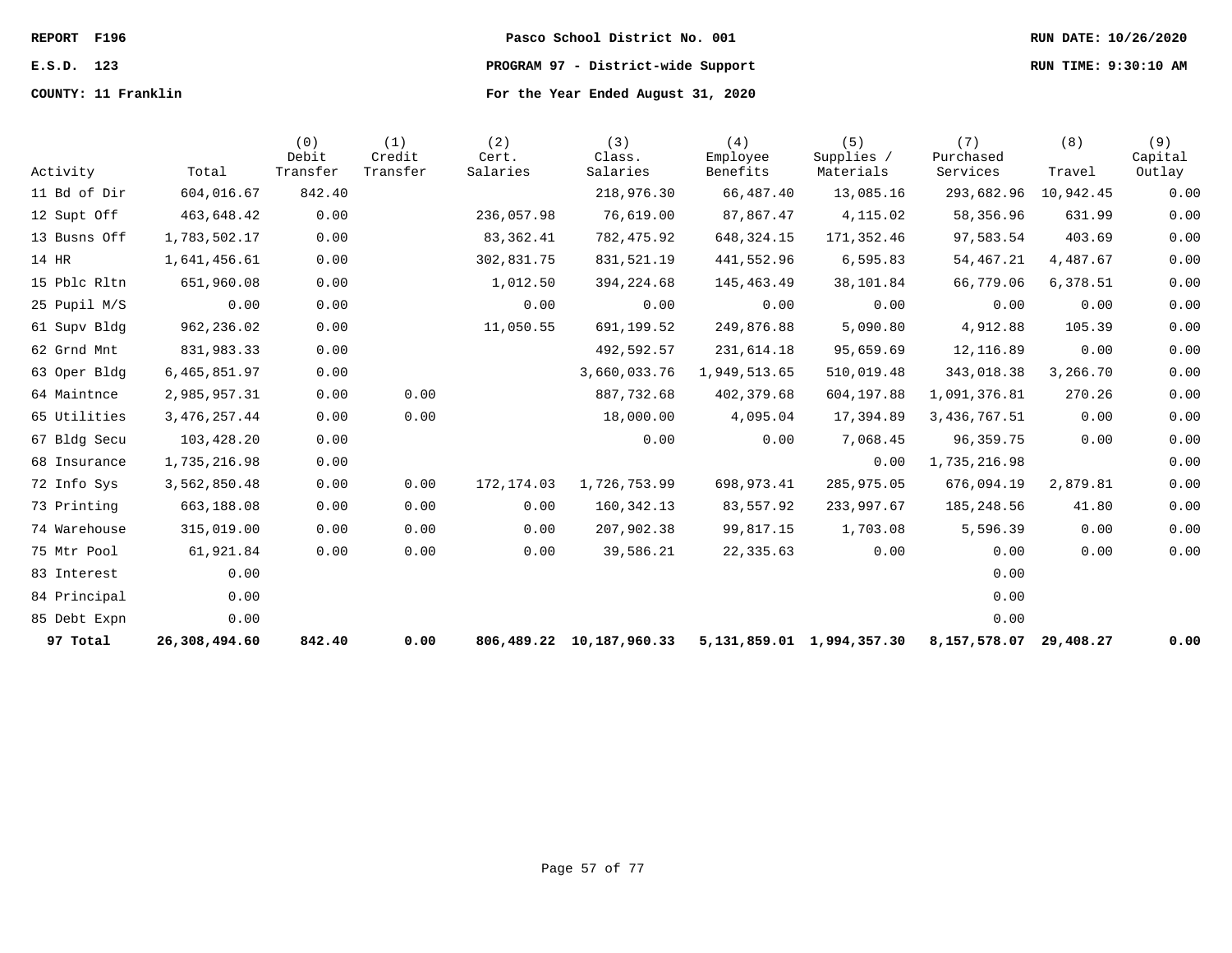| REPORT F196 |                     | Pasco School District No. 001      | RUN DATE: 10/26/2020 |
|-------------|---------------------|------------------------------------|----------------------|
| E.S.D. 123  |                     | PROGRAM 98 - School Food Services  | RUN TIME: 9:30:10 AM |
|             | COUNTY: 11 Franklin | For the Year Ended August 31, 2020 |                      |

| Activity     | Total        | (0)<br>Debit<br>Transfer | (1)<br>Credit<br>Transfer | (2)<br>Cert.<br>Salaries | (3)<br>Class.<br>Salaries | (4)<br>Employee<br>Benefits | (5)<br>Supplies<br>Materials | (7)<br>Purchased<br>Services | (8)<br>Travel | (9)<br>Capital<br>Outlay |
|--------------|--------------|--------------------------|---------------------------|--------------------------|---------------------------|-----------------------------|------------------------------|------------------------------|---------------|--------------------------|
| 25 Pupil M/S | 0.00         | 0.00                     |                           | 0.00                     | 0.00                      | 0.00                        | 0.00                         | 0.00                         | 0.00          | 0.00                     |
| 29 Pmt to SD | 0.00         |                          |                           |                          |                           |                             |                              | 0.00                         |               |                          |
| 41 Supervisn | 902,534.61   | 0.00                     |                           | 0.00                     | 527,875.57                | 206,701.58                  | 15,850.07                    | 48,630.56                    |               | 851.36 102,625.47        |
| 42 Food      | 3,874,813.29 | 0.00                     |                           |                          |                           |                             | 3,874,813.29                 | 0.00                         |               |                          |
| 44 Operation | 3,786,886.63 | 0.00                     |                           |                          | 1,882,854.48              | 1,387,427.03                | 296,066.33                   | 43,764.02                    |               | 3,959.54 172,815.23      |
| 49 Transfers | 0.00         |                          | 0.00                      |                          |                           |                             |                              |                              |               |                          |
| 98 Total     | 8,564,234.53 | 0.00                     | 0.00                      | 0.00                     | 2,410,730.05              | 1,594,128.61                | 4,186,729.69                 | 92,394.58                    |               | 4,810.90 275,440.70      |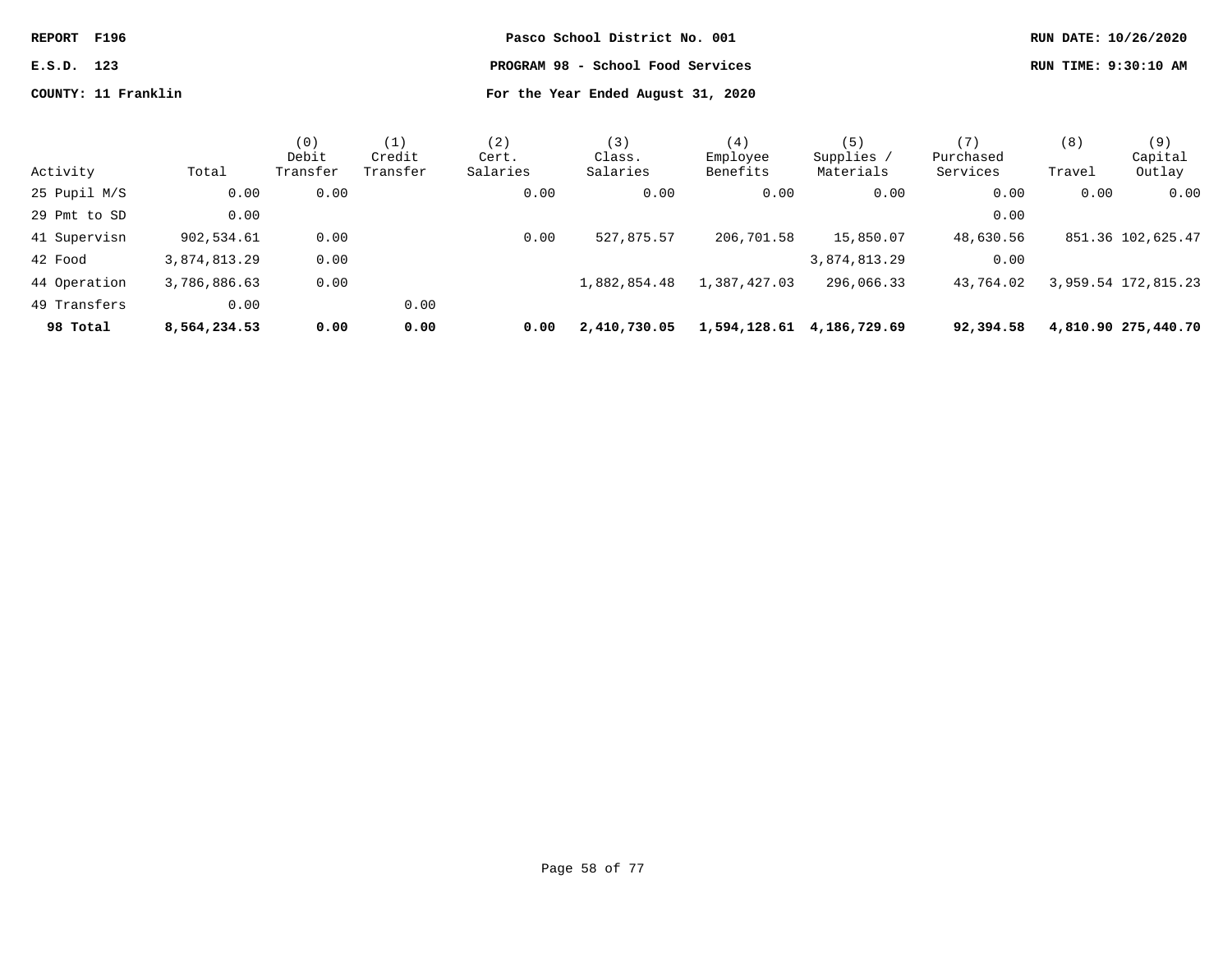| REPORT F196 |                     | Pasco School District No. 001      | RUN DATE: 10/26/2020 |
|-------------|---------------------|------------------------------------|----------------------|
| E.S.D. 123  |                     | PROGRAM 99 - Pupil Transportation  | RUN TIME: 9:30:10 AM |
|             | COUNTY: 11 Franklin | For the Year Ended August 31, 2020 |                      |

|              |                | (0)<br>Debit | (1)<br>Credit | (2)<br>Cert. | (3)<br>Class. | (4)<br>Employee | (5)<br>Supplies | (7)<br>Purchased | (8)    | (9)<br>Capital |
|--------------|----------------|--------------|---------------|--------------|---------------|-----------------|-----------------|------------------|--------|----------------|
| Activity     | Total          | Transfer     | Transfer      | Salaries     | Salaries      | Benefits        | Materials       | Services         | Travel | Outlay         |
| 25 Pupil M/S | 144,440.74     | 0.00         |               | 0.00         | 131,032.86    | 13,407.88       | 0.00            | 0.00             | 0.00   | 0.00           |
| 29 Pmt to SD | 0.00           |              |               |              |               |                 |                 | 0.00             |        |                |
| 51 Supervisn | 1,133,151.05   | 0.00         |               | 0.00         | 745,834.78    | 313, 105. 32    | 18,840.34       | 55, 313.61       | 57.00  | 0.00           |
| 52 Operation | 6,633,740.73   | 311.63       |               |              | 3,598,103.00  | 2,343,067.66    | 587,637.62      | 104,620.82       | 0.00   | 0.00           |
| 53 Maintnce  | 1,071,096.95   | 0.00         |               |              | 381,554.15    | 179,843.75      | 478,823.27      | 30,875.78        | 0.00   | 0.00           |
| 56 Insurance | 227,898.02     |              |               |              |               |                 |                 | 227,898.02       |        |                |
| 59 Transfers | $-200, 845.82$ |              | 200,845.82    |              |               |                 |                 |                  |        |                |
| 99 Total     | 9,009,481.67   | 311.63       | 200,845.82    | 0.00         | 4,856,524.79  | 2,849,424.61    | 1,085,301.23    | 418,708.23       | 57.00  | 0.00           |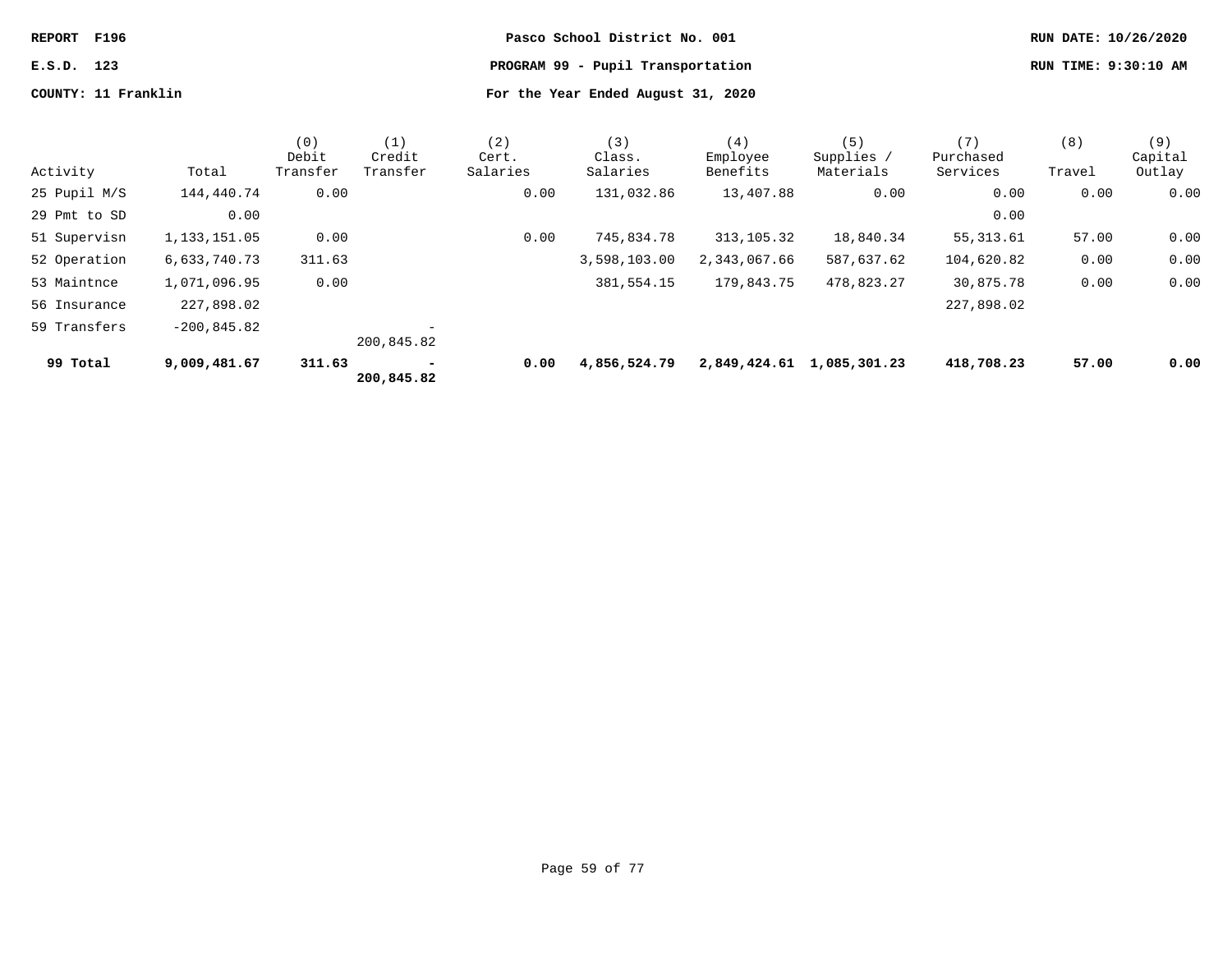**REPORT F196 Pasco School District No. 001 RUN DATE: 10/26/2020 E.S.D. 123 Data Requirements for Supplemental Reports RUN TIME: 9:30:10 AM COUNTY: 11 Franklin Fiscal Year 2019-2020 Other Data Requirements and Certifications A.** Enter the amount of E-Rate received by the school district either as the total discount or as a reimbursement amount which was coded in Revenue 2910. This amount may be a combination of both and should be displayed on the award by utility. 659,715.78 **B.** Enter the amount of revenue received this year of Growth Management Act impact fees imposed under the authority of RCW 82.02.050 through 82.02.090. 2,754,219.00 **C.** Enter the amount of revenue received this year of State Environmental Policy Act mitigation fees imposed under the authority of RCW 43.21C.060. 9,400.00 **D.** Under RCW 28A.400.205 the district must certify "that it has spent the funds provided for cost-of-living increases on salaries and salary-related benefits." Yes **E.** Enter the total amount of Program 55 - Learning Assistance Program Regular Expenditures 7,124,273.73 **F.** Enter the total amount of Program 55 - Learning Assistance-High Poverty Expenditures 3,746,780.48 G. Enter the total amount of Program 55 - Learning Assistance Program Expenditures 10,871,054.21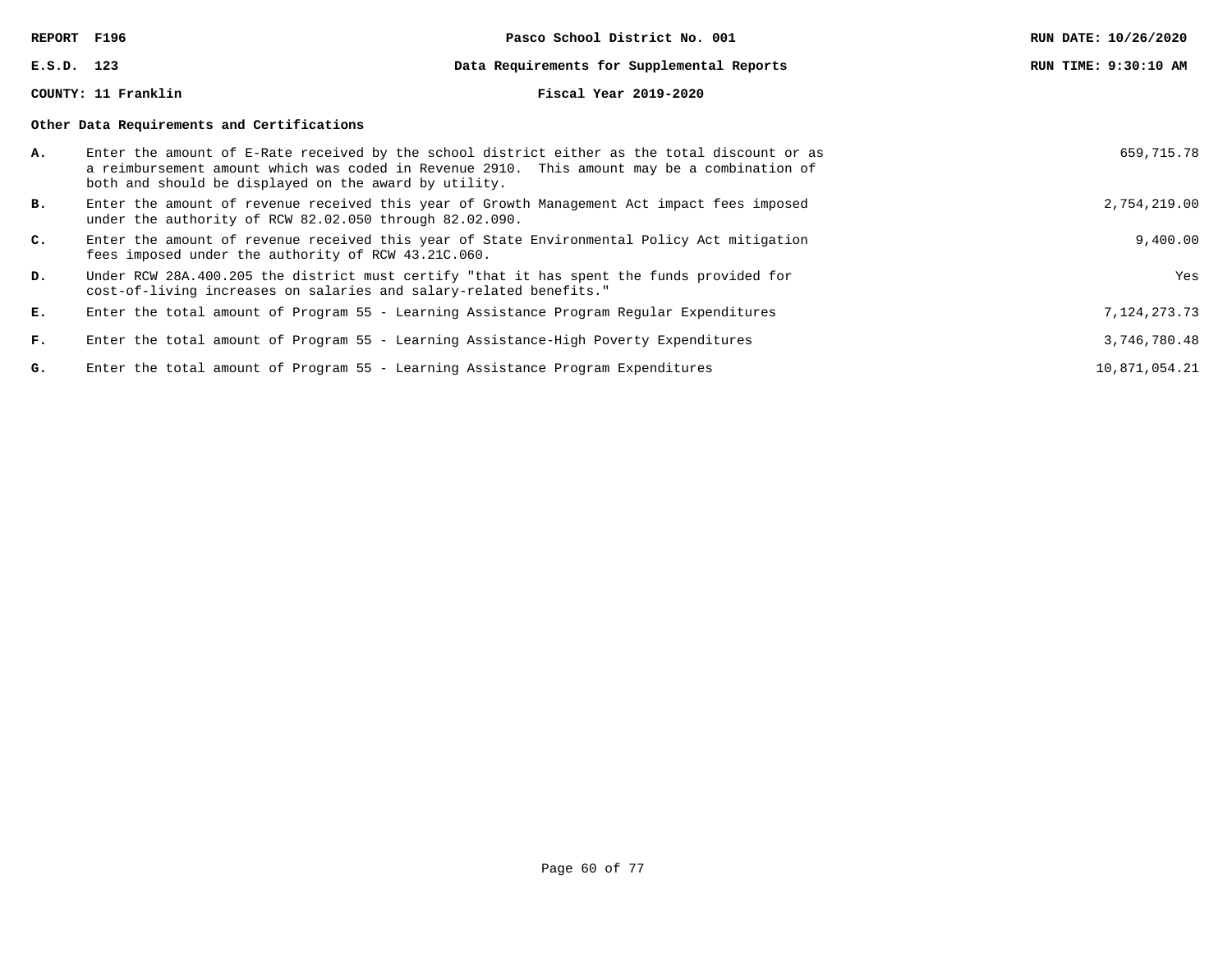| REPORT F196  |                                                    | Pasco School District No. 001                                                                                                                                                                                                                                                                                                                                                                                                                                                                                                                                                                          |        | RUN DATE: 10/26/2020 |
|--------------|----------------------------------------------------|--------------------------------------------------------------------------------------------------------------------------------------------------------------------------------------------------------------------------------------------------------------------------------------------------------------------------------------------------------------------------------------------------------------------------------------------------------------------------------------------------------------------------------------------------------------------------------------------------------|--------|----------------------|
| $E.S.D.$ 123 |                                                    | Data Requirements for End of Year Reporting to Apportionment and State Recovery Rate                                                                                                                                                                                                                                                                                                                                                                                                                                                                                                                   |        | RUN TIME: 9:30:10 AM |
|              | COUNTY: 11 Franklin                                | Fiscal Year 2019-2020                                                                                                                                                                                                                                                                                                                                                                                                                                                                                                                                                                                  |        |                      |
|              | 1. Fire District Payment RCW 52.30.020             |                                                                                                                                                                                                                                                                                                                                                                                                                                                                                                                                                                                                        |        |                      |
|              | not required to make an entry in this item number. | Total expenditures paid to fire protection districts for fire protection services. Eligible<br>school districts received reimbursement in the July apportionment payment (Revenue Account 3100)<br>for fire protection services purchased during the calendar year (see Report 1191, line C.7. for<br>the amount of payment). Fire district reimbursement is provided solely for the purpose of paying<br>for fire protection services. Therefore, any such reimbursement not used to pay for fire<br>protection services must be recovered by OSPI. School districts that did not receive payment are | 0.00   |                      |
|              |                                                    | 2. Indirect Rate for State Revenue Recoveries (b/c) (SYSTEM CALCULATED)                                                                                                                                                                                                                                                                                                                                                                                                                                                                                                                                | 0.1149 |                      |
|              | a) Total All Programs (SYSTEM CALCULATED)          |                                                                                                                                                                                                                                                                                                                                                                                                                                                                                                                                                                                                        |        | 255, 250, 906. 22    |
|              |                                                    | b) Total Program 97 Districtwide Support (SYSTEM CALCULATED)                                                                                                                                                                                                                                                                                                                                                                                                                                                                                                                                           |        | 26,308,494.60        |
|              |                                                    | c) Total All Programs less Program 97 Districtwide Support (a-b) (SYSTEM CALCULATED)                                                                                                                                                                                                                                                                                                                                                                                                                                                                                                                   |        | 228, 942, 411, 62    |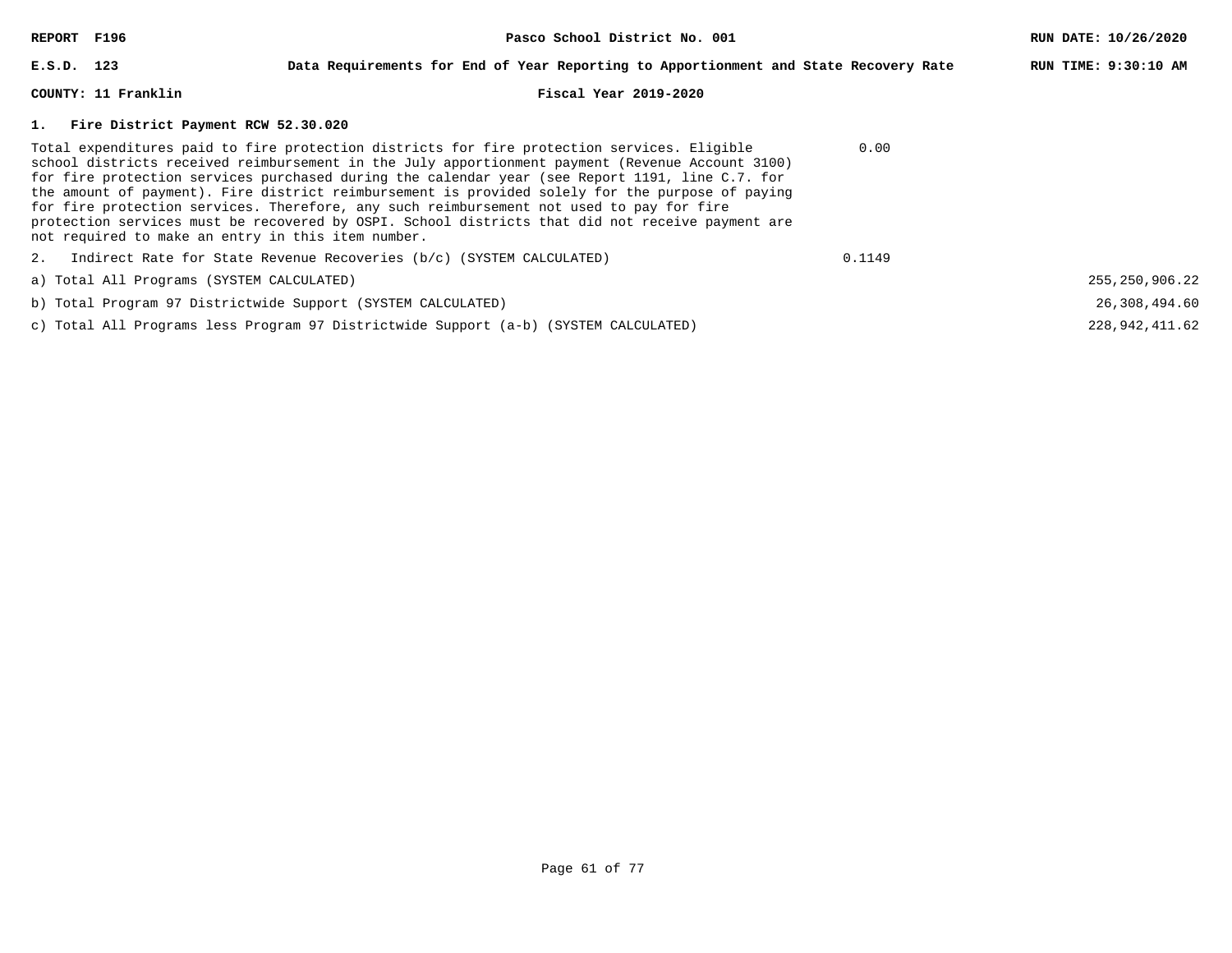**E.S.D. 123 Data Requirements for Calculating Federal Indirect Cost Rate Including Fixed with Carry-Forward RUN TIME: 9:30:10 AM**

**COUNTY: 11 Franklin For the Year Ended August 31, 2020**

### **DISTORTING ITEMS**

1. Flow-through funds for program 01-89, 98, and 99

0.00

2. Flow-through funds or contingencies or election expenses or alterations or renovations or fines and penalties charged in Activity 11, Board of Directors.

22,693.85

3. Flow-through funds or contingencies or election expenses or alterations or renovations or fines and penalties charged in Activity 12, Superintendents Office.

0.00

4. Flow-through funds or contingencies or election expenses or alterations or renovations or fines and penalties charged in Activity 13, Business Office.

0.00

5. Flow-through funds or contingencies or election expenses or alterations or renovations or fines and penalties charged in Activity 14, Human Resources.

0.00

6. Flow-through funds or contingencies or election expenses or alterations or renovations or fines and penalties charged in Program 97, Activity 25, Pupil Management & Safety.

0.00

7. Flow-through funds or contingencies or election expenses or alterations or renovations or fines and penalties charged in Program 97, Activity 61, Supervision.

0.00

8. Flow-through funds or contingencies or election expenses or alterations or renovations or fines and penalties charged in Program 97, Activity 62, Grounds Maintenance.

0.00

9. Flow-through funds or contingencies or election expenses or alterations or renovations or fines and penalties charged in Program 97, Activity 63, Operation of Buildings.

0.00

10. Flow-through funds or contingencies or election expenses or alterations or renovations or fines and penalties charged in Program 97, Activity 64, Maintenance.

0.00

11. Flow-through funds or contingencies or election expenses or alterations or renovations or fines and penalties charged in Program 97, Activity 65, Utilities.

0.00

12. Flow-through funds or contingencies or election expenses or alterations or renovations or fines and penalties charged in Program 97, Activity 67, Buildings and Property Security.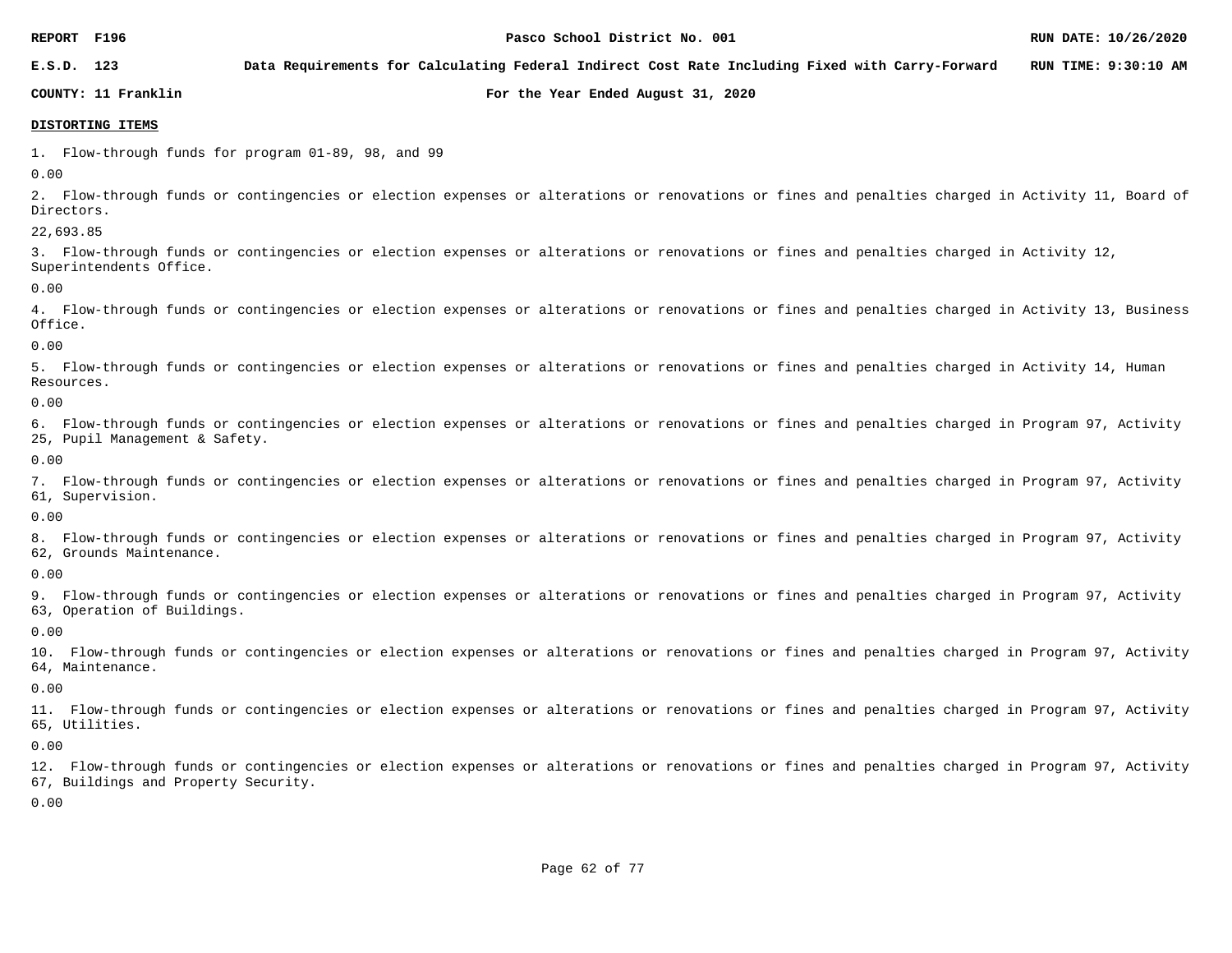**E.S.D. 123 Data Requirements for Calculating Federal Indirect Cost Rate Including Fixed with Carry-Forward RUN TIME: 9:30:10 AM**

**COUNTY: 11 Franklin For the Year Ended August 31, 2020**

### **DISTORTING ITEMS**

13. Flow-through funds or contingencies or election expenses or alterations or renovations or fines and penalties charged in Program 97, Activity 68, Insurance.

0.00

14. Flow-through funds or contingencies or election expenses or alterations or renovations or fines and penalties charged in Activity 72, Information Systems.

0.00

15. Flow-through funds or contingencies or election expenses or alterations or renovations or fines and penalties charged in Activity 73, Printing.

0.00

16. Flow-through funds or contingencies or election expenses or alterations or renovations or fines and penalties charged in Activity 74, Warehousing.

0.00

17. Flow-through funds or contingencies or election expenses or alterations or renovations or fines and penalties charged in Activity 75, Motor Pool.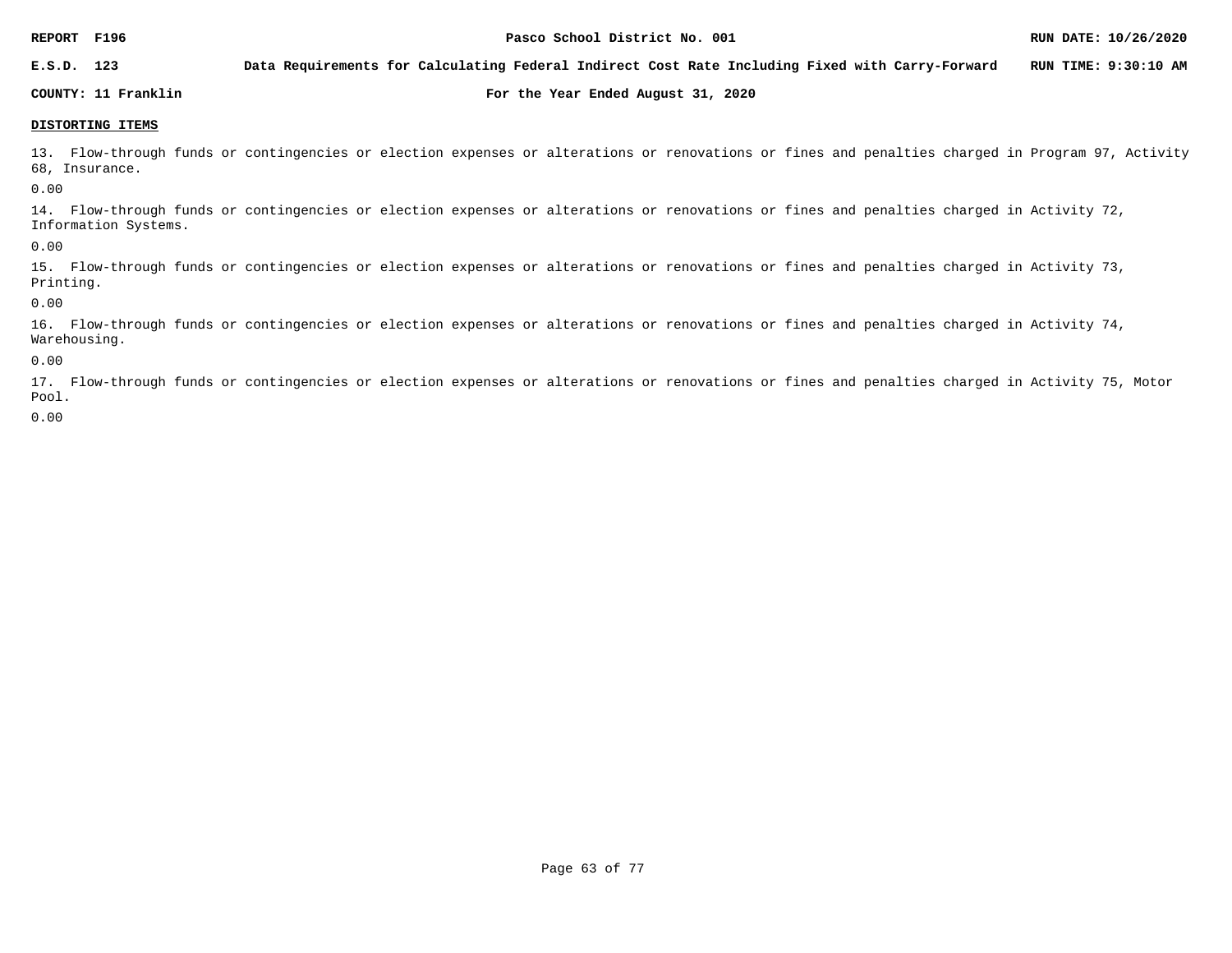**E.S.D. 123 Data Requirements for Calculating Federal Indirect Cost Rate Including Fixed with Carry-Forward RUN TIME: 9:30:10 AM**

**COUNTY: 11 Franklin For the Year Ended August 31, 2020**

### **INDIRECT EXPENDITURES**

18. Audit costs recorded in Program 97, Activity 11, Board of Directors, and not directly charged to another program.

50,412.09

19. Legal costs, associated with interpretation of laws and regulations, recorded in Program 97, Activity 11, Board of Directors but not specifically associated with the Board of Directors.

### 0.00

20. Costs recorded in Program 97, Activity 12, for the Superintendent, Deputy Superintendent, or Assistant Superintendent, and their secretary whose responsibilities are allocable to indirect cost Activities 13, 14 and 72 thru 75. These positions are required to maintain supporting documentation if a portion of their responsibilities are allocable to these indirect cost activities. Include the salary and benefits, supplies, travel, printing, warehousing, motor pool, and information systems as related to the above mentioned staff if allocable to Activities 13, 14, and 72 thru 75. DO NOT INCLUDE CAPITAL OUTLAY (Object 9).

### 0.00

21. The cost of Public Relations activities recorded in Program 97, Activity 15, excluding capital outlay (Object 9), and not directly charged to another program for the following: Cost for liaison with the news media and government relations officers as a means of informing the general public on matters of public concern, such as notice of Federal awards, financial matters, etc. DO NOT INCLUDE COSTS DESIGNED SOLEY TO PROMOTE THE GOVERNMENTAL UNIT. \*Expenditures in this Activity will not be included in the indirect pool if this manual input item is blank.

### 544,693.05

22. Termination Leave costs for federally supported staff which have been charged to a state or local program. Do not include Termination Leave costs for federally supported staff charged to Program 97, Activity 13 or 14, as they are already included in the indirect calculation. These costs should not be charged directly to the federal award, but may be considered an indirect expenditure, and added to the federal unrestricted indirect expenditure pool.

### 0.00

23. Costs recorded in Program 97, Activity 72, for districtwide Information Systems Activities. Do not include expenditures for any student records, such as student records fees, software, or student records staff. DO NOT INCLUDE CAPITAL OUTLAY (Object 9). \*Expenditures in this Activity will not be included in the indirect pool if this manual input item is blank.

### 3,247,209.99

24. General administration (organization-wide) expenditures charged in Program 97, Activity 25, Pupil Management & Safety, which is allocable to Activities 13 or 14, if a cost allocation plan supports the allocation. DO NOT INCLUDE CAPITAL OUTLAY (Object 9).

### 0.00

25. Space and occupancy costs for general administration (organization-wide) charged in Program 97, Activity 61, Supervision, which is allocable to Activities 13, 14, and Activity 12 if applicable, if a space plan supports the allocation. DO NOT INCLUDE CAPITAL OUTLAY (Object 9).

### 0.00

26. Space and occupancy costs for general administration (organization-wide) charged in Program 97, Activity 62, Grounds Maintenance, which is allocable to Activities 13, 14, and Activity 12 if applicable, if a space plan supports the allocation. DO NOT INCLUDE CAPITAL OUTLAY (Object 9).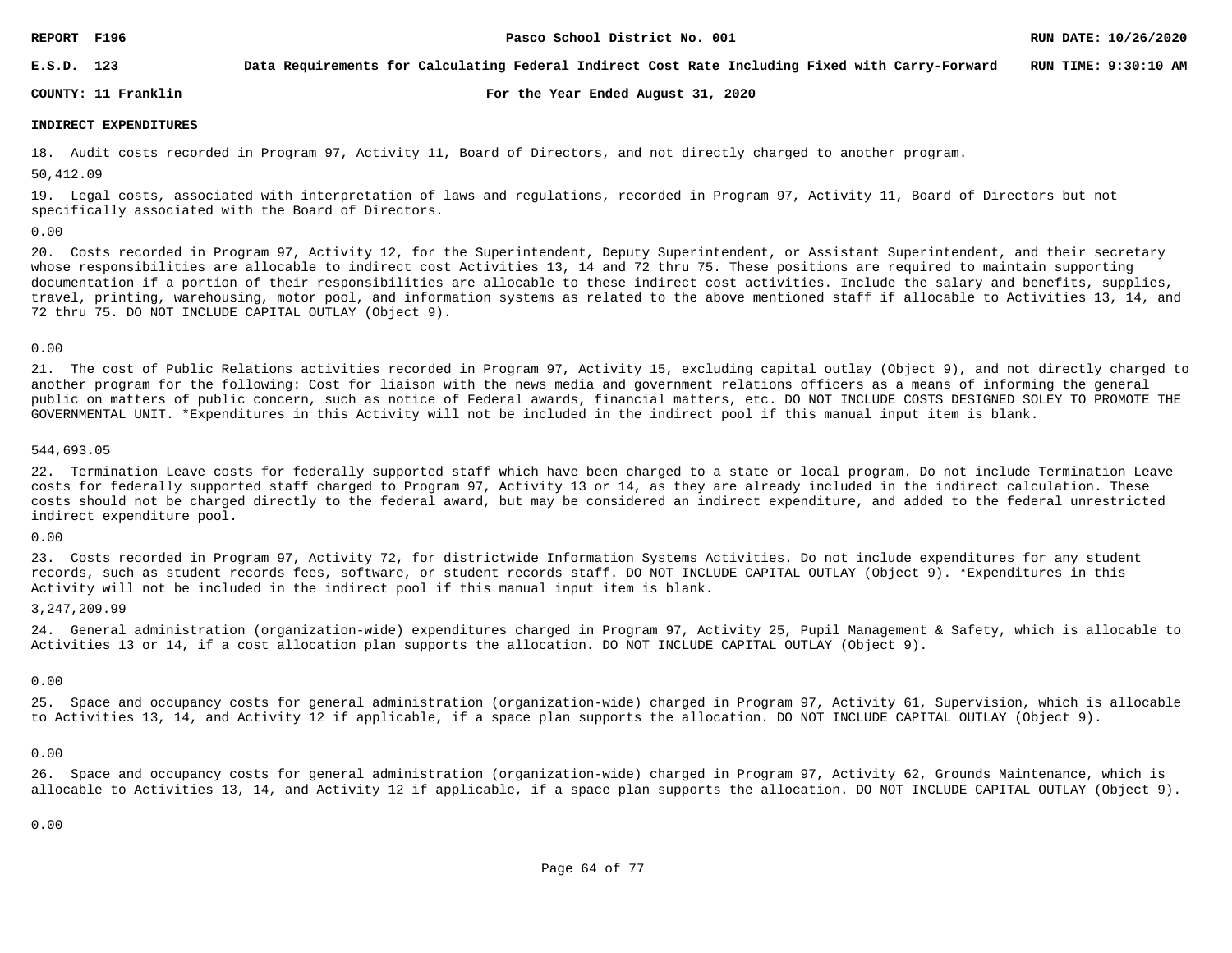**E.S.D. 123 Data Requirements for Calculating Federal Indirect Cost Rate Including Fixed with Carry-Forward RUN TIME: 9:30:10 AM**

**COUNTY: 11 Franklin For the Year Ended August 31, 2020**

### **INDIRECT EXPENDITURES**

27. Space and occupancy costs for general administration (organization-wide) charged in Program 97, Activity 63, Operation of Buildings, which is allocable to Activities 13, 14, and Activity 12 if applicable, if a space plan supports the allocation. DO NOT INCLUDE CAPITAL OUTLAY (Object 9).

0.00

28. Space and occupancy costs for general administration (organization-wide) charged in Program 97, Activity 64, Maintenance, which is allocable to Activities 13, 14, and Activity 12 if applicable, if a space plan supports the allocation. DO NOT INCLUDE CAPITAL OUTLAY (Object 9).

0.00

29. Space and occupancy costs for general administration (organization-wide) charged in Program 97, Activity 65, Utilities, which is allocable to Activities 13, 14, and Activity 12 if applicable, if a space plan supports the allocation. DO NOT INCLUDE CAPITAL OUTLAY (Object 9).

### 0.00

30. Space and occupancy costs for general administration (organization-wide) charged in Program 97, Activity 67, Building and Property Security, which is allocable to Activities 13, 14, and Activity 12 if applicable, if a space plan supports the allocation. DO NOT INCLUDE CAPITAL OUTLAY (Object 9).

0.00

31. Space and occupancy costs for general administration (organization-wide) charged in Program 97, Activity 68, Insurance, which is allocable to Activities 13, 14, and Activity 12 if applicable, if a space plan supports the allocation. DO NOT INCLUDE CAPITAL OUTLAY (Object 9).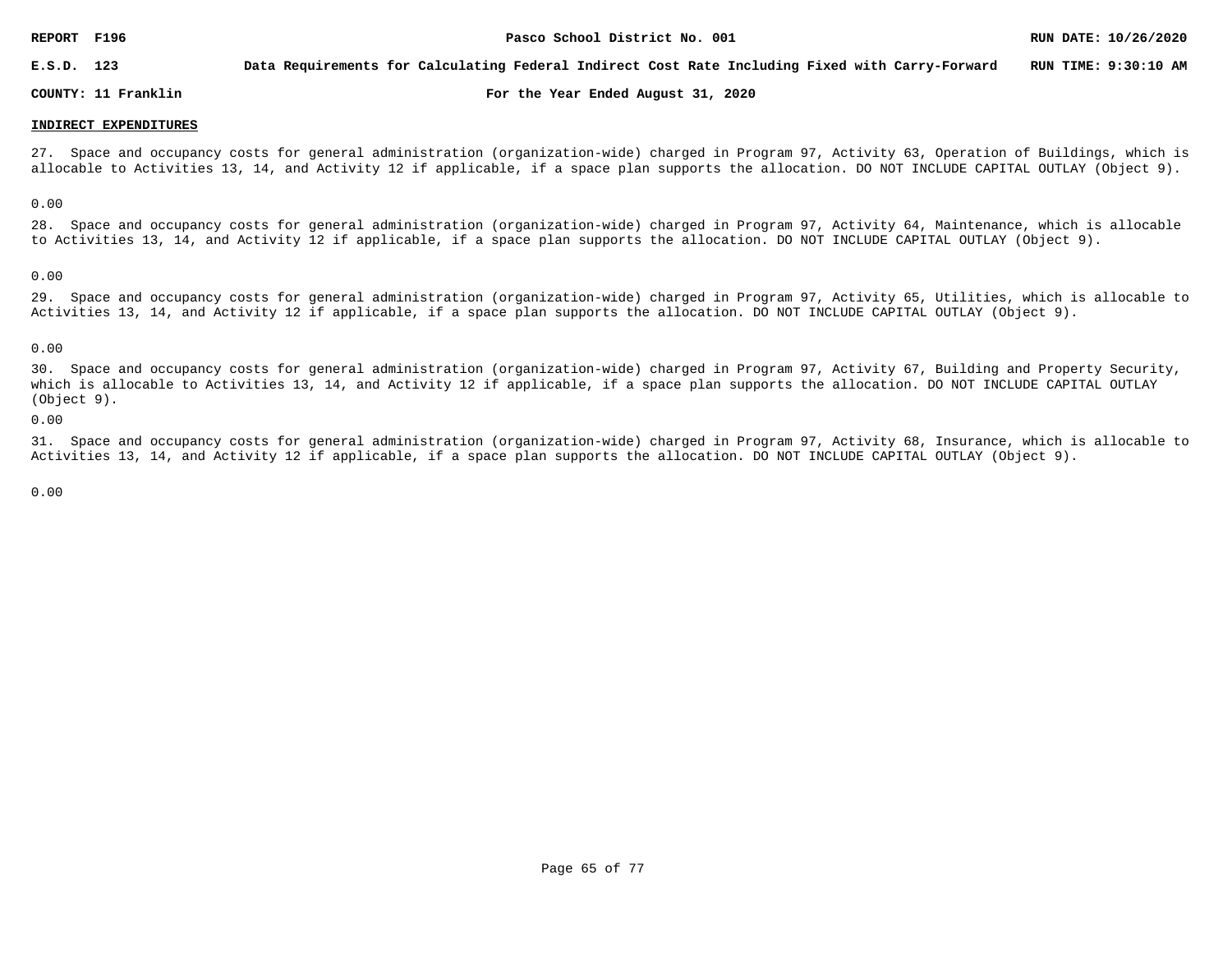**RUN TIME: 9:30:10 AM**

| COUNTY: | 11 Franklin |
|---------|-------------|

### **E.S.D. 123 Schedule for Determining School District Federal Restricted Indirect Cost Rate Including Fixed With Carry-Forward Calculation for Fiscal Year 2021-2022**

| COUNTY: 11 Franklin                  |                                         | Fiscal Year 2019-2020    |                        |                                   |                                          |                                                        |                                                |
|--------------------------------------|-----------------------------------------|--------------------------|------------------------|-----------------------------------|------------------------------------------|--------------------------------------------------------|------------------------------------------------|
|                                      |                                         |                          | --- EXCLUDED ---       |                                   |                                          |                                                        |                                                |
|                                      | TOTAL<br>PROGRAM<br><b>EXPENDITURES</b> | CAPITAL<br><b>OUTLAY</b> | DEBT<br><b>SERVICE</b> | <b>DISTORTING</b><br><b>ITEMS</b> | (ADDED TO<br>BASE)<br><b>UNALLOWABLE</b> | $($ POOL $)$<br><b>INDIRECT</b><br><b>EXPENDITURES</b> | (BASE)<br><b>DIRECT</b><br><b>EXPENDITURES</b> |
| PROGRAM AND ACTIVITY TITLES          |                                         |                          |                        |                                   |                                          |                                                        |                                                |
| TOTAL PROGRAMS 01-89, 98, 99         | 228, 942, 411.62                        | 291,398.95               |                        | 3,874,813.29                      |                                          |                                                        | 224,776,199.38                                 |
| PROGRAM 97 ACTIVITIES                |                                         |                          |                        |                                   |                                          |                                                        |                                                |
| 11 Board of Directors                | 604,016.67                              | 0.00                     |                        | 22,693.85                         | 530,910.73                               | 50,412.09                                              |                                                |
| 12 Superintendent's Office           | 463,648.42                              | 0.00                     |                        | 0.00                              | 463,648.42                               | 0.00                                                   |                                                |
| 13 Business Office                   | 1,783,502.17                            | 0.00                     |                        | 0.00                              |                                          | 1,783,502.17                                           |                                                |
| 14 Human Resources                   | 1,641,456.61                            | 0.00                     |                        | 0.00                              |                                          | 1,641,456.61                                           |                                                |
| 15 Public Relations                  | 651,960.08                              | 0.00                     |                        |                                   | 107,267.03                               | 544,693.05                                             |                                                |
| 25 Pupil Management and Safety       | 0.00                                    | 0.00                     |                        | 0.00                              | 0.00                                     | 0.00                                                   |                                                |
| 61 Supervision                       | 962,236.02                              | 0.00                     |                        | 0.00                              | 962,236.02                               | 0.00                                                   |                                                |
| 62 Grounds Maintenance               | 831,983.33                              | 0.00                     |                        | 0.00                              | 831,983.33                               | 0.00                                                   |                                                |
| 63 Operation of Buildings            | 6,465,851.97                            | 0.00                     |                        | 0.00                              | 6,465,851.97                             | 0.00                                                   |                                                |
| 64 Maintenance                       | 2,985,957.31                            | 0.00                     |                        | 0.00                              | 2,985,957.31                             | 0.00                                                   |                                                |
| 65 Utilities                         | 3, 476, 257.44                          | 0.00                     |                        | 0.00                              | 3, 476, 257.44                           | 0.00                                                   |                                                |
| 67 Building and Property<br>Security | 103,428.20                              | 0.00                     |                        | 0.00                              | 103,428.20                               | 0.00                                                   |                                                |
| 68 Insurance                         | 1,735,216.98                            | 0.00                     |                        | 0.00                              | 1,735,216.98                             | 0.00                                                   |                                                |
| 72 Information Systems               | 3,562,850.48                            | 0.00                     |                        | 0.00                              | 315,640.49                               | 3, 247, 209.99                                         |                                                |
| 73 Printing                          | 663,188.08                              | 0.00                     |                        | 0.00                              |                                          | 663,188.08                                             |                                                |
| 74 Warehousing                       | 315,019.00                              | 0.00                     |                        | 0.00                              |                                          | 315,019.00                                             |                                                |
| 75 Motor Pool                        | 61,921.84                               | 0.00                     |                        | 0.00                              |                                          | 61,921.84                                              |                                                |
| 83 Interest                          | 0.00                                    |                          | 0.00                   |                                   |                                          |                                                        |                                                |
| 84 Principal                         | 0.00                                    |                          | 0.00                   |                                   |                                          |                                                        |                                                |
| 85 Debt-Related Expenditures         | 0.00                                    |                          | 0.00                   |                                   |                                          |                                                        |                                                |
| Total Program 97                     | 26,308,494.60                           | 0.00                     | 0.00                   | 22,693.85                         | 17,978,397.92                            | 8,307,402.83                                           |                                                |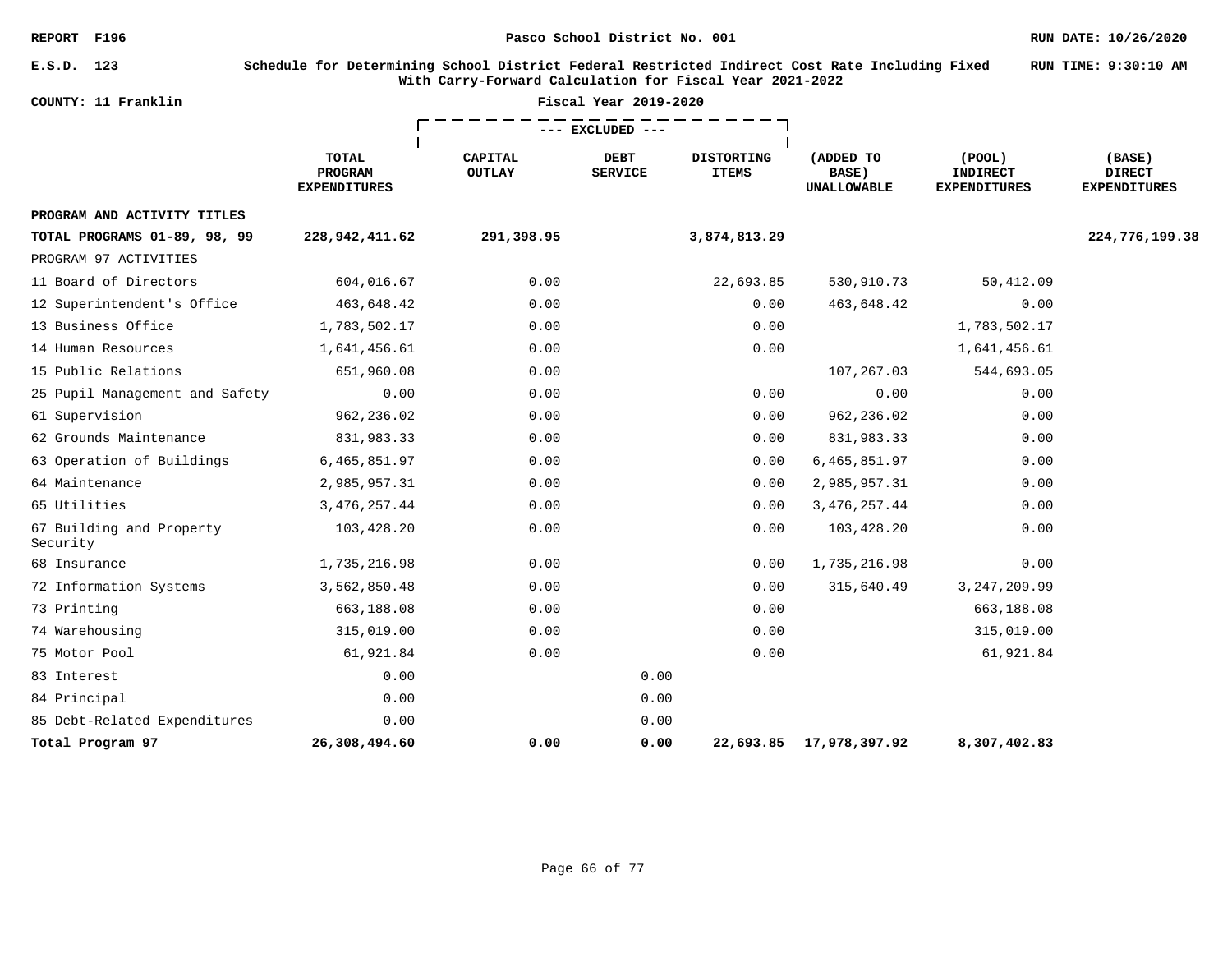| <b>REPORT F196</b>     |                      | Pasco School District No. 001                                                                                                                              |                          |                        |                                   |                                                  |                                           | RUN DATE: 10/26/2020                           |
|------------------------|----------------------|------------------------------------------------------------------------------------------------------------------------------------------------------------|--------------------------|------------------------|-----------------------------------|--------------------------------------------------|-------------------------------------------|------------------------------------------------|
| E.S.D. 123             |                      | Schedule for Determining School District Federal Restricted Indirect Cost Rate Including Fixed<br>With Carry-Forward Calculation for Fiscal Year 2021-2022 |                          |                        |                                   |                                                  |                                           | RUN TIME: 9:30:10 AM                           |
| COUNTY: 11 Franklin    |                      |                                                                                                                                                            |                          | Fiscal Year 2019-2020  |                                   |                                                  |                                           |                                                |
|                        | $---$ EXCLUDED $---$ |                                                                                                                                                            |                          |                        |                                   |                                                  |                                           |                                                |
|                        |                      | TOTAL<br><b>PROGRAM</b><br><b>EXPENDITURES</b>                                                                                                             | CAPITAL<br><b>OUTLAY</b> | DEBT<br><b>SERVICE</b> | <b>DISTORTING</b><br><b>ITEMS</b> | (ADDED TO<br><b>BASE</b> )<br><b>UNALLOWABLE</b> | (POOL)<br>INDIRECT<br><b>EXPENDITURES</b> | (BASE)<br><b>DIRECT</b><br><b>EXPENDITURES</b> |
| Sub-Total All Programs |                      | 255,250,906.22                                                                                                                                             | 291,398.95               |                        | $0.00 \quad 3.897.507.14$         |                                                  | 8,307,402.83                              | 224,776,199.38                                 |
| Unallowable Costs      |                      |                                                                                                                                                            |                          |                        |                                   | $-17,978,397.92$                                 |                                           | 17,978,397.92                                  |
| TOTALS                 |                      | 255,250,906.22                                                                                                                                             | 291,398.95               | 0.00                   | 3,897,507.14                      |                                                  | 8,307,402.83                              | 242,754,597.30                                 |

\*\*\* FIXED WITH CARRY-FORWARD RESTRICTED INDIRECT RATE CALCULATION \*\*\*

| FY 17-18                                                                                   |                  |
|--------------------------------------------------------------------------------------------|------------------|
| 1. FY 17-18 INDIRECT EXPENDITURES                                                          | 7,233,835.86     |
| 2. FY 17-18 DIRECT EXPENDITURES                                                            | 215, 919, 038.76 |
| 3. FY 17-18 OVER/UNDER RECOVERY (CALCULATED)                                               | $-207,821.74$    |
| 4. FY 17-18 TOTAL POOL (LINE 1 + LINE 3)                                                   | 7,026,014.11     |
| 5. CALCULATED FY 17-18 RESTRICTED INDIRECT RATE TO BE USED IN FY 19-20                     | 0.0325           |
| FY 19-20                                                                                   |                  |
| 6. FY 19-20 INDIRECT EXPENDITURES FROM COLUMN 6                                            | 8,307,402.83     |
| 7. FY 17-18 OVER/UNDER RECOVERY (LINE 3)                                                   | $-207,821.74$    |
| 8. FY 19-20 ADJUSTED IND POOL (LINE 6 + LINE 7)                                            | 8,099,581.08     |
| 9. FY 19-20 DIRECT EXPENDITURES FROM COLUMN 7                                              | 242,754,597.30   |
| 10. FY 19-20 RESTRICTED INDIRECT RATE (LINE 5)                                             | 0.0325           |
| 11. FY 19-20 AMOUNT RECOVERED (LINE 9 * LINE 10)                                           | 7,889,524.41     |
| 12. FY 19-20 OVER/UNDER RECOVER (LINE 8 - LINE 11)                                         | 210,056.67       |
| 13. FY 19-20 TOTAL POOL (LINE 6 + LINE 12)                                                 | 8,517,459.50     |
| 14. CALCULATED FY 19-20 RESTRICTED INDIRECT RATE TO BE USED IN FY 21-22 (LINE 13 / LINE 9) | 0.0351           |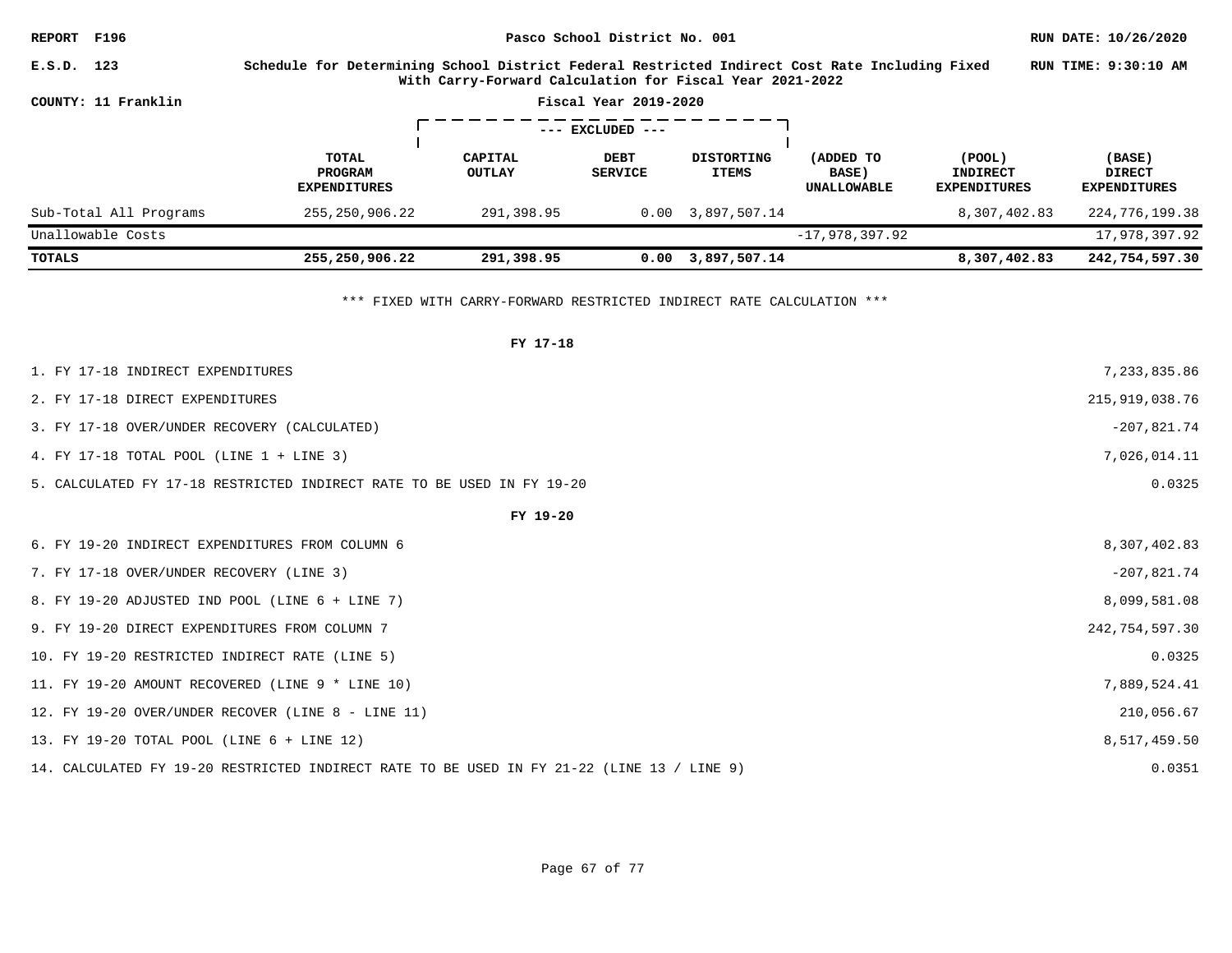**E.S.D. 123 Schedule for Determining School District Federal Unrestricted Indirect Cost Rate Including Fixed With Carry-Forward Calculation for Fiscal Year 2021-2022 RUN TIME: 9:30:10 AM**

| COUNTY: 11 Franklin                  |                                         | Fiscal Year 2019-2020    |                        |                                   |                                          |                                                  |                                                |
|--------------------------------------|-----------------------------------------|--------------------------|------------------------|-----------------------------------|------------------------------------------|--------------------------------------------------|------------------------------------------------|
|                                      |                                         |                          | EXCLUDED               |                                   |                                          |                                                  |                                                |
|                                      | TOTAL<br>PROGRAM<br><b>EXPENDITURES</b> | CAPITAL<br><b>OUTLAY</b> | DEBT<br><b>SERVICE</b> | <b>DISTORTING</b><br><b>ITEMS</b> | (ADDED TO<br>BASE)<br><b>UNALLOWABLE</b> | (POOL)<br><b>INDIRECT</b><br><b>EXPENDITURES</b> | (BASE)<br><b>DIRECT</b><br><b>EXPENDITURES</b> |
| PROGRAM AND ACTIVITY TITLES          |                                         |                          |                        |                                   |                                          |                                                  |                                                |
| Total Programs 01-89, 98, 99         | 228,942,411.62                          | 291,398.95               |                        | 3,874,813.29                      |                                          |                                                  | 224,776,199.38                                 |
| PROGRAM 97 ACTIVITIES                |                                         |                          |                        |                                   |                                          |                                                  |                                                |
| 11 Board of Directors                | 604,016.67                              | 0.00                     |                        | 22,693.85                         | 530,910.73                               | 50,412.09                                        |                                                |
| 12 Superintendents Office            | 463,648.42                              | 0.00                     |                        | 0.00                              |                                          | 463,648.42                                       |                                                |
| 13 Business Office                   | 1,783,502.17                            | 0.00                     |                        | 0.00                              |                                          | 1,783,502.17                                     |                                                |
| 14 Human Resources                   | 1,641,456.61                            | 0.00                     |                        | 0.00                              |                                          | 1,641,456.61                                     |                                                |
| 15 Public Relations                  | 651,960.08                              | 0.00                     |                        |                                   | 107,267.03                               | 544,693.05                                       |                                                |
| 25 Pupil Management and Safety       | 0.00                                    | 0.00                     |                        | 0.00                              |                                          | 0.00                                             |                                                |
| 61 Supervision                       | 962,236.02                              | 0.00                     |                        | 0.00                              |                                          | 962,236.02                                       |                                                |
| 62 Grounds Maintenance               | 831,983.33                              | 0.00                     |                        | 0.00                              |                                          | 831,983.33                                       |                                                |
| 63 Operation of Buildings            | 6,465,851.97                            | 0.00                     |                        | 0.00                              |                                          | 6,465,851.97                                     |                                                |
| 64 Maintenance                       | 2,985,957.31                            | 0.00                     |                        | 0.00                              |                                          | 2,985,957.31                                     |                                                |
| 65 Utilities                         | 3, 476, 257.44                          | 0.00                     |                        | 0.00                              |                                          | 3, 476, 257.44                                   |                                                |
| 67 Building and Property<br>Security | 103,428.20                              | 0.00                     |                        | 0.00                              |                                          | 103,428.20                                       |                                                |
| 68 Insurance                         | 1,735,216.98                            | 0.00                     |                        | 0.00                              |                                          | 1,735,216.98                                     |                                                |
| 72 Information Systems               | 3,562,850.48                            | 0.00                     |                        | 0.00                              |                                          | 3,562,850.48                                     |                                                |
| 73 Printing                          | 663,188.08                              | 0.00                     |                        | 0.00                              |                                          | 663,188.08                                       |                                                |
| 74 Warehousing                       | 315,019.00                              | 0.00                     |                        | 0.00                              |                                          | 315,019.00                                       |                                                |
| 75 Motor Pool                        | 61,921.84                               | 0.00                     |                        | 0.00                              |                                          | 61,921.84                                        |                                                |
| 83 Interest                          | 0.00                                    |                          | 0.00                   |                                   |                                          |                                                  |                                                |
| 84 Principal                         | 0.00                                    |                          | 0.00                   |                                   |                                          |                                                  |                                                |
| 85 Debt-Related Expenditures         | 0.00                                    |                          | 0.00                   |                                   |                                          |                                                  |                                                |
| Total Program 97                     | 26,308,494.60                           | 0.00                     | 0.00                   | 22,693.85                         | 638,177.76                               | 25,647,622.99                                    |                                                |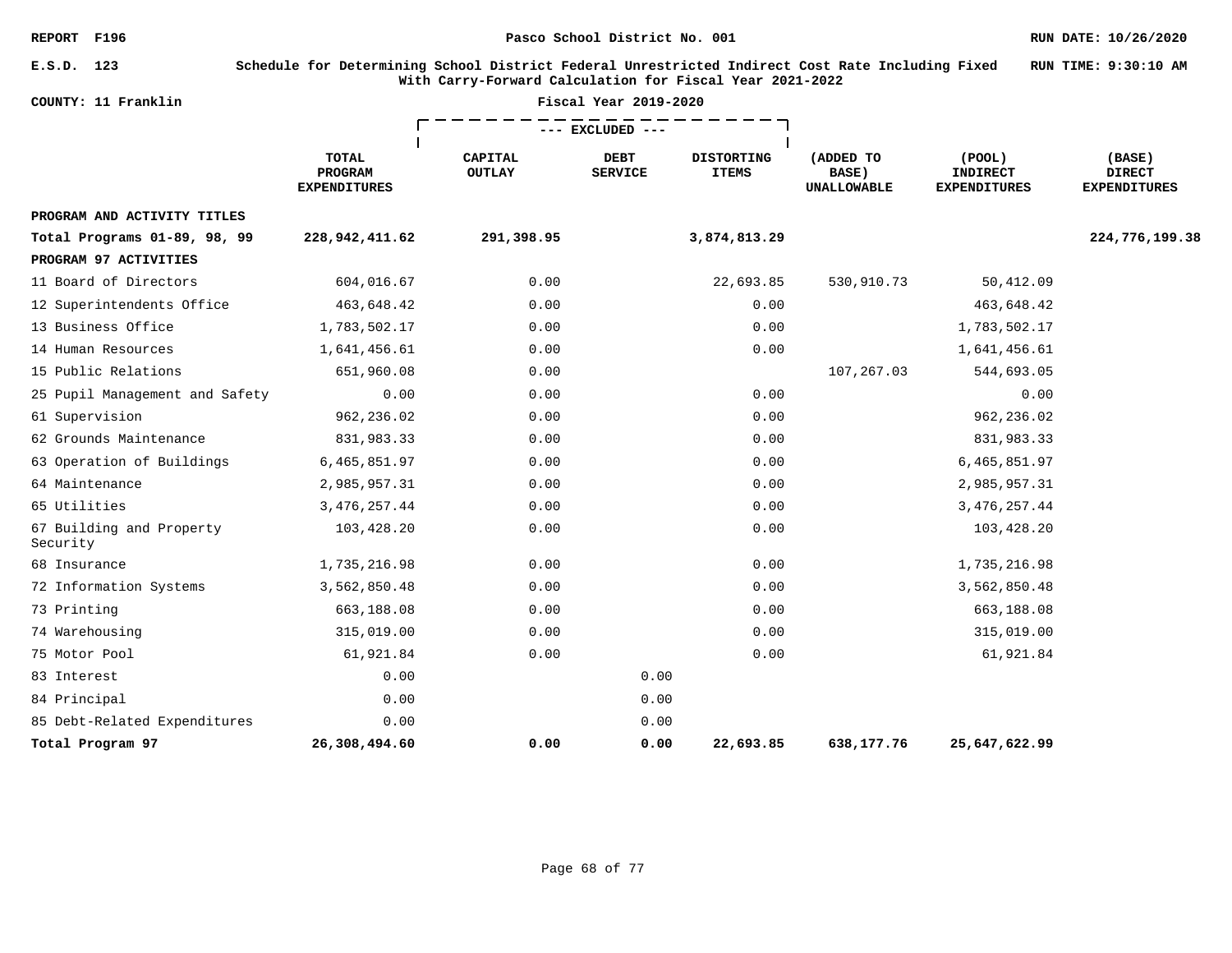**REPORT F196 Pasco School District No. 001 RUN DATE: 10/26/2020 E.S.D. 123 Schedule for Determining School District Federal Unrestricted Indirect Cost Rate Including Fixed RUN TIME: 9:30:10 AM With Carry-Forward Calculation for Fiscal Year 2021-2022 COUNTY: 11 Franklin Fiscal Year 2019-2020** ゠゠ヿ  $\mathsf{r}$ **--- EXCLUDED --- TOTAL CAPITAL DEBT DISTORTING (ADDED TO (POOL) (BASE) PROGRAM OUTLAY SERVICE ITEMS INDIRECT DIRECT BASE) EXPENDITURES UNALLOWABLE EXPENDITURES EXPENDITURES** Sub-Total All Programs 255,250,906.22 291,398.95 0.00 3,897,507.14 25,647,622.99 224,776,199.38 Unallowable Costs -638,177.76 638,177.76 Totals 255,250,906.22 291,398.95 0.00 3,897,507.14 25,647,622.99 225,414,377.14

\*\*\* FIXED WITH CARRY-FORWARD UNRESTRICTED INDIRECT RATE CALCULATION \*\*\*

| FY 17-18                                                                                     |                   |
|----------------------------------------------------------------------------------------------|-------------------|
| 1. FY 17-18 INDIRECT EXPENDITURES                                                            | 24, 973, 141.01   |
| 2. FY 17-18 DIRECT EXPENDITURES                                                              | 198, 179, 733.61  |
| 3. FY 17-18 OVER (UNDER) RECOVERY                                                            | $-672, 381.13$    |
| 4. FY 17-18 TOTAL POOL (LINE 1 + LINE 3)                                                     | 24,300,759.87     |
| 5. CALCULATED FY 17-18 UNRESTRICTED INDIRECT RATE TO BE USED IN FY 19-20                     | 0.1226            |
| FY 19-20                                                                                     |                   |
| 6. FY 19-20 INDIRECT EXPENDITURES FROM COLUMN 6                                              | 25,647,622.99     |
| 7. FY 17-18 OVER (UNDER) RECOVERY (LINE 3)                                                   | $-672, 381.13$    |
| 8. FY 19-20 ADJUSTED INDIRECT POOL (LINE 6 + LINE 7)                                         | 24,975,241.85     |
| 9. FY 19-20 DIRECT EXPENDITURES FROM COLUMN 7                                                | 225, 414, 377. 14 |
| 10. FY 19-20 UNRESTRICTED INDIRECT RATE (LINE 5)                                             | 0.1226            |
| 11. FY 19-20 AMOUNT RECOVERED (LINE 9 * LINE 10)                                             | 27,635,802.63     |
| 12. FY 19-20 OVER (UNDER) RECOVER (LINE 8 - LINE 11)                                         | $-2,660,560.78$   |
| 13. FY 19-20 TOTAL POOL (LINE 6 + LINE 12)                                                   | 22,987,062.20     |
| 14. CALCULATED FY 19-20 UNRESTRICTED INDIRECT RATE TO BE USED IN FY 21-22 (LINE 13 / LINE 9) | 0.1020            |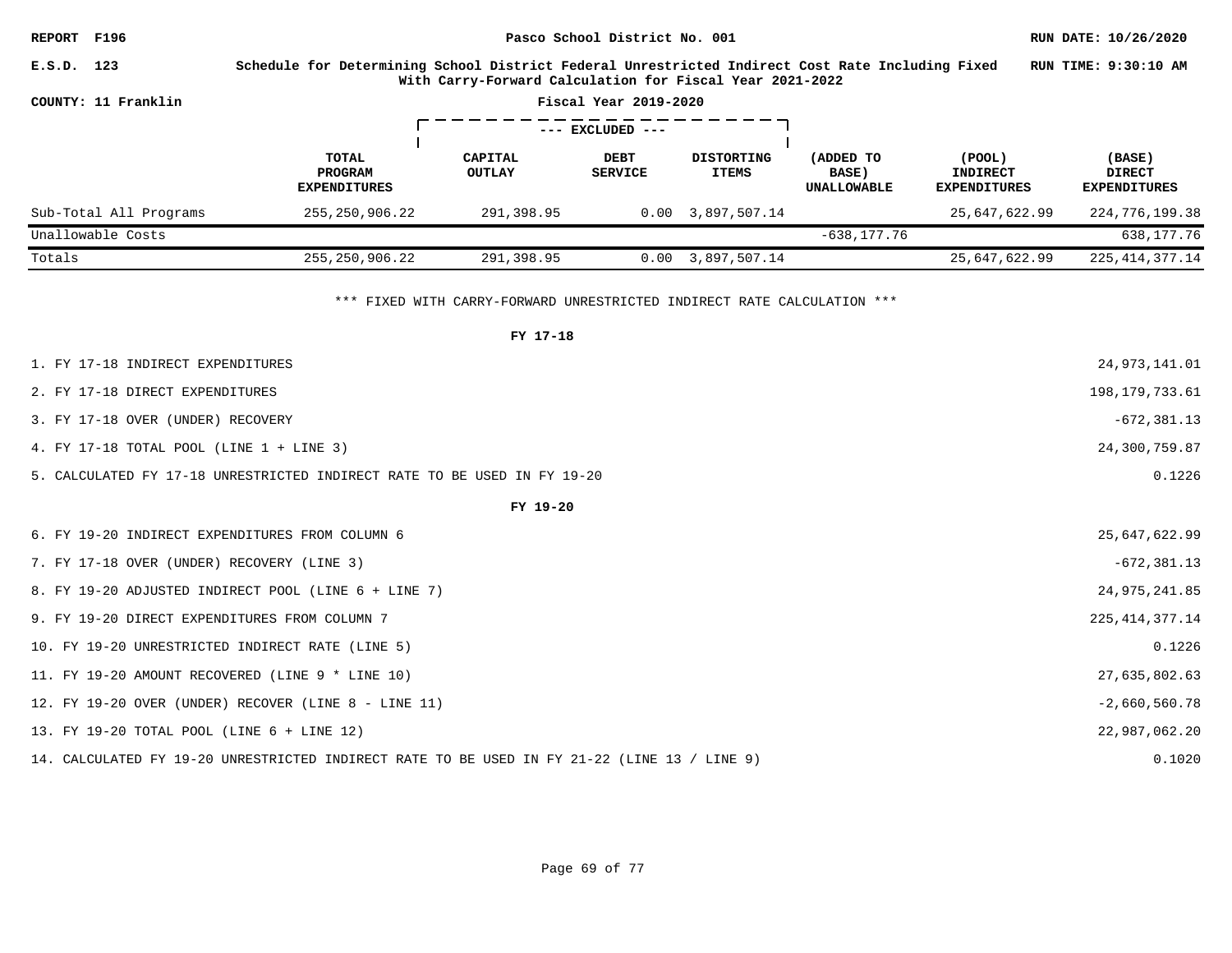**COUNTY: 11 Franklin Fiscal Year 2019-2020**

**E.S.D. 123 Resource to Program Expenditure Report - General Fund RUN TIME: 9:30:10 AM**

|    |                                                    | Program<br>Expenditures | State<br>Resources | Federal<br>Resources | Other<br>Resources      |
|----|----------------------------------------------------|-------------------------|--------------------|----------------------|-------------------------|
|    | <b>BASIC EDUCATION PROGRAMS</b>                    |                         |                    |                      |                         |
| 01 | Basic Education                                    | 143,845,318.67          | 136,839,458.93     | 321,590.52           | 6,684,269.22            |
| 02 | Alternative Learning Experience (ALE)              | 682,040.01              | 603, 241.88        | 0.00                 | 78,798.13               |
| 03 | Dropout Reengagement                               | 0.00                    | 0.00               | 0.00                 | 0.00                    |
| 31 | Vocational-Basic, State                            | 6,793,221.56            | 6,793,221.56       | 0.00                 | 0.00                    |
| 34 | Middle School Career and Tech. Ed., State          | 469,944.16              | 469,944.16         | 0.00                 | 0.00                    |
| 45 | Skill Center-Basic, State                          | 0.00                    | 0.00               | 0.00                 | 0.00                    |
| 97 | Districtwide Support                               | 26,308,494.60           | 23,939,177.62      | 0.00                 | 2,369,316.98            |
|    | TOTAL BASIC EDUCATIONAL PROGRAMS                   | 178,099,019.00          | 168,645,044.15     |                      | 321,590.52 9,132,384.33 |
|    | OTHER INSTRUCTIONAL PROGRAMS                       |                         |                    |                      |                         |
| 21 | Special Education-Supplemental, State              | 26, 492, 493. 20        | 25, 615, 718.97    | 87, 431.65           | 789, 342.58             |
| 22 | Special Education - Infants and Toddlers - State   | 1,294,222.35            | 1,294,222.35       | 0.00                 | 0.00                    |
| 24 | Special Education-Supplemental, Federal            | 2,913,317.69            | 0.00               | 2,913,317.69         | 0.00                    |
| 25 | Special Education - Infants and Toddlers - Federal | 0.00                    | 0.00               | 0.00                 | 0.00                    |
| 26 | Special Education-Institutions, State              | 0.00                    | 0.00               | 0.00                 | 0.00                    |
| 29 | Special Education-Other, Federal                   | 0.00                    | 0.00               | 0.00                 | 0.00                    |
| 38 | Vocational, Federal                                | 143, 177.39             | 0.00               | 143, 177.39          | 0.00                    |
| 39 | Vocational, Other Categorical                      | 0.00                    | 0.00               | 0.00                 | 0.00                    |
| 46 | Skill Center, Federal                              | 0.00                    | 0.00               | 0.00                 | 0.00                    |
| 47 | Skill Center-Facility Upgrades                     | 0.00                    | 0.00               | 0.00                 | 0.00                    |
| 51 | ESEA Disadvantaged, Federal                        | 3,979,263.55            | 0.00               | 3,979,263.55         | 0.00                    |
| 52 | Other Title Grants Under ESEA, Federal             | 810,043.62              | 0.00               | 810,043.62           | 0.00                    |
| 53 | ESEA Migrant, Federal                              | 1, 111, 253. 77         | 0.00               | 1, 111, 253.77       | 0.00                    |
| 54 | Reading First, Federal                             | 0.00                    | 0.00               | 0.00                 | 0.00                    |
| 55 | Learning Assistance, State                         | 10,871,054.21           | 10,871,054.21      | 0.00                 | 0.00                    |
| 56 | State Inst, Centers and Homes                      | 0.00                    | 0.00               | 0.00                 | 0.00                    |
| 57 | State Inst, Neglected and Delinquent, Federal      | 0.00                    | 0.00               | 0.00                 | 0.00                    |
| 58 | Special and Pilot Programs, State                  | 1,654,411.81            | 1,650,474.22       | 0.00                 | 3,937.59                |
| 59 | Institutions - Juveniles in Adult Jails            | 0.00                    | 0.00               | 0.00                 | 0.00                    |
| 61 | Head Start, Federal                                | 0.00                    | 0.00               | 0.00                 | 0.00                    |
| 62 | Math & Science, Professional Dev., Federal         | 0.00                    | 0.00               | 0.00                 | 0.00                    |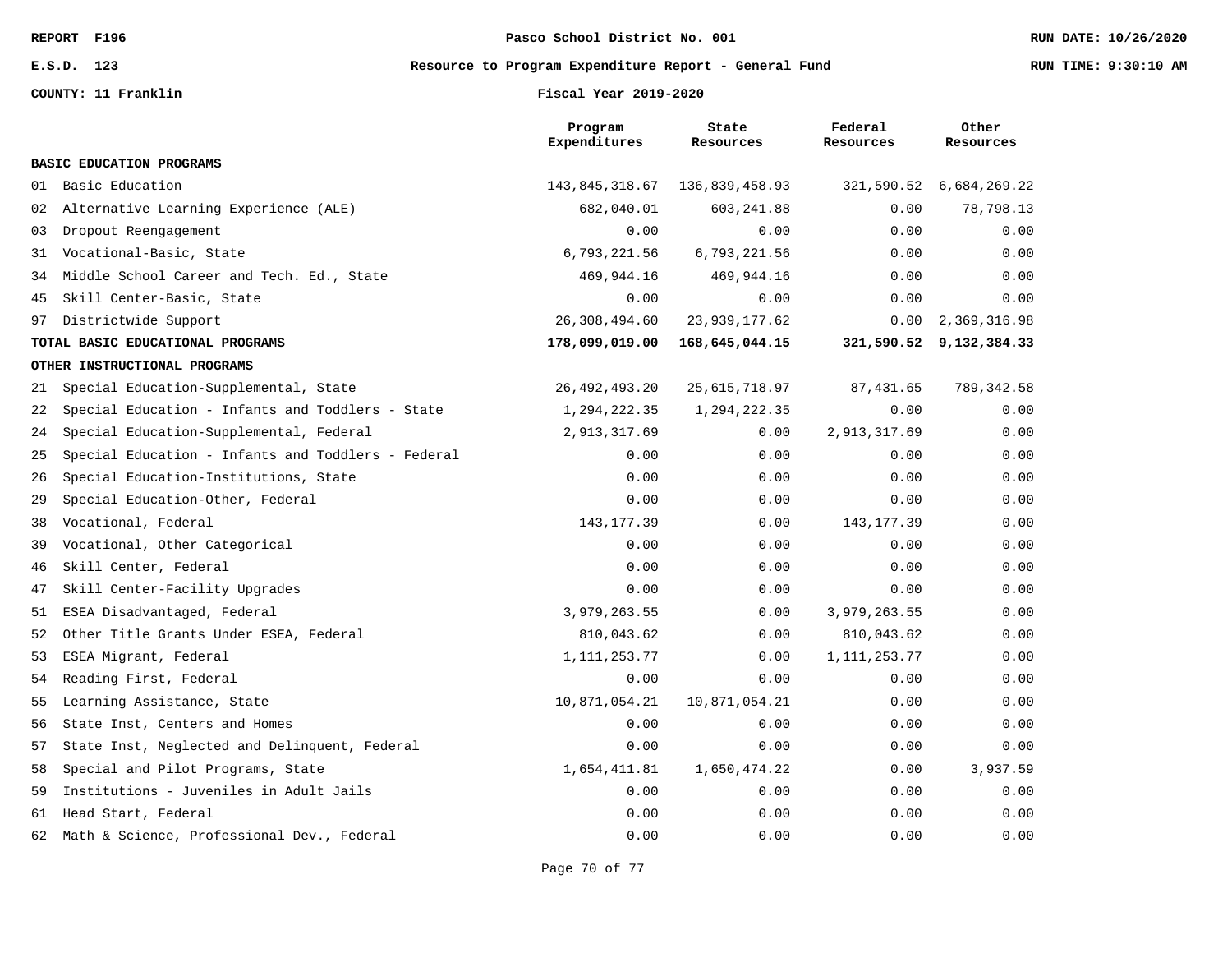# **E.S.D. 123 Resource to Program Expenditure Report - General Fund RUN TIME: 9:30:10 AM**

### **COUNTY: 11 Franklin Fiscal Year 2019-2020**

|    |                                      | Program<br>Expenditures | State<br>Resources | Federal<br>Resources | Other<br>Resources              |
|----|--------------------------------------|-------------------------|--------------------|----------------------|---------------------------------|
| 64 | Limited English Proficiency, Federal | 424,901.33              | 0.00               | 424,901.33           | 0.00                            |
| 65 | Transitional Bilingual, State        | 8,035,752.67            | 8,035,752.67       | 0.00                 | 0.00                            |
| 67 | Indian Education, Federal, JOM       | 0.00                    | 0.00               | 0.00                 | 0.00                            |
| 68 | Indian Education, Federal, ED        | 0.00                    | 0.00               | 0.00                 | 0.00                            |
| 69 | Compensatory, Other                  | 0.00                    | 0.00               | 0.00                 | 0.00                            |
| 71 | Traffic Safety                       | 0.00                    | 0.00               | 0.00                 | 0.00                            |
| 73 | Summer School                        | 0.00                    | 0.00               | 0.00                 | 0.00                            |
| 74 | Highly Capable                       | 452,084.89              | 452,084.89         | 0.00                 | 0.00                            |
| 75 | Professional Development, State      | 0.00                    | 0.00               | 0.00                 | 0.00                            |
| 76 | Targeted Assistance, Federal         | 0.00                    | 0.00               | 0.00                 | 0.00                            |
| 78 | Youth Training Programs, Federal     | 264,635.22              | 0.00               | 264,635.22           | 0.00                            |
| 79 | Instructional Programs, Other        | 188,681.91              | 0.00               | 0.00                 | 188,681.91                      |
|    | TOTAL OTHER INSTRUCTIONAL PROGRAMS   | 58,635,293.61           | 47,919,307.31      | 9,734,024.22         | 981,962.08                      |
|    | OTHER PROGRAMS                       |                         |                    |                      |                                 |
| 81 | Public Radio/Television              | 0.00                    | 0.00               | 0.00                 | 0.00                            |
| 86 | Community Schools                    | 0.00                    | 0.00               | 0.00                 | 0.00                            |
| 88 | Child Care                           | 0.00                    | 0.00               | 0.00                 | 0.00                            |
| 89 | Other Community Services             | 942,877.41              | 0.00               | 942,877.41           | 0.00                            |
| 98 | School Food Services                 | 8,564,234.53            | 165,893.18         |                      | 7, 240, 516.87 1, 157, 824.48   |
| 99 | Pupil Transportation                 | 9,009,481.67            | 8,010,039.89       | 0.00                 | 999, 441.78                     |
|    | TOTAL OTHER PROGRAMS                 | 18,516,593.61           | 8,175,933.07       |                      | 8, 183, 394. 28 2, 157, 266. 26 |
|    | <b>TOTALS</b>                        | 255, 250, 906. 22       | 224,740,284.53     |                      | 18, 239, 009.02 12, 271, 612.67 |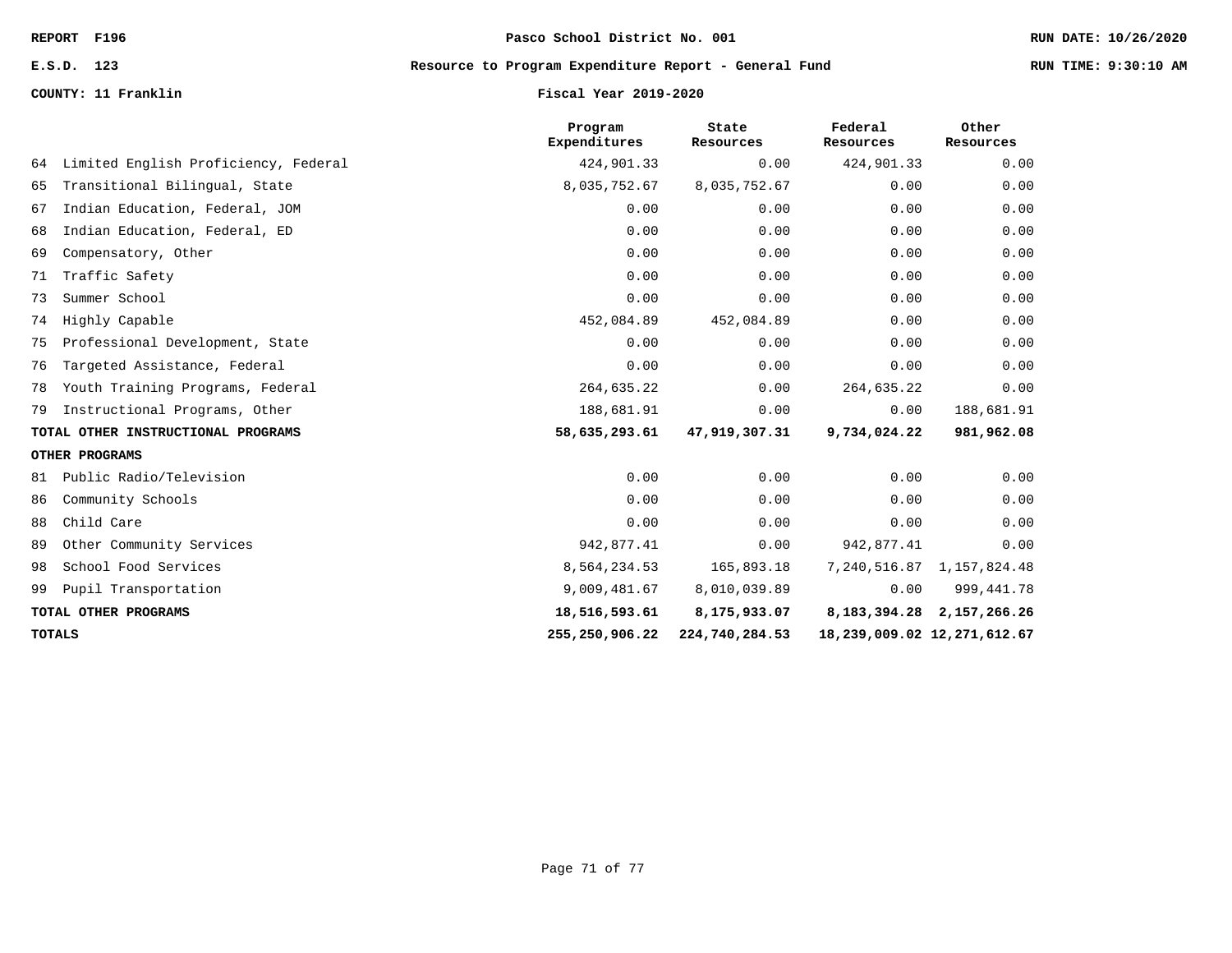### **E.S.D. 123 Preliminary Special Education Maintenance of Effort RUN TIME: 9:30:10 AM**

### **COUNTY: 11 Franklin Fiscal Year 2019-2020**

This Special Education MOE test is preliminary and does not incorporate any provisions for reducing local effort pursuant to IDEA regulations. Adjustments may be made to the data below through December following the fiscal year end. Therefore, this may change the results to the final test completed after the December adjustments.

| Preliminary FY 2019-2020 to FY 2018-2019 Aggregate Maintenance of Effort Test                                                                                                                                              | FY 18 - 19<br>Actual (A) | $FY$ 19 - 20<br>Actual (B) |
|----------------------------------------------------------------------------------------------------------------------------------------------------------------------------------------------------------------------------|--------------------------|----------------------------|
| 1. Program 21 direct expenditures: Program 21 expenditures must include expenditure amounts related to<br>Revenue Account 4121 and 3121 redirected through the apportionment process to another school district<br>or ESD. | 25,007,784.97            | 26, 492, 493. 20           |
| 2. Minus Revenue 7121 Payments From Other Districts.                                                                                                                                                                       | 865, 495.33              | 789, 342.58                |
| 3. Minus Revenue 6321 Special Education-Medicaid Reimbursements.                                                                                                                                                           | 86,126.31                | 87, 431.65                 |
| 4. Equals aggregate special education expenditures for resident special education students.                                                                                                                                | 24,056,163.33            | 25,615,718.97              |
| 5. Preliminary Aggregate Maintenance of Effort Test (4B minus 4A). (A positive amount means the test<br>was passed and a negative amount indicates non-compliance.)                                                        | 0.00                     | 1,559,555.64               |
| Preliminary FY 2019-2020 to FY 2018-2019 Per Pupil Maintenance of Effort Test                                                                                                                                              |                          |                            |
| 6. Resident special education students (updated by OSPI).                                                                                                                                                                  | 2,452.66                 | 2,489.00                   |
| 7. Expenditures per pupil (line 4/line 6).                                                                                                                                                                                 | 9,808.19                 | 10,291.57                  |
| 8. Preliminary Per Pupil Maintenance of Effort Test (7B minus 7A). (A positive amount means the test<br>was passed and a negative amount indicates non-compliance.)                                                        | 0.00                     | 483.38                     |
| Preliminary Year-End Special Education Maintenance of Effort Test FY 2019-2020 to FY 2018-2019 Aggregate<br>Maintenance of Effort Test                                                                                     |                          |                            |
| 9. Resource to program expenditure report Other Resources for Program 21 for the current year is<br>compared to Other Resources for Program 21 for the prior year.                                                         | 865, 495. 33             | 789, 342.58                |
| 10. Preliminary Local Aggregate Maintenance of Effort Test (9B minus 9A). (A positive amount means the<br>test was passed and a negative amount indicates non-compliance.)                                                 | 0.00                     | $-76, 152.75$              |
| 11. Expenditures per pupil (line 9/line 6).                                                                                                                                                                                | 352.88                   | 317.13                     |
| 12. Preliminary Local Per Pupil Maintenance of Effort Test (11B minus 11A). (A positive amount means<br>the test was passed and a negative amount indicates non-compliance.)                                               | 0.00                     | $-35.75$                   |

### **Notes:**

**A. Actual revenue and expenditure data are obtained from F-196 data.**

**B. Redident special education student data as shown on line 6 are obtained from 1220 Reports and include students in agest 3-PreK, and K-21.**

**C. Based on the information to date, the school district has passed the preliminary year-end Maintenace of Effort Test if \*ONE\* of the values on line 5, 8, 10, \*OR\* 12 is a zero or positive.**

**D. In accordance with WAC 392-172A-06015, districts relying on the local aggregate to pass MOE must look back to the last fiscal year the district relied on the local aggregate test.**

**If \*ALL\* values on lines 5, 8, 10 \*AND\* 12 are negative, the district is non-compliant for the preliminary year-end Maintenance of Effort Test.**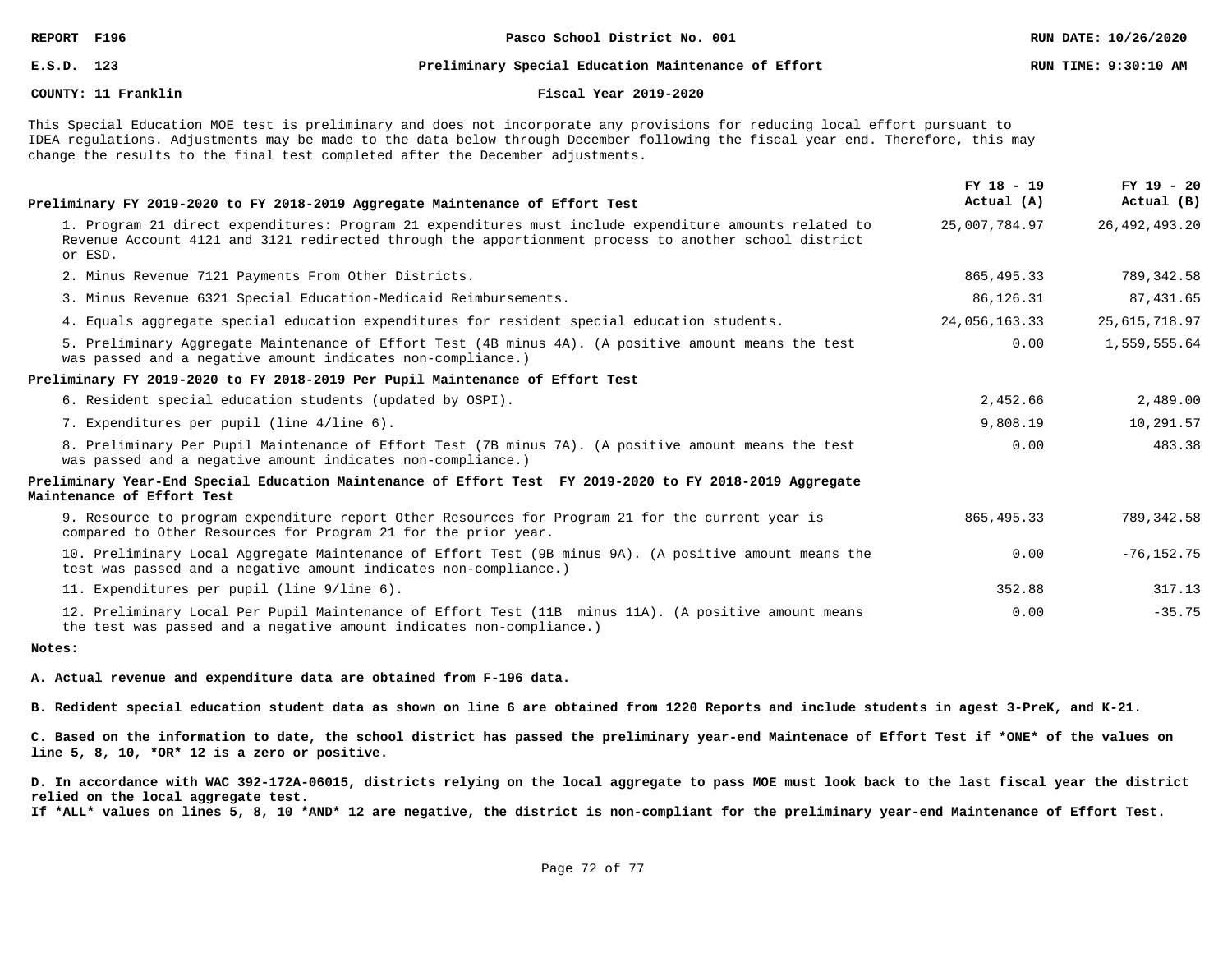### **REPORT F196 Pasco School District No. 001 RUN DATE: 10/26/2020**

#### **E.S.D. 123 Preliminary Federal Cross-Cutting Maintenance of Effort RUN TIME: 9:30:10 AM**

#### **COUNTY: 11 Franklin Fiscal Year 2019-2020**

This is the preliminary Federal Cross-Cutting Maintenance of Effort. Adjustments may be made to the data below through December following the fiscal year end. Therefore, this may change the results to the final test completed after the December adjustments.

Data Items Used in the Federal Cross-Cutting Maintenance of Effort Test

|                                            |                          |         |                                           | Food Services Deficit Calculation |                                            |                          |              |                            |
|--------------------------------------------|--------------------------|---------|-------------------------------------------|-----------------------------------|--------------------------------------------|--------------------------|--------------|----------------------------|
| Description                                | Operation                |         |                                           | FY 2019 - 20 FY 2018 - 19         |                                            |                          | FY 2019 - 20 | FY 2018 - 19               |
| Total Expenditures                         | $+$                      | (plus)  | 255, 250, 906.2 250, 913, 782.4<br>2      | <sup>n</sup>                      | Total Program 98                           |                          | 8,564,234.53 | 8,323,485.50               |
| Public Radio/Television                    | $-$                      | (minus) | 0.00                                      | 0.00                              | Revenue 2298 (Local)                       | $-$                      | 831,812.33   | 1,073,952.67               |
| Community Schools                          | $\overline{\phantom{0}}$ | (minus) | 0.00                                      | 0.00                              | Revenue 4198 (State)                       | $\overline{\phantom{0}}$ | 165,893.18   | 177,715.04                 |
| Child Care                                 | $-$                      | (minus) | 0.00                                      | 0.00                              | Revenue 4398 (State)                       |                          | 0.00         | 0.00                       |
| Other Community Services                   | $-$                      | (minus) | 942,877.41                                | 331,829.48                        | Revenue 6198 (Fed)                         | $\overline{\phantom{0}}$ | 5,857,994.63 | 7,821,604.08               |
| School Food Services                       | $-$                      | (minus) |                                           | 8,564,234.53 8,323,485.50         | Revenue 6298 (Fed)                         | $\overline{\phantom{a}}$ | 0.00         | 0.00                       |
| Debt Service, Interest                     | $-$                      | (minus) | 0.00                                      | 0.00                              | Revenue 6398 (Fed)                         |                          | 0.00         | 0.00                       |
| Debt Service, Principal                    | $\sim$                   | (minus) | 0.00                                      | 0.00                              | Revenue 6998 (Fed)                         | $-$                      | 171,902.43   | 352,834.02                 |
| Debt Service, Debt Related<br>Expenditures | $ \,$                    | (minus) | 0.00                                      | 0.00                              | Revenue 7198 (Other)                       | $-$                      | 0.00         | 0.00                       |
| Capital Outlay, All Object 9               | $-$                      | (minus) | 291,398.95                                | 363,893.99                        | Revenue 8198 (Other)                       |                          | 0.00         | 0.00                       |
| Federal, General Purpose Revenue           | $-$                      | (minus) | 0.00                                      | 0.00                              | TOTAL FOOD SERVICES DEFICIT                |                          |              | 1,536,631.96 -1,102,620.31 |
| Federal, Special Purpose Revenue           | $\overline{\phantom{a}}$ |         | $(minus) 18, 239, 009.02 18, 995, 235.91$ |                                   | Note:                                      |                          |              |                            |
| Food Service Deficit                       | $+$                      |         | (plus) 1,536,631.96                       | 0.00                              | If Total Food Service Deficit is           |                          |              |                            |
| Food Services Revenue, Federal             | $+$                      | (plus)  |                                           | 5,857,994.63 7,821,604.08         | a positive amount, it is added to          |                          |              |                            |
| Food Services Revenue, Federal             | $+$                      | (plus)  | 0.00                                      | 0.00                              | the total aggregate expenditures.          |                          |              |                            |
| Food Services Revenue, Federal             | $+$                      | (plus)  | 0.00                                      | 0.00                              | If Total Food Service Deficit is           |                          |              |                            |
| Food Services Revenue, USDA<br>Commodities | $+$                      | (plus)  | 171,902.43                                |                                   | 352,834.02 a negative amount, zero dollars |                          |              |                            |
| Capital Outlay, Sp Ed, Sup, Fed            | $+$                      | (plus)  | 0.00                                      | 0.00                              | are displayed.                             |                          |              |                            |
| Capital Outlay, Sp Ed, Inst, St            | $+$                      | (plus)  | 0.00                                      | 0.00                              |                                            |                          |              |                            |
| Capital Outlay, Sp Ed, Oth, Fed            | $+$                      | (plus)  | 0.00                                      | 0.00                              |                                            |                          |              |                            |
| Capital Outlay, Voc, Fed                   | $+$                      | (plus)  | 0.00                                      | 0.00                              |                                            |                          |              |                            |
| Capital Outlay, Voc, Other                 | $+$                      | (plus)  | 0.00                                      | 0.00                              |                                            |                          |              |                            |
| Capital Outlay, Skill Cntr, Fed            | $+$                      | (plus)  | 0.00                                      | 0.00                              |                                            |                          |              |                            |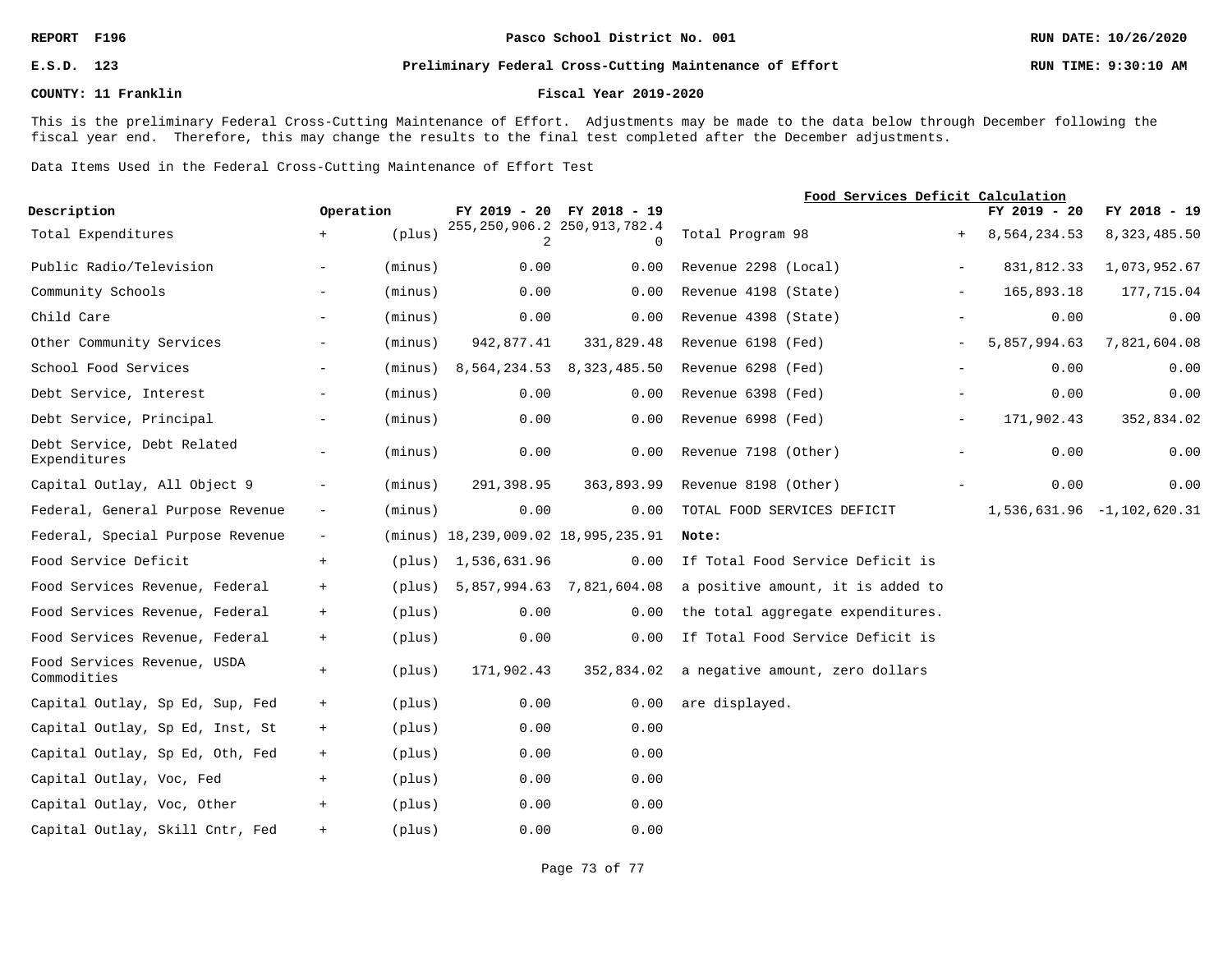## **REPORT F196 Pasco School District No. 001 RUN DATE: 10/26/2020**

#### **E.S.D. 123 Preliminary Federal Cross-Cutting Maintenance of Effort RUN TIME: 9:30:10 AM**

**COUNTY: 11 Franklin Fiscal Year 2019-2020**

| Description<br>Federal   | Capital Outlay, ESEA Disadvantaged- | Operation<br>$+$ | (plus)   | FY 2019 - 20<br>0.00                 | FY 2018 - 19<br>0.00 |
|--------------------------|-------------------------------------|------------------|----------|--------------------------------------|----------------------|
| Under ESEA-Federal       | Capital Outlay, Other Title Grants  | $+$              | (plus)   | 0.00                                 | 0.00                 |
| Federal                  | Capital Outlay, ESEA Migrant-       | $+$              | (plus)   | 0.00                                 | 0.00                 |
|                          | Capital Outlay, Read First, Fed     | $^{+}$           | (plus)   | 0.00                                 | 0.00                 |
|                          | Capital Outlay, St In, Ctr/Hm, D    | $^{+}$           | (plus)   | 0.00                                 | 0.00                 |
|                          | Capital Outlay, St In, N/D, Fed     | $^{+}$           | (plus)   | 0.00                                 | 0.00                 |
| Adult Jails              | Capital Outlay, In, Juveniles in    | $+$              | (plus)   | 0.00                                 | 0.00                 |
|                          | Capital Outlay, Head Start, Fed     | $+$              | (plus)   | 0.00                                 | 0.00                 |
|                          | Capital Outlay, MS, Pro Dv, Fed     | $+$              | (plus)   | 0.00                                 | 0.00                 |
| Capital Outlay, LEP, Fed |                                     | $^{+}$           | (plus)   | 0.00                                 | 0.00                 |
|                          | Capital Outlay, Ind Ed, Fd, JOM     | $^{+}$           | (plus)   | 0.00                                 | 0.00                 |
|                          | Capital Outlay, Ind Ed, Fd, ED      | $^{+}$           | (plus)   | 0.00                                 | 0.00                 |
|                          | Capital Outlay, Comp, Othr          | $^{+}$           | (plus)   | 0.00                                 | 0.00                 |
|                          | Capital Outlay, Target Asst, Fed    | $^{+}$           | (plus)   | 0.00                                 | 0.00                 |
|                          | Capital Outlay, Yth Trg Pm, Fed     | $+$              | (plus)   | 0.00                                 | 0.00                 |
|                          | Capital Outlay, Inst Pgm, Othr      | $+$              | (plus)   | 0.00                                 | 0.00                 |
|                          | Capital Outlay, Public Radio/TV     | $+$              | (plus)   | 0.00                                 | 0.00                 |
|                          | Capital Outlay, Comm Schools        | $+$              | (plus)   | 0.00                                 | 0.00                 |
|                          | Capital Outlay, Child Care          | $+$              | (plus)   | 0.00                                 | 0.00                 |
|                          | Capital Outlay, Othr Comm Srv       | $^{+}$           | (plus)   | 0.00                                 | 0.00                 |
|                          | Capital Outlay, Food Services       | $+$              | (plus)   | 275,440.70                           | 118,921.64           |
| Maintenance of Effort    | Total Expenditures for Preliminary  | $=$              | (equals) | 235, 055, 356.0 231, 192, 697.2<br>3 | 6                    |

FY 2019 - 20/FY 2018 - 19 1.02 The amount for the current fiscal year should be at least 90 percent of the previous year's amount.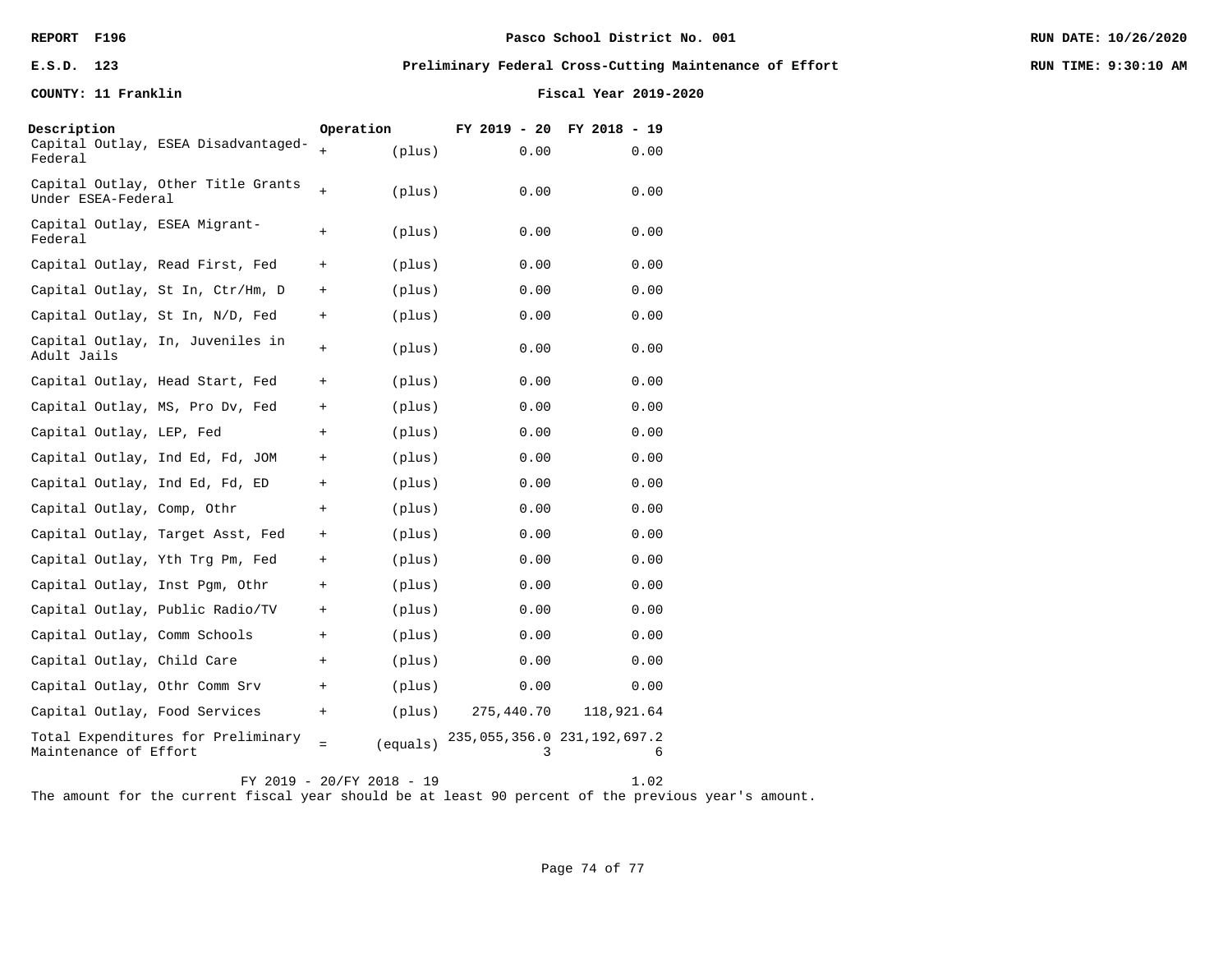## **E.S.D. 123 Preliminary Vocational Education Maintenance of Effort RUN TIME: 9:30:10 AM**

### **COUNTY: 11 Franklin Fiscal Year 2019-2020**

|  |  | RUN TIME: 9:30:10 Z |  |
|--|--|---------------------|--|
|--|--|---------------------|--|

| Description                                                    | Operation        | $FY$ 2019 - 20 | FY 2018 - 19 |
|----------------------------------------------------------------|------------------|----------------|--------------|
| Program 31, Vocational--Basic State                            | + (plus)         | 6,793,221.56   | 5,994,922.21 |
| Program 34, Middle School Career and Technical Education-State | + (plus)         | 469,944.16     | 311,705.99   |
| Program 38, Vocational--Federal                                | + (plus)         | 143, 177.39    | 122,880.40   |
| Program 39, Vocational--Other Categorical                      | + (plus)         | 0.00           | 0.00         |
| Program 45, Skill Center--State                                | + (plus)         | 0.00           | 0.00         |
| Program 46, Skill Center--Federal                              | + (plus)         | 0.00           | 0.00         |
| Secondary Vocational Education Revenue                         | - (minus)        | 147,937.16     | 127,562.13   |
| Skill Center Revenue                                           | - (minus)        | 0.00           | 0.00         |
| Secondary Vocational Education Revenue                         | - (minus)        | 0.00           | 0.00         |
| Total Expenditures for Preliminary Maintenance of Effort       | $=$ equals       | 7,258,405.95   | 6,301,946.47 |
|                                                                | FY 19-20 / 18-19 |                | 1.15         |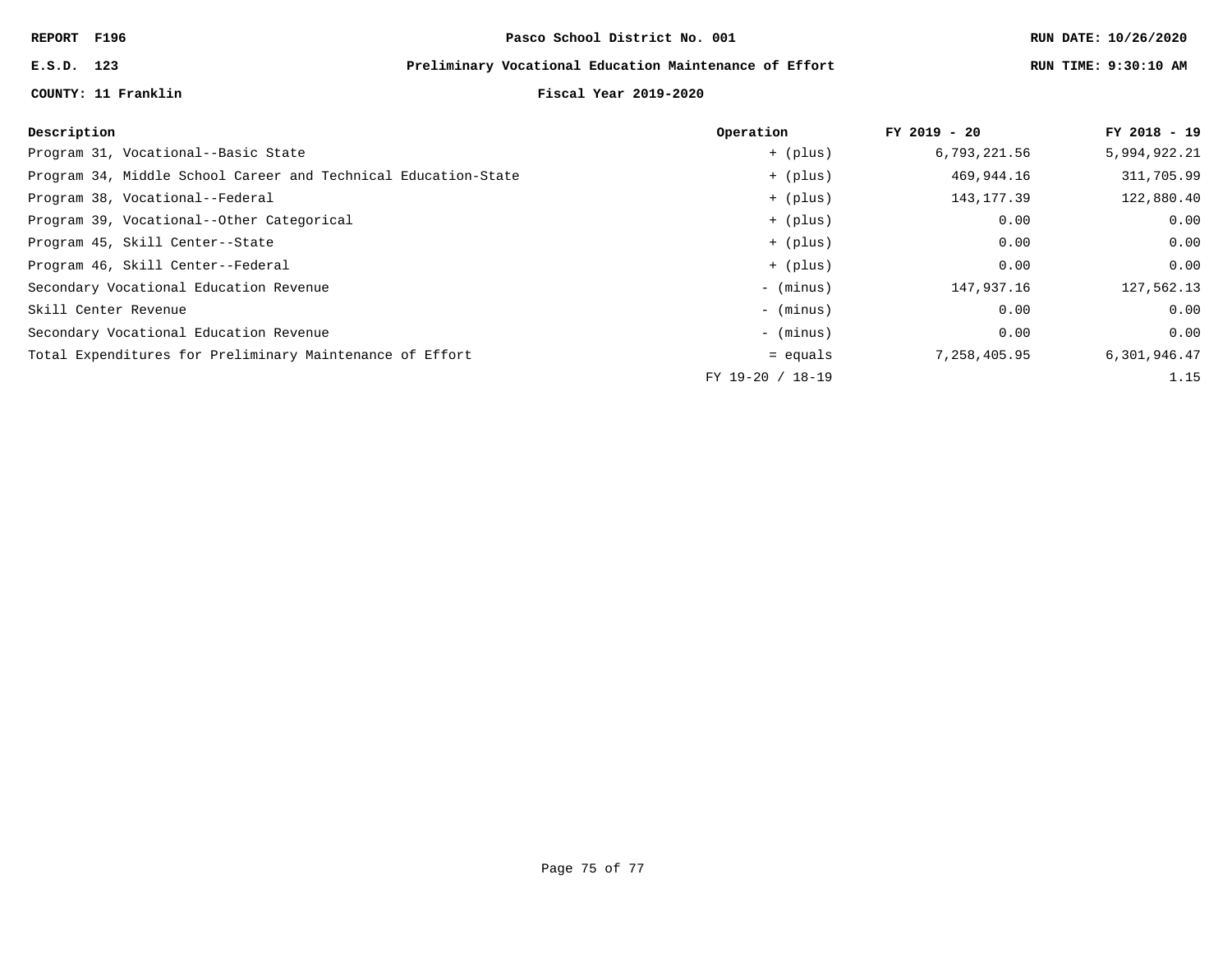**COUNTY: 11 Franklin**

## **GENERAL FUND**

| Type          | Number | Message                                                                                                                                                                                                                    | Amount 1       | Amount 2       |
|---------------|--------|----------------------------------------------------------------------------------------------------------------------------------------------------------------------------------------------------------------------------|----------------|----------------|
| Informational | 1.558  | If Program 97, Activity 74, Warehousing, Objects 2 through 7 is<br>greater than zero, then G.L. 410, Inventory, should be greater<br>than zero.                                                                            | 315,019.00     | 0.00           |
| Informational | 1.585  | On the Special Education Maintenance of Effort test, ONE of the<br>values on line 5, 8, 10, OR 12 is zero or a positive number. Your<br>district has passed the Preliminary Special Education MOE test.<br>"Good job" 985. | 483.37         |                |
| Informational | 1.585  | On the Special Education Maintenance of Effort test, ONE of the<br>values on line 5, 8, 10, OR 12 is zero or a positive number. Your<br>district has passed the Preliminary Special Education MOE test.<br>"Good job" 987. | 317.13         |                |
| Informational | 1.585  | On the Special Education Maintenance of Effort test, ONE of the<br>values on line 5, 8, 10, OR 12 is zero or a positive number. Your<br>district has passed the Preliminary Special Education MOE test.<br>"Good job" 990. | 1,559,555.64   |                |
| Informational | 1.588  | Your district has passed the Preliminary Federal Cross-Cutting<br>MOE. Current year aggregate expenditures are greater than the<br>previous year aggregate expenditures. *Good job*                                        | 235,055,356.03 | 230,090,076.95 |
| Informational | 1.589  | On the Data Requirements for End-of-Year Reporting to<br>Apportionment report, your district's Fire Protection Services<br>expenditures are blank. Did your district incur Fire Protection<br>Services expenditures?       | 0.00           | 0.00           |
| Informational | 1.615  | There are no expenditures in Program 03. Your district has been<br>approved by OSPI to operate an Open Doors [1418] program pursuant<br>to WAC Chapter 392-700.                                                            | 0.00           | 0.00           |

#### **ASSOCIATED STUDENT BODY FUND**

Associated Student Body Fund: Cleared all edits

## **DEBT SERVICE FUND**

Debt Service Fund: Cleared all edits

## **CAPITAL PROJECTS FUND**

Capital Projects Fund: Cleared all edits

# **E.S.D. 123 Financial Edit Report Fiscal Year 2019-2020 RUN TIME: 9:30:10 AM**